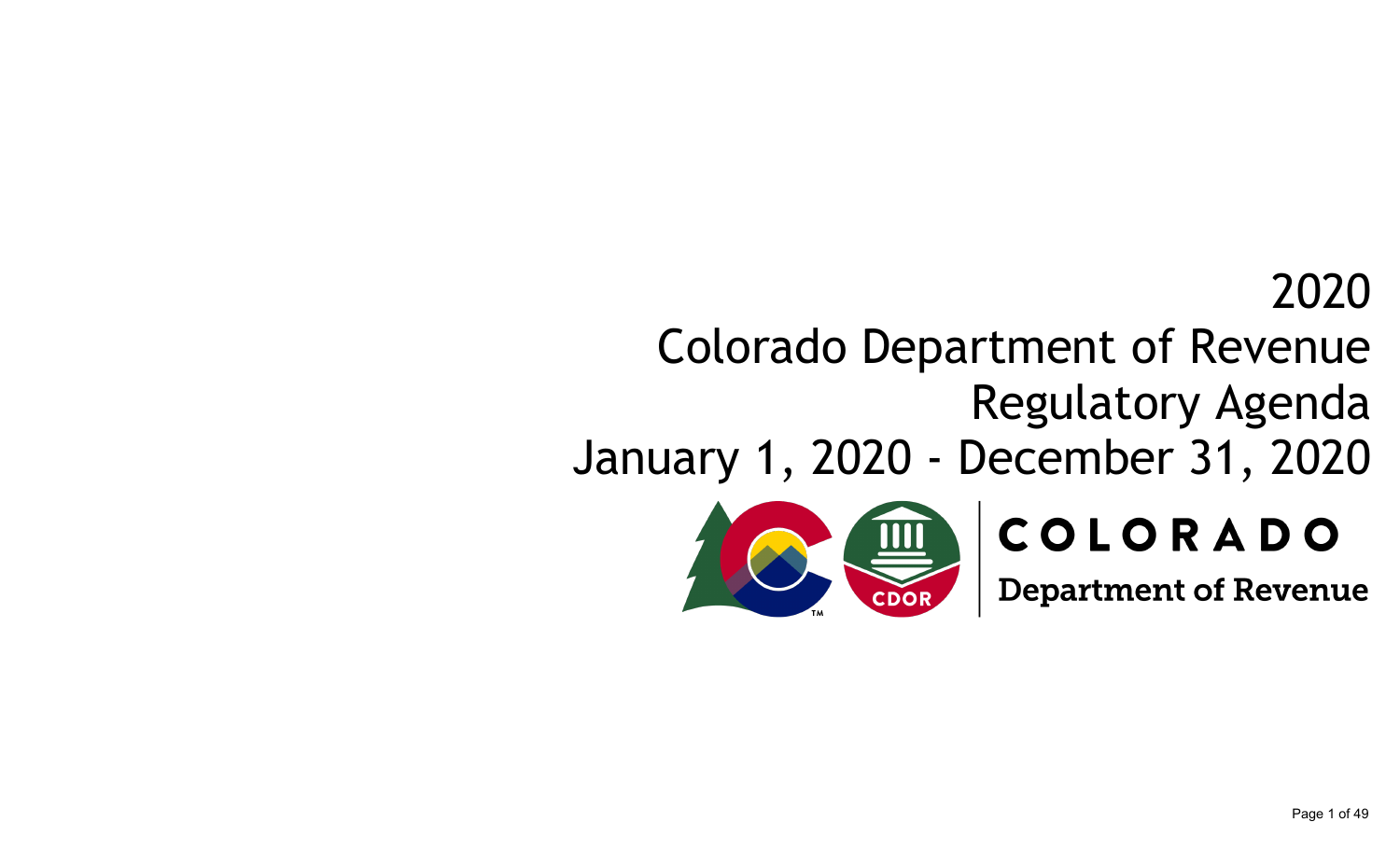For optimal printing, please ensure "printer properties" and "page setup" are set up for: legal-sized paper, "fit to page", and landscape.

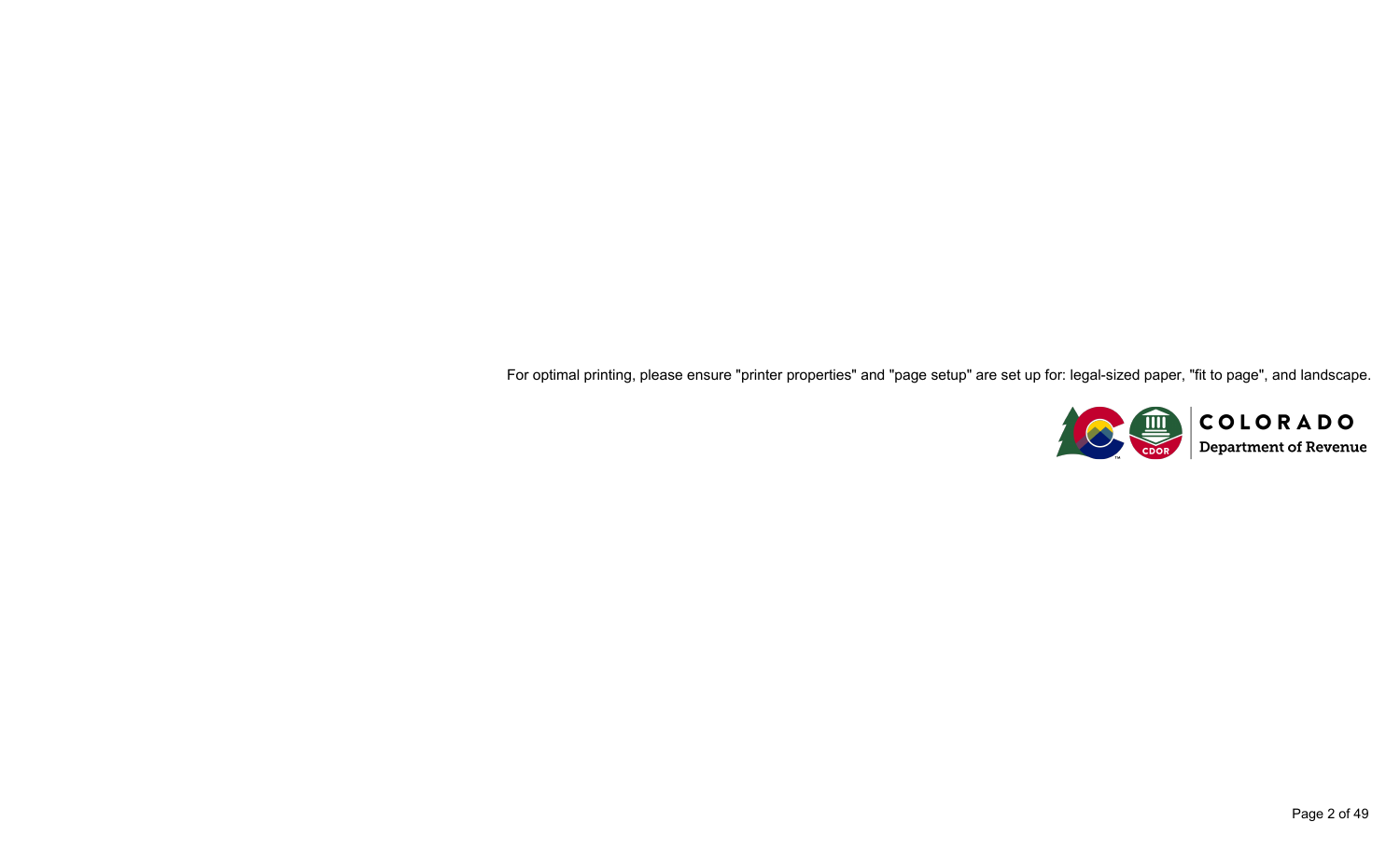## COLORADO Taxation Division 2020 Regulatory Agenda

The Colorado Department of Revenue (CDOR) submits the following 2020 Regulatory Agenda (Agenda) in fulfillment of the statutory requirements set forth in §2-7-202(6), 2-7-203, and 24-4-103.3(4), C.R.S. Pursuant to state la

| Anticipated<br><b>Hearing Date</b> | <b>Anticipated</b><br><b>Adoption Date</b> | <b>Rule Number</b>               | <b>Rule Title</b>                                                              | <b>New Rule/</b><br><b>Revision/</b><br>Repeal                                                                          | Statutory or other basis for adoption or change to<br>rule.                                                                      | <b>Part of Rule</b><br><b>Review</b><br>Schedule? | Purpose of potential rule revision, creation, repeal, or review?                                                                                                         | <b>Stakeholders</b>                                        |
|------------------------------------|--------------------------------------------|----------------------------------|--------------------------------------------------------------------------------|-------------------------------------------------------------------------------------------------------------------------|----------------------------------------------------------------------------------------------------------------------------------|---------------------------------------------------|--------------------------------------------------------------------------------------------------------------------------------------------------------------------------|------------------------------------------------------------|
| (Month Year)                       | (Month Year)                               |                                  | If there is no formal rule title, description of the rule.                     | In general, this column<br>denotes the<br>creation/revision/repeal of<br>sections of CCR rules, not<br>the entire rule. | If statutory, list C.R.S.                                                                                                        | \$24-4-103.3, C.R.S.<br>X if Yes                  |                                                                                                                                                                          | Categories of stakeholders, not individual stakeholders    |
| December 2019                      | February 2020                              | 1 CCR 201-4<br>Rule 39-26-102(9) | Retail Sales                                                                   | Revision                                                                                                                | §39-21-112(1), 39-26-102(9), and 39-26-102(10), C.R.S.                                                                           |                                                   | Remove language that was codified in HB2019-1240                                                                                                                         | All Retail Businesses and Tax<br>Practitioners             |
| December 2019                      | February 2020                              | 1 CCR 201-4<br>Rule 39-26-104-1  | Imposition of Tax                                                              | Revision                                                                                                                | §39-21-112(1), 39-26-104, 39-26-105, 39-26-106, 39-26-<br>109. 39-26-118. 39-26-122. and 39-26-704(2). C.R.S.                    |                                                   | Sections of this rule were already in or are being proposed for relocation<br>to Rules 39-26-102(9), 39-26-106-2, and 39-26-202.                                         | All Retail Businesses and Tax<br>Practitioners             |
| December 2019                      | February 2020                              | 1 CCR 201-4<br>Rule 39-26-105    | Remittance of Tax                                                              | Revision                                                                                                                | \$39-21-112(1), and 39-21-119, 39-26-105, 39-26-107,<br>39-26-109, 39-26-112, 39-26-118, 39-26-122, and 39-<br>26-704(2), C.R.S. |                                                   | Remove language that was codified in HB19-1240                                                                                                                           | All Retail Businesses and Tax<br>Practitioners             |
| December 2019                      | February 2020                              | 1 CCR 201-4<br>Rule 39-26-106-1  | Separately Stated Tax                                                          | Revision                                                                                                                | S39-21-112(1), 39-26-104, 39-26-105, 39-26-106, and<br>39-26-122, C.R.S.                                                         |                                                   | Break this rule into two separate rules because each paragraph deals<br>with different topics.                                                                           | All Retail Businesses and Tax<br>Practitioners             |
| December 2019                      | February 2020                              | 1 CCR 201-4<br>Rule 39-26-106-2  | Minimum Taxable Sale                                                           | New Rule                                                                                                                | §39-21-112(1), 39-26-104, 39-26-106, and 39-26-122,<br>C.R.S.                                                                    |                                                   | Move language that was previously in Rule 39-26-104 to this rule<br>because the language deals with provisions in section 39-26-106, C.R.                                | All Retail Businesses and Tax<br>Practitioners             |
| December 2019                      | February 2020                              | 1 CCR 201-4<br>Rule 39-26-112    | Excess Tax Collected                                                           | New Rule                                                                                                                | §39-21-112(1), 39-26-112, and 39-26-122, C.R.S.                                                                                  |                                                   | Move language that was previously in Rule 39-26-106 to this rule<br>because the language deals with provisions in section 39-26-112, C.R.                                | All Retail Businesses and Tax<br><b>Practitioners</b>      |
| December 2019                      | February 2020                              | 1 CCR 201-4<br>Rule 39-26-202    | Imposition of Use Tax                                                          | Revision                                                                                                                | \$39-21-112(1) and 39-26-202, C.R.S.                                                                                             |                                                   | Clarify the circumstances under which use tax is owed. Additionally, the<br>department is updating the language and removing unnecessary<br>commentary                   | All Retail Businesses, Taxpavers.<br>and Tax Practitioners |
| December 2019                      | February 2020                              | 1 CCR 201-4<br>Rule 39-26-204    | Retailer's Use tax                                                             | Repeal                                                                                                                  | \$39-21-112(1) and 39-26-204, C.R.S.                                                                                             |                                                   | Repeal because rule was codified in HB19-1240.                                                                                                                           | All Retail Businesses and Tax<br><b>Practitioners</b>      |
| February 2020                      | April 2020                                 | 1 CCR 201-4<br>Rule 39-26-102(3) | Doing Business in this State                                                   | New Rule                                                                                                                | §39-21-112(1), 39-26-102, and 39-26-122, C.R.S.                                                                                  |                                                   | Clarify when a retailer is doing business in this state                                                                                                                  | All Retail Businesses and Tax<br>Practitioners             |
| February 2020                      | April 2020                                 | 1 CCR 201-4<br>Rule 39-26-103    | Sales Tax Licensing                                                            | New Rule                                                                                                                | \$39-21-112(1), 39-26-102, 39-26-103, 39-26-105, 39-26-<br>106. and 39-26-122. C.R.S.                                            |                                                   | Clarify when a retailer shall obtain a sales tax license.                                                                                                                | All Retail Businesses and Tax<br>Practitioners             |
| February 2020                      | April 2020                                 | 1 CCR 201-4<br>Rule 39-26-104-2  | Sourcing Retail Sales                                                          | New Rule                                                                                                                | S39-21-112(1), 39-26-102, 39-26-104, 39-26-105, 39-26-<br>107, and 39-26-122, C.R.S.                                             |                                                   | Clarify the location to which a retail sale is sourced within Colorado.                                                                                                  | All Retail Businesses and Tax<br>Practitioners             |
| February 2020                      | April 2020                                 | 1 CCR 201-5<br>Special Rule 44   | Marketplaces Owned, Operated, or<br>Controlled by Marketplace<br>Facilitators. | New Rule                                                                                                                | S39-21-112(1), 29-26-102, 39-26-103, 39-26-104, 39-26-<br>105, 39-26-106, 39-26-109, 39-26-116, 39-26-118, 39-<br>26-122, C.R.S. |                                                   | Establishes requirements and conditions applicable to sales made in<br>Colorado in or through marketplaces owned, operated, or controlled by<br>marketplace facilitators | All Retail Businesses and Tax<br>Practitioners             |
| February 2020                      | April 2020                                 | 1 CCR 201-5<br>Special Rule 3.1  | Automobile Dealers and Special<br><b>Event Vehicles</b>                        | Repeal                                                                                                                  | \$39-21-112(1) and 42-3-122, C.R.S.                                                                                              |                                                   | Repeal because rule is unnecessary                                                                                                                                       | Automobile Dealers and Tax<br>Practitioners                |
| March 2020                         | May 2020                                   | 1 CCR 201-7<br>39-28.5-101-1     | Manufacturer's List Price                                                      | New Rule                                                                                                                | \$39-21-112(1), 39-28.5-101, and 39-28.5-102, C.R.S.                                                                             |                                                   | Clarify that "manufacturer's list price" includes any and all charges<br>reflected on an invoice from the manufacturer or supplier to the<br>distributor.                | All Tobacco Manufacturers and<br><b>Distributors</b>       |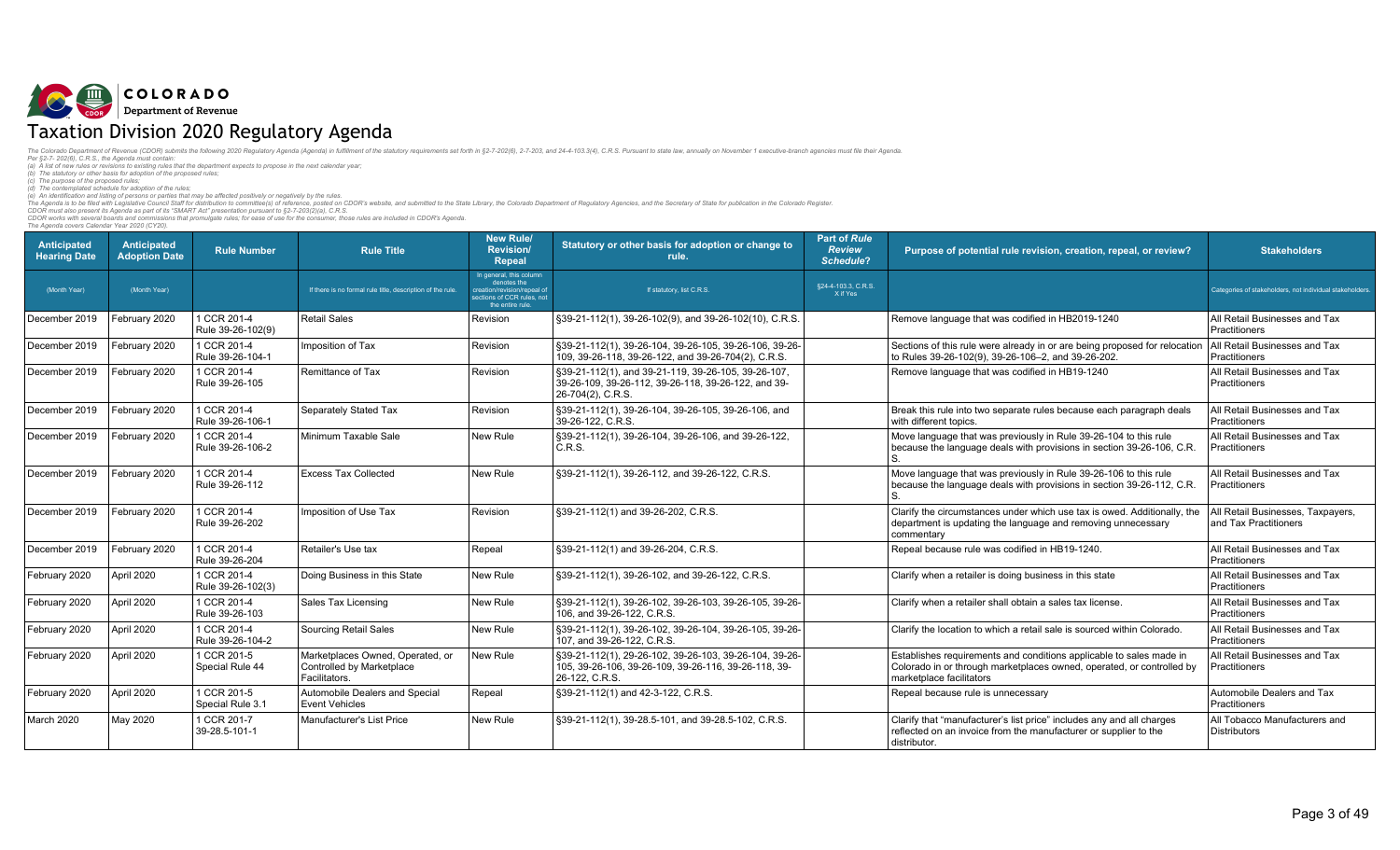

| Anticipated<br><b>Hearing Date</b> | <b>Anticipated</b><br><b>Adoption Date</b> | <b>Rule Number</b>                  | <b>Rule Title</b>                                          | <b>New Rule/</b><br><b>Revision/</b><br>Repeal                                                                          | Statutory or other basis for adoption or change to<br>rule.          | <b>Part of Rule</b><br><b>Review</b><br><b>Schedule?</b> | Purpose of potential rule revision, creation, repeal, or review?                                                                   | <b>Stakeholders</b>                                                                                                                                        |
|------------------------------------|--------------------------------------------|-------------------------------------|------------------------------------------------------------|-------------------------------------------------------------------------------------------------------------------------|----------------------------------------------------------------------|----------------------------------------------------------|------------------------------------------------------------------------------------------------------------------------------------|------------------------------------------------------------------------------------------------------------------------------------------------------------|
| (Month Year)                       | (Month Year)                               |                                     | If there is no formal rule title, description of the rule. | In general, this column<br>denotes the<br>creation/revision/repeal of<br>sections of CCR rules, not<br>the entire rule. | If statutory, list C.R.S.                                            | §24-4-103.3, C.R.S.<br>X if Yes                          |                                                                                                                                    | Categories of stakeholders, not individual stakeholders.                                                                                                   |
| March 2020                         | May 2020                                   | 1 CCR 201-2<br>Rule 39-22-522       | <b>Conservation Easement Credit</b>                        | Revision                                                                                                                | S39-21-112(1), 39-21-113, 39-22-522, and 39-22-522.5,<br>IC.R.S.     |                                                          | Conform to statutory changes made by HB19-1264                                                                                     | All Taxpayers, Tax Practitioners                                                                                                                           |
| March 2020                         | May 2020                                   | 1 CCR 201-4<br>Rule 39-26-718       | Charitable and Other Exempt<br>Organizations               | Revision                                                                                                                | S39-21-112(1), 39-26-102(2.5), 39-26-718, and 39-26-<br>725, C.R.S.  |                                                          | Conform to statutory changes made by HB19-1323                                                                                     | Charitable Organizations, Tax<br>Practitioners                                                                                                             |
| April 2020                         | <b>June 2020</b>                           | 1 CCR 201-5<br>Special Rule 30      | <b>Manufactured Homes</b>                                  | Revision                                                                                                                | §39-21-112(1) and 39-26-721, C.R.S.                                  |                                                          | Conform to statutory changes made by HB18-1218                                                                                     | All Taxpayers, Tax Practitioners,<br>County Clerks, Manufactured Home<br>Builders                                                                          |
| April 2020                         | <b>June 2020</b>                           | 1 CCR 201-4<br>Rule 39-26-721.1     | <b>Manufactured Homes</b>                                  | Repeal                                                                                                                  | §39-21-112(1) and 39-26-721, C.R.S.                                  |                                                          | Repeal because rule is unnecessary                                                                                                 | All Taxpayers, Tax Practitioners,<br>County Clerks, Manufactured Home<br>Builders                                                                          |
| May 2020                           | <b>July 2020</b>                           | 1 CCR 201-5<br>Special Rule 2       | Agricultural Products and Equipment                        | Revision                                                                                                                | \$39-21-112(1), 39-26-102(19), and 39-26-716, C.R.S.                 | $\times$                                                 | Conform to statutory changes made by HB19-1329 and HB19-1162                                                                       | Agricultural Businesses and Tax<br>Practitioners                                                                                                           |
| March 2020                         | May 2020                                   | 1 CCR 201-4<br>Rule 39-26-717       | Medical Material, Equipment, and<br><b>Drugs</b>           | Revision                                                                                                                | S39-21-112(1) and § 39-26-717, C.R.S.                                |                                                          | Conform to statutory changes made by SB18-129                                                                                      | All Retail Businesses. Medical<br>Retailers, All Taxpayers, and Tax<br>Practitioners                                                                       |
| August 2020                        | October 2020                               | 1 CCR 201-2<br>Rule 39-22-516       | Innovative Motor Vehicles Credit                           | Revision                                                                                                                | §39-21-112(1), 39-22-516.7, and 516.8, C.R.S.                        |                                                          | Conform to statutory changes made by HB19-1159                                                                                     | Vehicle Owners, Auto Dealers, Auto<br>Manufacturers. Auto Financing<br>Entities, Environmental groups,<br>Energy Industry, Trucking or Freight<br>Industry |
| April 2020                         | June 2020                                  | 1 CCR 201-2<br>Rule 39-22-303-      | Corporations with De Minimis or No<br>Property or Payroll  | New Rule                                                                                                                | \$39-21-112(1) and \$39-26-303, C.R.S.                               |                                                          | SB19-233 requires department to adopt a rule to determine the manner<br>in which the de minimis standard will be uniformly applied | Corporate Income Taxpayers                                                                                                                                 |
| April 2020                         | <b>June 2020</b>                           | 1 CCR 201-2<br>Rule 39-22-303.12(c) | Corporations Without Property and<br>Pavroll Factors       | Repeal                                                                                                                  | S39-21-112(1) and § 39-26-303, C.R.S.                                | $\times$                                                 | Repeal rule to conform to statutory changes made by SB19-233                                                                       | Corporate Income Taxpayers                                                                                                                                 |
| March 2020                         | May 2020                                   | 1 CCR 201-2<br>Rule 39-22-538       | Rural Primary Health Care Preceptor<br>Credit              | Revision                                                                                                                | §39-21-112(1) and § 39-22-538, C.R.S.                                |                                                          | Conform to statutory changes made by HB19-1088                                                                                     | Rural Primary Health Care<br>Preceptors and Tax Practitioners                                                                                              |
| March 2020                         | May 2020                                   | 1 CCR 201-18<br>Rule 39-28.8-101    | Retail Mariiuana Definitions                               | Revision                                                                                                                | §39-21-112(1), 39-28.8-101, 39-28.8-205, and 39-28.8-<br>308, C.R.S. |                                                          | Conform to statutory changes made by SB19-224                                                                                      | Retail Marijuana Businesses and Tax<br>Practitioners                                                                                                       |
| August 2020                        | October 2020                               | 1 CCR 201-1<br>Rule 39-21-104       | Rejection of Claims                                        | Repeal                                                                                                                  | \$39-21-112(1) and § 39-21-104, C.R.S.                               | $\times$                                                 | Repeal rule because it is unnecessary                                                                                              | All Taxpayers and Tax Practitioners                                                                                                                        |
| August 2020                        | October 2020                               | 1 CCR 201-1<br>Rule 39-21-105.5     | Notices by Mail                                            | Revision                                                                                                                | S39-21-112(1) and § 39-21-105.5, C.R.S.                              | X                                                        | Establish method by which department will mail notices to taxpayers                                                                | All Taxpayers and Tax Practitioners                                                                                                                        |
| August 2020                        | October 2020                               | 1 CCR 201-1<br>Rule 39-21-107       | Limitations on Assessments                                 | Revision                                                                                                                | S39-21-112(1) and § 39-21-107, C.R.S.                                |                                                          | Conform to statutory changes made by SB19-035                                                                                      | All Taxpayers and Tax Practitioners                                                                                                                        |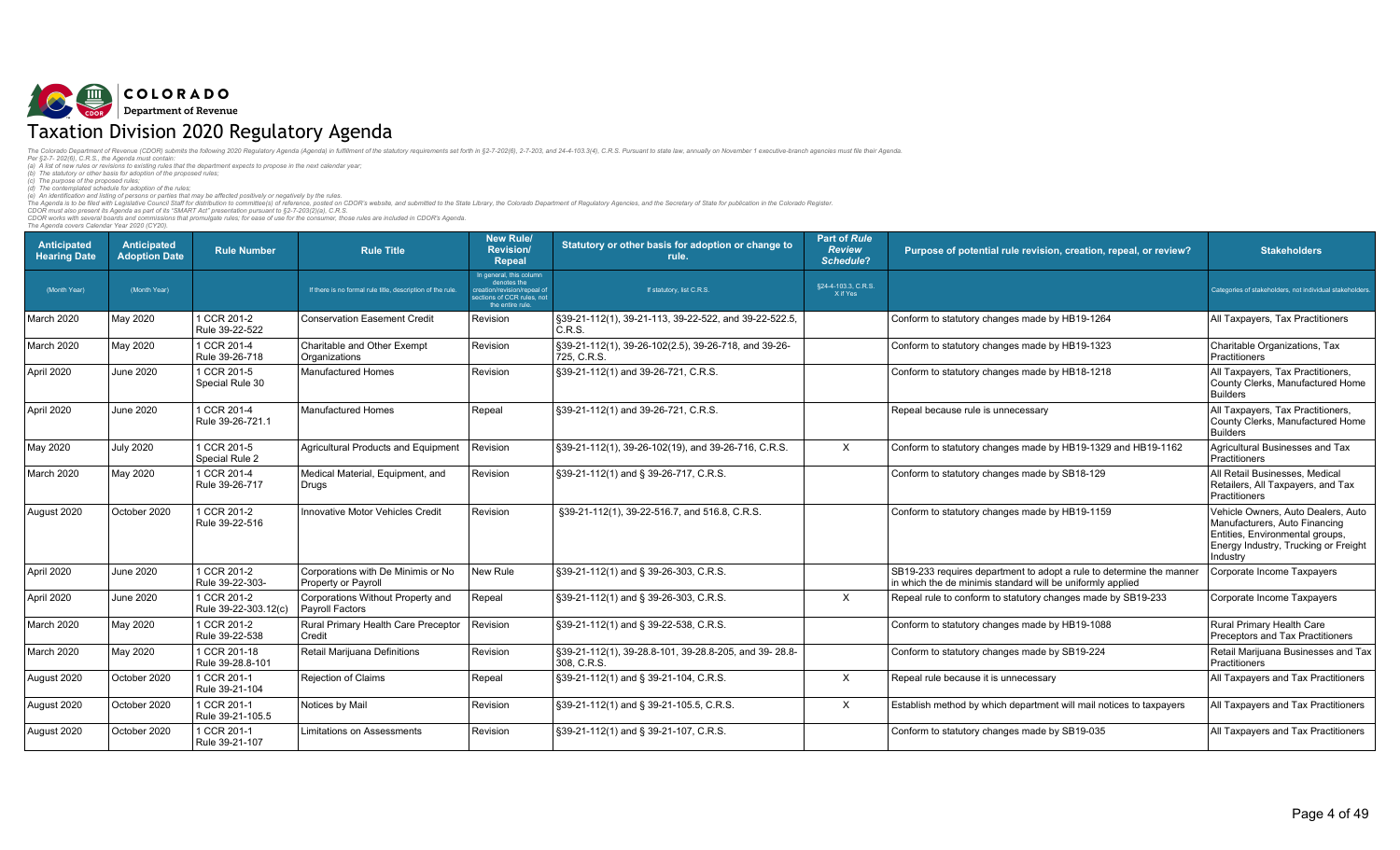## COLORADO Taxation Division 2020 Regulatory Agenda

The Colorado Department of Revenue (CDOR) submits the following 2020 Regulatory Agenda (Agenda) in fulfillment of the statutory requirements set forth in §2-7-202(6), 2-7-203, and 24-4-103.3(4), C.R.S. Pursuant to state la

| Anticipated<br><b>Hearing Date</b> | <b>Anticipated</b><br><b>Adoption Date</b> | <b>Rule Number</b>                         | <b>Rule Title</b>                                                  | <b>New Rule/</b><br><b>Revision/</b><br><b>Repeal</b>                                                                   | Statutory or other basis for adoption or change to<br>rule.            | <b>Part of Rule</b><br><b>Review</b><br><b>Schedule?</b> | Purpose of potential rule revision, creation, repeal, or review?                                                                                                                                                                       | <b>Stakeholders</b>                                                                            |
|------------------------------------|--------------------------------------------|--------------------------------------------|--------------------------------------------------------------------|-------------------------------------------------------------------------------------------------------------------------|------------------------------------------------------------------------|----------------------------------------------------------|----------------------------------------------------------------------------------------------------------------------------------------------------------------------------------------------------------------------------------------|------------------------------------------------------------------------------------------------|
| (Month Year)                       | (Month Year)                               |                                            | If there is no formal rule title, description of the rule.         | In general, this column<br>denotes the<br>creation/revision/repeal of<br>sections of CCR rules, not<br>the entire rule. | If statutory, list C.R.S.                                              | \$24-4-103.3, C.R.S.<br>X if Yes                         |                                                                                                                                                                                                                                        | Categories of stakeholders, not individual stakeholders                                        |
| August 2020                        | October 2020                               | 1 CCR 201-1<br>Rule 39-21-116.5            | Responsible Officer Liability                                      | New Rule                                                                                                                | §39-21-101(4), 39-21-102(1), 39-21-112(1), and 39-21-<br>116.5, C.R.S. |                                                          | Rule to set forth which officers or members of a corporation, partnership, All Taxpayers and Tax Practitioners<br>or limited liability company are subject to personal penalties for failure to<br>collect, account for, or pay taxes. |                                                                                                |
| <b>July 2020</b>                   | September 2020                             | 1 CCR 201-2<br>Rule 39-22-504              | Net Operating Loss                                                 | Revision                                                                                                                | §39-21-112(1) and § 39-22-504, C.R.S.                                  |                                                          | Conform to federal statutory changes made by Pub.L. 115-97                                                                                                                                                                             | All Taxpayers and Tax Practitioners                                                            |
| <b>July 2020</b>                   | September 2020                             | 1 CCR 201-2<br>Rule 39-22-504(2)           | C Corporation Net Operating Loss                                   | Revision                                                                                                                | §39-21-112(1) and § 39-22-504, C.R.S.                                  |                                                          | Remove language that was codified in HB19-1240                                                                                                                                                                                         | Corporate Taxpayers and Tax<br><b>Practitioners</b>                                            |
| <b>June 2020</b>                   | August 2020                                | 1 CCR 201-2<br>Rule 39-22-304(3)(i)        | Corporate Subtraction for Section 78<br>Dividend                   | New Rule                                                                                                                | §39-21-112(1) and § 39-22-304(3)(i), C.R.S.                            |                                                          | Clarify the deductibility for Colorado income tax purpose of amounts<br>included in federal taxable income pursuant to section 78 of the Internal<br>Revenue Code.                                                                     | Corporate Taxpayers and Tax<br><b>Practitioners</b>                                            |
| <b>June 2020</b>                   | August 2020                                | 1 CCR 201-2<br>Rule 39-22-303(10)          | Foreign Source Income                                              | Revision                                                                                                                | §39-21-112(1) and § 39-22-303, C.R.S.                                  |                                                          | Clarify statutory provisions regarding the treatment of the foreign source<br>income of C corporations for Colorado income tax purposes.                                                                                               | Corporate Taxpayers and Tax<br>Practitioners                                                   |
| <b>June 2020</b>                   | August 2020                                | 1 CCR 201-2<br>Rule 39-22-303.6-1          | Apportionment and Allocation<br>Definitions                        | Revision                                                                                                                | §39-21-112, 39-22-301, 39-22-303, and 39-22-303.6, C.<br>R.S.          |                                                          | Clarify, for the purpose of Colorado income tax apportionment, the<br>treatment of amounts included in federal taxable income pursuant to<br>section 951A of the Internal Revenue Code.                                                | Corporate Taxpayers and Tax<br><b>Practitioners</b>                                            |
| <b>June 2020</b>                   | August 2020                                | 1 CCR 201-6<br>Regulation 39-35-104        | Aircraft Manufacturer New Employee<br>Credit                       | Repeal                                                                                                                  | §39-21-112(1) and 39-35-104, C.R.S.                                    | $\times$                                                 | Repeal rule because it is unnecessary                                                                                                                                                                                                  | Enterprise Zone Businesses and<br>Administrators                                               |
| <b>June 2020</b>                   | August 2020                                | 1 CCR 201-13<br>Regulation 39-30-104       | Enterprise Zone Investment Tax<br>Credit                           | Revision                                                                                                                | §39-21-112(1), 39-30-104, and 39-30-108(1), C.R.S.                     | $\times$                                                 | Make rule consistent with Ball Corporation v. Fred Fisher, et al. 51 P.3rd<br>1053 (Colo. 2001)                                                                                                                                        | Enterprise Zone Businesses and<br>Administrators                                               |
| <b>June 2020</b>                   | August 2020                                | 1 CCR 201-13<br>Regulation 39-30-105       | <b>Enterprise Zone New Business</b><br>Facility Employee Credit    | Repeal                                                                                                                  | §39-21-112(1), 39-30-105, and 39-30-108(1), C.R.S.                     | $\times$                                                 | Repeal rule because credit has not been allowed since 2013.                                                                                                                                                                            | Enterprise Zone Businesses and<br>Administrators                                               |
| <b>June 2020</b>                   | August 2020                                | 1 CCR 201-13<br>Regulation 39-30-<br>105.1 | Enterprise Zone Business Employees   New Rule                      |                                                                                                                         | §39-21-112(1), 39-30-105.1, and 39-30-108(1), C.R.S.                   |                                                          | New rule to clarify the enterprise zone credit for new business<br>employees.                                                                                                                                                          | Enterprise Zone Businesses and<br>Administrators                                               |
| <b>June 2020</b>                   | August 2020                                | 1 CCR 201-13<br>Regulation 39-30-<br>105.6 | Enterprise Zone Rehabilitation of<br>Vacant Buildings              | New Rule                                                                                                                | §39-21-112(1), 39-30-105.6, and 39-30-108(1), C.R.S.                   |                                                          | New rule to clarify the types of buildings and rehabilitation that qualify for<br>the credit                                                                                                                                           | Enterprise Zone Businesses and<br>Administrators                                               |
| <b>June 2020</b>                   | August 2020                                | 1 CCR 201-13<br>Regulation 39-30-106       | Enterprise Zone Machinery and<br>Machine Tools Sales Tax Exemption | New Rule                                                                                                                | §39-21-112(1), 39-30-106, and 39-30-108(1), C.R.S.                     |                                                          | Clarify the expansion of the sales tax exemption for machinery and<br>machine tools used exclusively in an enterprise zone to include only<br>those activities related directly to the mining of natural resources                     | Enterprise Zone Businesses and<br>Administrators, Mining Businesses,<br>Oil and Gas Businesses |
| <b>July 2020</b>                   | September 2020                             | 1 CCR 201-1<br>Regulation 24-35-<br>103.5  | Information Letters and Private Letter<br>Rulinas                  | Revision                                                                                                                | §39-21-112(1) and 24-35-103.5, C.R.S.                                  | $\times$                                                 | Update rule to reflect current procedures to request and obtain an<br>information letter or private letter ruling                                                                                                                      | All Taxpayers, Tax Practitioners                                                               |
| September 2020                     | November 2020                              | 1 CCR 201-2<br>Rule 39-22-121              | Child Care Contribution Credit                                     | Revision                                                                                                                | §39-21-112(1) and § 39-22-121, C.R.S.                                  |                                                          | Define child care                                                                                                                                                                                                                      | All Taxpayers, Tax Practitioners,<br><b>Child Care Facilities</b>                              |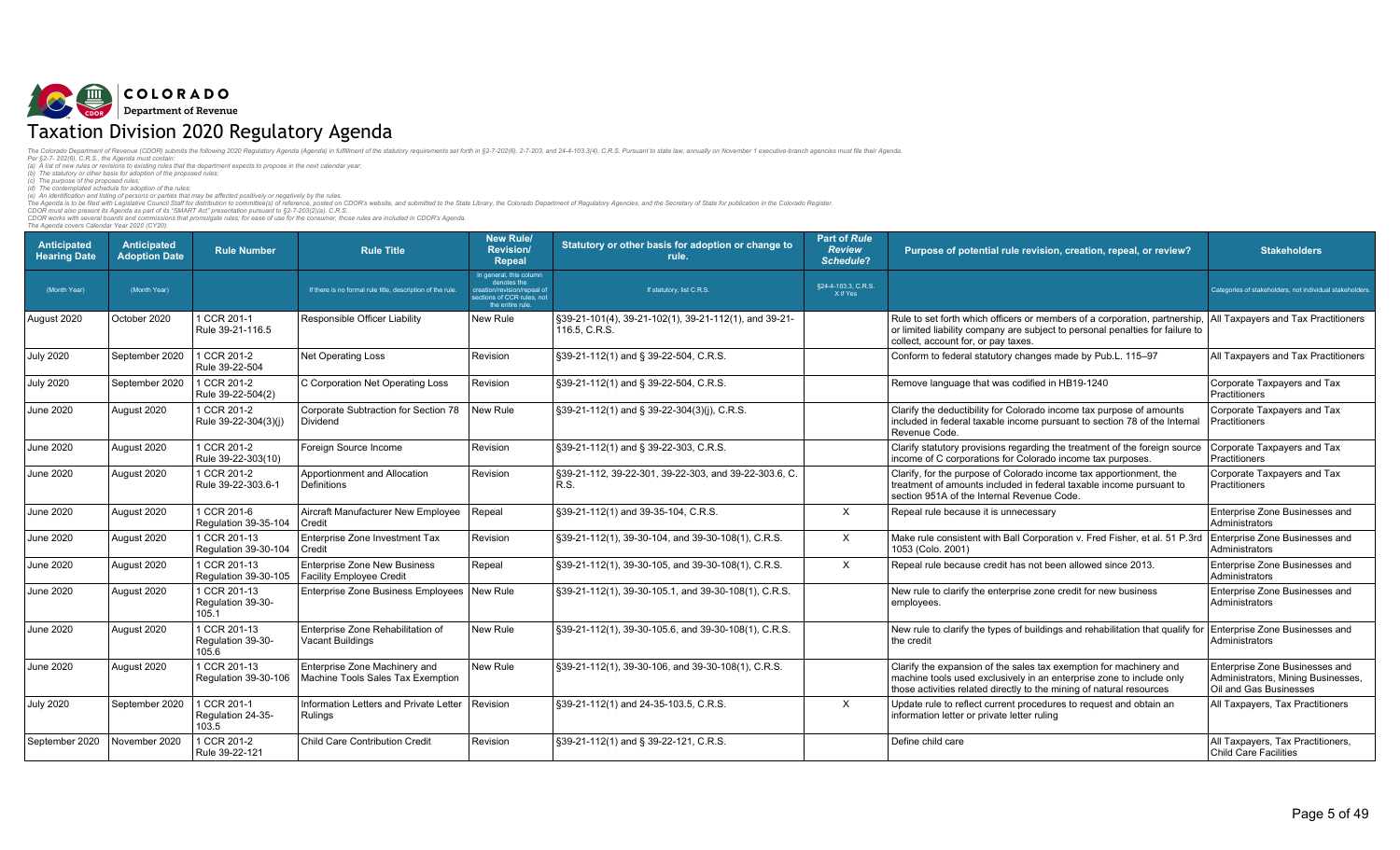## COLORADO Taxation Division 2020 Regulatory Agenda

The Colorado Department of Revenue (CDOR) submits the following 2020 Regulatory Agenda (Agenda) in fulfillment of the statutory requirements set forth in §2-7-202(6), 2-7-203, and 24-4-103.3(4), C.R.S. Pursuant to state la

| Anticipated<br><b>Hearing Date</b> | Anticipated<br><b>Adoption Date</b> | <b>Rule Number</b>                               | <b>Rule Title</b>                                          | <b>New Rule/</b><br><b>Revision/</b><br>Repeal                                                                          | Statutory or other basis for adoption or change to<br>rule. | <b>Part of Rule</b><br><b>Review</b><br><b>Schedule?</b> | Purpose of potential rule revision, creation, repeal, or review?                    | <b>Stakeholders</b>                                                                |
|------------------------------------|-------------------------------------|--------------------------------------------------|------------------------------------------------------------|-------------------------------------------------------------------------------------------------------------------------|-------------------------------------------------------------|----------------------------------------------------------|-------------------------------------------------------------------------------------|------------------------------------------------------------------------------------|
| (Month Year)                       | (Month Year)                        |                                                  | If there is no formal rule title, description of the rule. | In general, this column<br>denotes the<br>creation/revision/repeal of<br>sections of CCR rules, not<br>the entire rule. | If statutory, list C.R.S.                                   | §24-4-103.3, C.R.S.<br>X if Yes                          |                                                                                     | Categories of stakeholders, not individual stakeholders                            |
| November 2020                      | January 2021                        | 1 CCR 201-4<br>Regulation 39-26-<br>703.2(c)     | l Contractor's refund claim                                | Revision or<br>Repeal                                                                                                   | S39-21-112(1), 39-26-107, and 39-26-703(2)(c), C.R.S.       | $\times$                                                 | Reconcile, consolidate, and/or repeal related regulations regarding<br>contractors. | Contractors, tax practitioners, tax-<br>exempt organizations, local<br>governments |
| November 2020                      | January 2021                        | 1 CCR 201-4<br>Regulation 39-26-<br>708.1        | Contractors for exempt projects                            | Revision or<br>Repeal                                                                                                   | \$39-21-112(1), 39-26-107, and 39-26-708(1), C.R.S.         | $\times$                                                 | Reconcile, consolidate, and/or repeal related regulations regarding<br>contractors. | Contractors, tax practitioners, tax-<br>exempt organizations, local<br>governments |
| November 2020                      | January 2021                        | 1 CCR 201-4<br>Regulation 39-26-<br>708.3        | Contractors for exempt projects                            | Revision or<br>Repeal                                                                                                   | \$39-21-112(1), 39-26-107, and 39-26-708, C.R.S.            | X                                                        | Reconcile, consolidate, and/or repeal related regulations regarding<br>contractors. | Contractors, tax practitioners, tax-<br>exempt organizations, local<br>governments |
| November 2020                      | January 2021                        | 1 CCR 201-4<br>Special Regulation 10             | Contractors for exempt projects                            | Revision or<br>Repeal                                                                                                   | \$39-21-112(1) and 39-26-107, C.R.S.                        | X                                                        | Reconcile, consolidate, and/or repeal related regulations regarding<br>contractors. | Contractors, tax practitioners, tax-<br>exempt organizations, local<br>governments |
| November 2020                      | January 2021                        | 1 CCR 201-4<br><b>Special Requlation</b><br>10.1 | Priority of credits for taxes paid to<br>another state     | Revision or<br>Repeal                                                                                                   | \$39-21-112(1), 39-26-107, and 39-26-713(2)(f), C.R.S.      | $\times$                                                 | Reconcile, consolidate, and/or repeal related regulations regarding<br>contractors. | Contractors, tax practitioners, tax-<br>exempt organizations, local<br>governments |
| November 2020                      | January 2021                        | 1 CCR 201-4<br>Special Regulation 28             | Maintenance and Decorating Services                        | Revision or<br>Repeal                                                                                                   | \$39-21-112(1) and 39-26-107, C.R.S.                        | X                                                        | Reconcile, consolidate, and/or repeal related regulations regarding<br>contractors. | Contractors, tax practitioners, tax-<br>exempt organizations, local<br>governments |
| November 2020                      | January 2021                        | CCR 201-4<br>Special Regulation 29               | Manufacturers and Prefabricators<br>Acting as Contractors  | Revision or<br>Repeal                                                                                                   | \$39-21-112(1) and 39-26-107, C.R.S                         | X                                                        | Reconcile, consolidate, and/or repeal related regulations regarding<br>contractors. | Contractors, tax practitioners, tax-<br>exempt organizations, local<br>governments |
| November 2020                      | January 2021                        | CCR 201-4<br>Special Regulation 37               | Ready-Mix Concrete                                         | Revision or<br>Repeal                                                                                                   | \$39-21-112(1) and 39-26-107, C.R.S.                        | X                                                        | Reconcile, consolidate, and/or repeal related regulations regarding<br>contractors. | Contractors, tax practitioners, tax-<br>exempt organizations, local<br>governments |
| November 2020                      | January 2021                        | 1 CCR 201-4<br>Special Regulation 39             | Sand and Gravel                                            | Review                                                                                                                  | \$39-21-112(1) and 39-26-107, C.R.S.                        | X                                                        | Reconcile, consolidate, and/or repeal related regulations regarding<br>contractors. | Aggregate Industry                                                                 |
| September 2020                     | November 2020                       | 1 CCR 201-1<br>Rule 39-21-119.5                  | Mandatory Electronic Filing of<br>Returns                  | New Rule                                                                                                                | \$39-21-112(1) and 39-26-119.5, C.R.S.                      |                                                          | Require certain returns be filed electronically                                     | All Taxpayers, Tax Practitioners                                                   |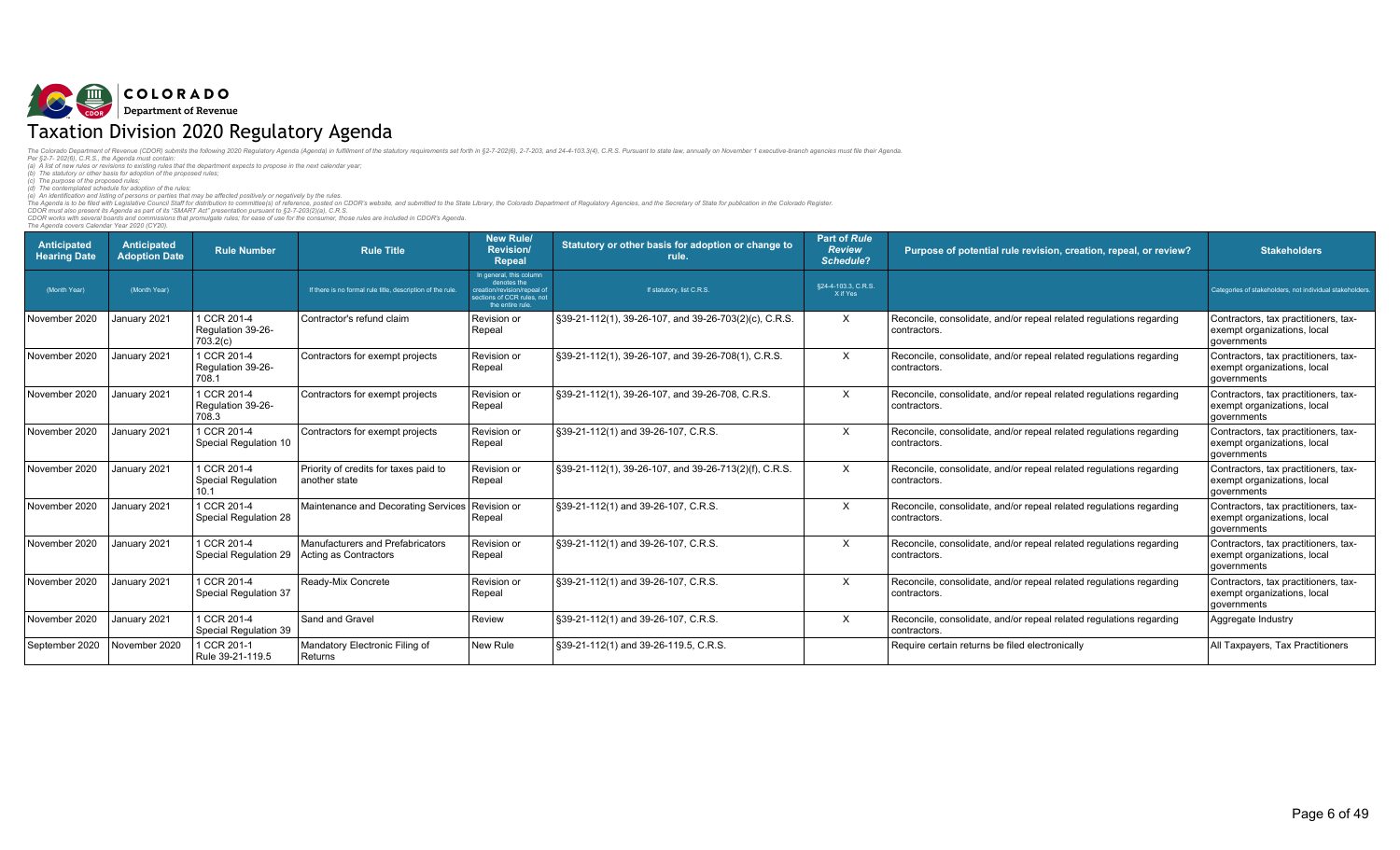## **COLORADO**<br>Department of Revenue Liquor Enforcement Division 2020 Regulatory Agenda

The Colorado Department of Revenue (CDOR) submits the following 2020 Regulatory Agenda (Agenda) in fulfillment of the statutory requirements set forth in §2-7-202(6), 2-7-203, and 24-4-103.3(4), C.R.S. Pursuant to state la

| Anticipated<br><b>Hearing Date</b> | Anticipated<br><b>Adoption Date</b> | <b>Rule Number</b>               | <b>Rule Title</b>                                          | <b>New Rule/</b><br><b>Revision/</b><br>Repeal                                                                          | Statutory or other basis for adoption or change to<br>rule. | <b>Part of Rule</b><br><b>Review</b><br><b>Schedule?</b> | Purpose of potential rule revision, creation, repeal, or review?   | <b>Stakeholders</b>                                      |
|------------------------------------|-------------------------------------|----------------------------------|------------------------------------------------------------|-------------------------------------------------------------------------------------------------------------------------|-------------------------------------------------------------|----------------------------------------------------------|--------------------------------------------------------------------|----------------------------------------------------------|
| (Month Year)                       | (Month Year)                        |                                  | If there is no formal rule title, description of the rule. | In general, this column<br>denotes the<br>creation/revision/repeal of<br>sections of CCR rules, not<br>the entire rule. | If statutory, list C.R.S.                                   | §24-4-103.3, C.R.S.<br>X if Yes                          |                                                                    | Categories of stakeholders, not individual stakeholders. |
| October 2020                       | January 2021                        | 1 CCR 203-2<br>Regulation 47-408 | Purchases by Retailers.                                    | Revision                                                                                                                | \$44-3-202, C.R.S.                                          | X                                                        | Review pursuant to §24-4-103.3, C.R.S., Mandatory Review of Rules. | LED Stakeholder List (see below)                         |
| October 2020                       | January 2021                        | 1 CCR 203-2<br>Regulation 47-409 | Transportation of Alcohol Beverages.                       | Revision                                                                                                                | §44-3-202, C.R.S.                                           | X                                                        | Review pursuant to §24-4-103.3, C.R.S., Mandatory Review of Rules. | <b>LED Stakeholder List</b>                              |
| October 2020                       | January 2021                        | 1 CCR 203-2<br>Regulation 47-410 | Retail Warehouse Storage Permit.                           | Revision                                                                                                                | \$44-3-202, C.R.S.                                          | X                                                        | Review pursuant to §24-4-103.3, C.R.S., Mandatory Review of Rules. | <b>LED Stakeholder List</b>                              |
| October 2020                       | January 2021                        | 1 CCR 203-2<br>Regulation 47-412 | Wholesale Warehouse or Branch Hous                         | Revision                                                                                                                | §44-3-202, C.R.S.                                           | X                                                        | Review pursuant to §24-4-103.3, C.R.S., Mandatory Review of Rules. | <b>LED Stakeholder List</b>                              |
| October 2020                       | January 2021                        | 1 CCR 203-2<br>Regulation 47-414 | Purchases by Wholesalers.                                  | Revision                                                                                                                | \$44-3-202, C.R.S.                                          | X                                                        | Review pursuant to §24-4-103.3, C.R.S., Mandatory Review of Rules. | <b>LED Stakeholder List</b>                              |
| October 2020                       | January 2021                        | 1 CCR 203-2<br>Regulation 47-416 | Items Approved for Sales in Retail<br>Liquor Stores        | Revision                                                                                                                | \$44-3-202, C.R.S.                                          | X                                                        | Review pursuant to §24-4-103.3, C.R.S., Mandatory Review of Rules. | <b>LED Stakeholder List</b>                              |
| October 2020                       | January 2021                        | 1 CCR 203-2<br>Regulation 47-418 | Restaurants.                                               | Revision                                                                                                                | §44-3-202, C.R.S.                                           | X                                                        | Review pursuant to §24-4-103.3, C.R.S., Mandatory Review of Rules. | <b>LED Stakeholder List</b>                              |
| October 2020                       | January 2021                        | 1 CCR 203-2<br>Regulation 47-420 | Minibar Container Size.                                    | Revision                                                                                                                | \$44-3-202, C.R.S.                                          | X                                                        | Review pursuant to §24-4-103.3, C.R.S., Mandatory Review of Rules. | <b>LED Stakeholder List</b>                              |

LED Stakeholder List: The standard LED stakeholder list includes LED, Liquor Licensees, Local Licensing Authorities, and the General Public.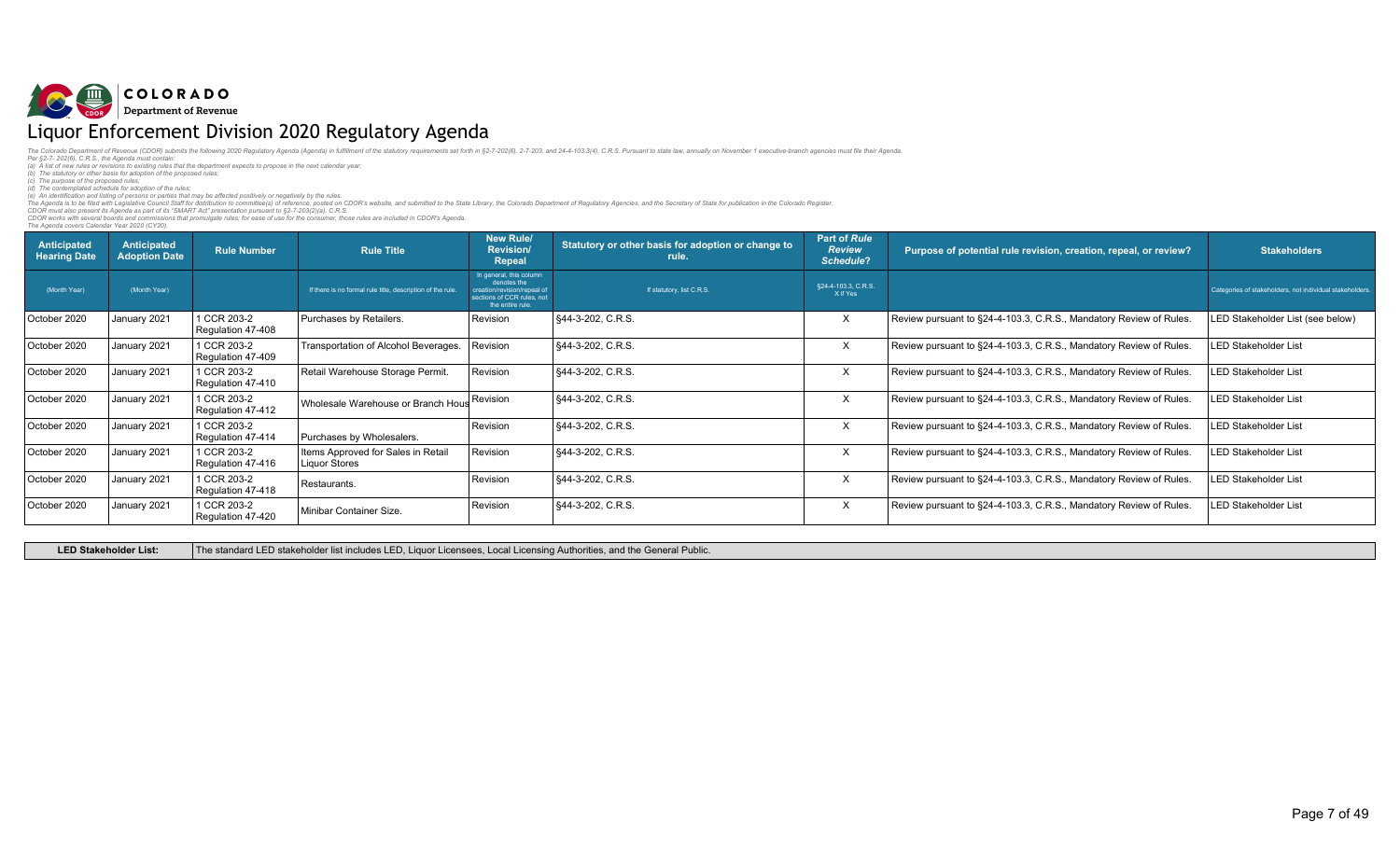## COLORADO Division of Motor Vehicles 2020 Regulatory Agenda

The Colorado Department of Revenue (CDOR) submits the following 2020 Regulatory Agenda (Agenda) in fulfillment of the statutory requirements set forth in §2-7-202(6), 2-7-203, and 24-4-103.3(4), C.R.S. Pursuant to state la

| Anticipated<br><b>Hearing Date</b> | Anticipated<br><b>Adoption Date</b> | <b>Rule Number</b>      | <b>Rule Title</b>                                                                                                                                                                                             | <b>New Rule/</b><br><b>Revision/</b><br><b>Repeal</b>                                                                   | Statutory or other basis for adoption or change to<br>rule.                                                       | <b>Part of Rule</b><br><b>Review</b><br><b>Schedule?</b> | Purpose of potential rule revision, creation, repeal, or review?                                                                                                                                                                                                                                                                                                                                                                                                                                                                                                                                | <b>Stakeholders</b>                                                                                                                  |
|------------------------------------|-------------------------------------|-------------------------|---------------------------------------------------------------------------------------------------------------------------------------------------------------------------------------------------------------|-------------------------------------------------------------------------------------------------------------------------|-------------------------------------------------------------------------------------------------------------------|----------------------------------------------------------|-------------------------------------------------------------------------------------------------------------------------------------------------------------------------------------------------------------------------------------------------------------------------------------------------------------------------------------------------------------------------------------------------------------------------------------------------------------------------------------------------------------------------------------------------------------------------------------------------|--------------------------------------------------------------------------------------------------------------------------------------|
| (Month Year)                       | (Month Year)                        |                         | If there is no formal rule title, description of the rule.                                                                                                                                                    | In general, this column<br>denotes the<br>creation/revision/repeal of<br>sections of CCR rules, not<br>the entire rule. | If statutory, list C.R.S.                                                                                         | §24-4-103.3, C.R.S.<br>X if Yes                          |                                                                                                                                                                                                                                                                                                                                                                                                                                                                                                                                                                                                 | Categories of stakeholders, not individual stakeholders                                                                              |
| 09/19/20                           | <b>TBD</b>                          | 1 CCR 204-10<br>Rule 23 | Special Mobile Machinery Rentals                                                                                                                                                                              | Revision                                                                                                                | §42-1-204 and 42-3-107(16), C.R.S.                                                                                | $\times$                                                 | Vehicle Services                                                                                                                                                                                                                                                                                                                                                                                                                                                                                                                                                                                | Colorado Citizens. Vehicle Owners.<br>Law Enforcement Agencies, County<br>Clerk                                                      |
| 10/19/20                           | <b>TBD</b>                          | 1 CCR 204-10<br>Rule 32 | Special License Plate Surcharge                                                                                                                                                                               | Revision                                                                                                                | \$42-1-204 and 42-3-312, C.R.S.                                                                                   | $\times$                                                 | Vehicle Services                                                                                                                                                                                                                                                                                                                                                                                                                                                                                                                                                                                | Colorado Citizens, Vehicle Owners.<br>Law Enforcement Agencies, County<br>Clerk                                                      |
| 11/19/20                           | <b>TBD</b>                          | 1 CCR 204-10<br>Rule 38 | Year of Manufacture License Plate                                                                                                                                                                             | Revision                                                                                                                | §42-1-204, 42-3-120, and 42-12-302, C.R.S.                                                                        | $\times$                                                 | Year of Manufacture License Plate                                                                                                                                                                                                                                                                                                                                                                                                                                                                                                                                                               | Group Special License Plate Non-<br>Profits, Alumni Associations, County<br>Clerk and Recorders, Colorado<br>Correctional Industries |
| 02/20/20                           | <b>TBD</b>                          | 1 CCR 204-10<br>Rule 42 | Special Mobile Machinery Specific<br>Ownership Tax Credit for Out of State<br>Use Under Contractual Agreements                                                                                                | Revision                                                                                                                | §42-1-204 & 42-3-107(17)(a) through 42-3-107(17)(e),<br>C.R.S.                                                    | $\times$                                                 | Low Power Scooters                                                                                                                                                                                                                                                                                                                                                                                                                                                                                                                                                                              | Vehicle Owners. Law Enforcement<br>Agencies, County Clerk                                                                            |
| 12/18/20                           | <b>TBD</b>                          | 1 CCR 204-10<br>Rule 40 | Low Power Scooters                                                                                                                                                                                            | Revision                                                                                                                | §42-1-102(48.5), 42-1-204, 42-2-103(2), 42-3-105(2),<br>42-3-105(4), and 42-3-311, C.R.S.                         | $\times$                                                 | License Plate Destruction, Recycling and Disposal                                                                                                                                                                                                                                                                                                                                                                                                                                                                                                                                               | Vehicle Owners, Law Enforcement<br>Agencies, County Clerk                                                                            |
| 01/20/20                           | <b>TBD</b>                          | 1 CCR 204-10<br>Rule 41 | License Plate Destruction, Recycling<br>and Disposal                                                                                                                                                          | Revision                                                                                                                | §42-1-204, 42-3-201(6)(a) and 42-3-201(6)(b), C.R.S.                                                              | $\times$                                                 | Special Mobile Machinery Specific Ownership Tax Credit for Out of<br>State Use Under Contractual Agreements                                                                                                                                                                                                                                                                                                                                                                                                                                                                                     | Vehicle Owners, Law Enforcement<br>Agencies, County Clerk                                                                            |
| 03/20/20                           | <b>TBD</b>                          | 1 CCR 204-30<br>Rule 1  | <b>Gender Identity</b>                                                                                                                                                                                        | New Rule                                                                                                                | §24-4-103, 24-4-104, 42-1-201, 42-1-204, 42-2-107, 42-2<br>108, 42-2-302, 42-2-303, 42-2-403, and 42-2-505, C.R.S | $\times$                                                 | The purpose of the rule is to ensure the accuracy of the sex designation<br>on driver licenses, identification cards, and identification documents<br>issued by the Division of Motor Vehicles. The rule authorizes individuals<br>to obtain a correct sex designation on their license, identification card, or<br>identification document. The rule also ensures that the Division of Motor<br>Vehicles collects and maintains accurate sex designation data, which<br>data will be consistent with birth certificates issued by the Colorado<br>Department of Public Health and Environment. | Vehicle Owners. Law Enforcement<br>Agencies, County Clerk                                                                            |
| 02/21/20                           | <b>TBD</b>                          | 1 CCR 204-30<br>Rule 5  | Driver's License. Instruction Permit or IRevision<br>Identification Card for U.S. Citizens<br>and Individuals Who Can<br>Demonstrate Permanent Lawful<br>Presence and Colorado Residency<br>(Eff. 11/14/2014) |                                                                                                                         | §24-76.5-103, C.R.S.                                                                                              | $\times$                                                 | Rules for the Application for a Driver's License, Instruction Permit or<br>Identification Card for U.S. Citizens and Individuals Who Can<br>Demonstrate Permanent Lawful Presence and Colorado Residency (Eff.<br>11/14/2014)                                                                                                                                                                                                                                                                                                                                                                   | Colorado Citizens, Vehicle Owners.<br>Law Enforcement Agencies, County<br>Clerk                                                      |
| 03/20/20                           | <b>TBD</b>                          | 1 CCR 204-30<br>Rule 6  | Commercial Driver's License (CDL)<br>Program                                                                                                                                                                  | Revision                                                                                                                | §42-2-108, 42-2-302, 42-2-303, 42-2-403, and 42-2-505.                                                            | $\times$                                                 | Rules and Requlations for the Commercial Driver's License (CDL)<br>Program                                                                                                                                                                                                                                                                                                                                                                                                                                                                                                                      | Colorado Citizens, Vehicle Owners.<br>Law Enforcement Agencies, County<br>Clerk                                                      |
| 04/20/20                           | <b>TBD</b>                          | 1 CCR 204-30<br>Rule 7  | <b>Driver Testing and Education</b><br>Program Rules and Regulations                                                                                                                                          | Revision                                                                                                                | §24-4-103, 42-2-111(1)(b), 42-2-114.5, 42-2-403, 42-2-<br>406 (3 through 7), and 42-2-407(8), C.R.S.              | $\times$                                                 | Driver Testing and Education Program Rules and Regulations                                                                                                                                                                                                                                                                                                                                                                                                                                                                                                                                      | Colorado Citizens, Vehicle Owners,<br>Law Enforcement Agencies, County<br><b>Clerk</b>                                               |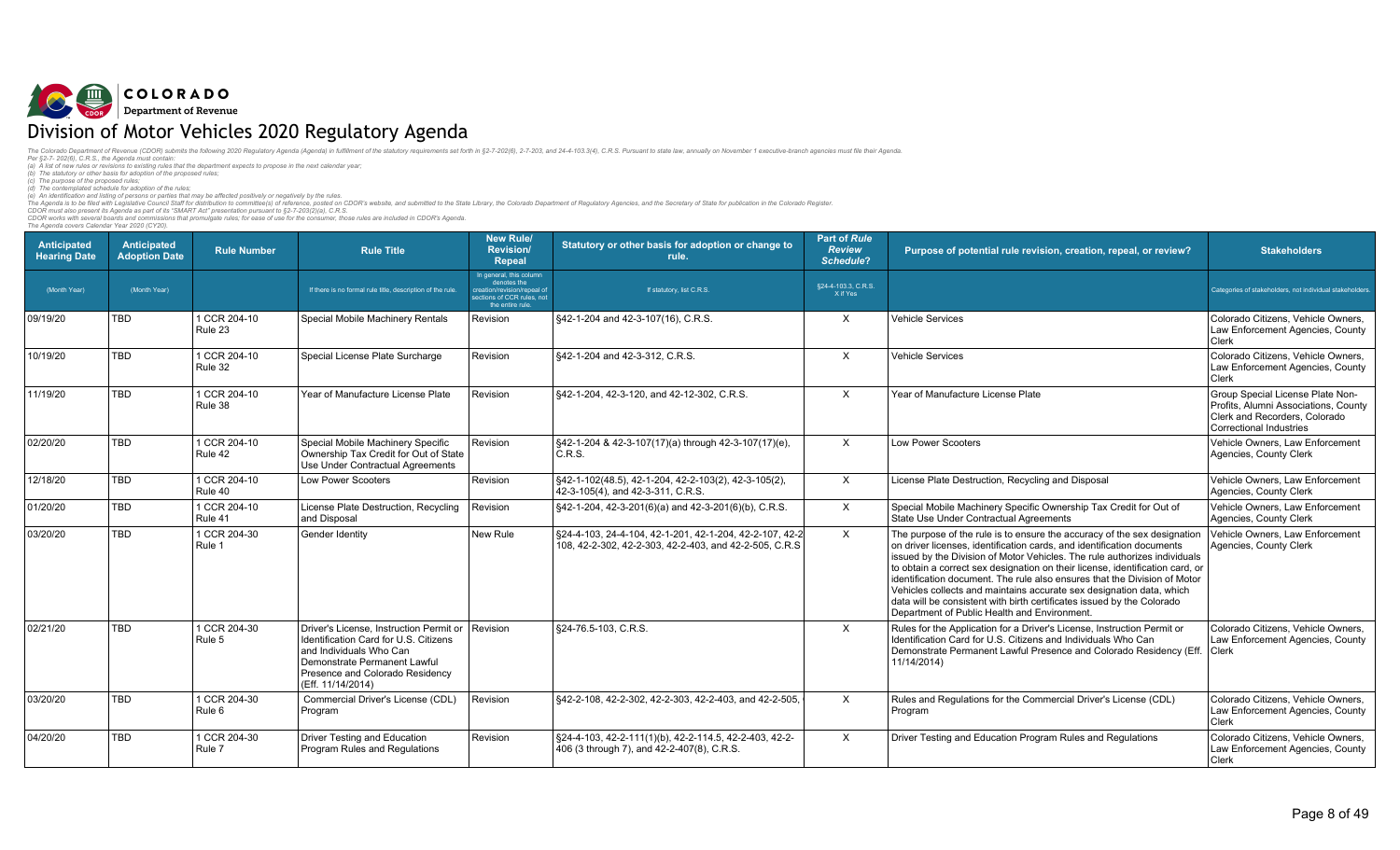## COLORADO Division of Motor Vehicles 2020 Regulatory Agenda

The Colorado Department of Revenue (CDOR) submits the following 2020 Regulatory Agenda (Agenda) in fulfillment of the statutory requirements set forth in §2-7-202(6), 2-7-203, and 24-4-103.3(4), C.R.S. Pursuant to state la

| Anticipated<br><b>Hearing Date</b> | <b>Anticipated</b><br><b>Adoption Date</b> | <b>Rule Number</b>      | <b>Rule Title</b>                                                     | New Rule/<br>Revision/<br>Repeal                                                                                        | Statutory or other basis for adoption or change to<br>rule.                                                                            | Part of Rule<br><b>Review</b><br>Schedule? | Purpose of potential rule revision, creation, repeal, or review? | <b>Stakeholders</b>                                                             |
|------------------------------------|--------------------------------------------|-------------------------|-----------------------------------------------------------------------|-------------------------------------------------------------------------------------------------------------------------|----------------------------------------------------------------------------------------------------------------------------------------|--------------------------------------------|------------------------------------------------------------------|---------------------------------------------------------------------------------|
| (Month Year)                       | (Month Year)                               |                         | If there is no formal rule title, description of the rule.            | In general, this column<br>denotes the<br>creation/revision/repeal of<br>sections of CCR rules, not<br>the entire rule. | If statutory, list C.R.S.                                                                                                              | §24-4-103.3, C.R.S.<br>X if Yes            |                                                                  | Categories of stakeholders, not individual stakeholders.                        |
| 05/20/20                           | <b>TBD</b>                                 | 1 CCR 204-30<br>Rule 8  | Motorcycle Rules and Regulations for Revision<br>Almost Organizations |                                                                                                                         | S24-4-103, 104 and 105; 42-1-102 (43.5); 42-1-204; 42-<br>1-211; 42-1-222; 42-2-105.5; 42-2-106; 42-2-111; and<br>42-2-601-604, C.R.S. |                                            | Motorcycle Rules and Regulations for Almost Organizations        | Colorado Citizens, Vehicle Owners,<br>Law Enforcement Agencies, County<br>Clerk |
| <b>TBD</b>                         | <b>TBD</b>                                 | 1 CCR 204-30<br>Rule 11 | Interlock Restricted Driver Licenses                                  | Revision                                                                                                                | S42-2-132.5, 42-1-204, and 24-4-103, C.R.S.                                                                                            |                                            | Interlock Restricted Driver Licenses                             | Colorado Citizens. Vehicle Owners.<br>Law Enforcement Agencies, County<br>Clerk |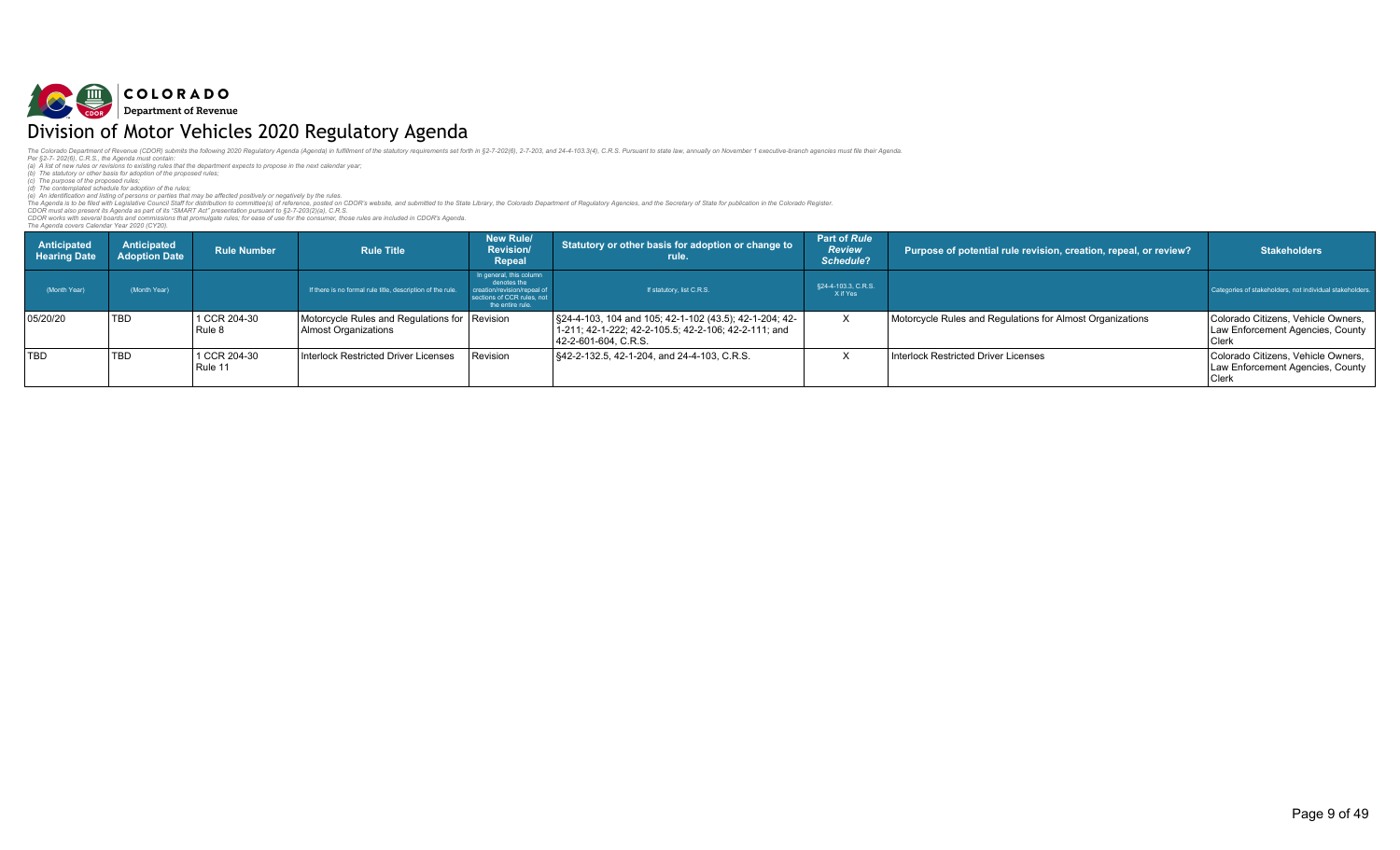

| Anticipated<br><b>Hearing Date</b> | <b>Anticipated</b><br><b>Adoption Date</b> | <b>Rule Number</b>                                 | <b>Rule Title</b>                                                                                     | <b>New Rule/</b><br><b>Revision/</b><br>Repeal                                                                          | Statutory or other basis for adoption or change to<br>rule. | <b>Part of Rule</b><br><b>Review</b><br>Schedule? | Purpose of potential rule revision, creation, repeal, or review?                                                                              | <b>Stakeholders</b>                                      |
|------------------------------------|--------------------------------------------|----------------------------------------------------|-------------------------------------------------------------------------------------------------------|-------------------------------------------------------------------------------------------------------------------------|-------------------------------------------------------------|---------------------------------------------------|-----------------------------------------------------------------------------------------------------------------------------------------------|----------------------------------------------------------|
| (Month Year)                       | (Month Year)                               |                                                    | If there is no formal rule title, description of the rule.                                            | In general, this column<br>denotes the<br>creation/revision/repeal of<br>sections of CCR rules, not<br>the entire rule. | If statutory, list C.R.S.                                   | §24-4-103.3, C.R.S.<br>X if Yes                   |                                                                                                                                               | Categories of stakeholders, not individual stakeholders. |
| February, 2020                     | April, 2020                                | 1 CCR 205-1<br>Regulation 44-20-118<br>(7)(d)      | Part of Regulatory Scheme for Pre-<br>licensing Program Providers for Motor<br><b>Vehicle Dealers</b> | Revision                                                                                                                | \$44-20-118, C.R.S.                                         | $\times$                                          | To set out a portion of the criteria related to the Pre-licensing Program<br>for Motor Vehicle Dealers, its Providers, and its Process        | MVDB Stakeholder List (see below)                        |
| February, 2020                     | April, 2020                                | 1 CCR 205-1<br>Regulation 44-20-118<br>(7)(f)(I)   | Part of Regulatory Scheme for Pre-<br>licensing Program Providers for Motor<br><b>Vehicle Dealers</b> | Revision                                                                                                                | \$44-20-118, C.R.S.                                         | $\times$                                          | To set out a portion of the criteria related to the Pre-licensing Program<br>for Motor Vehicle Dealers, its Providers, and its Process.       | <b>MVDB Stakeholder List</b>                             |
| February, 2020                     | April, 2020                                | 1 CCR 205-1<br>Regulation 44-20-118<br>(7)(f)(II)  | Part of Regulatory Scheme for Pre-<br>licensing Program Providers for Motor<br><b>Vehicle Dealers</b> | Revision                                                                                                                | §44-20-118, C.R.S.                                          | X                                                 | To set out a portion of the criteria related to the Pre-licensing Program<br>for Motor Vehicle Dealers, its Providers, and its Process.       | <b>MVDB Stakeholder List</b>                             |
| February, 2020                     | April, 2020                                | 1 CCR 205-1<br>Regulation 44-20-118<br>(7)(f)(III) | Part of Regulatory Scheme for Pre-<br>licensing Program Providers for Motor<br><b>Vehicle Dealers</b> | Revision                                                                                                                | §44-20-118, C.R.S.                                          | X                                                 | To set out a portion of the criteria related to the Pre-licensing Program<br>for Motor Vehicle Dealers, its Providers, and its Process.       | <b>MVDB Stakeholder List</b>                             |
| February, 2020                     | April. 2020                                | 1 CCR 205-1<br>Regulation 44-20-118<br>(7)(f)(IV)  | Part of Regulatory Scheme for Pre-<br>licensing Program Providers for Motor<br>Vehicle Dealers        | Revision                                                                                                                | §44-20-118, C.R.S.                                          | $\times$                                          | To set out a portion of the criteria related to the Pre-licensing Program<br>for Motor Vehicle Dealers, its Providers, and its Process.       | <b>MVDB Stakeholder List</b>                             |
| February, 2020                     | April, 2020                                | 1 CCR 205-1<br>Regulation 44-20-118<br>(7)(q)      | Part of Regulatory Scheme for Pre-<br>licensing Program Providers for Motor<br><b>Vehicle Dealers</b> | Revision                                                                                                                | §44-20-118, C.R.S.                                          | $\times$                                          | To set out a portion of the criteria related to the Pre-licensing Program<br>for Motor Vehicle Dealers, its Providers, and its Process.       | <b>MVDB Stakeholder List</b>                             |
| February, 2020                     | April, 2020                                | 1 CCR 205-1<br>Regulation 44-20-118<br>(7)(h)      | Part of Regulatory Scheme for Pre-<br>licensing Program Providers for Motor<br><b>Vehicle Dealers</b> | Revision                                                                                                                | 544-20-118. C.R.S.                                          | X                                                 | To set out a portion of the criteria related to the Pre-licensing Program<br>for Motor Vehicle Dealers, its Providers, and its Process.       | <b>MVDB Stakeholder List</b>                             |
| February, 2020                     | April, 2020                                | 1 CCR 205-2<br>Regulation 44-20-417<br>(7)(d)      | Part of Regulatory Scheme for Pre-<br>licensing Program Providers for<br>Powersports Vehicle Dealers  | Revision                                                                                                                | §44-20-417, C.R.S.                                          | $\times$                                          | To set out a portion of the criteria related to the Pre-licensing Program<br>for Powersports Vehicle Dealers, its Providers, and its Process. | <b>MVDB Stakeholder List</b>                             |
| February, 2020                     | April, 2020                                | 1 CCR 205-2<br>Regulation 44-20-417<br>(7)(f)(I)   | Part of Regulatory Scheme for Pre-<br>licensing Program Providers for<br>Powersports Vehicle Dealers  | Revision                                                                                                                | §44-20-417, C.R.S.                                          | $\times$                                          | To set out a portion of the criteria related to the Pre-licensing Program<br>for Powersports Vehicle Dealers, its Providers, and its Process. | <b>MVDB Stakeholder List</b>                             |
| February, 2020                     | April, 2020                                | 1 CCR 205-2<br>Regulation 44-20-417<br>(7)(f)(II)  | Part of Regulatory Scheme for Pre-<br>licensing Program Providers for<br>Powersports Vehicle Dealers  | Revision                                                                                                                | \$44-20-417, C.R.S.                                         | X                                                 | To set out a portion of the criteria related to the Pre-licensing Program<br>for Powersports Vehicle Dealers, its Providers, and its Process. | <b>MVDB Stakeholder List</b>                             |
| February, 2020                     | April, 2020                                | 1 CCR 205-2<br>Regulation 44-20-417<br>(7)(f)(III) | Part of Regulatory Scheme for Pre-<br>licensing Program Providers for<br>Powersports Vehicle Dealers  | Revision                                                                                                                | §44-20-417, C.R.S.                                          | X                                                 | To set out a portion of the criteria related to the Pre-licensing Program<br>for Powersports Vehicle Dealers, its Providers, and its Process. | <b>MVDB Stakeholder List</b>                             |
| February, 2020                     | April, 2020                                | 1 CCR 205-2<br>Regulation 44-20-417<br>(7)(f)(IV)  | Part of Regulatory Scheme for Pre-<br>licensing Program Providers for<br>Powersports Vehicle Dealers  | Revision                                                                                                                | \$44-20-417, C.R.S.                                         | $\times$                                          | To set out a portion of the criteria related to the Pre-licensing Program<br>for Powersports Vehicle Dealers, its Providers, and its Process. | <b>MVDB Stakeholder List</b>                             |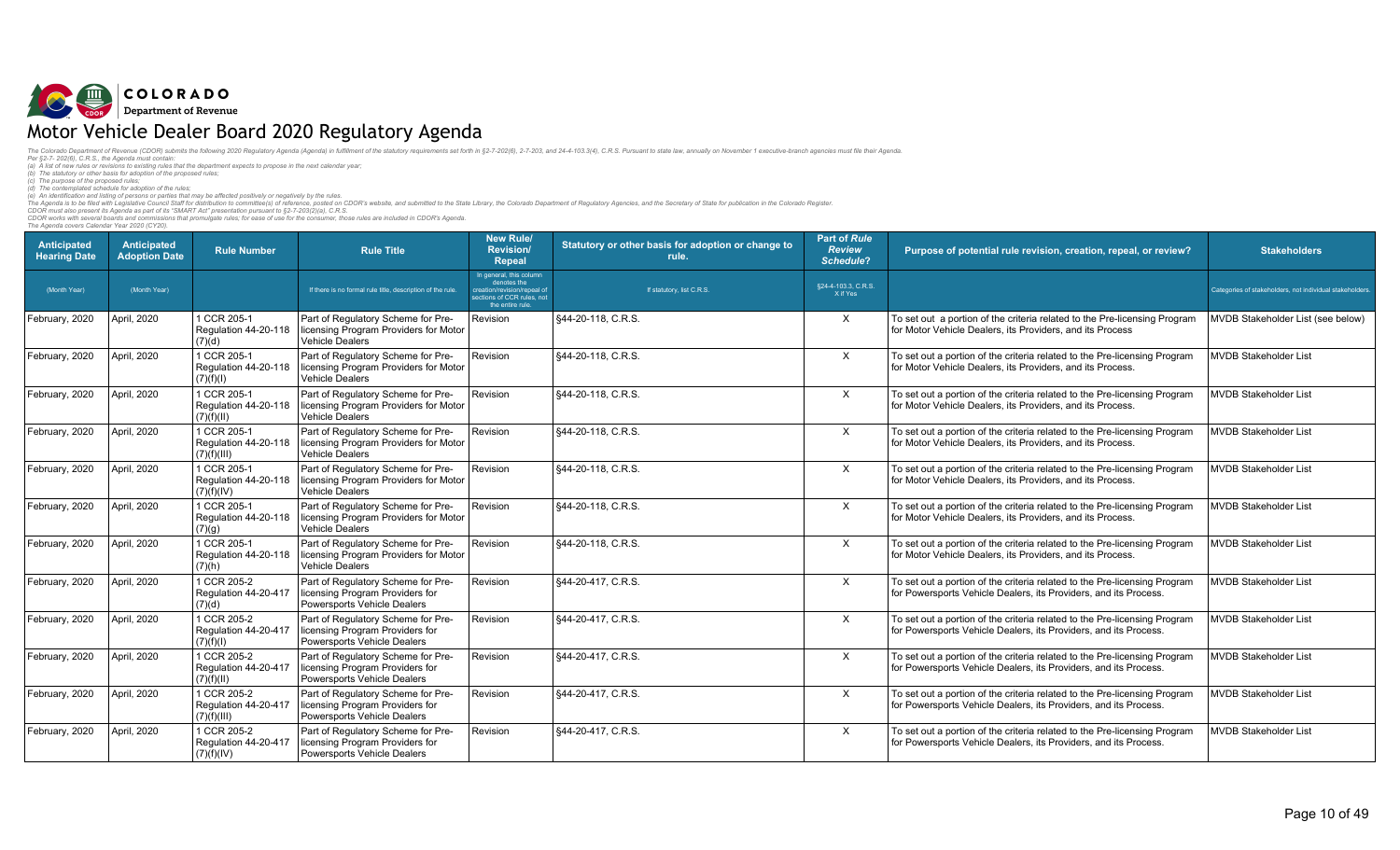

*(c) The purpose of the proposed rules; (d) The contemplated schedule for adoption of the rules;*

(e) An identification and listing of persons or parties that may be affected positively or negatively by the rules.<br>The Agenda is to be filed with Legislative Council Staff for distribution to committe(s) of reference, pos

| Anticipated<br><b>Hearing Date</b> | <b>Anticipated</b><br><b>Adoption Date</b> | <b>Rule Number</b>                                  | <b>Rule Title</b>                                                                                                                                                                                                                                                                                                          | <b>New Rule/</b><br><b>Revision/</b><br>Repeal                                                                          | Statutory or other basis for adoption or change to<br>rule. | <b>Part of Rule</b><br><b>Review</b><br><b>Schedule?</b> | Purpose of potential rule revision, creation, repeal, or review?                                                                              | <b>Stakeholders</b>                                      |
|------------------------------------|--------------------------------------------|-----------------------------------------------------|----------------------------------------------------------------------------------------------------------------------------------------------------------------------------------------------------------------------------------------------------------------------------------------------------------------------------|-------------------------------------------------------------------------------------------------------------------------|-------------------------------------------------------------|----------------------------------------------------------|-----------------------------------------------------------------------------------------------------------------------------------------------|----------------------------------------------------------|
| (Month Year)                       | (Month Year)                               |                                                     | If there is no formal rule title, description of the rule.                                                                                                                                                                                                                                                                 | In general, this column<br>denotes the<br>creation/revision/repeal of<br>sections of CCR rules, not<br>the entire rule. | If statutory, list C.R.S.                                   | \$24-4-103.3, C.R.S.<br>X if Yes                         |                                                                                                                                               | Categories of stakeholders, not individual stakeholders. |
| February, 2020                     | April, 2020                                | 1 CCR 205-2<br>Regulation 44-20-417<br>(7)(q)       | Part of Regulatory Scheme for Pre-<br>licensing Program Providers for<br>Powersports Vehicle Dealers                                                                                                                                                                                                                       | Revision                                                                                                                | §44-20-417, C.R.S.                                          | $\times$                                                 | To set out a portion of the criteria related to the Pre-licensing Program<br>for Powersports Vehicle Dealers, its Providers, and its Process. | <b>MVDB Stakeholder List</b>                             |
| February, 2020                     | April, 2020                                | 1 CCR 205-2<br>Regulation 44-20-417<br>(7)(h)       | Part of Regulatory Scheme for Pre-<br>licensing Program Providers for<br>Powersports Vehicle Dealers                                                                                                                                                                                                                       | Revision                                                                                                                | \$44-20-417, C.R.S.                                         | $\mathsf{X}$                                             | To set out a portion of the criteria related to the Pre-licensing Program<br>for Powersports Vehicle Dealers, its Providers, and its Process. | <b>MVDB Stakeholder List</b>                             |
| May, 2020                          | <b>July, 2020</b>                          | 1 CCR 205-1<br>Regulation 44-20-104<br>(3)(f)(II)   | Part of Dealer Dealer Board Hearing<br>Procedures and Rules for Motor<br>Vehicle-related circumstances                                                                                                                                                                                                                     | Revision                                                                                                                | S44-20-104. C.R.S.                                          | $\times$                                                 | To establish a uniform, integrated set of procedures for hearings and<br>reviews                                                              | <b>MVDB Stakeholder List</b>                             |
| May, 2020                          | <b>July, 2020</b>                          | 1 CCR 205-1<br>Regulation 44-20-104<br>(3)(m)(l)(A) | Part of Dealer Dealer Board Hearing<br>Procedures and Rules for Motor<br>Vehicle-related circumstances                                                                                                                                                                                                                     | Revision                                                                                                                | S44-20-104. C.R.S.                                          | X                                                        | To establish a uniform, integrated set of procedures for hearings and<br>reviews                                                              | <b>MVDB Stakeholder List</b>                             |
| May, 2020                          | <b>July, 2020</b>                          | 1 CCR 205-1<br>Regulation 44-20-124<br>(2)          | Part of Dealer Dealer Board Hearing<br>Procedures and Rules for Motor<br>Vehicle-related circumstances                                                                                                                                                                                                                     | Revision                                                                                                                | §44-20-104, C.R.S.                                          | $\times$                                                 | To establish a uniform, integrated set of procedures for hearings and<br>reviews                                                              | <b>MVDB Stakeholder List</b>                             |
| May, 2020                          | <b>July, 2020</b>                          | 1 CCR 205-2<br>Regulation 44-20-421<br>(2)          | Part of Dealer Dealer Board Hearing<br>Procedures and Rules for<br>Powersports Vehicle-related<br>circumstances                                                                                                                                                                                                            | Revision                                                                                                                | §44-20-421, C.R.S.                                          | $\mathsf{X}$                                             | To establish a uniform, integrated set of procedures for hearings and<br>reviews                                                              | <b>MVDB Stakeholder List</b>                             |
| May, 2020                          | <b>July, 2020</b>                          | 1 CCR 205-1<br>Regulation 44-20-121<br>(7)          | Criteria for denials of applications or<br>for disciplinary actions based upon a)<br>unfitness of licensing character or<br>record, b) unfitness of criminal<br>character or record, or, c) unfitness of<br>financial character or record or failure<br>to pay board fines or submission of<br>checks dishonored by a bank | Revision                                                                                                                | \$44-20-121, C.R.S.                                         | $\mathsf{X}$                                             | To establish a uniform, integrated set of procedures for hearings and<br>reviews                                                              | <b>MVDB Stakeholder List</b>                             |
| May, 2020                          | <b>July, 2020</b>                          | 1 CCR 205-1<br>Regulation 44-20-420<br>(6)          | Criteria for denials of applications or<br>for disciplinary actions based upon a)<br>unfitness of licensing character or<br>record, b) unfitness of criminal<br>character or record, or, c) unfitness of<br>financial character or record or failure<br>to pay board fines or submission of<br>checks dishonored by a bank | Revision                                                                                                                | \$44-20-420, C.R.S.                                         | $\mathsf{X}$                                             | To establish a uniform, integrated set of procedures for hearings and<br>reviews                                                              | <b>MVDB Stakeholder List</b>                             |

| <b>MVDB Stakeholder List:</b> | The MVDB standa |
|-------------------------------|-----------------|
|-------------------------------|-----------------|

lard stakeholder list includes Motor Vehicle Dealers, Powersports Vehicle Dealers, and the Organizations representing New and Used Motor Vehicle Dealers and New and Used Powersports Vehicle Dealers.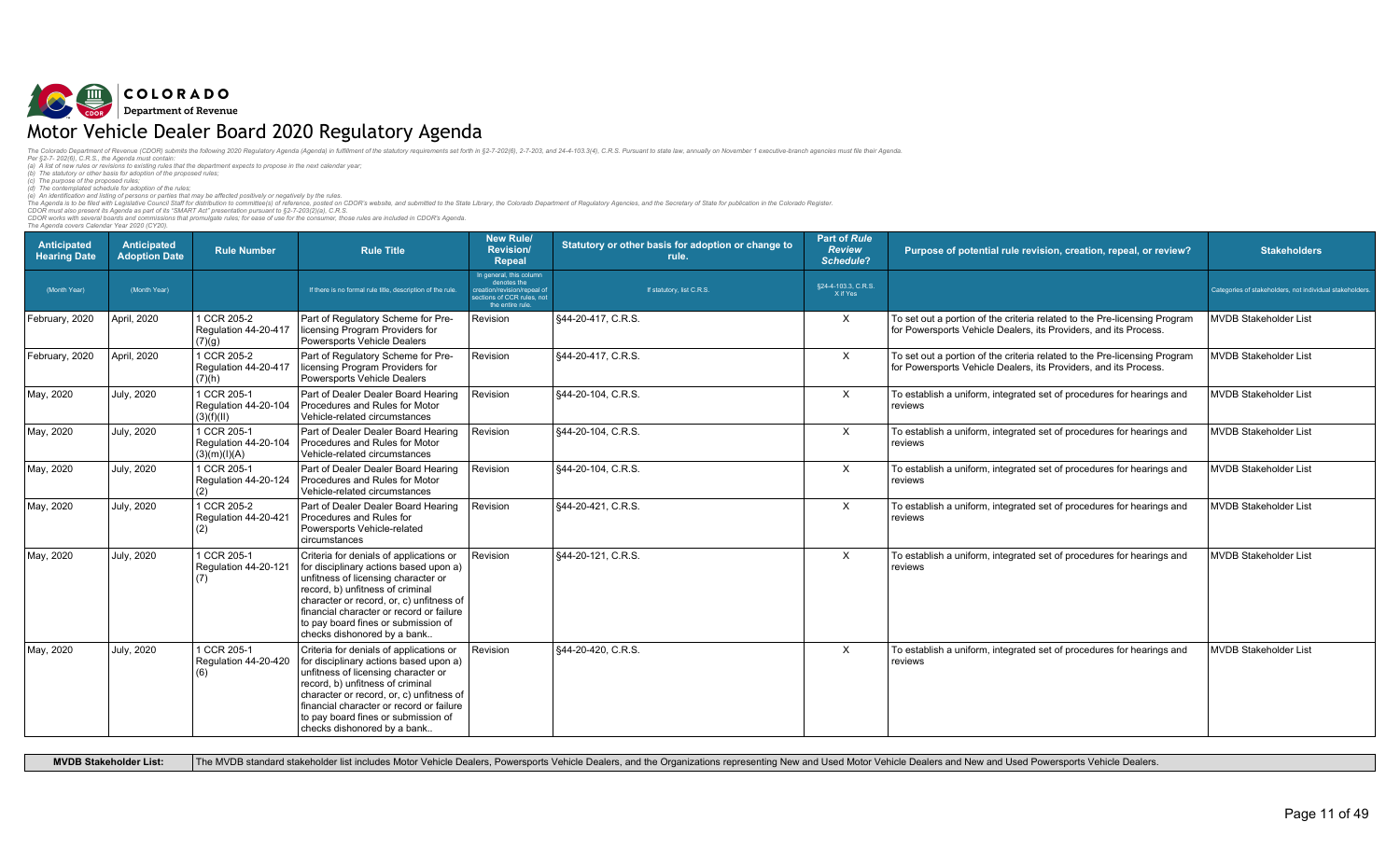

Per §2-7- 202(6), C.R.S., the Agenda must contain:<br>(a) A list of new rules or revisions to existing rules that the department expects to propose in the next calendar year;<br>(b) The statutory or other basis for adoption of

(c) The contemplated schedule for adoption of the rules;<br>(d) The contemplated schedule for adoption of the rules;<br>(h) An identification and ilsting of persons or parties that may be affected positively or negatively by the

| Anticipated<br><b>Hearing Date</b> | Anticipated<br><b>Adoption Date</b> | <b>Rule Number</b>       | <b>Rule Title</b>                                          | <b>New Rule/</b><br>Revision/<br>Repeal                                                                                 | Statutory or other basis for adoption or change to<br>rule.                              | Part of Rule<br><b>Review</b><br>Schedule? | Purpose of potential rule revision, creation, repeal, or review?                                                                                                                                                                                                                                                                                                                                                  | <b>Stakeholders</b>                                      |
|------------------------------------|-------------------------------------|--------------------------|------------------------------------------------------------|-------------------------------------------------------------------------------------------------------------------------|------------------------------------------------------------------------------------------|--------------------------------------------|-------------------------------------------------------------------------------------------------------------------------------------------------------------------------------------------------------------------------------------------------------------------------------------------------------------------------------------------------------------------------------------------------------------------|----------------------------------------------------------|
| (Month Year)                       | (Month Year)                        |                          | If there is no formal rule title, description of the rule. | In general, this column<br>denotes the<br>creation/revision/repeal of<br>sections of CCR rules, not<br>the entire rule. | If statutory, list C.R.S.                                                                | §24-4-103.3, C.R.S.<br>X if Yes            |                                                                                                                                                                                                                                                                                                                                                                                                                   | Categories of stakeholders, not individual stakeholders. |
| March, 2019                        | April , 2019                        | 1 CCR 206-1<br>Rule 14.E | Multi-State Jackpot Game - Lucky for Revision<br>Life®     |                                                                                                                         | $\frac{1}{2}$ \\$44-40-101, 44-40-109(1)(a) and (2), 44-40-113, and<br>44-40-114, C.R.S. | $\times$                                   | • Update layout to comply with Secretary of State recommended<br>template.<br>• Reorganize for consistency in numbered headers and names.<br>• Remove outdated information.<br>• Remove awarding prizes to an entity per the official recommendation<br>from the Attorney General's Office.<br>. Update the ability to award Top Tier Prizes without the director's<br>approval when Lottery Funds are available. | LOT Stakeholder List (see below)                         |
| March, 2019                        | April, 2019                         | 1 CCR 206-1<br>Rule 14.E | Multi-State Jackpot Game - Lucky for Revision<br>Life®     |                                                                                                                         | $\frac{1}{2}$ \\$44-40-101, 44-40-109(1)(a) and (2), 44-40-113, and<br>44-40-114. C.R.S. | $\times$                                   | Review pursuant to §24-4-103.3, C.R.S., Mandatory Review of Rules.                                                                                                                                                                                                                                                                                                                                                | <b>LOT Stakeholder List</b>                              |
| January, 2020                      | January, 2020                       | 1 CCR 206-1<br>Rule 2    | Licensing                                                  | Revision                                                                                                                | S44-40-101, 44-40-109(1)(a) and (2), 44-40-113, and<br>44-40-114. C.R.S.                 | $\times$                                   | Add Licensee and Commission Bonus verbiage removed from Rules 5,<br>10 and 14 in CY19.                                                                                                                                                                                                                                                                                                                            | <b>LOT Stakeholder List</b>                              |
| January, 2020                      | January, 2020                       | 1 CCR 206-1<br>Rule 10.A | Colorado Lotto+                                            | Repeal                                                                                                                  | $\frac{1}{2}$ \\$44-40-101, 44-40-109(1)(a) and (2), 44-40-113, and<br>44-40-114, C.R.S. | $\times$                                   | Replace with adopted Rule 10.G                                                                                                                                                                                                                                                                                                                                                                                    | <b>LOT Stakeholder List</b>                              |
| January, 2020                      | January, 2020                       | 1 CCR 206-1<br>Rule 10.G | Colorado Lotto + Add-On                                    | Revision                                                                                                                | $\frac{1}{2}$ \\$44-40-101, 44-40-109(1)(a) and (2), 44-40-113, and<br>44-40-114, C.R.S. | $\times$                                   | Remove references to Repealed Rule 10.A                                                                                                                                                                                                                                                                                                                                                                           | <b>LOT Stakeholder List</b>                              |

LOT Stakeholder List: The standard LOT stakeholder list includes one (1) representative from PGCC (Problem Gaming Coalition of Colorado), one (1) Chain Retailer, one (1) Independent Retailer, one (1) representative from GO representatives from CPW (Colorado Parks and Wildlife), and one (1) representative from CTF (Conservation Trust Fund).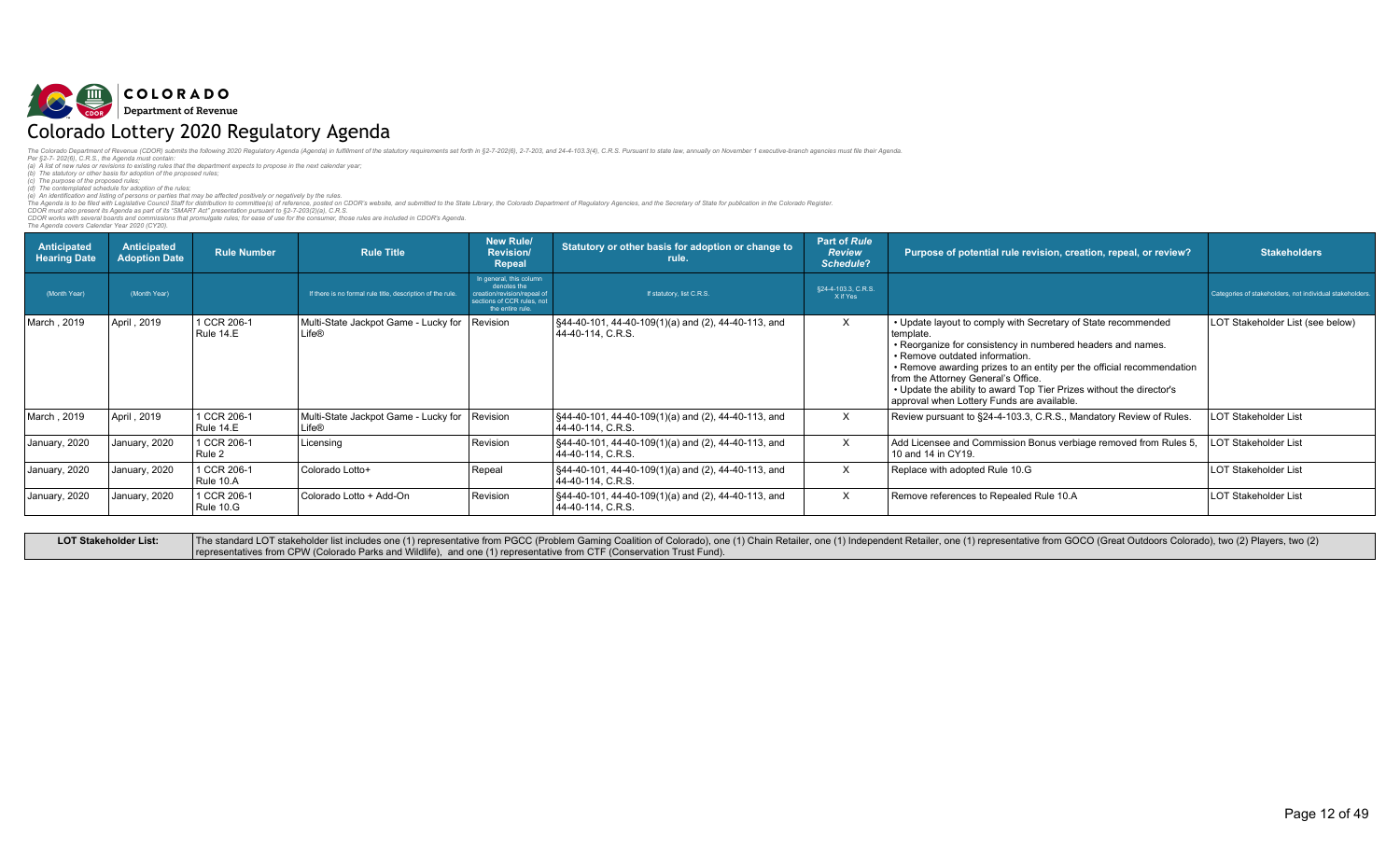## COLORADO Colorado Racing Commission 2020 Regulatory Agenda

The Colorado Department of Revenue (CDOR) submits the following 2020 Regulatory Agenda (Agenda) in fulfillment of the statutory requirements set forth in §2-7-202(6), 2-7-203, and 24-4-103.3(4), C.R.S. Pursuant to state la

Per \$2-7-2026). C.R.S., the Agenda must contain:<br>(a) A list of new rules or revisions to existing rules that the department expects to propose in the next calendar year;<br>(b) The contemplated schedule for adoption of the pr

| Anticipated<br><b>Hearing Date</b> | Anticipated<br><b>Adoption Date</b> | <b>Rule Number</b>       | <b>Rule Title</b>                                          | New Rule/<br>Revision/<br>Repeal                                                                                        | Statutory or other basis for adoption or change to<br>rule.                                               | Part of Rule<br><b>Review</b><br>Schedule? | Purpose of potential rule revision, creation, repeal, or review?   | <b>Stakeholders</b>                                      |
|------------------------------------|-------------------------------------|--------------------------|------------------------------------------------------------|-------------------------------------------------------------------------------------------------------------------------|-----------------------------------------------------------------------------------------------------------|--------------------------------------------|--------------------------------------------------------------------|----------------------------------------------------------|
| (Month Year)                       | (Month Year)                        |                          | If there is no formal rule title, description of the rule. | In general, this column<br>denotes the<br>creation/revision/repeal of<br>sections of CCR rules, not<br>the entire rule. | If statutory, list C.R.S.                                                                                 | §24-4-103.3, C.R.S.<br>X if Yes            |                                                                    | Categories of stakeholders, not individual stakeholders. |
| <b>TBD</b>                         | l TBD                               | 1 CCR 208-1<br>Chapter 1 | Chapter 1 -- Definitions<br>(217 Total Definitions)        | Revision                                                                                                                | Broad rulemaking authority is granted in §44-32-501(2)<br>(a), C.R.S., to the Colorado Racing Commission. |                                            | Review pursuant to §24-4-103.3, C.R.S., Mandatory Review of Rules. | RAC Stakeholder List (see below)                         |
| <b>TBD</b>                         | l TBD                               | 1 CCR 208-1<br>Chapter 3 | Chapter 3 -- Occupational Licenses<br>(111 Total Rules)    | Revision                                                                                                                | Broad rulemaking authority is granted in §44-32-501(2)<br>(a), C.R.S., to the Colorado Racing Commission. |                                            | Review pursuant to §24-4-103.3, C.R.S., Mandatory Review of Rules. | Stakeholder List                                         |

**RAC Stakeholder List:** The standard RAC stakeholder list includes Horsemen, Division Employees, and Association Employees.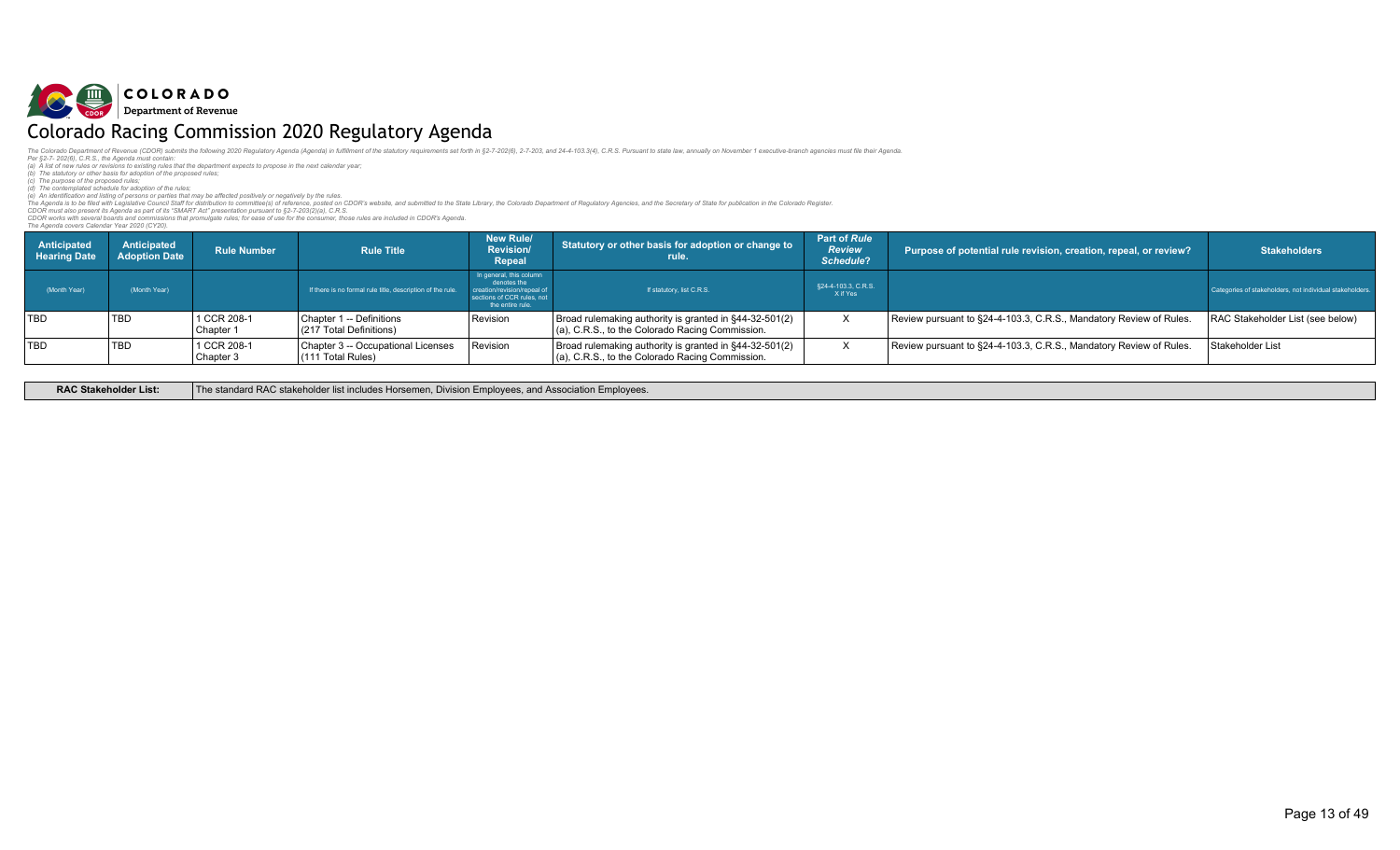# COLORADO Division of Gaming - Rules Promulgated by Gaming Commission 2020 Regulatory Agenda

The Colorado Department of Revenue (CDOR) submits the following 2020 Regulatory Agenda (Agenda) in fulfillment of the statutory requirements set forth in §2-7-202(6), 2-7-203, and 24-4-103.3(4), C.R.S. Pursuant to state la

Per \$2-7-2026). C.R.S., the Agenda must contain:<br>(a) A list of new rules or revisions to existing rules that the department expects to propose in the next calendar year;<br>(b) The contemplated schedule for adoption of the pr

| Anticipated<br><b>Hearing Date</b> | Anticipated<br><b>Adoption Date</b> | <b>Rule Number</b>     | <b>Rule Title</b>                                          | New Rule/<br>Revision/<br>Repeal                                                                                        | Statutory or other basis for adoption or change to<br>rule.                                                     | Part of Rule<br><b>Review</b><br>Schedule? | Purpose of potential rule revision, creation, repeal, or review?  | <b>Stakeholders</b>                                                                                                                                                                    |
|------------------------------------|-------------------------------------|------------------------|------------------------------------------------------------|-------------------------------------------------------------------------------------------------------------------------|-----------------------------------------------------------------------------------------------------------------|--------------------------------------------|-------------------------------------------------------------------|----------------------------------------------------------------------------------------------------------------------------------------------------------------------------------------|
| (Month Year)                       | (Month Year)                        |                        | If there is no formal rule title, description of the rule. | In general, this column<br>denotes the<br>creation/revision/repeal of<br>sections of CCR rules, not<br>the entire rule. | If statutory, list C.R.S.                                                                                       | §24-4-103.3, C.R.S.<br>X if Yes            |                                                                   | Categories of stakeholders, not individual stakeholders.                                                                                                                               |
| April and May<br>2020              | May, 2020                           | 1 CCR 207-1<br>Rule 14 | Gaming Tax                                                 | Revision                                                                                                                | S44-30-201, 44-30-203, 44-30-302, 44-30-602, and 44-<br>30-604, C.R.S., (1991).                                 |                                            | Annual Tax Hearing.                                               | <b>GAM Stakeholder List (see below)</b><br>& Financial Analysts, Community<br>Colleges, Gilpin County, Teller<br>County, City of Cripple Creek, City of<br>Central, City of Black Hawk |
| May 2020                           | May 2020                            | 1 CCR 207-1<br>Rule 3  | Applications, Investigations, and<br>Licensure             | Revision                                                                                                                | S44-30-102, 44-30-103, 44-30-201, 44-30-203, 44-30-<br> 302, C.R.S.<br>Part 5 of Article 30 of Title 44, C.R.S. |                                            | Annual Fee Analysis.                                              | <b>GAM Stakeholder List</b>                                                                                                                                                            |
| January 2020                       | January 2020                        | 1 CCR 207-1<br>Rule 12 | Gaming devices and equipment                               | Revision                                                                                                                | S44-30-201, 44-30-203, 44-30-302, and 44-30-806, C.R.                                                           |                                            | Amendments to allow for use of new gaming technology in Colorado. | <b>GAM Stakeholder List</b>                                                                                                                                                            |

| the contract of the contract of the contract of the contract of the contract of the contract of the contract of |                                                                                                   |
|-----------------------------------------------------------------------------------------------------------------|---------------------------------------------------------------------------------------------------|
| <b>GAM Stakeholder List:</b>                                                                                    | The standard GAM stakeholder list includes Limited Gaming Licensees and Div. of Gaming Employees. |
|                                                                                                                 |                                                                                                   |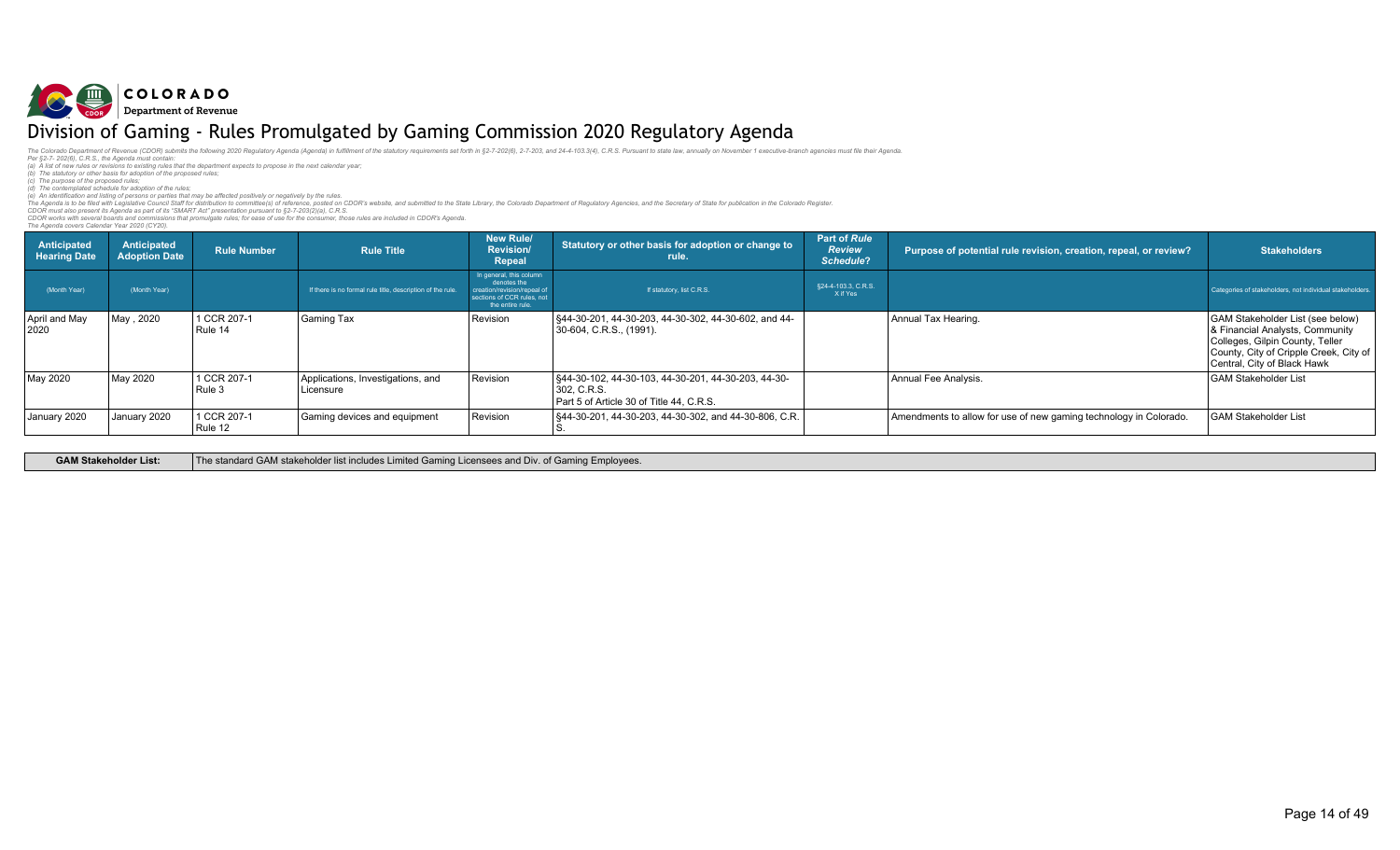

| Anticipated<br><b>Hearing Date</b> | Anticipated<br><b>Adoption Date</b> | <b>Rule Number</b> | <b>Rule Title</b>                                                                                                                                       | New Rule/<br><b>Revision/</b><br>Repeal                                                                                 | Statutory or other basis for adoption or change to<br>rule. | Part of Rule<br><b>Review</b><br><b>Schedule?</b> | Purpose of potential rule revision, creation, repeal, or review?                                                                                                                                                                                                                       | <b>Stakeholders</b>                                      |
|------------------------------------|-------------------------------------|--------------------|---------------------------------------------------------------------------------------------------------------------------------------------------------|-------------------------------------------------------------------------------------------------------------------------|-------------------------------------------------------------|---------------------------------------------------|----------------------------------------------------------------------------------------------------------------------------------------------------------------------------------------------------------------------------------------------------------------------------------------|----------------------------------------------------------|
| (Month Year)                       | (Month Year)                        |                    | If there is no formal rule title, description of the rule.                                                                                              | In general, this column<br>denotes the<br>creation/revision/repeal of<br>sections of CCR rules, not<br>the entire rule. | If statutory, list C.R.S.                                   | §24-4-103.3, C.R.S.<br>X if Yes                   |                                                                                                                                                                                                                                                                                        | Categories of stakeholders, not individual stakeholders. |
| IN/A                               | N/A                                 | 1 CCR 210-1        | <b>Gambling Payment Intercept</b>                                                                                                                       | IN/A                                                                                                                    | \$44-33-108(3), C.R.S.                                      |                                                   | No reviews or revisions in 2020. Previously updated in 2018.                                                                                                                                                                                                                           | N/A                                                      |
| N/A                                | N/A                                 | 1 CCR 210-2        | Motor Vehicle and Powersports<br>Vehicle Manufacturers. Distributors.<br>and Manufacturer's Representatives,<br>and also Motor Vehicle Buyers<br>Agents | N/A                                                                                                                     | \$44-20-105, C.R.S.                                         |                                                   | No reviews or revisions in 2020. Previously updated in 2018.                                                                                                                                                                                                                           | N/A                                                      |
| <b>TBD</b>                         | TBD                                 | 1 CCR 210-3        | Enforcement and Hearing Procedures   Repeal                                                                                                             |                                                                                                                         | §42-1-204, C.R.S.                                           | $\times$                                          | Reviewed pursuant to §24-4-103.3, C.R.S., Mandatory Review of Rules. Division of Motor Vehicles, Hearings<br>Internal review started in 2019. Rulemaking to commence in 2020. This<br>is an internal administrative rule that is obsolete as it is covered by other<br>rules and laws. | Division, Executive Director's Office.                   |
| N/A                                | N/A                                 | 1 CCR 210-4        | Enforcement of the Prohibited Use of IN/A<br>l Electronic Benefits Transfer Cards at<br>Certain Locations                                               |                                                                                                                         | §26-2-104(2)(h), C.R.S.                                     |                                                   | No reviews or revisions in 2020. Previously updated in 2018.                                                                                                                                                                                                                           | N/A                                                      |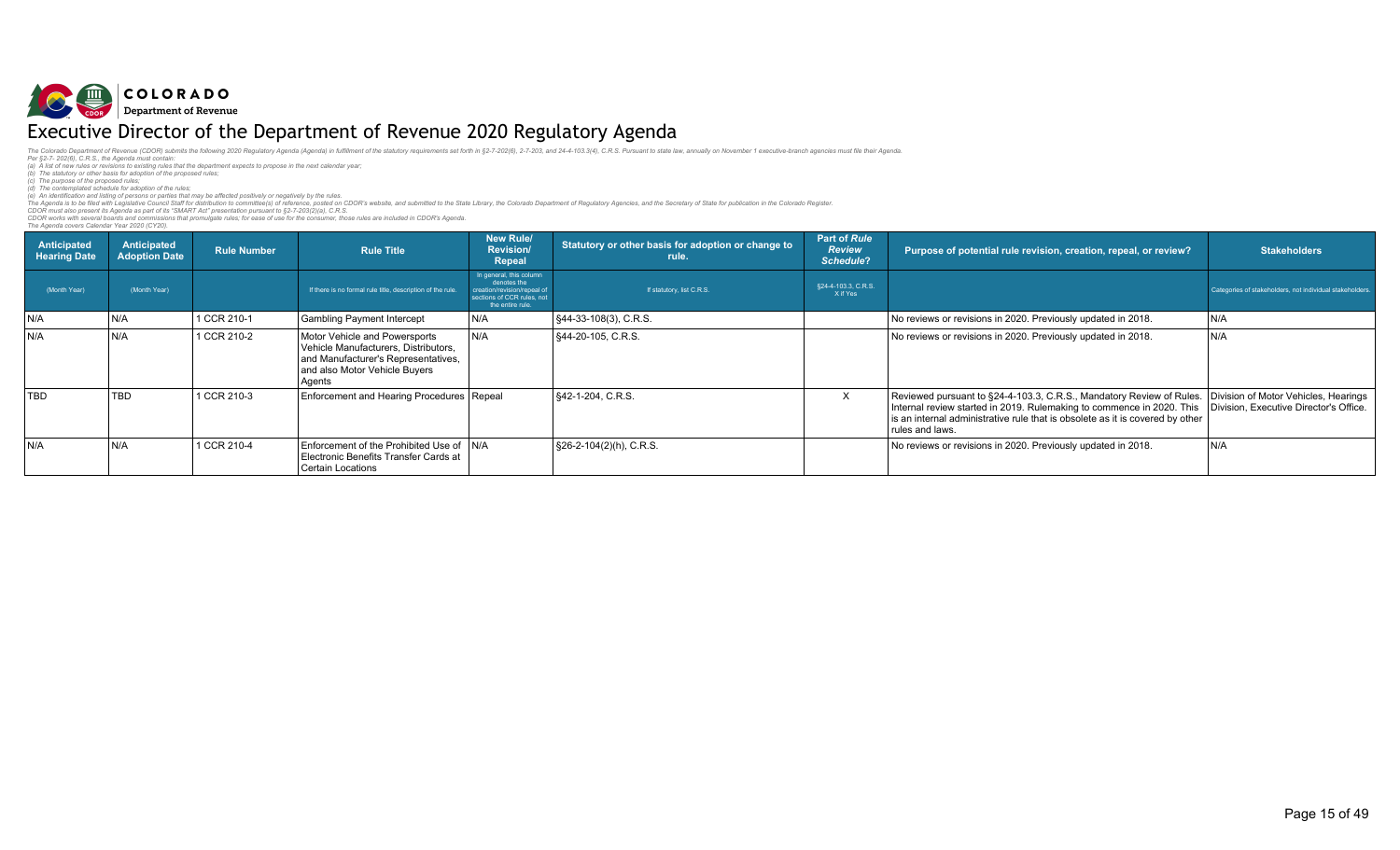

Per §2-7- 202(6), C.R.S., the Agenda must contain:<br>(a) A list of new rules or revisions to existing rules that the department expects to propose in the next calendar year;<br>(b) The statutory or other basis for adoption of

(c) The contemplated schedule for adoption of the rules;<br>(d) The contemplated schedule for adoption of the rules;<br>(h) An identification and ilsting of persons or parties that may be affected positively or negatively by the

| Anticipated<br><b>Hearing Date</b> | Anticipated<br><b>Adoption Date</b> | <b>Rule Number</b> | <b>Rule Title</b>                                                                                                             | <b>New Rule/</b><br><b>Revision/</b><br>Repeal                                                                          | Statutory or other basis for adoption or change to<br>rule.                                                                                                                                            | Part of Rule<br><b>Review</b><br>Schedule? | Purpose of potential rule revision, creation, repeal, or review?                                                                                                                                                                                                                                                                                                                                                                                                                   | <b>Stakeholders</b>                                      |
|------------------------------------|-------------------------------------|--------------------|-------------------------------------------------------------------------------------------------------------------------------|-------------------------------------------------------------------------------------------------------------------------|--------------------------------------------------------------------------------------------------------------------------------------------------------------------------------------------------------|--------------------------------------------|------------------------------------------------------------------------------------------------------------------------------------------------------------------------------------------------------------------------------------------------------------------------------------------------------------------------------------------------------------------------------------------------------------------------------------------------------------------------------------|----------------------------------------------------------|
| (Month Year)                       | (Month Year)                        |                    | If there is no formal rule title, description of the rule.                                                                    | In general, this column<br>denotes the<br>creation/revision/repeal of<br>sections of CCR rules, not<br>the entire rule. | If statutory, list C.R.S.                                                                                                                                                                              | §24-4-103.3, C.R.S.<br>X if Yes            |                                                                                                                                                                                                                                                                                                                                                                                                                                                                                    | Categories of stakeholders, not individual stakeholders. |
| <b>TBD</b>                         | <b>TBD</b>                          | 1 CCR 211-1        | Rules for Hearings Related to Matters Revision<br>Other than Driver's Licenses or State<br><b>Issued Identification Cards</b> |                                                                                                                         | §42-2-125, 126, 127, 127.7, 127.6, and 127.9, C.R.S.<br>Various parts of Title 42, C.R.S.                                                                                                              | $\times$                                   | Review pursuant to §24-4-103.3, C.R.S., Mandatory Review of Rules.<br>Clean up and clarify rules, streamline processes, and ensure statutory<br>compliance.                                                                                                                                                                                                                                                                                                                        | Hearings Stakeholder List (see<br>below)                 |
| <b>TBD</b>                         | <b>TBD</b>                          | 1 CCR 211-2        | Rules for Hearings Related to Driver's Revision<br>Licenses or State Issued Identification<br>Cards                           |                                                                                                                         | §24-4-103, 42-1-204, 42-1-218.5, 42-2-122, 42-2-125,<br>  42-2-126. 42-2-127. 42-2-127.6. 42-2-127.7. 42-2-127.9.<br>42-2-304.5, 42-2-405.5, and 42-2-409, C.R.S.<br>Various parts of Title 42, C.R.S. | $\times$                                   | Review pursuant to §24-4-103.3, C.R.S., Mandatory Review of Rules.<br>Clean up and clarify rules, streamline processes, and ensure statutory<br>compliance. Add parts to the rule to address the following: (1)<br>Requirement of written request for hearing; (2) Default Scheduling of<br>hearings conducted by telephone; (3) Failure to appear for a Hearing<br>Scheduled and requests for Rescheduling; and (4) Actions Involving<br>Denial Under the Driver LIcense Compact. | Hearings Stakeholder List                                |
| <b>TBD</b>                         | <b>TBD</b>                          | 1 CCR 211-3        | Rules for the Length of Restraint and<br><b>Issuance of Probationary Driver's</b><br>Licenses                                 | Revision                                                                                                                | §24-4-103, 42-1-204, 42-2-126, 42-2-127, 42-2-127.6,<br>and 42-2-127.9, C.R.S.<br>Various parts of Title 42, C.R.S.                                                                                    | $\times$                                   | Review pursuant to §24-4-103.3, C.R.S., Mandatory Review of Rules.<br>Clean up and clarify rules, streamline processes, and ensure statutory<br>compliance.                                                                                                                                                                                                                                                                                                                        | Hearings Stakeholder List                                |

Hearings Stakeholder List: The standard Hearings stakeholder list includes DMV, Police agencies, attorney groups (defense attorneys /district attorneys), "the public", probation officers, and advocacy groups.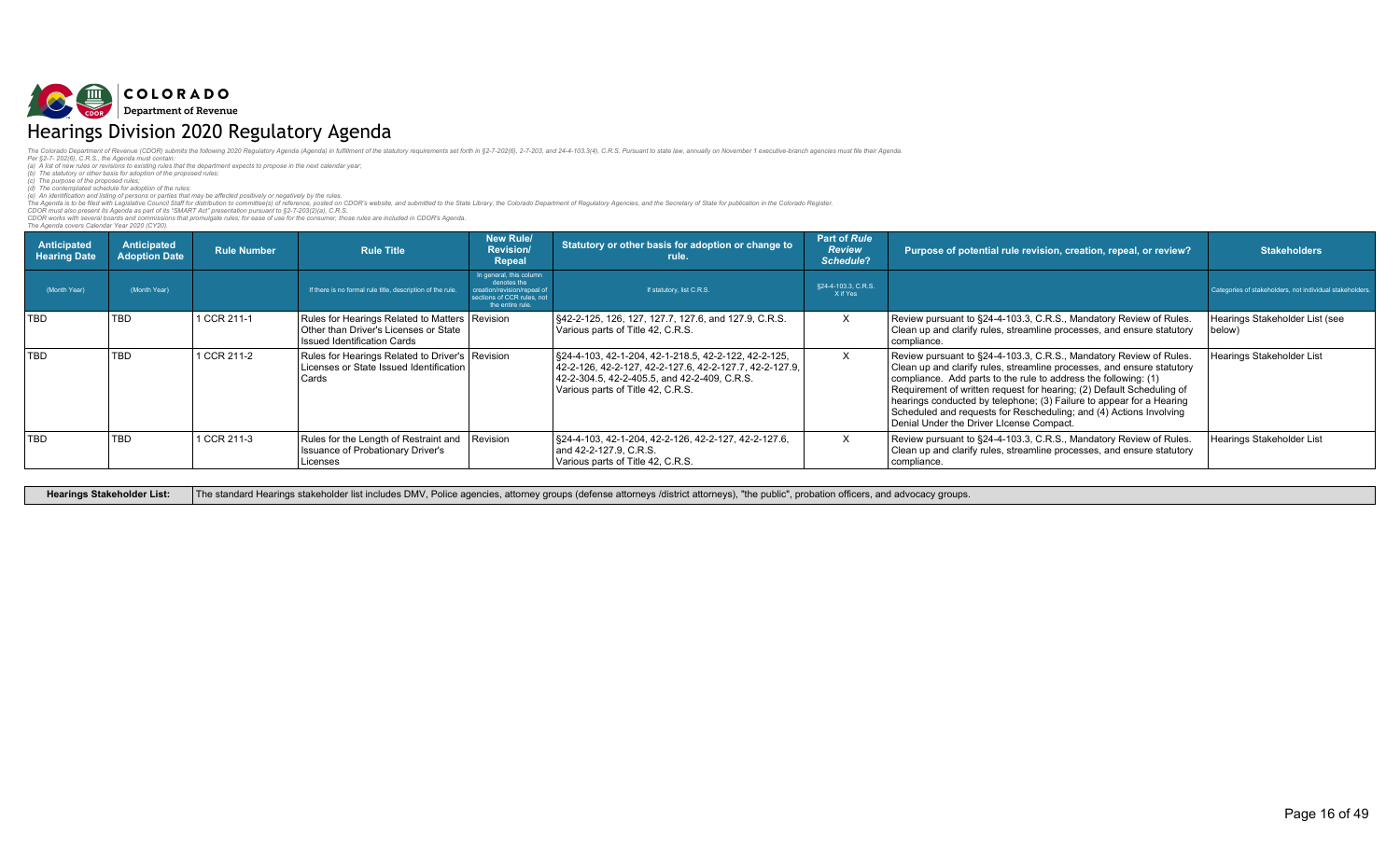

(c) The contemplated schedule for adoption of the rules;<br>(d) The contemplated schedule for adoption of the rules;<br>(h) An identification and ilsting of persons or parties that may be affected positively or negatively by the

| Anticipated<br><b>Hearing Date</b> | <b>Anticipated</b><br><b>Adoption Date</b> | <b>Rule Number</b>                                        | <b>Rule Title</b>                                                                    | <b>New Rule/</b><br><b>Revision/</b><br>Repeal                                                                          | Statutory or other basis for adoption or change to<br>rule.                              | Part of Rule<br><b>Review</b><br>Schedule? | Purpose of potential rule revision, creation, repeal, or review?                                                                                                                                                               | <b>Stakeholders</b>                                      |
|------------------------------------|--------------------------------------------|-----------------------------------------------------------|--------------------------------------------------------------------------------------|-------------------------------------------------------------------------------------------------------------------------|------------------------------------------------------------------------------------------|--------------------------------------------|--------------------------------------------------------------------------------------------------------------------------------------------------------------------------------------------------------------------------------|----------------------------------------------------------|
| (Month Year)                       | (Month Year)                               |                                                           | If there is no formal rule title, description of the rule.                           | In general, this column<br>denotes the<br>creation/revision/repeal of<br>sections of CCR rules, not<br>the entire rule. | If statutory, list C.R.S.                                                                | §24-4-103.3, C.R.S.<br>X if Yes            |                                                                                                                                                                                                                                | Categories of stakeholders, not individual stakeholders. |
|                                    |                                            |                                                           |                                                                                      |                                                                                                                         |                                                                                          |                                            | Prior SB19-224, Sunset Regulated Marijuana, all of MED's rules were classified as 212-1 for medical marijuana (M) and 212-2 for retail marijuana (R). After the passage of SB19-224, all medical and retail marijuana rules ha |                                                          |
| October 2020                       | November 2020                              | 1 CCR 212-3<br>2-200 Series Rules                         | Schedule of Administrative Fees                                                      | Revision                                                                                                                | \$44-10-101, et seq., C.R.S.                                                             |                                            | To review fee amounts to ensure they reflect the direct and indirect<br>costs of the State Licensing Authority pursuant to a fee analysis.                                                                                     | MED Stakeholder List (see below)                         |
| October 2020                       | November 2020                              | 1 CCR 212-3<br>Rule 6-900                                 | <b>Licensed Hospitality Businesses</b>                                               | Revision                                                                                                                | HB19-1230.<br>§44-12-101, et seq., C.R.S.                                                | X                                          | Review pursuant to §24-4-103.3, C.R.S., Mandatory Review of Rules.                                                                                                                                                             | <b>MED Stakeholder List</b>                              |
| October 2020                       | November 2020                              | 1 CCR 212-3<br>Rule 3-615                                 | Regulated Marijuana Delivery Permits   Revision                                      |                                                                                                                         | HB19-1234.<br>S44-11-101, et seq., 44-12-101, et seq., and 44-10-101,<br>et seq., C.R.S. | X                                          | Review pursuant to §24-4-103.3, C.R.S., Mandatory Review of Rules.                                                                                                                                                             | <b>MED Stakeholder List</b>                              |
| April 2020                         | <b>July 2020</b>                           | 1 CCR 212-3<br>Rule 1-115                                 | <b>Definitions</b>                                                                   | Revision                                                                                                                | SB19-224.<br>\$44-10-101, et seq., C.R.S.                                                | X                                          | Implementation of the Accelerator Program pursuant to SB19-224,<br>including the creation of new defined terms.                                                                                                                | <b>MED Stakeholder List</b>                              |
| April 2020                         | <b>July 2020</b>                           | 1 CCR 212-3<br>Part 2 of the 2-200<br>Series Rules, 2-XXX | Applications and Licenses -<br>Accelerator Endorsements and<br>Licenses              | New Rule                                                                                                                | SB19-224.<br>\$44-10-101, et seq., C.R.S.                                                | $\times$                                   | Implementation of the Accelerator Program pursuant to SB19-224,<br>including the establishment of application, qualification, and eligibility<br>requirements.                                                                 | <b>MED Stakeholder List</b>                              |
| April 2020                         | <b>July 2020</b>                           | 1 CCR 212-3<br>Part 3 of the 3-200<br>Series Rules, 3-XXX | Regulated Marijuana Business<br>Operations - Retail Marijuana<br>Accelerator Program | New Rule                                                                                                                | SB19-224.<br>\$44-10-101, et seq., C.R.S.                                                | $\times$                                   | Implementation of the Accelerator Program pursuant to SB19-224,<br>including licensed premises requirements.                                                                                                                   | <b>MED Stakeholder List</b>                              |

MED Stakeholder List: The standard MED stakeholder list includes Licensees, Division listserv subscribers, local licensing authorities, local law enforcement, healthcare providers, researchers, public safety advocates, Col and Environment and general public.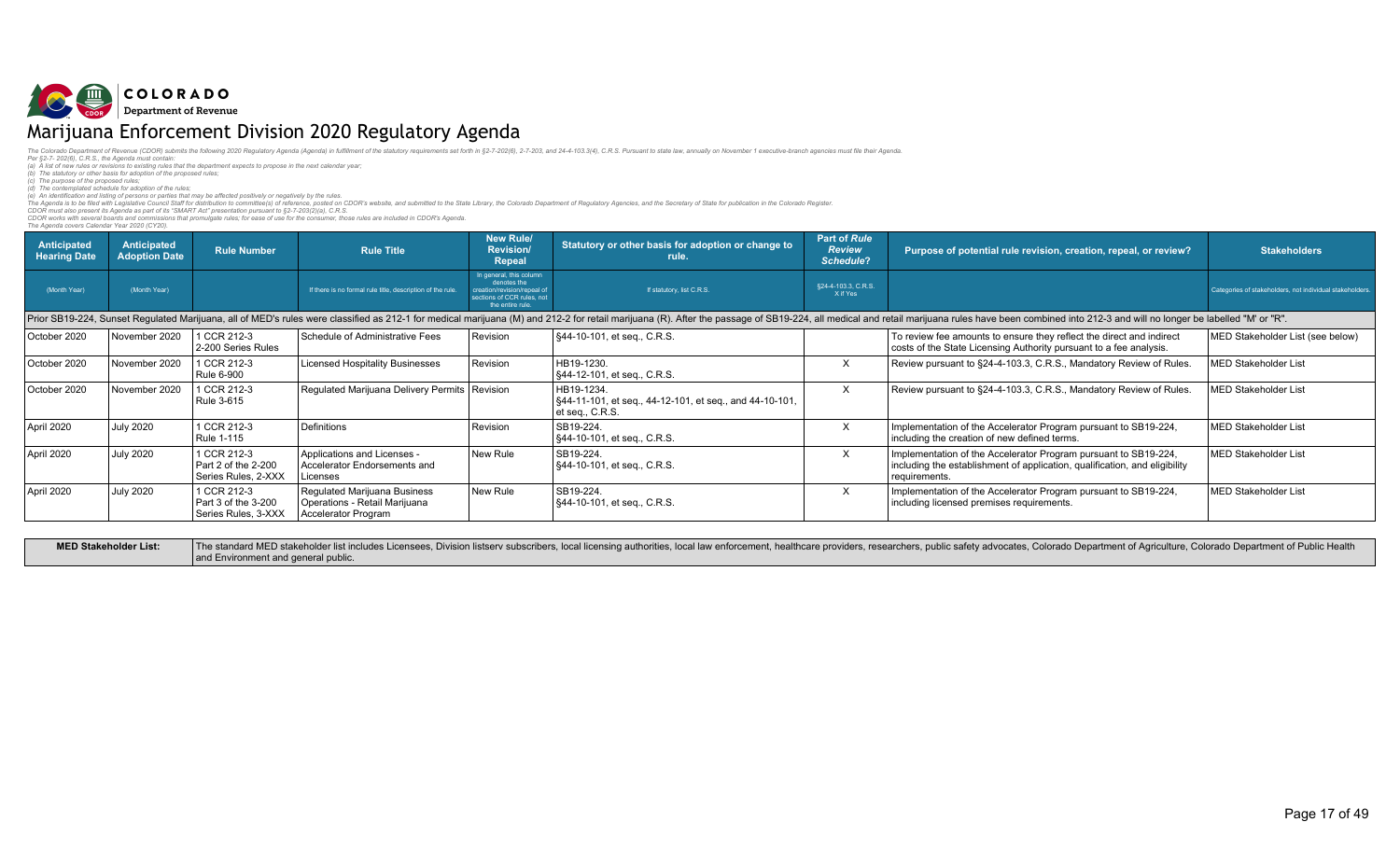# 2019

# Colorado Department of Revenue Regulatory Agenda Report

January 1, 2019 - December 31, 2019



# COLORADO

**Department of Revenue**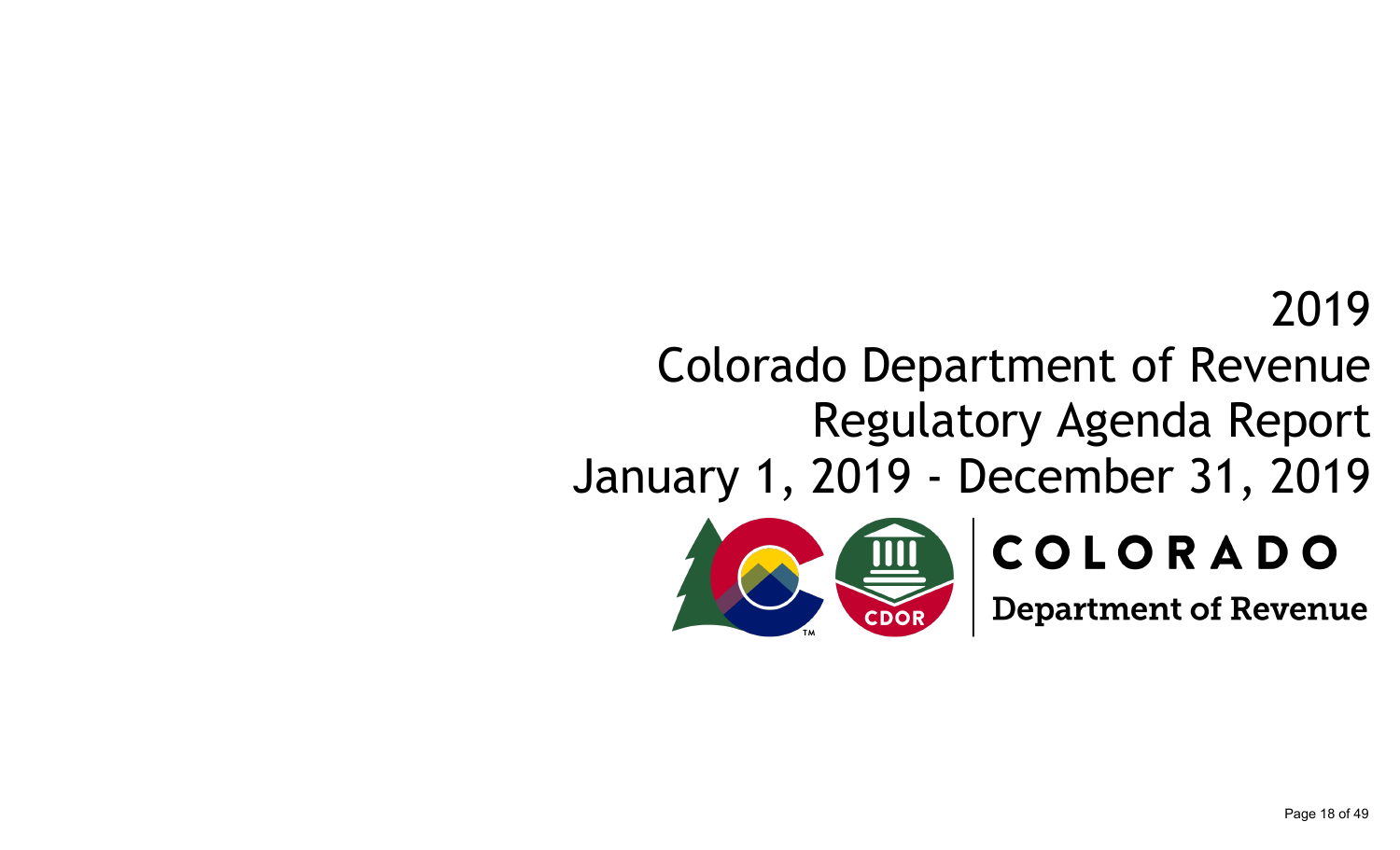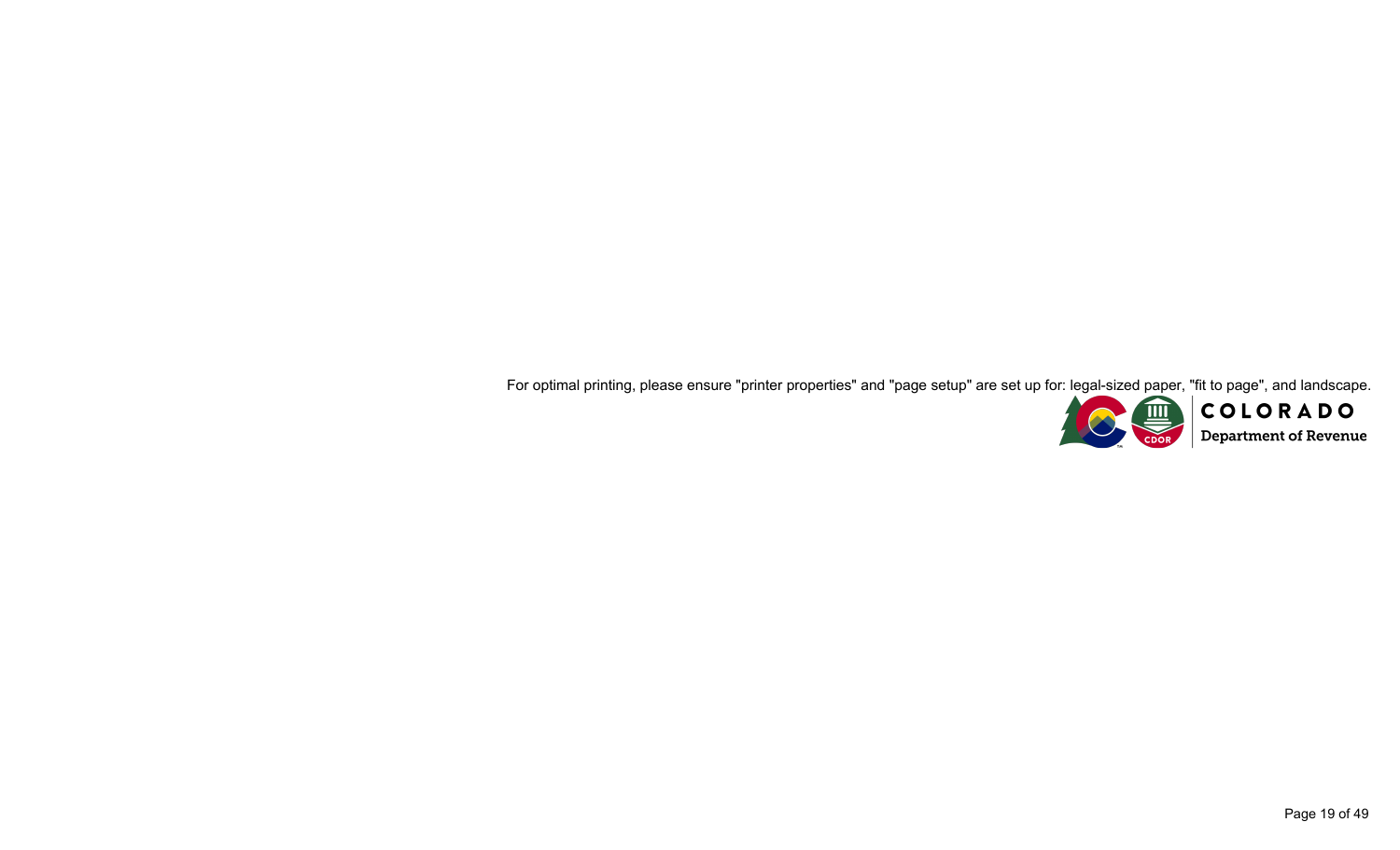

| Date                                        | <b>Rule Number</b>                             | <b>Rule Title</b>                                                     | <b>New Rule/</b><br><b>Revision</b><br>Repeal                                                                          | Statutory or other basis for adoption or<br>change to rule.       | <b>Part of Rule</b><br><b>Review</b><br><b>Schedule?</b> | Purpose of proposed rule revision, creation, repeal, or review?                                                                           | <b>Stakeholders</b>                                                 | <b>Status</b> | Included on<br>CY19 Agenda? |
|---------------------------------------------|------------------------------------------------|-----------------------------------------------------------------------|------------------------------------------------------------------------------------------------------------------------|-------------------------------------------------------------------|----------------------------------------------------------|-------------------------------------------------------------------------------------------------------------------------------------------|---------------------------------------------------------------------|---------------|-----------------------------|
| Hearing, Adoption, or<br><b>Review Date</b> |                                                | If there is no formal rule title, description of the rule.            | In general, this column<br>denotes the<br>reation/revision/repeal of<br>sections of CCR rules, not<br>the entire rule. | If statutory, list C.R.S.                                         | §24-4-103.3, C.R.S.<br>X if Yes                          |                                                                                                                                           | Categories of stakeholders, not individual stakeholders.            |               |                             |
| Adopted<br>February 22,<br>2019             | 1 CCR 201-2<br>Regulation 39-22-303.1          | Apportionment for Tax Years Beginning<br>Prior to January 1, 2009     | Repeal                                                                                                                 | §39-21-112(1), 39-22-301, and 24-60-1301,<br>C.R.S.               | X                                                        | Repeal rule as no longer applicable.                                                                                                      | All Corporate Income Taxpayers, Tax Adopted<br>Practitioners        |               | Yes                         |
| Adopted<br>February 22,<br>2019             | CCR 201-2<br>Regulation 39-22-303.3            | Inclusion of Tangible Drilling Costs in the<br>Property Factor.       | Repeal                                                                                                                 | §39-21-112(1) and 39-22-301, C.R.S.                               | X                                                        | Repeal rule as no longer applicable.                                                                                                      | Drilling Industry, Tax Practitioners                                | Adopted       | Yes                         |
| Adopted<br>February 22,<br>2019             | 1 CCR 201-2<br>Regulation 39-22-303.5.7<br>(A) | <b>Special Requlations</b>                                            | Repeal                                                                                                                 | §39-21-112(1), 39-22-301, 39-22-303.5, and<br>39-22-303.6. C.R.S. | X                                                        | Repeal rule as unnecessary                                                                                                                | All Corporate Income Taxpayers, Tax Adopted<br>Practitioners        |               | Yes                         |
| Adopted<br>February 22,<br>2019             | 1 CCR 201-2<br>Regulation 39-22-303.5-         | Business and Nonbusiness Income                                       | Revision                                                                                                               | §39-21-112(1), 39-22-301, 39-22-303.5, and<br>39-22-303.6, C.R.S. | $\times$                                                 | Renumber and clarify that the application is limited to tax years<br>commencing on or after January 1, 2009, but prior to January 1, 2019 | All Corporate Income Taxpayers, Tax   Adopted<br>Practitioners      |               | Yes                         |
| Adopted<br>February 22,<br>2019             | 1 CCR 201-2<br>Regulation 39-22-303.5-         | Other Definitions                                                     | Revision                                                                                                               | §39-21-112(1), 39-22-301, 39-22-303.5, and<br>39-22-303.6, C.R.S. | X                                                        | Renumber and clarify that the application is limited to tax years<br>commencing on or after January 1, 2009, but prior to January 1, 2019 | All Corporate Income Taxpayers, Tax Adopted<br>Practitioners        |               | Yes                         |
| Adopted<br>February 22,<br>2019             | 1 CCR 201-2<br>Regulation 39-22-303.5-         | Apportionment and Allocation                                          | Revision                                                                                                               | §39-21-112(1), 39-22-301, 39-22-303.5, and<br>39-22-303.6, C.R.S. | X                                                        | Renumber and clarify that the application is limited to tax years<br>commencing on or after January 1, 2009, but prior to January 1, 2019 | All Corporate Income Taxpayers, Tax Adopted<br>Practitioners        |               | Yes                         |
| Adopted<br>February 22,<br>2019             | 1 CCR 201-2<br>Regulation 39-22-303.5-         | <b>Calculation of Sales Factor</b>                                    | Revision                                                                                                               | §39-21-112(1), 39-22-301, 39-22-303.5, and<br>39-22-303.6. C.R.S. | X                                                        | Renumber and clarify that the application is limited to tax years<br>commencing on or after January 1, 2009, but prior to January 1, 2019 | All Corporate Income Taxpayers, Tax   Adopted<br>Practitioners      |               | Yes                         |
| Adopted<br>February 22,<br>2019             | 1 CCR 201-2<br>Regulation 39-22-303.5-         | Sales of Tangible Personal Property in this<br>State                  | Revision                                                                                                               | §39-21-112(1), 39-22-301, 39-22-303.5, and<br>39-22-303.6, C.R.S. | $\times$                                                 | Renumber and clarify that the application is limited to tax years<br>commencing on or after January 1, 2009, but prior to January 1, 2019 | All Corporate Income Taxpayers, Tax   Adopted<br>Practitioners      |               | Yes                         |
| Adopted<br>February 22,<br>2019             | 1 CCR 201-2<br>Regulation 39-22-303.5-         | Sales Other than Sales of Tangible<br>Personal Property in this State | Revision                                                                                                               | §39-21-112(1), 39-22-301, 39-22-303.5, and<br>39-22-303.6, C.R.S. | $\times$                                                 | Renumber and clarify that the application is limited to tax years<br>commencing on or after January 1, 2009, but prior to January 1, 2019 | All Corporate Income Taxpayers, Tax Adopted<br><b>Practitioners</b> |               | Yes                         |
| Adopted<br>February 22,<br>2019             | 1 CCR 201-2<br>Regulation 39-22-303.5-         | Nonbusiness Income                                                    | Revision                                                                                                               | §39-21-112(1), 39-22-301, 39-22-303.5, and<br>39-22-303.6, C.R.S. | X                                                        | Renumber and clarify that the application is limited to tax years<br>commencing on or after January 1, 2009, but prior to January 1, 2019 | All Corporate Income Taxpayers, Tax Adopted<br>Practitioners        |               | Yes                         |
| Adopted<br>February 22,<br>2019             | 1 CCR 201-2<br>Regulation 39-22-303.5-         | Election to Treat Nonbusiness Income as<br><b>Business Income</b>     | Revision                                                                                                               | §39-21-112(1), 39-22-301, 39-22-303.5, and<br>39-22-303.6. C.R.S. | X                                                        | Renumber and clarify that the application is limited to tax years<br>commencing on or after January 1, 2009, but prior to January 1, 2019 | All Corporate Income Taxpayers, Tax Adopted<br>Practitioners        |               | Yes                         |
| Adopted<br>February 22,<br>2019             | 1 CCR 201-2<br>Regulation 39-22-303.5-         | Alternative Apportionment                                             | Revision                                                                                                               | §39-21-112(1), 39-22-301, 39-22-303.5, and<br>39-22-303.6. C.R.S. | X                                                        | Renumber and clarify that the application is limited to tax years<br>commencing on or after January 1, 2009, but prior to January 1, 2019 | All Corporate Income Taxpayers, Tax   Adopted<br>Practitioners      |               | Yes                         |
| Adopted<br>February 22,<br>2019             | CCR 201-2<br>Regulation 39-22-303.5-<br>10     | Income from Foreclosures                                              | Revision                                                                                                               | §39-21-112(1), 39-22-301, 39-22-303.5, and<br>39-22-303.6, C.R.S. | X                                                        | Renumber and clarify that the application is limited to tax years<br>commencing on or after January 1, 2009, but prior to January 1, 2019 | All Corporate Income Taxpayers, Tax   Adopted<br>Practitioners      |               | Yes                         |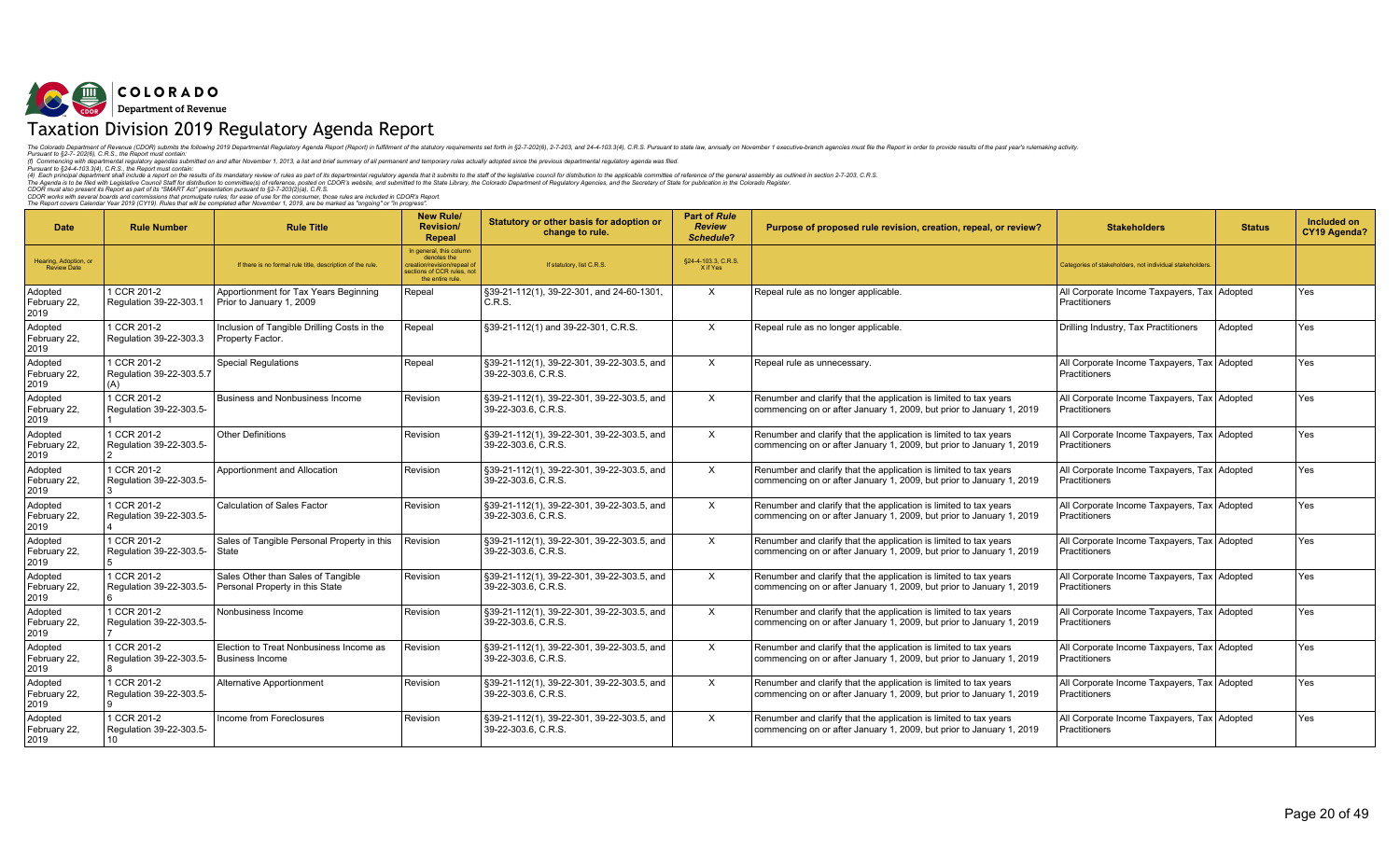

| Date                                        | <b>Rule Number</b>                           | <b>Rule Title</b>                                                   | <b>New Rule</b><br><b>Revision</b> /<br>Repeal                                                                       | Statutory or other basis for adoption or<br>change to rule. | <b>Part of Rule</b><br><b>Review</b><br><b>Schedule?</b> | Purpose of proposed rule revision, creation, repeal, or review? | <b>Stakeholders</b>                                            | <b>Status</b> | Included on<br>CY19 Agenda? |
|---------------------------------------------|----------------------------------------------|---------------------------------------------------------------------|----------------------------------------------------------------------------------------------------------------------|-------------------------------------------------------------|----------------------------------------------------------|-----------------------------------------------------------------|----------------------------------------------------------------|---------------|-----------------------------|
| Hearing, Adoption, or<br><b>Review Date</b> |                                              | If there is no formal rule title, description of the rule.          | In general, this column<br>denotes the<br>eation/revision/repeal o<br>sections of CCR rules, not<br>the entire rule. | If statutory, list C.R.S.                                   | §24-4-103.3, C.R.S.<br>X if Yes                          |                                                                 | Categories of stakeholders, not individual stakeholders        |               |                             |
| Adopted<br>February 22,<br>2019             | 1 CCR 201-2<br>Regulation 39-22-303.6-       | Apportionment and Allocation Definitions                            | New Rule                                                                                                             | §39-21-112(1), 39-22-301, and 39-22-303.6,<br>C.R.S.        |                                                          | New rule to conform with HB18-1185.                             | All Corporate Income Taxpayers, Tax   Adopted<br>Practitioners |               | Yes                         |
| Adopted<br>February 22,<br>2019             | 1 CCR 201-2<br>Regulation 39-22-303.6-       | Apportionable and Nonapportionable<br>Income                        | New Rule                                                                                                             | §39-21-112(1), 39-22-301, and 39-22-303.6,<br>C.R.S.        |                                                          | New rule to conform with HB18-1185.                             | All Corporate Income Taxpayers, Tax   Adopted<br>Practitioners |               | N <sub>o</sub>              |
| Adopted<br>February 22,<br>2019             | 1 CCR 201-2<br>Regulation 39-22-303.6-       | Apportionment and Allocation of Income                              | New Rule                                                                                                             | §39-21-112(1), 39-22-301, and 39-22-303.6,<br>C.R.S.        |                                                          | New rule to conform with HB18-1185.                             | All Corporate Income Taxpayers, Tax Adopted<br>Practitioners   |               | Yes                         |
| Adopted<br>February 22,<br>2019             | 1 CCR 201-2<br>Regulation 39-22-303.6-       | <b>Taxable in ANother State</b>                                     | New Rule                                                                                                             | §39-21-112(1), 39-22-301, and 39-22-303.6,<br>C.R.S.        |                                                          | New rule to conform with HB18-1185.                             | All Corporate Income Taxpayers, Tax   Adopted<br>Practitioners |               | No                          |
| Adopted<br>February 22,<br>2019             | 1 CCR 201-2<br>Regulation 39-22-303.6-       | Calculating the Receipts Factor                                     | New Rule                                                                                                             | §39-21-112(1), 39-22-301, and 39-22-303.6,<br>C.R.S.        |                                                          | New rule to conform with HB18-1185.                             | All Corporate Income Taxpayers, Tax Adopted<br>Practitioners   |               | Yes                         |
| Adopted<br>February 22,<br>2019             | 1 CCR 201-2<br>Regulation 39-22-303.6-       | Sales of Tangible Personal Property in<br>Colorado                  | New Rule                                                                                                             | §39-21-112(1), 39-22-301, and 39-22-303.6,<br>C.R.S.        |                                                          | New rule to conform with HB18-1185.                             | All Corporate Income Taxpayers, Tax Adopted<br>Practitioners   |               | No                          |
| Adopted<br>February 22,<br>2019             | 1 CCR 201-2<br>Regulation 39-22-303.6-       | Sales Other Than Sales of Tangible<br>Personal Property in Colorado | New Rule                                                                                                             | §39-21-112(1), 39-22-301, and 39-22-303.6,<br>C.R.S.        |                                                          | New rule to conform with HB18-1185.                             | All Corporate Income Taxpayers, Tax Adopted<br>Practitioners   |               | No                          |
| Adopted<br>February 22,<br>2019             | 1 CCR 201-2<br>Regulation 39-22-303.6-       | Sale, Rental, Lease, or License of Real<br>Property                 | New Rule                                                                                                             | §39-21-112(1), 39-22-301, and 39-22-303.6,<br>C.R.S.        |                                                          | New rule to conform with HB18-1185.                             | All Corporate Income Taxpayers, Tax Adopted<br>Practitioners   |               | No                          |
| Adopted<br>February 22,<br>2019             | 1 CCR 201-2<br>Regulation 39-22-303.6-       | Rental, Lease, or License of Tangible<br><b>Personal Property</b>   | New Rule                                                                                                             | §39-21-112(1), 39-22-301, and 39-22-303.6,<br>C.R.S.        |                                                          | New rule to conform with HB18-1185.                             | All Corporate Income Taxpayers, Tax Adopted<br>Practitioners   |               | No                          |
| Adopted<br>February 22,<br>2019             | 1 CCR 201-2<br>Regulation 39-22-303.6-<br>10 | Sale of a Service                                                   | New Rule                                                                                                             | §39-21-112(1), 39-22-301, and 39-22-303.6,<br>C.R.S.        |                                                          | New rule to conform with HB18-1185.                             | All Corporate Income Taxpayers, Tax   Adopted<br>Practitioners |               | No                          |
| Adopted<br>February 22,<br>2019             | 1 CCR 201-2<br>Regulation 39-22-303.6-<br>11 | License of Lease of Intangible Property                             | New Rule                                                                                                             | §39-21-112(1), 39-22-301, and 39-22-303.6,<br>C.R.S.        |                                                          | New rule to conform with HB18-1185.                             | All Corporate Income Taxpayers, Tax Adopted<br>Practitioners   |               | N <sub>o</sub>              |
| Adopted<br>February 22,<br>2019             | 1 CCR 201-2<br>Regulation 39-22-303.6-<br>12 | Sale of Intangible Property                                         | New Rule                                                                                                             | §39-21-112(1), 39-22-301, and 39-22-303.6,<br>C.R.S.        |                                                          | New rule to conform with HB18-1185.                             | All Corporate Income Taxpayers, Tax   Adopted<br>Practitioners |               | N <sub>o</sub>              |
| Adopted<br>February 22,<br>2019             | 1 CCR 201-2<br>Regulation 39-22-303.6-<br>13 | <b>Special Rules</b>                                                | New Rule                                                                                                             | §39-21-112(1), 39-22-301, and 39-22-303.6,<br>C.R.S.        |                                                          | New rule to conform with HB18-1185.                             | All Corporate Income Taxpayers, Tax Adopted<br>Practitioners   |               | No                          |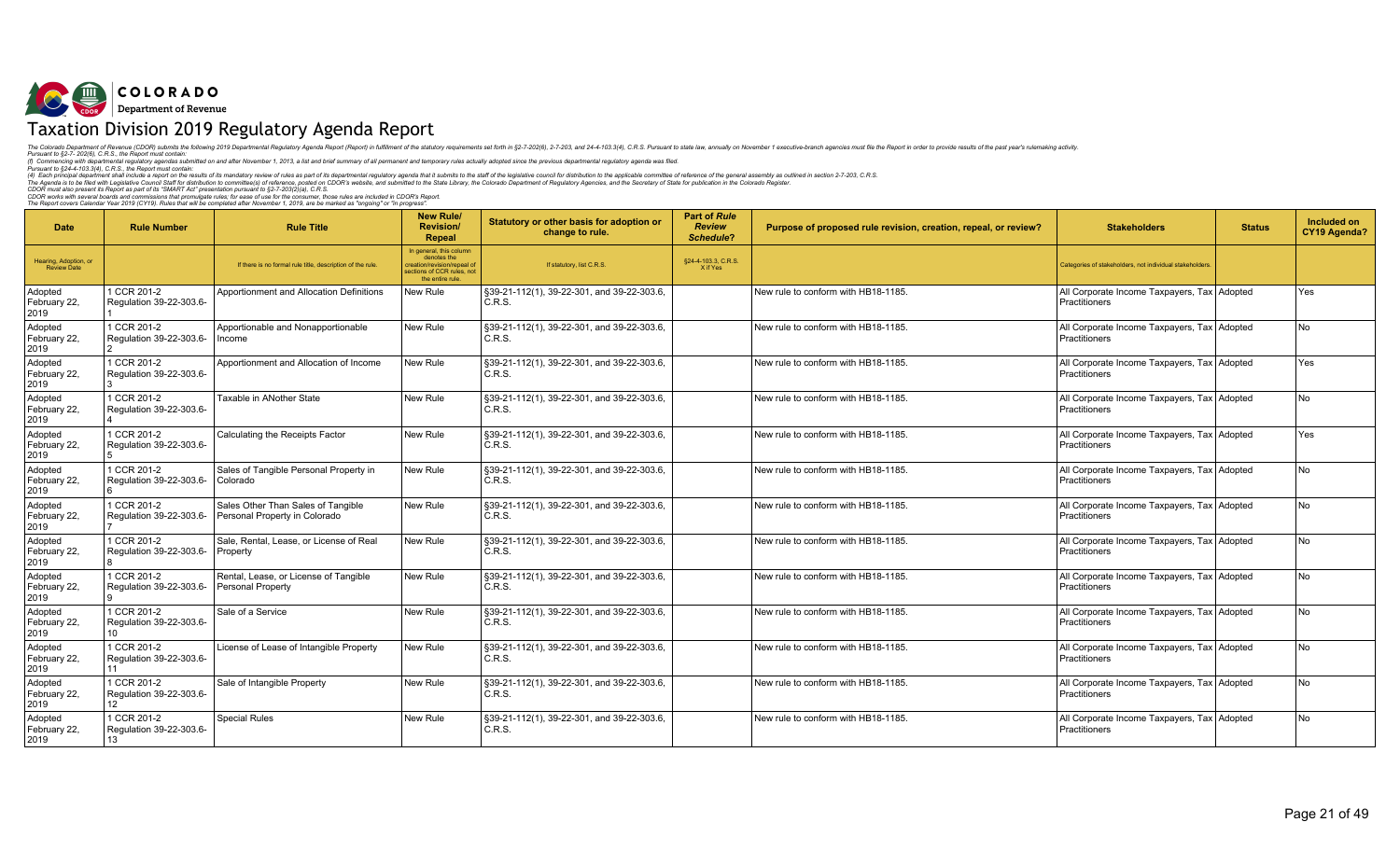

| <b>Date</b>                                 | <b>Rule Number</b>                             | <b>Rule Title</b>                                                            | <b>New Rule</b><br><b>Revision</b><br>Repeal                                                                           | Statutory or other basis for adoption or<br>change to rule.                   | <b>Part of Rule</b><br><b>Review</b><br>Schedule? | Purpose of proposed rule revision, creation, repeal, or review?   | <b>Stakeholders</b>                                                   | <b>Status</b> | Included on<br>CY19 Agenda? |
|---------------------------------------------|------------------------------------------------|------------------------------------------------------------------------------|------------------------------------------------------------------------------------------------------------------------|-------------------------------------------------------------------------------|---------------------------------------------------|-------------------------------------------------------------------|-----------------------------------------------------------------------|---------------|-----------------------------|
| Hearing, Adoption, or<br><b>Review Date</b> |                                                | If there is no formal rule title, description of the rule.                   | In general, this column<br>denotes the<br>creation/revision/repeal of<br>sections of CCR rules, not<br>the entire rule | If statutory, list C.R.S.                                                     | §24-4-103.3, C.R.S.<br>X if Yes                   |                                                                   | Categories of stakeholders, not individual stakeholders.              |               |                             |
| Adopted<br>February 22,<br>2019             | 1 CCR 201-2<br>Regulation 39-22-303.6-<br>14   | Nonapportionable Income                                                      | New Rule                                                                                                               | §39-21-112(1), 39-22-301, and 39-22-303.6,<br>C.R.S.                          |                                                   | New rule to conform with HB18-1185.                               | All Corporate Income Taxpayers, Tax Adopted<br>Practitioners          |               | No.                         |
| Adopted<br>February 22,<br>2019             | 1 CCR 201-2<br>Regulation 39-22-303.6-<br>15   | Election to Treat All Income As<br>Apportionable Income                      | New Rule                                                                                                               | §39-21-112(1), 39-22-301, and 39-22-303.6,<br>C.R.S.                          |                                                   | New rule to conform with HB18-1185.                               | All Corporate Income Taxpayers, Tax Adopted<br>Practitioners          |               | No.                         |
| Adopted<br>February 22,<br>2019             | 1 CCR 201-2<br>Regulation 39-22-303.6-<br>16   | <b>Alternative Apportionment</b>                                             | New Rule                                                                                                               | §39-21-112(1), 39-22-301, and 39-22-303.6,<br>C.R.S.                          |                                                   | New rule to conform with HB18-1185.                               | All Corporate Income Taxpayers, Tax Adopted<br><b>Practitioners</b>   |               | N <sub>o</sub>              |
| Adopted<br>February 22,<br>2019             | 1 CCR 201-2<br>Regulation 39-22-303.6-         | Apportioning Gross Receipts of Taxpayers<br>with De Minimis or No Receipts   | New Rule                                                                                                               | §39-21-112(1), 39-22-301, and 39-22-303.6,<br>C.R.S.                          |                                                   | New rule to conform with HB18-1185.                               | All Corporate Income Taxpayers, Tax Adopted<br>Practitioners          |               | N <sub>o</sub>              |
| Adopted<br>February 22,<br>2019             | 1 CCR 201-2<br>Regulation 39-22-303.6-<br>18   | <b>Income from Foreclosures</b>                                              | New Rule                                                                                                               | §39-21-112(1), 39-22-301, and 39-22-303.6,<br>C.R.S.                          |                                                   | New rule to conform with HB18-1185.                               | All Corporate Income Taxpayers, Tax Adopted<br><b>Practitioners</b>   |               | N <sub>o</sub>              |
| Adopted<br>February 22,<br>2019             | 1 CCR 201-2<br>Regulation 39-22-303.7-         | Definitions for Sourcing Sales of Mutual<br><b>Fund Service Corporations</b> | Review                                                                                                                 | §39-21-112(1), 39-22-301, and 39-22-303.7.<br>C.R.S.                          | X                                                 | Review pursuant to 24-4-103.3, C.R.S., Mandatory Review of Rules. | Mutual Fund Service Income<br>Taxpayers, Tax Practitioners            | Adopted       | Yes                         |
| Adopted<br>February 22,<br>2019             | 1 CCR 201-2<br>Regulation 39-22-303.7-         | Application                                                                  | Review                                                                                                                 | §39-21-112(1), 39-22-301, and 39-22-303.7,<br>C.R.S.                          | $\times$                                          | Review pursuant to 24-4-103.3, C.R.S., Mandatory Review of Rules. | Mutual Fund Service Income<br>Taxpayers, Tax Practitioners            | Adopted       | Yes                         |
| Adopted<br>February 22,<br>2019             | 1 CCR 201-2<br>Regulation 39-22-303<br>(11)(c) | Apportionment of Income on a Combined<br>Report or Consolidated Return       | Revision                                                                                                               | §39-21-112(1), 39-22-301, 39-22-303.5, 39-<br>22-303.6, and 39-22-303, C.R.S. |                                                   | Revise rule to conform with HB18-1185.                            | All Corporate Income Taxpayers, Tax   Adopted<br><b>Practitioners</b> |               | Yes                         |
| Adopted<br>February 22,<br>2019             | 1 CCR 201-2<br>Regulation 39-22-109            | Colorado-Source Income                                                       | Revision                                                                                                               | §39-21-112(1) and 39-22-109, C.R.S.                                           |                                                   | Update references to conform with HB18-1185                       | All Taxpayers, Tax Practitioners                                      | Adopted       | Yes                         |
| Adopted<br>February 22,<br>2019             | 1 CCR 201-2<br>Regulation 39-22-303<br>(10)    | Foreign Source Income                                                        | Revision                                                                                                               | §39-21-112(1) and 39-22-303, C.R.S.                                           |                                                   | Update references to conform with HB18-1185.                      | Corporate Income Taxpayers, Tax<br>Practitioners                      | Adopted       | No.                         |
| Adopted<br>February 22,<br>2019             | 1 CCR 201-2<br>Regulation 39-22-305            | <b>Consolidated Returns</b>                                                  | Revision                                                                                                               | §39-21-112(1) and 39-22-305, C.R.S.                                           |                                                   | Update references to conform with HB18-1185.                      | Corporate Income Taxpayers, Tax<br><b>Practitioners</b>               | Adopted       | N <sub>0</sub>              |
| Adopted<br>February 22,<br>2019             | 1 CCR 201-2<br>Regulation 39-22-119            | Child Care Expenses Credit                                                   | Revision                                                                                                               | §39-21-112(1) and 39-22-119, C.R.S.                                           |                                                   | Conform to statutory changes made by HB18-1208                    | All Taxpayers, Tax Practitioners                                      | Adopted       | N <sub>0</sub>              |
| Adopted<br>February 22,<br>2019             | I CCR 201-2<br>Regulation 39-22-121            | Child Care Contribution Credit                                               | Revision                                                                                                               | §39-21-112(1) and 39-22-121, C.R.S.                                           |                                                   | Conform to statutory changes made by HB18-1004                    | All Taxpayers, Tax Practitioners,<br><b>Childcare Facilities</b>      | Adopted       | <b>No</b>                   |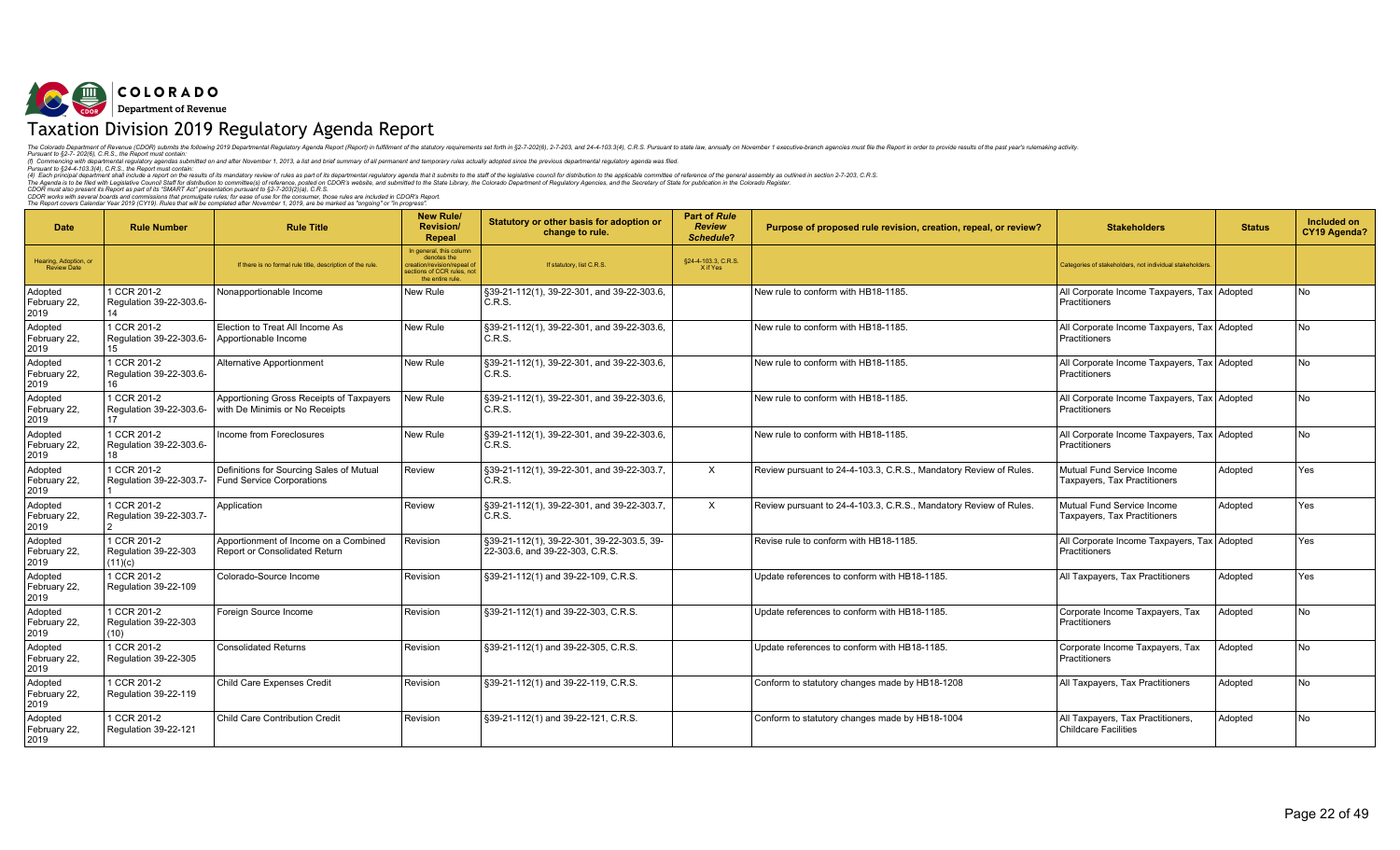

| <b>Date</b>                                 | <b>Rule Number</b>                      | <b>Rule Title</b>                                                        | <b>New Rule/</b><br><b>Revision/</b><br>Repeal                                                                         | Statutory or other basis for adoption or<br>change to rule.                 | <b>Part of Rule</b><br><b>Review</b><br><b>Schedule?</b> | Purpose of proposed rule revision, creation, repeal, or review?                                                                | <b>Stakeholders</b>                                             | <b>Status</b> | Included on<br>CY19 Agenda? |
|---------------------------------------------|-----------------------------------------|--------------------------------------------------------------------------|------------------------------------------------------------------------------------------------------------------------|-----------------------------------------------------------------------------|----------------------------------------------------------|--------------------------------------------------------------------------------------------------------------------------------|-----------------------------------------------------------------|---------------|-----------------------------|
| Hearing, Adoption, or<br><b>Review Date</b> |                                         | If there is no formal rule title, description of the rule.               | In general, this column<br>denotes the<br>creation/revision/repeal o<br>sections of CCR rules, not<br>the entire rule. | If statutory, list C.R.S.                                                   | §24-4-103.3, C.R.S.<br>X if Yes                          |                                                                                                                                | Categories of stakeholders, not individual stakeholders         |               |                             |
| Adopted<br>February 22,<br>2019             | 1 CCR 201-2<br>Regulation 39-22-522     | Conservation Easement Tax Credit                                         | Revision                                                                                                               | §39-21-112(1), 39-21-113, 39-22-522, and<br>39-22-522.5, C.R.S.             |                                                          | Conform to statutory changes made by HB18-1291                                                                                 | All Taxpayers, Tax Practitioners                                | Adopted       | No                          |
| Adopted<br>February 22,<br>2019             | 1 CCR 201-2<br>Regulation 39-22-2102    | Colorado Affordable Housing Tax Credit                                   | Revision                                                                                                               | §39-21-112(1) and 39-22-1202, C.R.S.                                        |                                                          | Conform to statutory changes made by SB18-007                                                                                  | All Taxpayers, Tax Practitioners,<br><b>Housing Authorities</b> | Adopted       | No.                         |
| Adopted<br>February 22,<br>2019             | 1 CCR 201-4<br>Regulation 39-26-718     | Charitable and Other Exempt Organizations   Revision                     |                                                                                                                        | §39-21-112(1), 39-26-102(2.5), 39-26-718,<br>and 39-26-725, C.R.S.          |                                                          | Conform to statutory changes made by HB18-1218                                                                                 | Charitable Organizations, Tax<br>Practitioners                  | Adopted       | No                          |
| Adopted<br>February 22,<br>2019             | 1 CCR 201-18<br>Regulation 39-28.8-101  | Retail Mariiuana Definitions                                             | Revision                                                                                                               | §39-21-112(1), 39-28.8-101, 39-28.8-205,<br>and 39-28.8-308, C.R.S.         |                                                          | Conform to statutory changes made by SB18-259                                                                                  | Retail Marijuana Businesses                                     | Adopted       | l No                        |
| Adopted<br>February 22,<br>2019             | CCR 201-18<br>Regulation 39-28.8-101    | Retail Marijuana Excise Tax                                              | Revision                                                                                                               | §39-21-112(1), 39-28.8-101, 39-22-301, 39-<br>22-302, and 39-22-308, C.R.S. |                                                          | Conform to statutory changes made by SB18-259                                                                                  | Retail Marijuana Businesses                                     | Adopted       | No.                         |
| Adopted<br>March 27, 2019                   | 1 CCR 201-13<br>Regulation 39-30-103.5  | Credit for Enterprise Zone Contributions                                 | Revision                                                                                                               | §39-21-112, 39-30-103.5, and 39-30-108, C.<br>R.S.                          | $\times$                                                 | Conform the regulation to statute and to clarify qualifications and<br>limitations for the enterprise zone contribution credit | Enterprise Zone Businesses and<br>Administrators                | Adopted       | No                          |
| Adopted<br>March 27, 2019                   | 1 CCR 201-13<br>Regulation 39-30-104(4) | Enterprise Zone Qualified Job Training<br>Program Investment Credit      | Repeal                                                                                                                 | §39-21-112(1), 39-30-104(4), and 39-30-108<br>$(1)$ , C.R.S.                | X                                                        | Repeal the regulation as it provides No additional clarification of the<br>related statute.                                    | Enterprise Zone Businesses and<br>Administrators                | Adopted       | No                          |
| Adopted<br>March 27, 2019                   | 1 CCR 201-13<br>Regulation 39-30-105.5  | Enterprise Zone Research and<br><b>Experimental Expenditures Credit</b>  | Repeal                                                                                                                 | §39-21-112(1), 39-30-105.5, and 39-30-108<br>(1), C.R.S.                    | X                                                        | Repeal the regulation as it provides No additional clarification of the<br>related statute                                     | Enterprise Zone Businesses and<br>Administrators                | Adopted       | No                          |
| Adopted<br>March 27, 2019                   | 1 CCR 201-13<br>Regulation 39-30-105.6  | Credit for Rehabilitation of Vacant<br><b>Enterprise Zone Buildings</b>  | Repeal                                                                                                                 | §39-21-112(1), 39-30-105.6, and 39-30-108<br>$(1)$ , C.R.S.                 | X                                                        | Repeal the regulation as it provides No additional clarification of the<br>related statute.                                    | Enterprise Zone Businesses and<br>Administrators                | Adopted       | No                          |
| Adopted<br>March 27, 2019                   | 1 CCR 201-13<br>Regulation 39-30-106    | Enterprise Zone Machinery and Machine<br><b>Tool Sales Tax Exemption</b> | Repeal                                                                                                                 | §39-21-112(1), 39-30-106, and 39-30-108(1),<br>C.R.S.                       | X                                                        | Repeal the regulation as it provides No additional clarification of the<br>related statute.                                    | Enterprise Zone Businesses and<br>Administrators                | Adopted       | No                          |
| Adopted<br>March 27, 2019                   | 1 CCR 201-13<br>Regulation 39-30-108    | Certifications                                                           | Repeal                                                                                                                 | §39-21-112(1) and 39-30-108, C.R.S.                                         | X                                                        | Repeal the regulation as it provides No additional clarification of the<br>related statute.                                    | Enterprise Zone Businesses and<br>Administrators                | Adopted       | No                          |
| Adopted<br>March 27, 2019                   | 1 CCR 201-14<br>Regulation 39-32-105(1) | Rural TechNology Enterprise Zone Income<br><b>Tax Credit</b>             | Repeal                                                                                                                 | §39-21-112(1) and 39-32-105, C.R.S.                                         | $\times$                                                 | Repeal the regulation as it provides No additional clarification of the<br>related statute.                                    | Enterprise Zone Businesses and<br>Administrators                | Adopted       | No                          |
| N/A                                         | 1 CCR 201-6<br>Regulation 39-35-104     | Aircraft Manufacturer New Employee Credit   Repeal                       |                                                                                                                        | §39-21-112(1) and 39-35-104, C.R.S.                                         | X                                                        | Address the refundable credit for renewable energy investments.                                                                | Enterprise Zone Businesses and<br>Administrators                | Ongoing       | Yes                         |
| N/A                                         | 1 CCR 201-13<br>Regulation 39-30-105    | Enterprise Zone New Business Facility<br><b>Employee Credit</b>          | Repeal                                                                                                                 | §39-21-112(1), 39-30-105, and 39-30-108(1),<br>C.R.S.                       | X                                                        | Repeal rule because credit has Not been allowed since 2013.                                                                    | Enterprise Zone Businesses and<br>Administrators                | Ongoing       | Yes                         |
| N/A                                         | 1 CCR 201-13<br>Regulation 39-30-105.1  | <b>Enterprise Zone Business Employees</b>                                | New Rule                                                                                                               | §39-21-112(1), 39-30-105.1, and 39-30-108<br>(1), C.R.S.                    |                                                          | New rule to clarify the enterprise zone credit for new business<br>employees.                                                  | Enterprise Zone Businesses and<br>Administrators                | Ongoing       | Yes                         |
| N/A                                         | 1 CCR 201-13<br>Regulation 39-30-104    | Enterprise Zone Investment Tax Credit                                    | Revision                                                                                                               | §39-21-112(1), 39-30-104, and 39-30-108(1),<br>C.R.S.                       | $\times$                                                 | Make rule consistent with Ball Corporation v. Fred Fisher, et al. 51 P.3rd<br>1053 (Colo. 2001)                                | Enterprise Zone Businesses and<br>Administrators                | Ongoing       | No                          |
| N/A                                         | 1 CCR 201-1<br>Regulation 24-35-103.5   | Information Letters and Private Letter<br>Rulings                        | Revision                                                                                                               | §39-21-112(1) and 24-35-103.5, C.R.S.                                       | $\times$                                                 | Update rule to reflect current procedures to request and obtain an<br>information letter or private letter ruling              | All Taxpayers, Tax Practitioners                                | Ongoing       | Yes                         |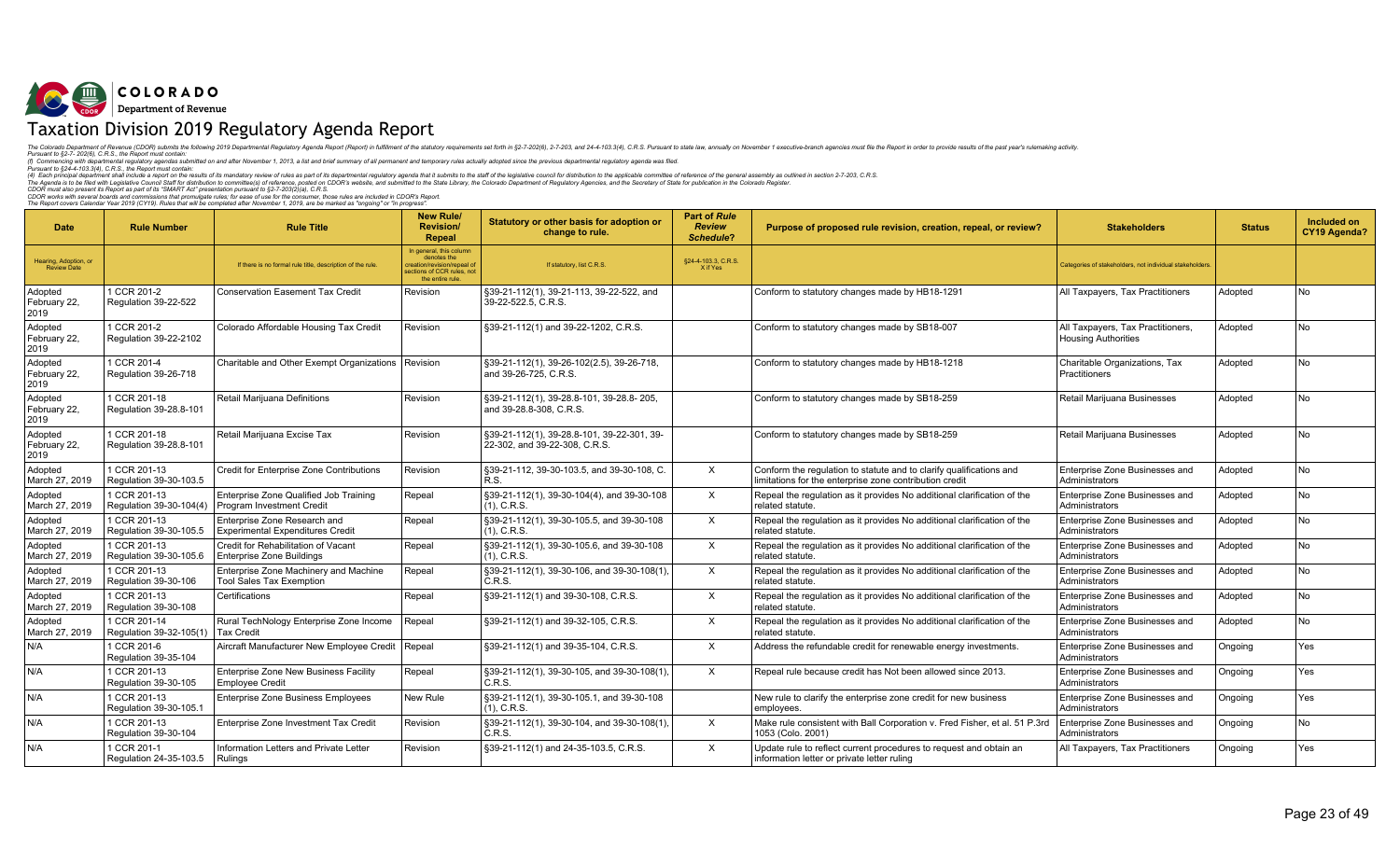

| <b>Date</b>                                 | <b>Rule Number</b>                                 | <b>Rule Title</b>                                          | <b>New Rule/</b><br><b>Revision/</b><br>Repeal                                                                         | Statutory or other basis for adoption or<br>change to rule.       | <b>Part of Rule</b><br><b>Review</b><br><b>Schedule?</b> | Purpose of proposed rule revision, creation, repeal, or review?                     | <b>Stakeholders</b>                                                                | <b>Status</b> | Included on<br>CY19 Agenda? |
|---------------------------------------------|----------------------------------------------------|------------------------------------------------------------|------------------------------------------------------------------------------------------------------------------------|-------------------------------------------------------------------|----------------------------------------------------------|-------------------------------------------------------------------------------------|------------------------------------------------------------------------------------|---------------|-----------------------------|
| Hearing, Adoption, or<br><b>Review Date</b> |                                                    | If there is no formal rule title, description of the rule. | In general, this column<br>denotes the<br>creation/revision/repeal o<br>sections of CCR rules, not<br>the entire rule. | If statutory, list C.R.S.                                         | §24-4-103.3, C.R.S.<br>X if Yes                          |                                                                                     | Categories of stakeholders, not individual stakeholders                            |               |                             |
| N/A                                         | 1 CCR 201-2<br><b>Special Regulation SR-</b>       | Airlines                                                   | Revision                                                                                                               | §39-21-112(1), 39-22-301, 39-22-303.5, and<br>39-22-303.6, C.R.S. | $\times$                                                 | Revise rule to conform with HB18-1185.                                              | Airline Industry, Tax Practitioners                                                | Withdrawn     | Yes                         |
| N/A                                         | CCR 201-2<br><b>Special Regulation SR-</b>         | Contractors                                                | Revision                                                                                                               | §39-21-112(1), 39-22-301, 39-22-303.5, and<br>39-22-303.6. C.R.S. | $\times$                                                 | Revise rule to conform with HB18-1185.                                              | Contractors, Tax Practitioners                                                     | Withdrawn     | Yes                         |
| N/A                                         | 1 CCR 201-2<br>Special Regulation SR-              | Publishing                                                 | Revision                                                                                                               | §39-21-112(1), 39-22-301, 39-22-303.5, and<br>39-22-303.6, C.R.S. | X                                                        | Revise rule to conform with HB18-1185.                                              | Publishing Industry, Tax Practitioners Withdrawn                                   |               | Yes                         |
| N/A                                         | 1 CCR 201-2<br>Special Regulation SR-              | Railroads                                                  | Revision                                                                                                               | §39-21-112(1), 39-22-301, 39-22-303.5, and<br>39-22-303.6, C.R.S. | X                                                        | Revise rule to conform with HB18-1185.                                              | Railroad Industry, Tax Practitioners                                               | Withdrawn     | Yes                         |
| N/A                                         | 1 CCR 201-2<br>Special Regulation SR-              | <b>Television and Radio</b>                                | Revision                                                                                                               | §39-21-112(1), 39-22-301, 39-22-303.5, and<br>39-22-303.6, C.R.S. | X                                                        | Revise rule to conform with HB18-1185.                                              | Television and Radio Industry, Tax<br>Practitioners                                | Withdrawn     | Yes                         |
| N/A                                         | 1 CCR 201-2<br><b>Special Regulation SR-</b>       | Trucking                                                   | Revision                                                                                                               | §39-21-112(1), 39-22-301, 39-22-303.5, and<br>39-22-303.6. C.R.S. | X                                                        | Revise rule to conform with HB18-1185.                                              | Trucking Industry, Tax Practitioners                                               | Withdrawn     | Yes                         |
| N/A                                         | 1 CCR 201-2<br><b>Special Regulation SR-</b><br>7Α | Financial Institutions                                     | Revision                                                                                                               | §39-21-112(1), 39-22-301, 39-22-303.5, and<br>39-22-303.6. C.R.S. | $\times$                                                 | Revise rule to conform with HB18-1185.                                              | Financial Institutions Industry, Tax<br>Practitioners                              | Withdrawn     | Yes                         |
| N/A                                         | 1 CCR 201-2<br>Special Regulation SR-              | Telecommunications                                         | Revision                                                                                                               | §39-21-112(1), 39-22-301, 39-22-303.5, and<br>39-22-303.6, C.R.S. | X                                                        | Revise rule to conform with HB18-1185.                                              | Telecommunication Industry, Tax<br>Practitioners                                   | Withdrawn     | Yes                         |
| N/A                                         | 1 CCR 201-4<br>Regulation 39-26-703.2<br>(c)       | Contractor's refund claim                                  | Revision or<br>Repeal                                                                                                  | §39-21-112(1), 39-26-107, and 39-26-703(2)<br>$(c)$ , C.R.S.      | $\times$                                                 | Reconcile, consolidate, and/or repeal related regulations regarding<br>contractors. | Contractors, tax practitioners, tax-<br>exempt organizations, local<br>governments | Ongoing       | Yes                         |
| N/A                                         | 1 CCR 201-4<br>Regulation 39-26-708.1              | Contractors for exempt projects                            | Revision or<br>Repeal                                                                                                  | §39-21-112(1), 39-26-107, and 39-26-708(1).<br>C.R.S.             | $\times$                                                 | Reconcile, consolidate, and/or repeal related regulations regarding<br>contractors. | Contractors, tax practitioners, tax-<br>exempt organizations, local<br>governments | Ongoing       | Yes                         |
| N/A                                         | 1 CCR 201-4<br>Regulation 39-26-708.3              | Contractors for exempt projects                            | Revision or<br>Repeal                                                                                                  | §39-21-112(1), 39-26-107, and 39-26-708,<br>C.R.S.                | $\times$                                                 | Reconcile, consolidate, and/or repeal related regulations regarding<br>contractors. | Contractors, tax practitioners, tax-<br>exempt organizations, local<br>governments | Ongoing       | Yes                         |
| N/A                                         | 1 CCR 201-4<br>Special Regulation 10               | Contractors for exempt projects                            | Revision or<br>Repeal                                                                                                  | §39-21-112(1) and 39-26-107, C.R.S.                               | X                                                        | Reconcile, consolidate, and/or repeal related regulations regarding<br>contractors. | Contractors, tax practitioners, tax-<br>exempt organizations, local<br>governments | Ongoing       | Yes                         |
| N/A                                         | CCR 201-4<br>Special Requlation 10.1               | Priority of credits for taxes paid to aNother<br>state     | Revision or<br>Repeal                                                                                                  | §39-21-112(1), 39-26-107, and 39-26-713(2)<br>$(f)$ , C.R.S.      | X                                                        | Reconcile, consolidate, and/or repeal related regulations regarding<br>contractors. | Contractors, tax practitioners, tax-<br>exempt organizations, local<br>governments | Ongoing       | Yes                         |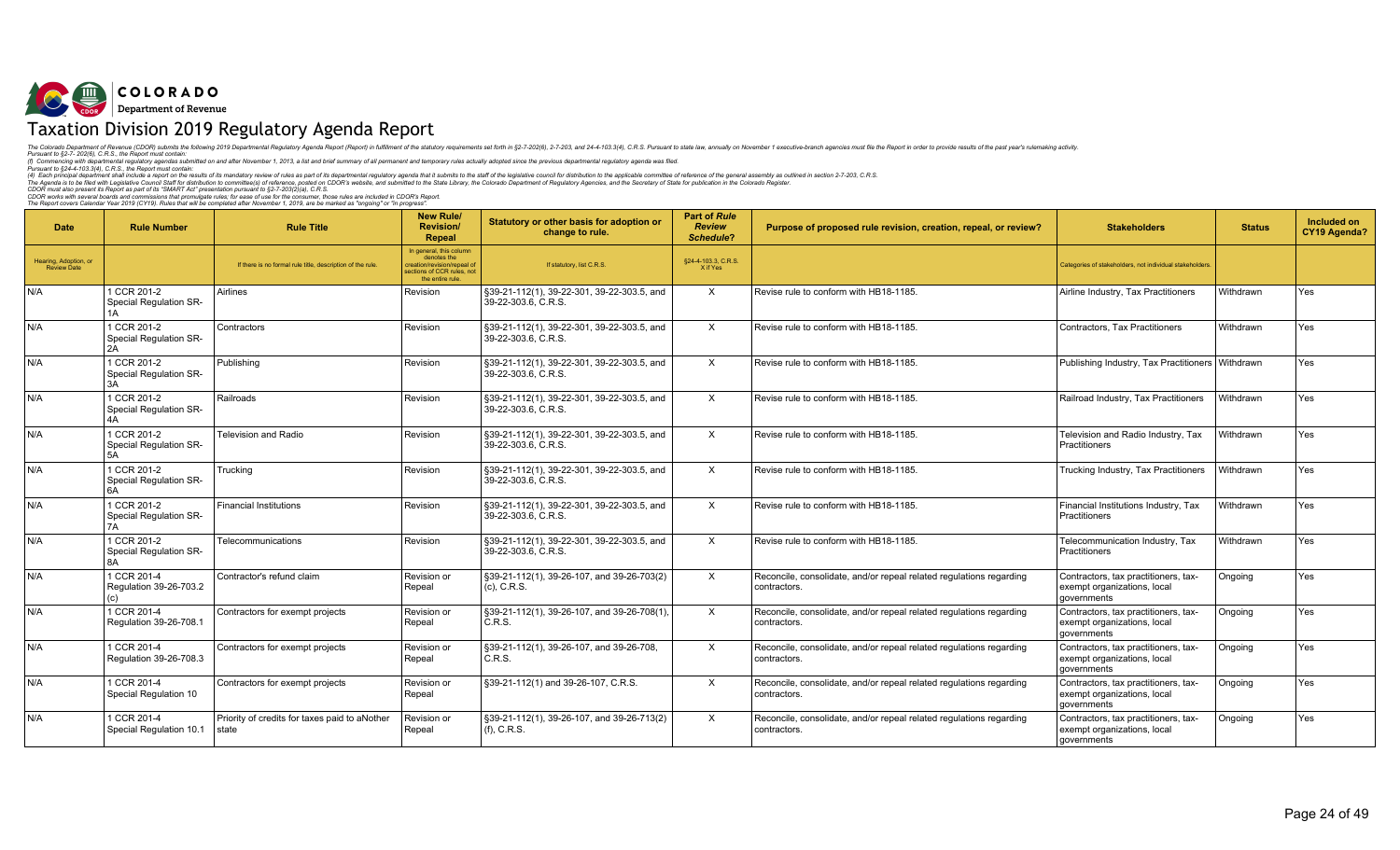

| <b>Date</b>                          | <b>Rule Number</b>                   | <b>Rule Title</b>                                                     | <b>New Rule/</b><br><b>Revision/</b><br>Repeal                                                                          | Statutory or other basis for adoption or<br>change to rule. | Part of Rule<br><b>Review</b><br>Schedule? | Purpose of proposed rule revision, creation, repeal, or review?                     | <b>Stakeholders</b>                                                                | <b>Status</b> | Included on<br>CY19 Agenda? |
|--------------------------------------|--------------------------------------|-----------------------------------------------------------------------|-------------------------------------------------------------------------------------------------------------------------|-------------------------------------------------------------|--------------------------------------------|-------------------------------------------------------------------------------------|------------------------------------------------------------------------------------|---------------|-----------------------------|
| Hearing, Adoption, or<br>Review Date |                                      | If there is no formal rule title, description of the rule.            | In general, this column<br>denotes the<br>creation/revision/repeal of<br>sections of CCR rules, not<br>the entire rule. | If statutory, list C.R.S.                                   | §24-4-103.3, C.R.S.<br>X if Yes            |                                                                                     | Categories of stakeholders, not individual stakeholders.                           |               |                             |
| N/A                                  | 1 CCR 201-4<br>Special Regulation 28 | Maintenance and Decorating Services                                   | Revision or<br>Repeal                                                                                                   | §39-21-112(1) and 39-26-107, C.R.S.                         |                                            | Reconcile, consolidate, and/or repeal related regulations regarding<br>contractors. | Contractors, tax practitioners, tax-<br>exempt organizations, local<br>governments | Ongoing       | Yes                         |
| IN/A                                 | 1 CCR 201-4<br>Special Regulation 29 | Manufacturers and Prefabricators Acting as Revision or<br>Contractors | Repeal                                                                                                                  | S39-21-112(1) and 39-26-107, C.R.S.                         | X                                          | Reconcile, consolidate, and/or repeal related regulations regarding<br>contractors. | Contractors, tax practitioners, tax-<br>exempt organizations, local<br>governments | Ongoing       | Yes                         |
| N/A                                  | 1 CCR 201-4<br>Special Regulation 37 | Ready-Mix Concrete                                                    | Revision or<br>Repeal                                                                                                   | \$39-21-112(1) and 39-26-107, C.R.S.                        |                                            | Reconcile, consolidate, and/or repeal related regulations regarding<br>contractors. | Contractors, tax practitioners, tax-<br>exempt organizations, local<br>governments | Ongoing       | Yes                         |
| IN/A                                 | 1 CCR 201-4<br>Special Regulation 39 | Sand and Gravel                                                       | Review                                                                                                                  | \$39-21-112(1) and 39-26-107, C.R.S.                        | $\lambda$                                  | Review pursuant to 24-4-103.3, C.R.S., Mandatory Review of Rules.                   | Aggregate Industry                                                                 | Ongoing       | Yes                         |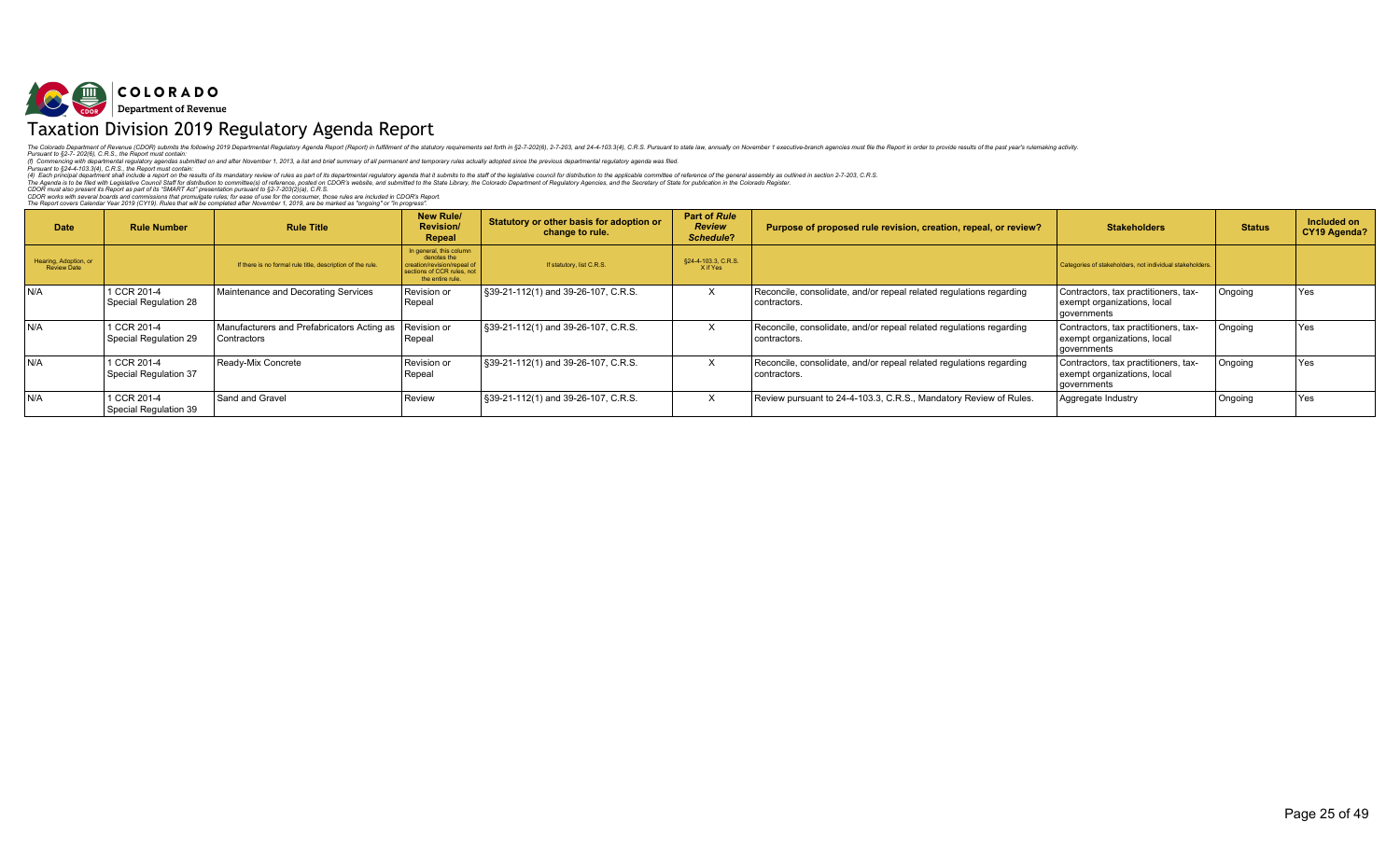

| Date                                        | <b>Rule Number</b>               | <b>Rule Title</b>                                                | <b>New Rule/</b><br><b>Revision/</b><br>Repeal                                                                          | Statutory or other basis for adoption or<br>change to rule. | <b>Part of Rule</b><br><b>Review</b><br>Schedule? | Purpose of proposed rule revision, creation, repeal, or review?                                                                                                                                                                                                                                                                         | <b>Stakeholders</b>                                      | <b>Status</b>  | <b>Included on</b><br>CY19 Agenda? |
|---------------------------------------------|----------------------------------|------------------------------------------------------------------|-------------------------------------------------------------------------------------------------------------------------|-------------------------------------------------------------|---------------------------------------------------|-----------------------------------------------------------------------------------------------------------------------------------------------------------------------------------------------------------------------------------------------------------------------------------------------------------------------------------------|----------------------------------------------------------|----------------|------------------------------------|
| Hearing, Adoption, or<br><b>Review Date</b> |                                  | If there is no formal rule title, description of the rule.       | In general, this column<br>denotes the<br>creation/revision/repeal of<br>sections of CCR rules, not<br>the entire rule. | If statutory, list C.R.S.                                   | §24-4-103.3, C.R.S.<br>X if Yes                   |                                                                                                                                                                                                                                                                                                                                         | Categories of stakeholders, not individual stakeholders. |                |                                    |
| Hearing<br>October 2019                     | 1 CCR 203-2<br>Regulation 47-304 | Transfer of Ownership and Changes in<br><b>Licensed Entities</b> | Revision                                                                                                                | §44-3-202, C.R.S.; Industry/Stakeholder<br>request          |                                                   | Updates to basis and purpose statement to include all available authority<br>for easier reference. To update reporting requirements for municipal and<br>government owned licenses to makes application process easier for<br>locality clerks and stakeholders.                                                                         | LED Stakeholder List (see below)                         | Ongoing        | No.                                |
| Hearing<br>October 2019                     | 1 CCR 203-2<br>Regulation 47-307 | <b>Master Files</b>                                              | Revision                                                                                                                | §44-3-202, C.R.S.                                           | X                                                 | Reviewed pursuant to §24-4-103.3, C.R.S., Mandatory Review of Rules.<br>Updates to basis and purpose statement to include all available authority<br>for easier reference. To update Divisional requirements to hold master<br>file privileges with the State Licensing Authority in order to ensure proper<br>reporting.               | <b>LED Stakeholder List</b>                              | Ongoing        | Yes                                |
| Hearing<br>October 2019                     | 1 CCR 203-2<br>Regulation 47-309 | Sports and Entertainment<br>Venues                               | Revision                                                                                                                | §44-3-202, C.R.S.                                           | $\times$                                          | Reviewed pursuant to §24-4-103.3, C.R.S., Mandatory Review of Rules.<br>Updates to basis and purpose statement to include all available authority<br>for easier reference.                                                                                                                                                              | <b>LED Stakeholder List</b>                              | l Onaoina      | Yes                                |
| Hearing<br>October 2019                     | 1 CCR 203-2<br>Regulation 47-310 | Application - General<br>Provisions                              | Revision                                                                                                                | §44-3-202, C.R.S.                                           | X                                                 | Reviewed pursuant to §24-4-103.3, C.R.S., Mandatory Review of Rules.<br>Updates to basis and purpose statement to include all available authority<br>for easier reference. To update reporting requirements for municipal and<br>government owned licenses to makes application process easier for<br>locality clerks and stakeholders. | LED Stakeholder List                                     | Ongoing        | Yes                                |
| Hearing<br>October 2019                     | 1 CCR 203-2<br>Regulation 47-311 | <b>Public Transportation</b><br><b>System License</b>            | Revision                                                                                                                | S44-3-202. C.R.S.                                           | X                                                 | Reviewed pursuant to §24-4-103.3, C.R.S., Mandatory Review of Rules.<br>Updates to basis and purpose statement to include all available authority<br>for easier reference.                                                                                                                                                              | <b>LED Stakeholder List</b>                              | <b>Ongoing</b> | Yes                                |
| Hearing<br>October 2019                     | 1 CCR 203-2<br>Regulation 47-312 | Change of Location                                               | Revision                                                                                                                | \$44-3-202, C.R.S.                                          | X                                                 | Reviewed pursuant to §24-4-103.3, C.R.S., Mandatory Review of Rules.<br>Updates to basis and purpose statement to include all available authority<br>for easier reference. Improvements to grammar and structuring for<br>clarity.                                                                                                      | <b>LED Stakeholder List</b>                              | Ongoing        | Yes                                |
| Hearing<br>October 2019                     | 1 CCR 203-2<br>Regulation 47-313 | Tastings                                                         | Revision                                                                                                                | §44-3-202, C.R.S.; Industry/Stakeholder<br>request          |                                                   | Updates to basis and purpose statement to include all available authority<br>for easier reference. Amendments to clarify that tastings may Not pass<br>on a cost to patrons of the authorized retailers, pursuant to statutory<br>mandate.                                                                                              | <b>LED Stakeholder List</b>                              | Ongoing        | N <sub>o</sub>                     |
| Hearing<br>October 2019                     | 1 CCR 203-2<br>Regulation 47-314 | <b>Limited Liability Company</b>                                 | Revision                                                                                                                | §44-3-202, C.R.S.                                           | $\times$                                          | Reviewed pursuant to §24-4-103.3, C.R.S., Mandatory Review of Rules.<br>Updates to basis and purpose statement to include all available authority<br>for easier reference. Improvements to grammar and structuring for<br>clarity.                                                                                                      | <b>LED Stakeholder List</b>                              | Ongoing        | Yes                                |
| Hearing<br>October 2019                     | 1 CCR 203-2<br>Regulation 47-315 | Lodging and Entertainment License                                | Revision                                                                                                                | §44-3-202, C.R.S.                                           | X                                                 | Reviewed pursuant to §24-4-103.3, C.R.S., Mandatory Review of Rules.<br>Updates to basis and purpose statement to include all available authority<br>for easier reference.                                                                                                                                                              | <b>LED Stakeholder List</b>                              | Ongoing        | Yes                                |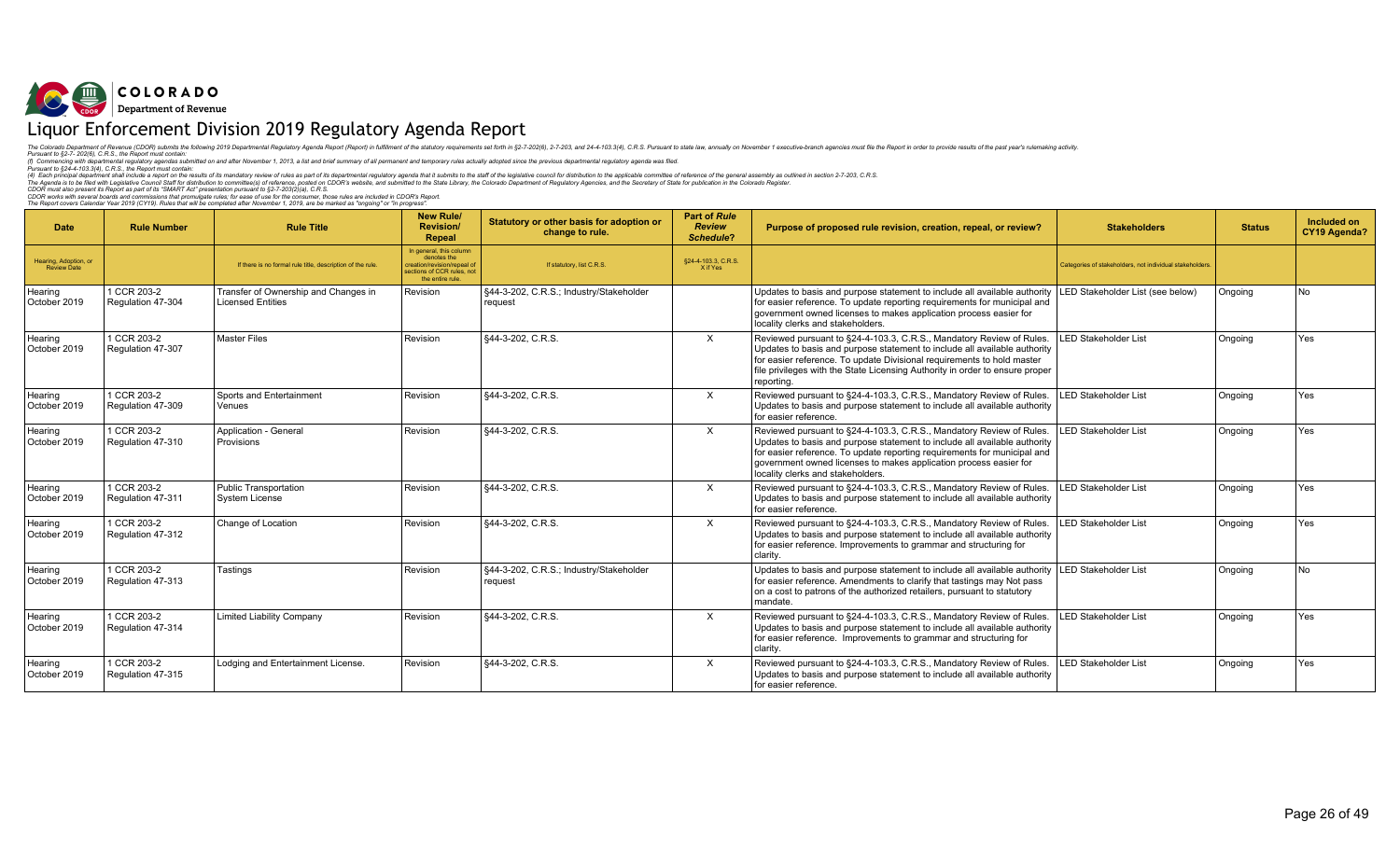

| Date                                        | <b>Rule Number</b>               | <b>Rule Title</b>                                                             | <b>New Rule/</b><br><b>Revision/</b><br>Repeal                                                                          | Statutory or other basis for adoption or<br>change to rule. | <b>Part of Rule</b><br><b>Review</b><br>Schedule? | Purpose of proposed rule revision, creation, repeal, or review?                                                                                                                                                                                                                                                                                                                                                                                                                                                                                                     | <b>Stakeholders</b>                                      | <b>Status</b> | <b>Included on</b><br>CY19 Agenda? |
|---------------------------------------------|----------------------------------|-------------------------------------------------------------------------------|-------------------------------------------------------------------------------------------------------------------------|-------------------------------------------------------------|---------------------------------------------------|---------------------------------------------------------------------------------------------------------------------------------------------------------------------------------------------------------------------------------------------------------------------------------------------------------------------------------------------------------------------------------------------------------------------------------------------------------------------------------------------------------------------------------------------------------------------|----------------------------------------------------------|---------------|------------------------------------|
| Hearing, Adoption, or<br><b>Review Date</b> |                                  | If there is no formal rule title, description of the rule.                    | In general, this column<br>denotes the<br>creation/revision/repeal of<br>sections of CCR rules, not<br>the entire rule. | If statutory, list C.R.S.                                   | §24-4-103.3, C.R.S.<br>X if Yes                   |                                                                                                                                                                                                                                                                                                                                                                                                                                                                                                                                                                     | Categories of stakeholders, not individual stakeholders. |               |                                    |
| Hearing<br>October 2019                     | 1 CCR 203-2<br>Regulation 47-316 | <b>Advertising Practices</b>                                                  | Revision                                                                                                                | §44-3-202, C.R.S.; Industry/Stakeholder<br>reauest          | X                                                 | Reviewed pursuant to §24-4-103.3, C.R.S., Mandatory Review of Rules.<br>Updates to basis and purpose statement to include all available authority<br>for easier reference. Clarification of eligible items for consumer<br>advertising specialties. Eliminated exhaustive list at industry request.<br>Clarified parameters for items used in sweepstakes at industry request.<br>Revised allowable dollar amount limit for consumer advertising<br>specialties that fall into apparel category at industry request. Removed<br>unnecessarily duplicitous language. | <b>ED Stakeholder List</b>                               | Ongoing       | Yes                                |
| Hearing<br>October 2019                     | 1 CCR 203-2<br>Regulation 47-317 | Market Research -<br>Non-Licensed Locations                                   | Revision                                                                                                                | §44-3-202, C.R.S.                                           | X                                                 | Reviewed pursuant to §24-4-103.3, C.R.S., Mandatory Review of Rules.<br>Updates to basis and purpose statement to include all available authority<br>for easier reference.                                                                                                                                                                                                                                                                                                                                                                                          | <b>LED Stakeholder List</b>                              | Ongoing       | Yes                                |
| Hearing<br>October 2019                     | 1 CCR 203-2<br>Regulation 47-318 | Owner-Manager                                                                 | Revision                                                                                                                | §44-3-202, C.R.S.                                           | X                                                 | Reviewed pursuant to §24-4-103.3, C.R.S., Mandatory Review of Rules.<br>Updates to basis and purpose statement to include all available authority<br>for easier reference. Clarified what was meant by "possession" in<br>subsection (A).                                                                                                                                                                                                                                                                                                                           | <b>LED Stakeholder List</b>                              | Ongoing       | Yes                                |
| Hearing<br>October 2019                     | 1 CCR 203-2<br>Regulation 47-319 | <b>Liquor-Licensed Drugstore</b><br>Manager Permit                            | Revision                                                                                                                | S44-3-202. C.R.S.                                           | $\times$                                          | Reviewed pursuant to §24-4-103.3, C.R.S., Mandatory Review of Rules.<br>Updates to basis and purpose statement to include all available authority<br>for easier reference. Removed reference to No longer needed date<br>caveat.                                                                                                                                                                                                                                                                                                                                    | <b>LED Stakeholder List</b>                              | Ongoing       | Yes                                |
| Hearing<br>October 2019                     | 1 CCR 203-2<br>Regulation 47-321 | Bona Fide Loyalty or Rewards Programs<br>Discontinued Sales - Close-Out Sales | Revision                                                                                                                | <b>LED Staff request</b>                                    |                                                   | Updates to basis and purpose statement to include all available authority<br>for easier reference.                                                                                                                                                                                                                                                                                                                                                                                                                                                                  | <b>LED Stakeholder List</b>                              | Ongoing       | No                                 |
| Hearing<br>October 2019                     | 1 CCR 203-2<br>Regulation 47-322 | Unfair Trade Practices and<br>Competition                                     | Revision                                                                                                                | §44-3-202, C.R.S.                                           | X                                                 | Reviewed pursuant to §24-4-103.3, C.R.S., Mandatory Review of Rules.<br>Updates to basis and purpose statement to include all available authority<br>for easier reference.                                                                                                                                                                                                                                                                                                                                                                                          | <b>LED Stakeholder List</b>                              | Ongoing       | Yes                                |
| Hearing<br>October 2019                     | 1 CCR 203-2<br>Regulation 47-323 | Unlawful Extension of Credit                                                  | Revision                                                                                                                | §44-3-202, C.R.S.                                           | X                                                 | Reviewed pursuant to §24-4-103.3, C.R.S., Mandatory Review of Rules.<br>Updates to basis and purpose statement to include all available authority<br>for easier reference.                                                                                                                                                                                                                                                                                                                                                                                          | <b>LED Stakeholder List</b>                              | Ongoing       | Yes                                |
| Hearing<br>October 2019                     | 1 CCR 203-2<br>Regulation 47-324 | <b>Concurrent Application</b><br>Review                                       | Revision                                                                                                                | §44-3-202, C.R.S.                                           | X                                                 | Reviewed pursuant to §24-4-103.3, C.R.S., Mandatory Review of Rules.<br>Updates to basis and purpose statement to include all available authority<br>for easier reference.                                                                                                                                                                                                                                                                                                                                                                                          | <b>LED Stakeholder List</b>                              | Ongoing       | Yes                                |
| Hearing<br>October 2019                     | 1 CCR 203-2<br>Regulation 47-326 | Distance Restriction -<br>Applicability and<br>Measurement                    | Revision                                                                                                                | §44-3-202, C.R.S.                                           | X                                                 | Reviewed pursuant to §24-4-103.3, C.R.S., Mandatory Review of Rules.<br>Updates to basis and purpose statement to include all available authority<br>for easier reference.                                                                                                                                                                                                                                                                                                                                                                                          | <b>LED Stakeholder List</b>                              | Ongoing       | Yes                                |
| Hearing<br>October 2019                     | 1 CCR 203-2<br>Regulation 47-328 | <b>Entertainment Districts</b>                                                | Revision                                                                                                                | §44-3-202, C.R.S.                                           | X                                                 | Reviewed pursuant to §24-4-103.3, C.R.S., Mandatory Review of Rules.<br>Updates to basis and purpose statement to include all available authority<br>for easier reference.                                                                                                                                                                                                                                                                                                                                                                                          | <b>ED Stakeholder List</b>                               | Ongoing       | Yes                                |
| Hearing<br>October 2019                     | 1 CCR 203-2<br>Regulation 47-400 | Licensed Breweries.<br>Distilleries and Wineries                              | Revision                                                                                                                | §44-3-202, C.R.S.                                           | X                                                 | Reviewed pursuant to §24-4-103.3, C.R.S., Mandatory Review of Rules.<br>Updates to basis and purpose statement to include all available authority<br>for easier reference.                                                                                                                                                                                                                                                                                                                                                                                          | <b>ED Stakeholder List</b>                               | Ongoing       | Yes                                |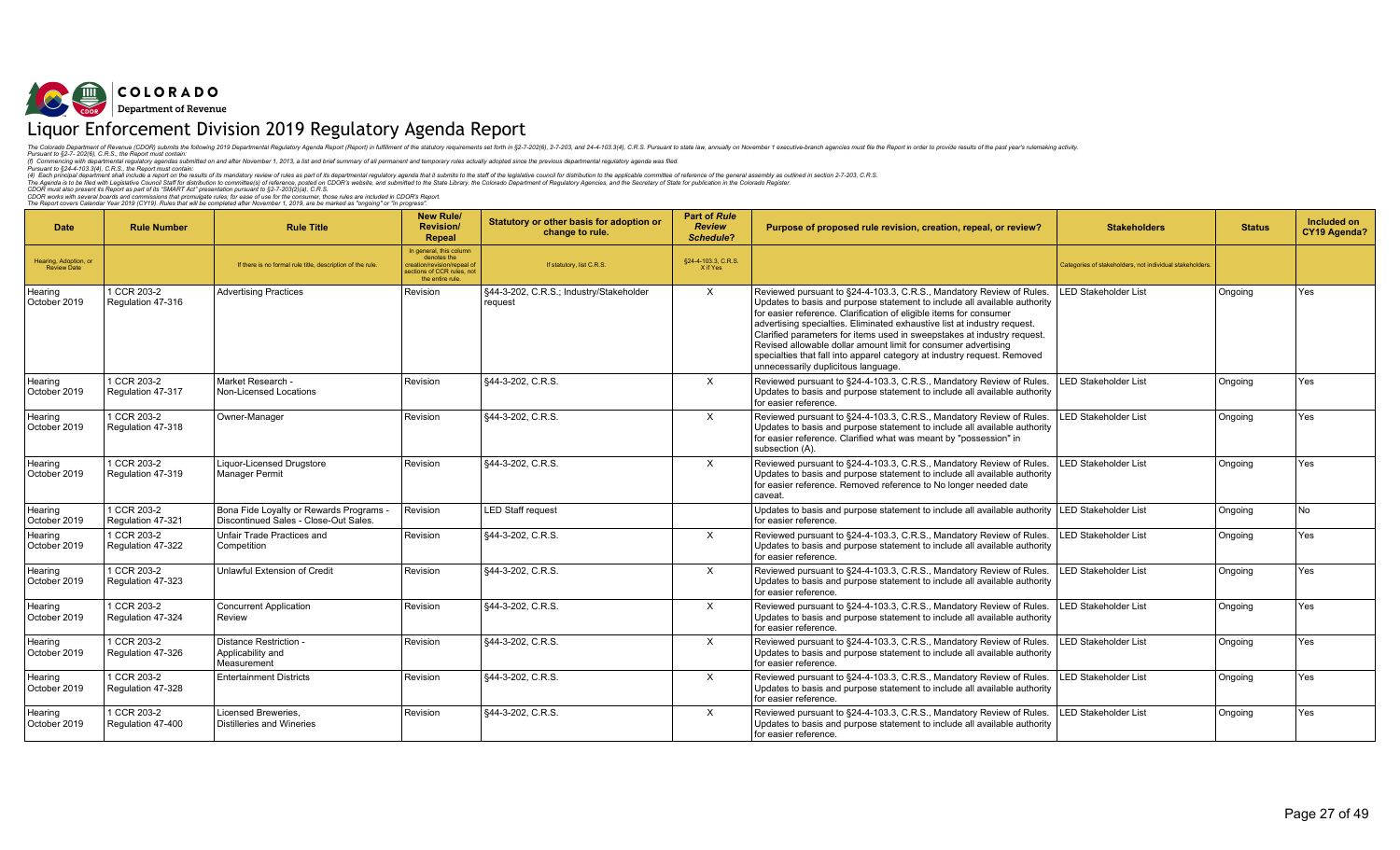

The Colorado Department of Revenue (CDCP) submits the following 2019 Departmental Regulatory Agenda Report (Report) in fulfillment of the statutory requirements set forth in §2-7-202(6), 2-7-203, and 2-4-103.3(4), C.R.S. P

| <b>Date</b>                          | <b>Rule Number</b>               | <b>Rule Title</b>                                          | <b>New Rule</b><br><b>Revision</b><br>Repeal                                                                            | Statutory or other basis for adoption or<br>change to rule. | <b>Part of Rule</b><br><b>Review</b><br><b>Schedule?</b> | Purpose of proposed rule revision, creation, repeal, or review?                                                                                                                                                                                                                                                                                                                                                                                                       | <b>Stakeholders</b>                                      | <b>Status</b> | Included on<br>CY19 Agenda? |
|--------------------------------------|----------------------------------|------------------------------------------------------------|-------------------------------------------------------------------------------------------------------------------------|-------------------------------------------------------------|----------------------------------------------------------|-----------------------------------------------------------------------------------------------------------------------------------------------------------------------------------------------------------------------------------------------------------------------------------------------------------------------------------------------------------------------------------------------------------------------------------------------------------------------|----------------------------------------------------------|---------------|-----------------------------|
| Hearing, Adoption, or<br>Review Date |                                  | If there is no formal rule title, description of the rule. | In general, this column<br>denotes the<br>creation/revision/repeal of<br>sections of CCR rules, not<br>the entire rule. | If statutory, list C.R.S.                                   | §24-4-103.3, C.R.S.<br>X if Yes                          |                                                                                                                                                                                                                                                                                                                                                                                                                                                                       | Categories of stakeholders, not individual stakeholders. |               |                             |
| Hearing<br>October 2019              | 1 CCR 203-2<br>Regulation 47-402 | Confiscated Shipments                                      | Revision                                                                                                                | §44-3-202. C.R.S.                                           | X                                                        | Reviewed pursuant to §24-4-103.3, C.R.S., Mandatory Review of Rules.<br>Updates to basis and purpose statement to include all available authority<br>for easier reference.                                                                                                                                                                                                                                                                                            | <b>LED Stakeholder List</b>                              | Ongoing       | l Yes                       |
| Hearing<br>October 2019              | 1 CCR 203-2<br>Regulation 47-404 | Foreian Trade Zones                                        | Revision                                                                                                                | §44-3-202. C.R.S.                                           | X                                                        | Reviewed pursuant to §24-4-103.3, C.R.S., Mandatory Review of Rules.<br>Updates to basis and purpose statement to include all available authority<br>for easier reference.                                                                                                                                                                                                                                                                                            | <b>LED Stakeholder List</b>                              | Ongoing       | Yes                         |
| Hearing<br>October 2019              | 1 CCR 203-2<br>Regulation 47-406 | Wholesale Dealer -<br>Importation                          | Revision                                                                                                                | §44-3-202. C.R.S.                                           | $\times$                                                 | Reviewed pursuant to §24-4-103.3, C.R.S., Mandatory Review of Rules.<br>Updates to basis and purpose statement to include all available authority<br>for easier reference. Made grammatical and structural revisions for<br>clarity.                                                                                                                                                                                                                                  | <b>LED Stakeholder List</b>                              | Ongoing       | Yes                         |
| Hearing<br>October 2019              | 1 CCR 203-2<br>Regulation 47-407 | Liquor-Licensed Drugstore                                  | Revision                                                                                                                | §44-3-202, C.R.S.; Industry/Stakeholder<br>request          | X                                                        | Reviewed pursuant to §24-4-103.3, C.R.S., Mandatory Review of Rules.<br>Updates to basis and purpose statement to include all available authority<br>for easier reference. Revised hours open requirement from a daily<br>calculation to a monthly calculation at the request of stakeholder located<br>in rural area.                                                                                                                                                | <b>LED Stakeholder List</b>                              | Ongoing       | Yes                         |
| Hearing<br>October 2019              | 1 CCR 203-2<br>Regulation 47-700 | Inspection of the Licensed Premises                        | Revision                                                                                                                | LED staff request                                           |                                                          | Discussion as to proposed additional language regarding procedures by<br>which books and records were obtained. LED has decided Not to pursue<br>any revisions or amendments at this time after stakeholder input.                                                                                                                                                                                                                                                    | <b>LED Stakeholder List</b>                              | Withdrawn     |                             |
| Hearing<br>October 2019              | 1 CCR 203-2<br>Regulation 47-901 | Public Consumption of Alcohol Beverages                    | Revision                                                                                                                | Industry/Stakeholder request                                |                                                          | Updates to basis and purpose statement to include all available authority LED Stakeholder List<br>for easier reference. Discussed possible future implementation of system<br>by which local authorities can Notify state of currently applicable public<br>consumption laws in their location.                                                                                                                                                                       |                                                          | Ongoing       | <b>No</b>                   |
| Hearing<br>October 2019              | 1 CCR 203-2<br>Regulation 47-912 | Identification                                             | Revision                                                                                                                | Industry/Stakeholder request                                |                                                          | Updates to basis and purpose statement to include all available authority LED Stakeholder List<br>for easier reference. Amendments to reflect repealed valid license types<br>to comply with legislation. Improvements to grammar and structure.<br>Discussions on tribal IDs and unavailability of resource material to verify<br>validity of same. Discussion of biometric identification devices as<br>systems by which an affirmative defense would be available. |                                                          | l Onaoina     | N <sub>0</sub>              |

LED Stakeholder List: The standard LED stakeholder list includes LED, Liquor Licensees, Local Licensing Authorities, and the General Public.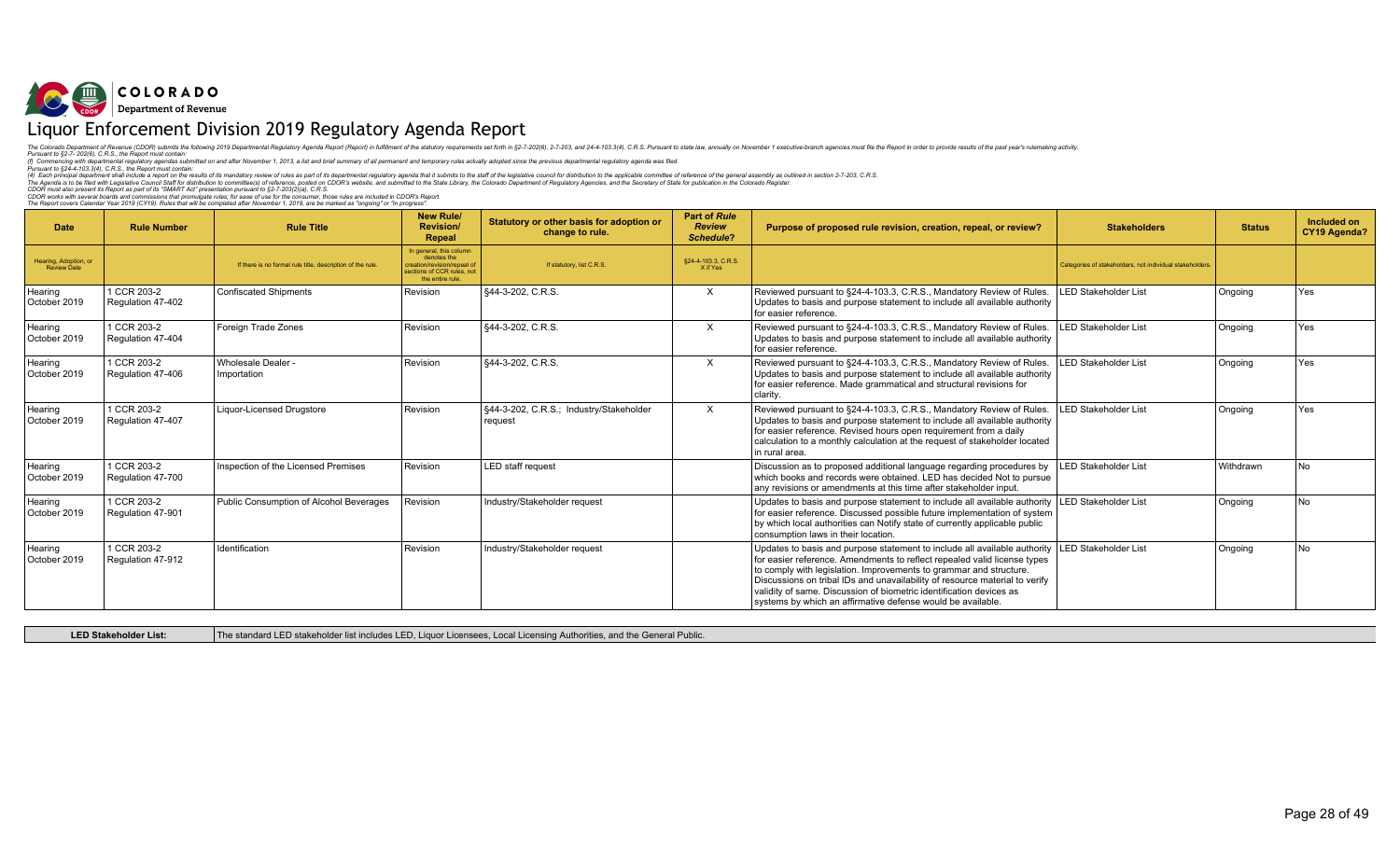

#### Division of Motor Vehicles 2019 Regulatory Agenda Report

| Date                                 | <b>Rule Number</b>                | <b>Rule Title</b>                                                                                | <b>New Rule/</b><br><b>Revision/</b><br>Repeal                                                                          | Statutory or other basis for adoption or<br>change to rule.                                                                                                                                                                                                                                                                                                                                                                                                                                                                                                                                        | <b>Part of Rule</b><br><b>Review</b><br>Schedule? | Purpose of proposed rule revision, creation, repeal, or review?                                                                                                                                                                                                                                                                                                                                                                                                                                                                                                                                                                                                                       | <b>Stakeholders</b>                                                                                                    | <b>Status</b>         | Included on<br>CY19 Agenda? |
|--------------------------------------|-----------------------------------|--------------------------------------------------------------------------------------------------|-------------------------------------------------------------------------------------------------------------------------|----------------------------------------------------------------------------------------------------------------------------------------------------------------------------------------------------------------------------------------------------------------------------------------------------------------------------------------------------------------------------------------------------------------------------------------------------------------------------------------------------------------------------------------------------------------------------------------------------|---------------------------------------------------|---------------------------------------------------------------------------------------------------------------------------------------------------------------------------------------------------------------------------------------------------------------------------------------------------------------------------------------------------------------------------------------------------------------------------------------------------------------------------------------------------------------------------------------------------------------------------------------------------------------------------------------------------------------------------------------|------------------------------------------------------------------------------------------------------------------------|-----------------------|-----------------------------|
| Hearing, Adoption, or<br>Review Date |                                   | If there is no formal rule title, description of the rule.                                       | In general, this column<br>denotes the<br>creation/revision/repeal of<br>sections of CCR rules, not<br>the entire rule. | If statutory, list C.R.S.                                                                                                                                                                                                                                                                                                                                                                                                                                                                                                                                                                          | §24-4-103.3, C.R.S.<br>X if Yes                   |                                                                                                                                                                                                                                                                                                                                                                                                                                                                                                                                                                                                                                                                                       | Categories of stakeholders, not individual stakeholders.                                                               |                       |                             |
| 6/14/2019                            | 1 CCR 204-10<br>Rule 7            | Motorist Insurance Identification Database<br>(MIIDB)                                            | Revision                                                                                                                | 24-4-103, 42-2-111(1)(b), 42-2-114.5, 42-2-40                                                                                                                                                                                                                                                                                                                                                                                                                                                                                                                                                      | $\times$                                          | The following rules and regulations are promulgated to establish Motorist<br>Insurance Identification Database (MIIDB) reporting requirements for<br>insurance companies issuing vehicle insurance policies in Colorado.                                                                                                                                                                                                                                                                                                                                                                                                                                                              | Vehicle Owners, License Holders.<br>Drivers License Offices, Law<br>Enforcement                                        | Reviewed/Adopte Yes   |                             |
| 6/30/2019                            | 1 CCR 204-10<br>Rule 8            | Dealer Title                                                                                     | Revision                                                                                                                | §42-6-102(2), 42-6-104, 42-6-111(2), 42-6-<br>137(6), and 42-6-138(4), C.R.S.                                                                                                                                                                                                                                                                                                                                                                                                                                                                                                                      | $\times$                                          | Review pursuant to 24-4-103.3, C.R.S., Mandatory Review of Rules.                                                                                                                                                                                                                                                                                                                                                                                                                                                                                                                                                                                                                     | Dealerships, Special event entities                                                                                    | Reviewed/Adopte   Yes |                             |
| 5/15/2019                            | 1 CCR 204-10<br>Rule 12           | Obtaining Record for Abandoned Motor<br>Vehicles                                                 | Revision                                                                                                                | \$42-1-204, C.R.S., Part 18 of Article 4 of<br>Title 42, and Part 21 of Article 4 of Title 42.<br>C.R.S.                                                                                                                                                                                                                                                                                                                                                                                                                                                                                           | $\times$                                          | Reviewed due to OLLS concerns<br>"OLLS is requiring us to remove law enforcement from this rule as they<br>believe we canNot require law enforcement to use the Departments<br>website when they have other means/systems they can use to determine<br>vehicle owner."<br>This rule to be effective May 16th                                                                                                                                                                                                                                                                                                                                                                          | Vehicle Owners, License Holders,<br>Drivers License Offices, Law<br>Enforcement                                        | Reviewed/Adopte   Yes |                             |
| 3/2/2019                             | 1 CCR 204-10<br>Rule 16           | <b>Group Special License Plates</b>                                                              | Revision                                                                                                                | \$42-1-102(41.5), 42-1-204, 42-3-207, 42-3-<br>208 and 42-3-301, C.R.S.                                                                                                                                                                                                                                                                                                                                                                                                                                                                                                                            | $\times$                                          | Reviewed due to OLLS concerns<br>The rule is being amended due to address OLLS concerns in the<br>definitions section. The purpose of this rule is to establish criteria for the<br>application, responsibilities, and processes for group special license<br>plates.                                                                                                                                                                                                                                                                                                                                                                                                                 | Dealerships. Special event entities                                                                                    | Reviewed/Adopte   Yes |                             |
| 3/2/2019                             | 1 CCR 204-10<br>Rule 20           | License Plate Retirement                                                                         | Revision                                                                                                                | §42-1-204, 42-3-207, 42-3-212(7), 42-3-214<br>$(7), 42-3-221(6), 42-3-222(6), 42-3-223(6),$<br>42-3-224(2)(a), 42-3-225(2)(b), 42-3-226(2)<br>(a), 42-3-227(6), 42-3-228(6), 42-3-229(2)<br>$(a), 42-3-230(6), 42-3-231(6)(a), 42-3-232(6)$<br>(a), 42-3-233(6), 42-3-234(6)(a), 42-3-237<br>$(6)$ , 42-3-238 $(2)$ (a), 42-3-239 $(2)$ (a), 42-3-240<br>$(2)(a)$ , 42-3-241(2)(a), 42-3-242(2)(a), 42-3-<br>$243(2)(a)$ , 42-3-244(2)(a), 42-3-245(2)(a),<br>42-3-246(2)(a), 42-3-247(2)(a), 42-3-248(2)<br>(a), $42-3-249(2)(a)$ , $42-3-250(2)(a)$ , $42-3-251$<br>(2)(a), and 42-3-252, C.R.S. | $\times$                                          | Review pursuant to 24-4-103.3, C.R.S., Mandatory Review of Rules.                                                                                                                                                                                                                                                                                                                                                                                                                                                                                                                                                                                                                     | Driving Schools, Law Enforcement<br>High School Students, Colorado<br>Residents, DMV Offices, County<br>Offices        | Reviewed/Adopte   Yes |                             |
| 3/2/2019                             | 1 CCR 204-10<br>Rule 45           | Alumni License Plates                                                                            | Revision                                                                                                                | §42-1-204 and 42-3-214, C.R.S.                                                                                                                                                                                                                                                                                                                                                                                                                                                                                                                                                                     | X                                                 | Reviewed due to OLLS concerns.                                                                                                                                                                                                                                                                                                                                                                                                                                                                                                                                                                                                                                                        | Vehicle Owners, License Holders,<br>Drivers License Offices                                                            | Reviewed/Adopted Yes  |                             |
| 4/14/2019                            | 1 CCR 204-30<br>Rule <sub>6</sub> | Rules for the Application for Driver Licenses Revision<br>for US Citizens and Colorado Residents |                                                                                                                         | §24-4-103, 24-72.1-103, 42-1-204, 42-2-107,<br>42-2-108, C.R.S.                                                                                                                                                                                                                                                                                                                                                                                                                                                                                                                                    | $\times$                                          | The purpose of this rule is to set forth regulations for the types of<br>documents the Department will accept as proof of the applicant's identity,<br>date of birth, social security number, address of principal residence in<br>Colorado, and U.S. citizenship or permanent lawful presence when<br>applying for a driver's license, instruction permit, or identification card.<br>Additionally, this rule describes the process the applicant will be required<br>to follow for completing the application and what will occur if an<br>application is incomplete or denied, including the process the applicant<br>may use to request a hearing if their application is denied. | Driving Schools, Law Enforcement<br>High School Students, Colorado<br>Residents, DMV Offices, County<br><b>Offices</b> | Reviewed/Adopted Yes  |                             |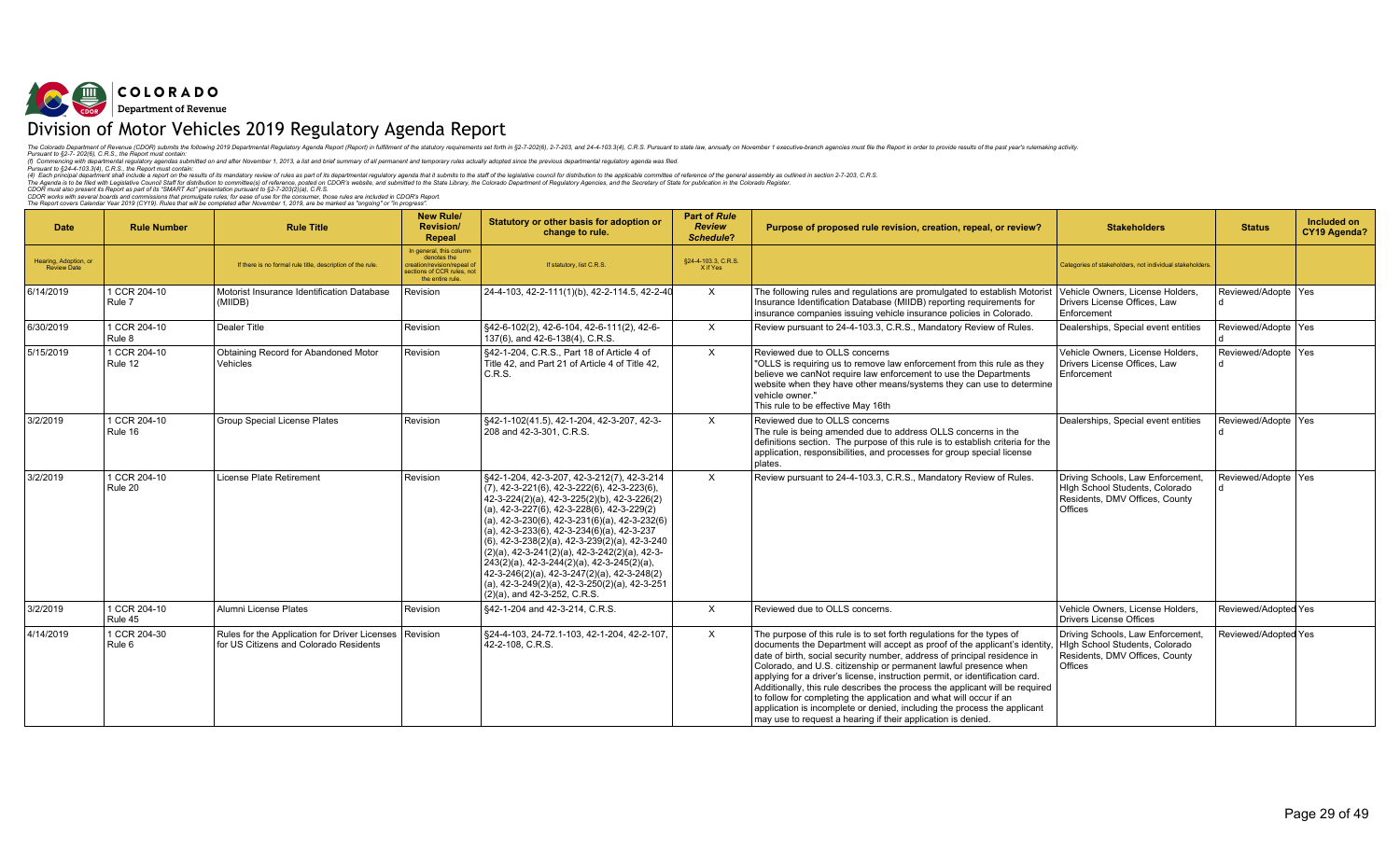

#### Division of Motor Vehicles 2019 Regulatory Agenda Report

| <b>Date</b>                          | <b>Rule Number</b>           | <b>Rule Title</b>                                                                                             | <b>New Rule/</b><br><b>Revision/</b><br>Repeal                                                                       | Statutory or other basis for adoption or<br>change to rule.                                                                                                                                                                                                                                                                                                                                                                                                                                                                                                                                                                        | <b>Part of Rule</b><br><b>Review</b><br>Schedule? | Purpose of proposed rule revision, creation, repeal, or review?                                                                                                                                                                                                                                                                                                                                                                                                                                                                                                                                                  | <b>Stakeholders</b>                                                                                 | <b>Status</b> | Included on<br>CY19 Agenda? |
|--------------------------------------|------------------------------|---------------------------------------------------------------------------------------------------------------|----------------------------------------------------------------------------------------------------------------------|------------------------------------------------------------------------------------------------------------------------------------------------------------------------------------------------------------------------------------------------------------------------------------------------------------------------------------------------------------------------------------------------------------------------------------------------------------------------------------------------------------------------------------------------------------------------------------------------------------------------------------|---------------------------------------------------|------------------------------------------------------------------------------------------------------------------------------------------------------------------------------------------------------------------------------------------------------------------------------------------------------------------------------------------------------------------------------------------------------------------------------------------------------------------------------------------------------------------------------------------------------------------------------------------------------------------|-----------------------------------------------------------------------------------------------------|---------------|-----------------------------|
| Hearing, Adoption, or<br>Review Date |                              | If there is no formal rule title, description of the rule.                                                    | In general, this column<br>denotes the<br>eation/revision/repeal o<br>sections of CCR rules, not<br>the entire rule. | If statutory, list C.R.S.                                                                                                                                                                                                                                                                                                                                                                                                                                                                                                                                                                                                          | §24-4-103.3, C.R.S.<br>X if Yes                   |                                                                                                                                                                                                                                                                                                                                                                                                                                                                                                                                                                                                                  | Categories of stakeholders, not individual stakeholders                                             |               |                             |
| 4/14/19                              | 1 CCR 204-32 Rule 1          | Sex Designation                                                                                               | New Rule to<br>follow Emergency 2-107, 42-2-<br>Rule                                                                 | 24-4-103. 24-4-104. 42-1-201. 42-1-204. 42-<br>108. 42-2-302. 42-2-303. 42-2-403. 42-2-<br>505, C.R.S.                                                                                                                                                                                                                                                                                                                                                                                                                                                                                                                             |                                                   | The purpose of the rule is to ensure the accuracy of the sex designation<br>on driver licenses, identification cards, and identification documents<br>issued by the Division of Motor Vehicles. The rule authorizes individuals<br>to obtain a correct sex designation on their license, identification card, or<br>identification document. The rule also ensures that the Division of Motor<br>Vehicles collects and maintains accurate sex designation data, which<br>data will be consistent with birth certificates issued by the Colorado<br>Department of Public Health and Environment.                  | Law Enforcement, Colorado<br>Residents, DMV Offices, County<br>Offices. Colorado Residents          | In Progress   | <b>No</b>                   |
| 12/30/19                             | 1 CCR 204-10<br>Rule 20 CONT | License Plate Retirement                                                                                      | Revision                                                                                                             | 42-1-204, 42-3-207, 42-3-212(7), 42-3-214<br>$(7), 42-3-221(6), 42-3-222(6), 42-3-223(6),$<br>42-3-224(2)(a), 42-3-225(2)(b), 42-3-226(2)<br>(a), $42-3-227(6)$ , $42-3-228(6)$ , $42-3-229(2)$<br>(a), $42-3-230(6)$ , $42-3-231(6)(a)$ , $42-3-232(6)$<br>(a), $42-3-233(6)$ , $42-3-234(6)(a)$ , $42-3-237$<br>$(6)$ , 42-3-238 $(2)$ (a), 42-3-239 $(2)$ (a), 42-3-240<br>$(2)(a)$ , 42-3-241 $(2)(a)$ , 42-3-242 $(2)(a)$ , 42-3-<br>$243(2)(a)$ , 42-3-244(2)(a), 42-3-245(2)(a),<br>42-3-246(2)(a), 42-3-247(2)(a), 42-3-248(2)<br>(a), $42-3-249(2)(a)$ , $42-3-250(2)(a)$ , $42-3-251$<br>$(2)(a)$ , and 42-3-252, C.R.S. |                                                   | Reviewed due to OLLS concerns.                                                                                                                                                                                                                                                                                                                                                                                                                                                                                                                                                                                   | Vehicle Owners, License Holders.<br><b>Drivers License Offices</b>                                  | In Progress   | <b>No</b>                   |
| 12/25/19                             | 1 CCR 204-30<br>Rule 16      | Rules for Exceptions Processing                                                                               | Revision                                                                                                             | S13-15-101(5) (a), 13-15-102, 24-4-103, 24-<br>72.1-102(5), 42-1-204, 42-1-230, 42-2-107,<br>42-2-302, 42-2-136, and 42-2-501, et seq.,<br>C.R.S.<br>This regulation applies to documents issued<br>under Title 42, Article 2, Parts 1, 2, 3, and 5.                                                                                                                                                                                                                                                                                                                                                                               |                                                   | The purpose of this rule is to set forth regulations for an Exceptions<br>Process and identify the alternative documents the Department will<br>accept. Exceptions Processing is the procedure the Department has<br>established for persons who are unable, for reasons beyond their control,<br>to present all the necessary documents required for a Colorado or<br>Colorado Road and Community Safety Act driver's license or<br>identification card, and must rely on alternative documents. For<br>applicants who are                                                                                      | Vehicle Owners, License Holders.<br><b>Drivers License Offices</b>                                  | In Progress   |                             |
| IN/A                                 | 1 CCR 204-30<br>Rule 02      | Interstate Driver License Compact Rule                                                                        | Revision                                                                                                             | §24-4-104, 24-60-1101 et seq., and 42-1-204.                                                                                                                                                                                                                                                                                                                                                                                                                                                                                                                                                                                       | $\times$                                          | Purpose: The purpose of this rule is to clarify the administrative<br>procedures related to the Driver<br>License Compact when a driver is applying for a license in Colorado.                                                                                                                                                                                                                                                                                                                                                                                                                                   | Vehicle Owners, License Holders.<br>Drivers License Offices. Law<br>Enforcement. Colorado Residents | On Hold       | Yes                         |
| 12/30/19                             | 1 CCR 204-30<br>Rule 12      | Rules and Governing Enrollment in Level II   Revision<br>Alcohol and Drug Education and Treatment<br>Programs |                                                                                                                      | \$24-4-103 and 42-1-204, C.R.S. (2015)                                                                                                                                                                                                                                                                                                                                                                                                                                                                                                                                                                                             | $\times$                                          | U.S. citizens, Exceptions Processing allows for alternative documents to<br>be presented that establish identity, date of birth, U.S. citizenship, and<br>Social Security Number. For applicants who canNot demonstrate lawful<br>presence or for applicants who can demonstrate temporary or permanent<br>lawful presence, Exceptions Processing allows for alternative documents<br>to be presented that establish identity, date of birth, and Social Security<br>Number. For applicants who do Not have an established residence,<br>Exceptions Processing allows for an alternative to establish residency. | License Holders, Drivers License<br>Offices. Law Enforcement. Colorado<br>Residents                 | In Progress   | Yes                         |
| 12/15/19                             | 1 CCR 204-10<br>Rule 34      | Dealer Issued Temporary Registration<br>Permits                                                               | Revision                                                                                                             | §42-1-204 and 42-3-203(3)(b), C.R.S.                                                                                                                                                                                                                                                                                                                                                                                                                                                                                                                                                                                               | $\times$                                          | Purpose: The purpose of this rule is to establish criteria for the issuance<br>of a Temporary Registration Permit or an Analog Temporary Registration<br>Permit by Licensed Colorado Motor Vehicle Dealers.                                                                                                                                                                                                                                                                                                                                                                                                      | Dealerships, Special event entities                                                                 | In Progress   | Yes                         |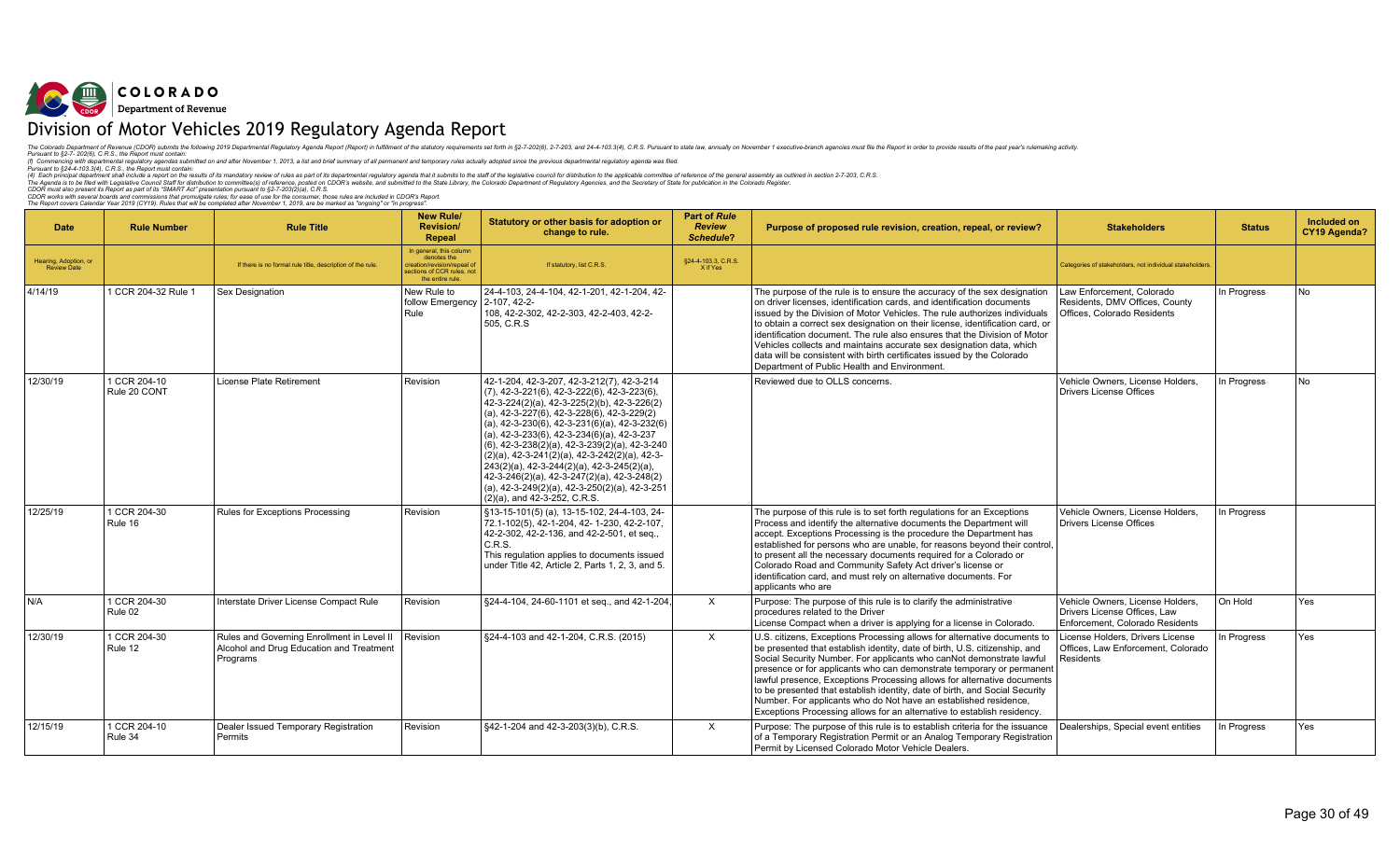

#### Division of Motor Vehicles 2019 Regulatory Agenda Report

| <b>Date</b>                          | <b>Rule Number</b>      | <b>Rule Title</b>                                          | <b>New Rule/</b><br>Revision/<br>Repeal                                                                                 | Statutory or other basis for adoption or<br>change to rule. | Part of Rule<br><b>Review</b><br>Schedule? | Purpose of proposed rule revision, creation, repeal, or review?                                                                                                                                                                                                                                                                                                                                                                                                                        | <b>Stakeholders</b>                                                 | <b>Status</b> | Included on<br>CY19 Agenda? |
|--------------------------------------|-------------------------|------------------------------------------------------------|-------------------------------------------------------------------------------------------------------------------------|-------------------------------------------------------------|--------------------------------------------|----------------------------------------------------------------------------------------------------------------------------------------------------------------------------------------------------------------------------------------------------------------------------------------------------------------------------------------------------------------------------------------------------------------------------------------------------------------------------------------|---------------------------------------------------------------------|---------------|-----------------------------|
| Hearing, Adoption, or<br>Review Date |                         | If there is no formal rule title, description of the rule. | In general, this column<br>denotes the<br>creation/revision/repeal of<br>sections of CCR rules, not<br>the entire rule. | If statutory, list C.R.S.                                   | §24-4-103.3, C.R.S.<br>X if Yes            |                                                                                                                                                                                                                                                                                                                                                                                                                                                                                        | Categories of stakeholders, not individual stakeholders.            |               |                             |
| 12/15/19                             | 1 CCR 204-10<br>Rule 17 | Horseless Carriage                                         | Revision                                                                                                                | §42-1-204 and 42-12-301, C.R.S.                             |                                            | The purpose of this rule is to establish criteria for the application for a<br>horseless carriage registration. In accordance with 42-12-301(3), C.R.S., Drivers License Offices, Law<br>the department shall register horseless carriage vehicles and issue<br>horseless carriage license plates every five years for a period Not<br>exceeding five years; all horseless carriage registrations and license<br>plates shall expire on the same date regardless of the date of issue. | Vehicle Owners, License Holders,<br>Enforcement, Colorado Residents | In Progress   | Yes                         |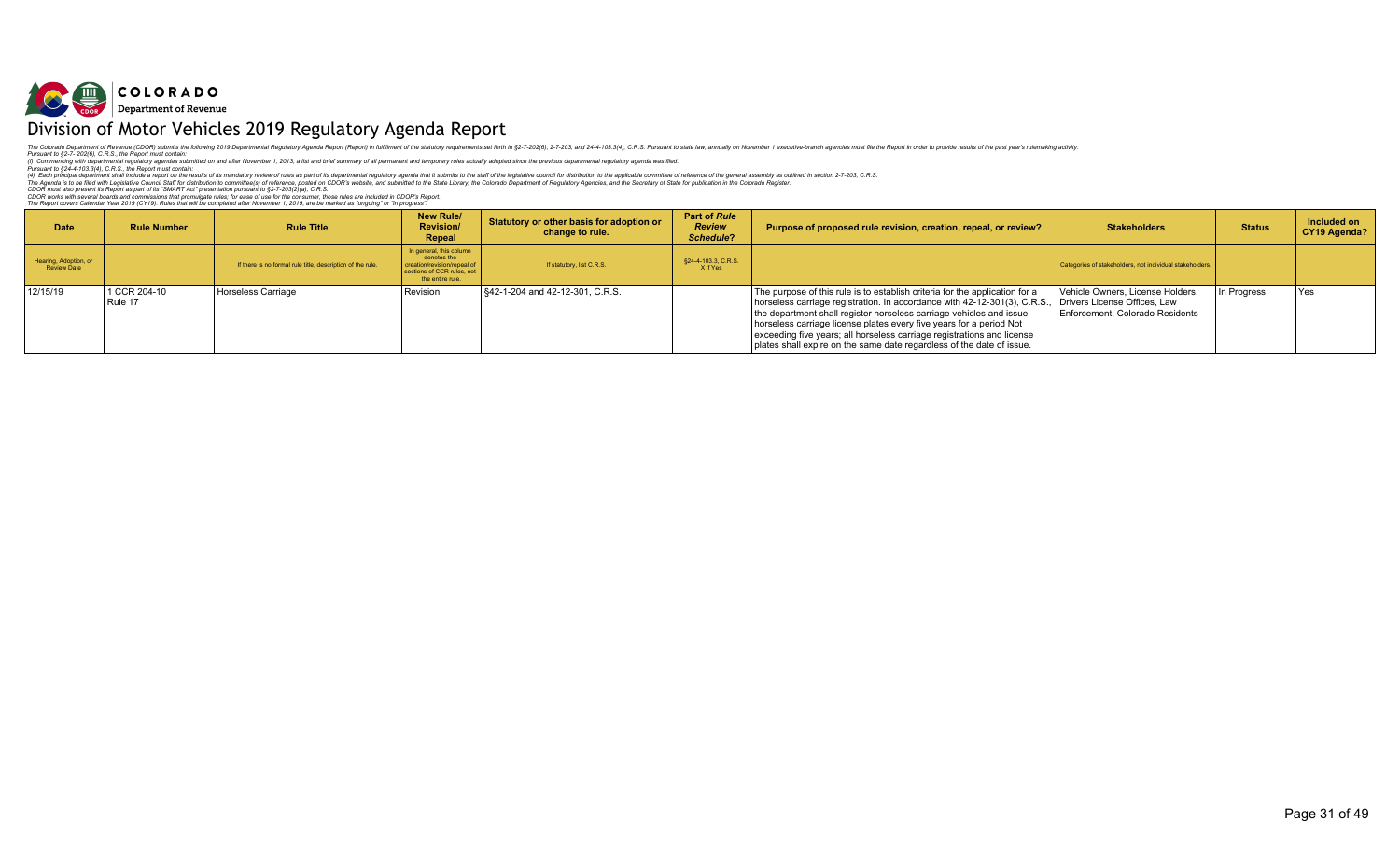

#### Motor Vehicle Dealer Board 2019 Regulatory Agenda Report

| <b>Date</b>                                 | <b>Rule Number</b>                               | <b>Rule Title</b>                                                                                                                                | <b>New Rule/</b><br><b>Revision/</b><br>Repeal                                                                        | Statutory or other basis for adoption or<br>change to rule. | <b>Part of Rule</b><br><b>Review</b><br><b>Schedule?</b> | Purpose of proposed rule revision, creation, repeal, or review?                                                                                                                 | <b>Stakeholders</b>                                      | <b>Status</b> | <b>Included on</b><br>CY19 Agenda? |
|---------------------------------------------|--------------------------------------------------|--------------------------------------------------------------------------------------------------------------------------------------------------|-----------------------------------------------------------------------------------------------------------------------|-------------------------------------------------------------|----------------------------------------------------------|---------------------------------------------------------------------------------------------------------------------------------------------------------------------------------|----------------------------------------------------------|---------------|------------------------------------|
| Hearing, Adoption, or<br><b>Review Date</b> |                                                  | If there is no formal rule title, description of the rule.                                                                                       | In general, this column<br>denotes the<br>reation/revision/repeal of<br>ections of CCR rules, not<br>the entire rule. | If statutory, list C.R.S.                                   | §24-4-103.3, C.R.S.<br>X if Yes                          |                                                                                                                                                                                 | Categories of stakeholders, not individual stakeholders. |               |                                    |
| 10/15/19                                    | 1 CCR 205-1<br>Regulation #44-20-121<br>(3)(a)   | "Material Misstatement" definition in Motor<br>Vehicle-related circumstances                                                                     | <b>Revision</b>                                                                                                       | §44-20-121, C.R.S.                                          | X                                                        | To revise and modernize the definition of "material misstatement on an<br>application" in a uniform manner across License Classes                                               | MVBD Stakeholder List (see below)                        | Adopted       | Yes                                |
| 10/15/19                                    | 1 CCR 205-1<br>Regulation #44-20-121<br>(6)(a)   | "Material Misstatement" definition in Motor<br>Vehicle-related circumstances                                                                     | Revision                                                                                                              | §44-20-121, C.R.S.                                          | X                                                        | To revise and modernize the definition of "material misstatement on an<br>application" in a uniform manner across License Classes                                               | <b>MVDB Stakeholder List</b>                             | Adopted       | Yes                                |
| 10/15/19                                    | 1 CCR 205-2<br>Regulation #44-20-420<br>(3)(a)   | "Material Misstatement" definition in<br>Powersports Vehicle-related circumstances                                                               | Revision                                                                                                              | §44-20-420, C.R.S.                                          | $\times$                                                 | To revise and modernize the definition of "material misstatement on an<br>application" in a uniform manner across License Classes                                               | <b>MVDB Stakeholder List</b>                             | Adopted       | Yes                                |
| 10/15/19                                    | 1 CCR 205-2<br>Regulation #44-20-420<br>(5)(a)   | "Material Misstatement" definition in<br>Powersports Vehicle-related circumstances                                                               | Revision                                                                                                              | §44-20-420, C.R.S.                                          | $\times$                                                 | To revise and modernize the definition of "material misstatement on an<br>application" in a uniform manner across License Classes                                               | <b>MVDB Stakeholder List</b>                             | Adopted       | Yes                                |
| 10/15/19                                    | 1 CCR 205-2<br>Regulation #44-20-121<br>(6.5)(a) | "Material Misstatement" definition in<br><b>Business Disposer License circumstances</b>                                                          | New Rule                                                                                                              | §44-20-121, C.R.S.                                          |                                                          | To revise and modernize the definition of "material misstatement on an<br>application" in a uniform manner across License Classes                                               | <b>MVDB Stakeholder List</b>                             | Adopted       | N <sub>o</sub>                     |
| 10/15/19                                    | 1 CCR 205-2<br>Regulation #44-20-404<br>(1)(1)   | ANSI Requirements for certain Powersports   Revision<br>Vehicles                                                                                 |                                                                                                                       | §44-20-404(1)(I), C.R.S.                                    | $\times$                                                 | To update the applicable ANSI standards                                                                                                                                         | <b>MVDB Stakeholder List</b>                             | Adopted       | Yes                                |
| 10/15/19                                    | 1 CCR 205-1<br>Regulation #44-20-108<br>(1)(b)   | Compensation Disclosures related to<br>compensation of used motor vehicle dealers<br>in particular circumstances                                 | Revision                                                                                                              | \$44-20-108, C.R.S.                                         | $\times$                                                 | To set out the requirement of compensation disclosure in certain<br>circumstances and establish a uniform format to display necessary<br>features of that compensation          | <b>MVDB Stakeholder List</b>                             | Adopted       | Yes                                |
| 10/15/19                                    | CCR 205-1<br>Regulation #44-20-121<br>(3)(c)     | Criminal Conviction Reporting Requirement   Repeal<br>for Motor Vehicle-related dealership<br>icensees                                           |                                                                                                                       | §44-20-121, C.R.S.                                          | X                                                        | Repeal in order to consolidate into a new rule that is more<br>comprehensive.                                                                                                   | MVDB Stakeholder List                                    | Adopted       | Yes                                |
| 10/15/19                                    | 1 CCR 205-1<br>Regulation # 44-20-121            | <b>Comprehensive Criminal Conviction</b><br>Reporting Requirement for Motor-vehicle -<br>dealer, salesperson, and business disposer<br>licensees | New Rule                                                                                                              | \$44-20-121, C.R.S.                                         |                                                          | To establish an improved and more comprehensive and clear criminal<br>violation reporting requirement for Motor Vehicle Dealer, Salesperson,<br>and Business Disposer licensees | <b>MVDB Stakeholder List</b>                             | Adopted       | <b>No</b>                          |
| 10/15/19                                    | 1 CCR 205-1<br>Regulation #44-20-121<br>(6)(f)   | Reissue of a Salesperson's license upon his   Repeal<br>or her transfer to a different Motor Vehicle<br>Dealership                               |                                                                                                                       | §44-20-121, C.R.S.                                          | $\times$                                                 | Repeal in order to consolidate with aNother rule for efficiency and<br>effectiveness of licensing and enforcement                                                               | MVDB Stakeholder List                                    | Adopted       | Yes                                |
| 10/15/19                                    | 1 CCR 205-1<br>Regulation #44-20-110             | Issuance, Re-issue, and Posting of Licenses Revision                                                                                             |                                                                                                                       | §44-20-110, C.R.S.                                          |                                                          | To update the rule to include all topically-related matters                                                                                                                     | <b>MVDB Stakeholder List</b>                             | Adopted       | No.                                |
| 10/15/19                                    | 1 CCR 205-1<br>Regulation #44-20-121<br>(6)(h)   | Criminal Conviction Reporting Requirement   Repeal                                                                                               |                                                                                                                       | §44-20-121, C.R.S.                                          | $\times$                                                 | Repeal in order to consolidate into a new rule that is more<br>comprehensive.                                                                                                   | MVDB Stakeholder List                                    | Adopted       | Yes                                |
| 10/15/19                                    | 1 CCR 205-2<br>Regulation #44-20-408<br>(1)(b)   | Compensation Disclosures related to<br>compensation of used powersports vehicle<br>dealers in particular circumstances                           | Revision                                                                                                              | §44-20-408, C.R.S.                                          | $\times$                                                 | To set out the requirement of compensation disclosure in certain<br>circumstances and establish a uniform format to display necessary<br>features of that compensation          | MVDB Stakeholder List                                    | Adopted       | Yes                                |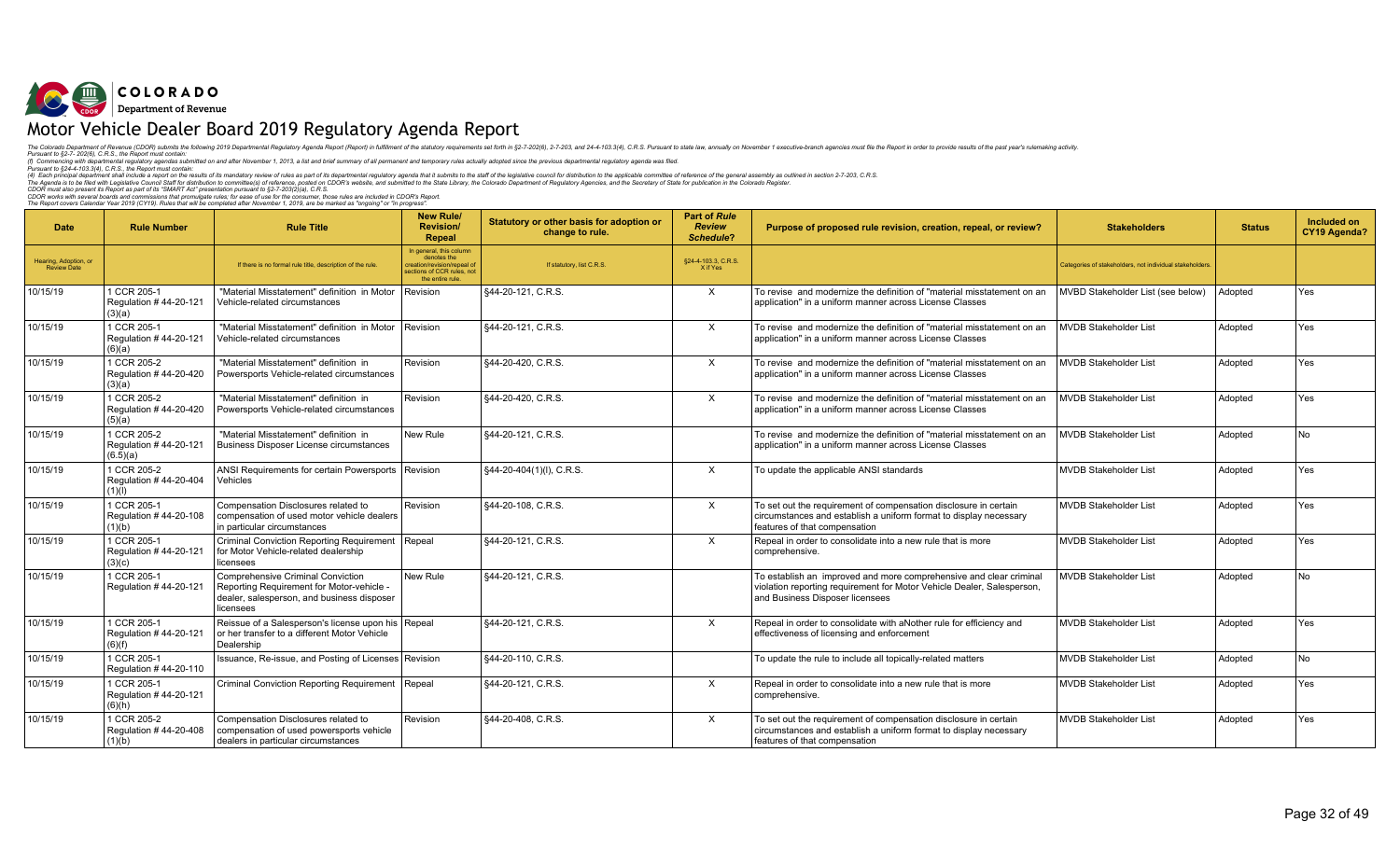

#### Motor Vehicle Dealer Board 2019 Regulatory Agenda Report

The Colorado Department of Revenue (CDCP) submits the following 2019 Departmental Regulatory Agenda Report (Report) in fulfillment of the statutory requirements set forth in §2-7-202(6), 2-7-203, and 2-4-103.3(4), C.R.S. P

| <b>Date</b>                          | <b>Rule Number</b>                             | <b>Rule Title</b>                                                                                                                         | <b>New Rule/</b><br><b>Revision/</b><br>Repeal                                                                          | Statutory or other basis for adoption or<br>change to rule. | Part of Rule<br><b>Review</b><br><b>Schedule?</b> | Purpose of proposed rule revision, creation, repeal, or review?                                                                                                   | <b>Stakeholders</b>                                      | <b>Status</b> | Included on<br>CY19 Agenda? |
|--------------------------------------|------------------------------------------------|-------------------------------------------------------------------------------------------------------------------------------------------|-------------------------------------------------------------------------------------------------------------------------|-------------------------------------------------------------|---------------------------------------------------|-------------------------------------------------------------------------------------------------------------------------------------------------------------------|----------------------------------------------------------|---------------|-----------------------------|
| Hearing, Adoption, or<br>Review Date |                                                | If there is no formal rule title, description of the rule.                                                                                | In general, this column<br>denotes the<br>creation/revision/repeal of<br>sections of CCR rules, not<br>the entire rule. | If statutory, list C.R.S.                                   | §24-4-103.3, C.R.S.<br>X if Yes                   |                                                                                                                                                                   | Categories of stakeholders, not individual stakeholders. |               |                             |
| 10/15/19                             | CCR 205-2<br>Regulation #44-20-420             | Comprehensive Criminal Conviction<br>Reporting Requirement for Motor-vehicle -<br>dealer, salesperson, and business disposer<br>licensees | New Rule                                                                                                                | §44-20-420, C.R.S.                                          |                                                   | To establish an improved and more comprehensive and clear criminal<br>violation reporting requirement for Powersports Vehicle Dealer and<br>Salesperson licensees | MVDB Stakeholder List                                    | Adopted       |                             |
| 10/15/19                             | 1 CCR 205-2<br>Regulation #44-20-420<br>(5)(h) | Criminal Conviction Reporting Requirement Repeal                                                                                          |                                                                                                                         | \$44-20-420, C.R.S.                                         | $\times$                                          | Repeal in order to consolidate into a new rule that is more<br>comprehensive.                                                                                     | MVDB Stakeholder List                                    | Adopted       | <b>Yes</b>                  |
| 10/15/19                             | 1 CCR 205-2<br>Regulation #44-20-420<br>(5)(f) | Reissue of a Salesperson's license upon his Repeal<br>or her transfer to a different Powersports<br>Vehicle Dealership                    |                                                                                                                         | §44-20-420, C.R.S.                                          | $\lambda$                                         | Repeal in order to consolidate with a Nother rule for efficiency and<br>effectiveness of licensing and enforcement                                                | MVDB Stakeholder List                                    | Adopted       | Yes                         |
| 10/15/19                             | CCR 205-2<br>Regulation #44-20-410             | Issuance, Re-issue, and Posting of Licenses Revision                                                                                      |                                                                                                                         | \$44-20-410, C.R.S.                                         |                                                   | To update the rule to include all topically-related matters                                                                                                       | MVDB Stakeholder List                                    | Adopted       | No                          |
| 10/15/19                             | 1 CCR 205-2<br>Regulation #44-20-420<br>(3)(c) | Criminal Conviction Reporting Requirement   Repeal<br>for Powersports Vehicle-related dealership<br>licensees                             |                                                                                                                         | §44-20-420, C.R.S.                                          | $\lambda$                                         | Repeal in order to consolidate into a new rule that is more<br>comprehensive.                                                                                     | MVDB Stakeholder List                                    | Adopted       | Yes                         |

The Standard MVBD Stakeholders' List includes Representatives of the Franchise motor Vehicle Dealers' lobbying group, the Used Motor Vehicle Dealers' lobbying group, the Powersports Franchise and Used powersports vehicle l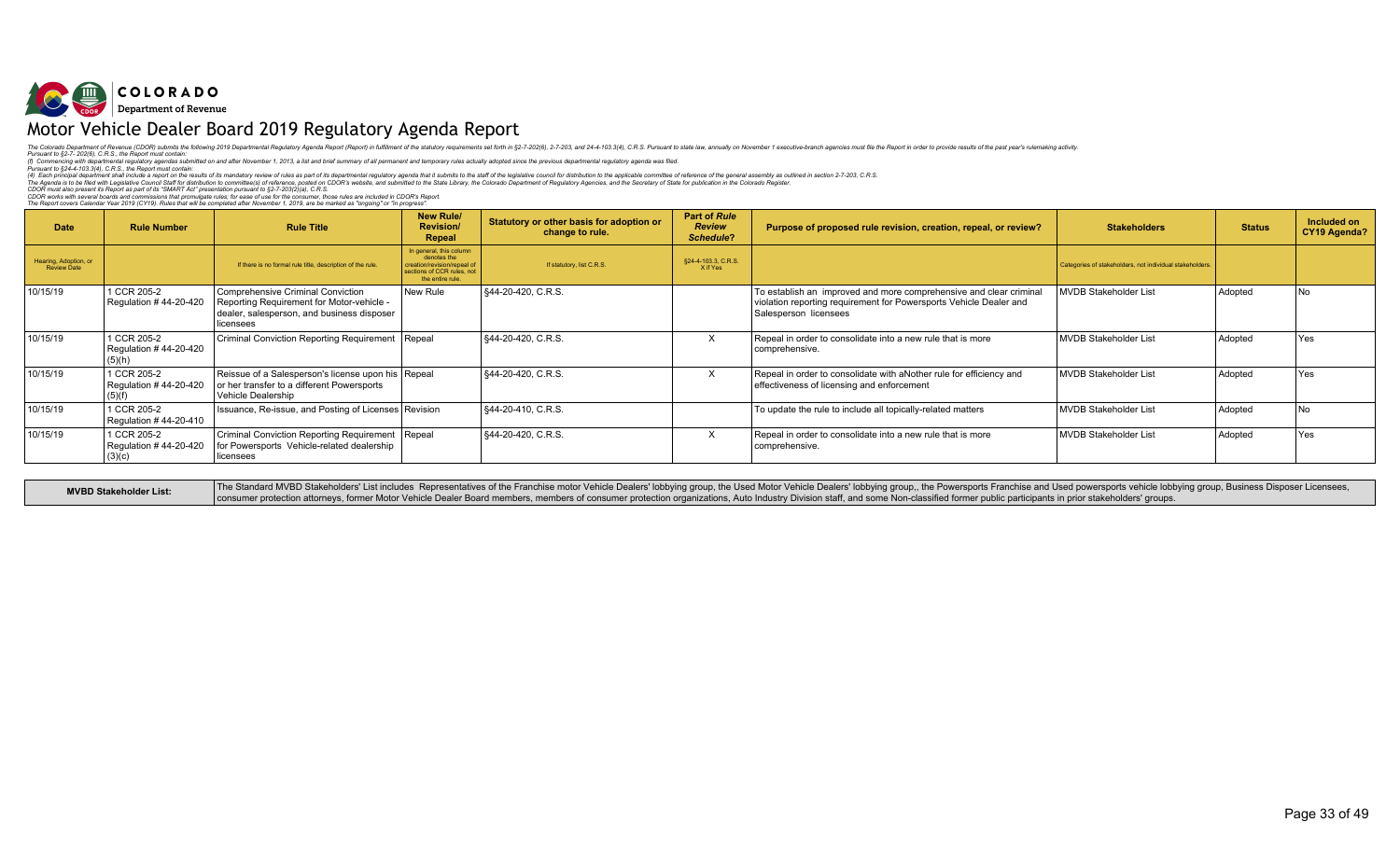

| Date                                        | <b>Rule Number</b>     | <b>Rule Title</b>                                          | <b>New Rule/</b><br><b>Revision/</b><br>Repeal                                                                          | Statutory or other basis for adoption or<br>change to rule.                                                         | <b>Part of Rule</b><br><b>Review</b><br>Schedule? | Purpose of proposed rule revision, creation, repeal, or review?                                                                                                                                                                                                                                                                                                                                                                                                                                                                                                                                                  | <b>Stakeholders</b>                                      | <b>Status</b> | Included on<br>CY19 Agenda? |
|---------------------------------------------|------------------------|------------------------------------------------------------|-------------------------------------------------------------------------------------------------------------------------|---------------------------------------------------------------------------------------------------------------------|---------------------------------------------------|------------------------------------------------------------------------------------------------------------------------------------------------------------------------------------------------------------------------------------------------------------------------------------------------------------------------------------------------------------------------------------------------------------------------------------------------------------------------------------------------------------------------------------------------------------------------------------------------------------------|----------------------------------------------------------|---------------|-----------------------------|
| Hearing, Adoption, or<br><b>Review Date</b> |                        | If there is no formal rule title, description of the rule. | In general, this column<br>denotes the<br>creation/revision/repeal of<br>sections of CCR rules, not<br>the entire rule. | If statutory, list C.R.S.                                                                                           | §24-4-103.3, C.R.S.<br>X if Yes                   |                                                                                                                                                                                                                                                                                                                                                                                                                                                                                                                                                                                                                  | Categories of stakeholders, not individual stakeholders. |               |                             |
| September, 2018   1 CCR 206-1               | Rule 1                 | General Rules, Regulations, and Definitions   Revised      |                                                                                                                         | §44-40-101(5) and (6), 44-40-104(4)(a), 44-<br>40-109(1)(a) and (h), and (2), 44-40-113,<br>and 44-40-114, C.R.S.   | $\times$                                          | Statutes have been updated from Title 24 to Title 44 to comply with<br>agency recodification, effective October 1, 2018.<br>. Rules layout has been changed to comply with Secretary of State<br>recommended template.<br>• Rules have been reorganized to have consistent numbered headers<br>and names.<br>• References to Play at the Pump have been removed.<br>Outdated information has been removed.<br>• Rules that apply to common Lottery Games were added to section 1.3.<br>. Definitions that apply to the majority of Lottery Rules have been added<br>or moved to and will only display in Rule 1. | LOT Stakeholder List (see below)                         | Adopted       | N <sub>o</sub>              |
| September, 2018   1 CCR 206-1               | Rule 10                | In-State Lottery Jackpot Games                             | Revised                                                                                                                 | §44-40-101(5) and (6), 44-40-104(4)(a), 44-<br>40-109(1)(a) and (h), and (2), 44-40-113,<br>and 44-40-114, C.R.S.   | $\times$                                          | Reviewed pursuant to §24-4-103.3, C.R.S., Mandatory Review of Rules.                                                                                                                                                                                                                                                                                                                                                                                                                                                                                                                                             | LOT Stakeholder List                                     | Adopted       | <b>No</b>                   |
| September, 2018                             | 1 CCR 206-1<br>Rule 14 | In-State Lottery Jackpot Games                             | Revised                                                                                                                 | §44-40-101(5) and (6), 44-40-104(4)(a),<br>44-40-109(1)(a) and (h), and (2), 44-40-113,<br>and<br>44-40-114, C.R.S. | $\times$                                          | Reviewed pursuant to §24-4-103.3, C.R.S., Mandatory Review of Rules.                                                                                                                                                                                                                                                                                                                                                                                                                                                                                                                                             | <b>LOT Stakeholder List</b>                              | Adopted       | <b>No</b>                   |
| November, 2018                              | 1 CCR 206-1<br>Rule 1  | General Rules, Regulations, and Definitions Revised        |                                                                                                                         | §44-40-101(5) and (6), 44-40-104(4)(a),<br>44-40-109(1)(a) and (h), and (2), 44-40-113,<br>and<br>44-40-114, C.R.S. | $\times$                                          | Reviewed pursuant to §24-4-103.3, C.R.S., Mandatory Review of Rules.                                                                                                                                                                                                                                                                                                                                                                                                                                                                                                                                             | <b>LOT Stakeholder List</b>                              | Adopted       | N <sub>0</sub>              |
| November, 2018                              | 1 CCR 206-1<br>Rule 5  | Instant Scratch Games                                      | Revised                                                                                                                 | §44-40-101(5) and (6), 44-40-104(4)(a),<br>44-40-109(1)(a) and (h), and (2), 44-40-113,<br>and<br>44-40-114, C.R.S. | X                                                 | Reviewed pursuant to §24-4-103.3, C.R.S., Mandatory Review of Rules.                                                                                                                                                                                                                                                                                                                                                                                                                                                                                                                                             | LOT Stakeholder List                                     | Adopted       | N <sub>0</sub>              |
| October 15, 2019   I CCR 206-1              | Rule 10A               | In-State Jackpot Game - Colorado Lotto                     | Revised                                                                                                                 | §44-40-101(5) and (6), 44-40-104(4)(a),<br>44-40-109(1)(a) and (h), and (2), 44-40-113,<br>and<br>44-40-114, C.R.S. | $\times$                                          | • Updated price point from \$1.00 to \$2.00.<br>• Player selects six (6) numbers from one (1) through forty (40) and a<br>random multiplier is added to each ticket.<br>· Prize Category and Odds of Winning have been updated.<br>· Colorado Lotto Tickets can No longer be canceled.<br>. Rule layout has been changed to comply with Secretary of State<br>recommended template.<br>. Rule has been reorganized to have consistent numbered headers and<br>names with other rules.<br>• References to Play at the Pump have been removed.<br>• Outdated information has been removed.                         | LOT Stakeholder List                                     | Adopted       | <b>No</b>                   |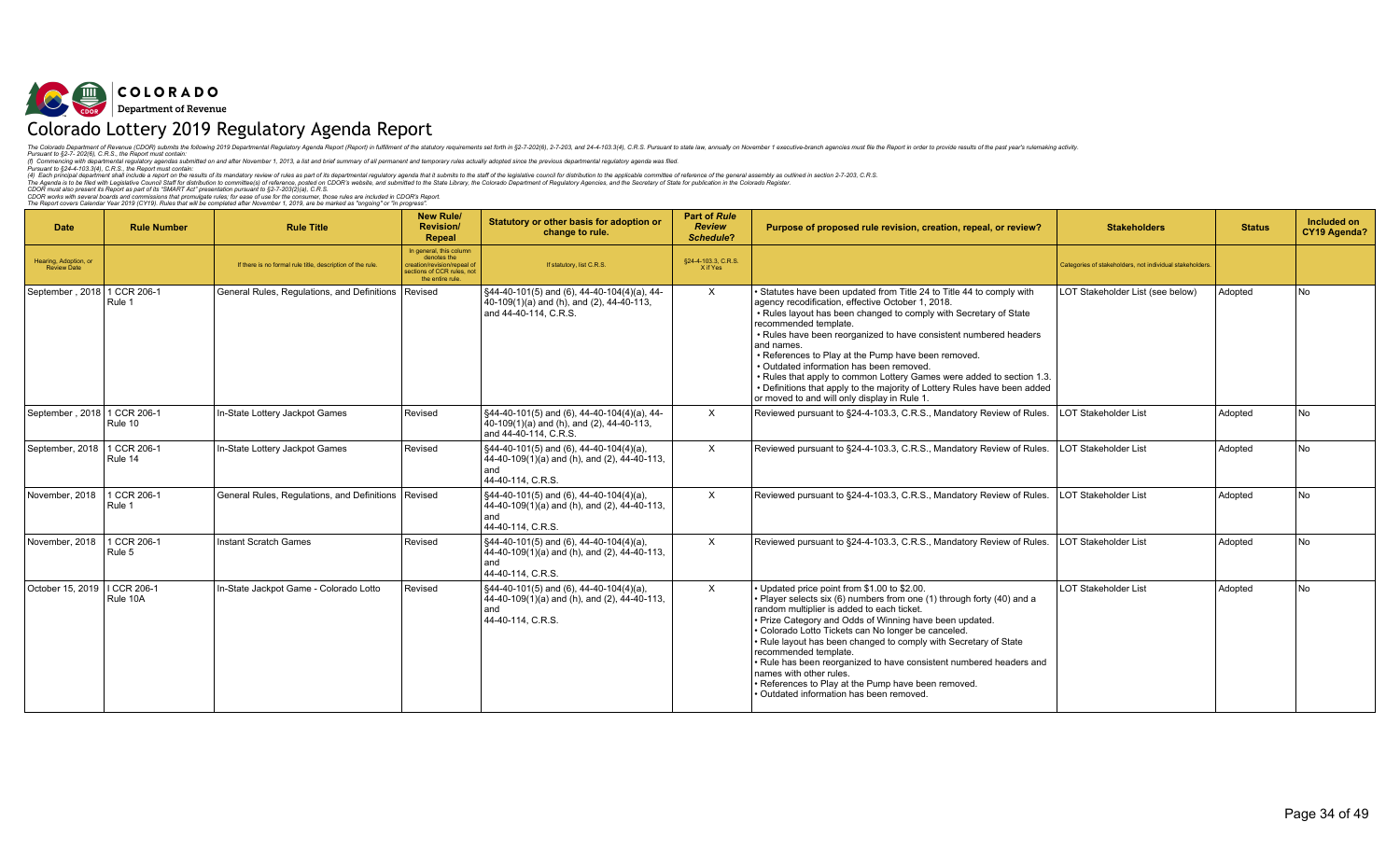

| <b>Date</b>                          | <b>Rule Number</b>        | <b>Rule Title</b>                                          | <b>New Rule/</b><br><b>Revision/</b><br>Repeal                                                                          | Statutory or other basis for adoption or<br>change to rule.                                                                                    | <b>Part of Rule</b><br><b>Review</b><br>Schedule? | Purpose of proposed rule revision, creation, repeal, or review?                                                                                                                                                                                                                                                                                                                                                                                                                                          | <b>Stakeholders</b>                                      | <b>Status</b> | Included on<br>CY19 Agenda? |
|--------------------------------------|---------------------------|------------------------------------------------------------|-------------------------------------------------------------------------------------------------------------------------|------------------------------------------------------------------------------------------------------------------------------------------------|---------------------------------------------------|----------------------------------------------------------------------------------------------------------------------------------------------------------------------------------------------------------------------------------------------------------------------------------------------------------------------------------------------------------------------------------------------------------------------------------------------------------------------------------------------------------|----------------------------------------------------------|---------------|-----------------------------|
| Hearing, Adoption, or<br>Review Date |                           | If there is no formal rule title, description of the rule. | In general, this column<br>denotes the<br>creation/revision/repeal of<br>sections of CCR rules, not<br>the entire rule. | If statutory, list C.R.S.                                                                                                                      | §24-4-103.3, C.R.S.<br>X if Yes                   |                                                                                                                                                                                                                                                                                                                                                                                                                                                                                                          | Categories of stakeholders, not individual stakeholders. |               |                             |
| October 15, 2019                     | II CCR 206-1<br>Rule 10.G | In-State Jackpot Game - Colorado Lotto<br><b>Plus</b>      | New Rule                                                                                                                | $\frac{1}{2}$ §44-40-101(5) and (6), 44-40-104(4)(a),<br>44-40-109(1)(a) and (h), and (2), 44-40-113,<br>and<br>44-40-114, C.R.S.              | $\times$                                          | . New add-on option for the In-State Jackpot Colorado Lotto Game.<br>. Player pays an additional \$1.00 and the numbers selected on the<br>Colorado Lotto Play are entered into an additional +Plus Drawing.<br>. +Plus Drawings are held on Wednesday and Saturdays where an<br>additional six (6) numbers from one (1) through forty (40) are randomly<br>selected.<br>. Prize Category and Odds of Winning is included in the rule.<br>• Colorado Lotto Tickets with +Plus option canNot be canceled. | LOT Stakeholder List                                     | Adopted       |                             |
| October 15, 2019                     | I CCR 206-1<br>14.A.      | Multi-State Jackpot Game - Powerball                       | Revised                                                                                                                 | $\frac{1}{2}$ §44-40-101(5) and (6), 44-40-104(4)(a),<br>44-40-109(1)(a) and (h), and (2), 44-40-113,<br>and<br>44-40-114, C.R.S.              | X                                                 | • Added verbiage from the Official Powerball Game Rule in regards to<br>game cancellation.<br>• Updated Odds of Winning and Prize Pool percentages to match Official<br>Powerball Game Rule.<br>. Rule layout has been changed to comply with Secretary of State<br>recommended template.<br>. Rule has been reorganized to have consistent numbered headers and<br>names with other rules.<br>• References to Play at the Pump have been removed.<br>· Outdated information has been removed.           | <b>LOT Stakeholder List</b>                              | Adopted       |                             |
| October 15, 2019                     | I CCR 206-1<br>14.B       | Multi-State Jackpot Game - Powerball<br>Power Play         | Revised                                                                                                                 | $\left  \frac{644-40-101(5)}{2} \right $ and (6), 44-40-104(4)(a),<br>44-40-109(1)(a) and (h), and (2), 44-40-113,<br>and<br>44-40-114, C.R.S. | X                                                 | • Added verbiage from the Official Powerball Game Rule in regards to<br>game cancellation.<br>. Rule layout has been changed to comply with Secretary of State<br>recommended template.<br>. Rule has been reorganized to have consistent numbered headers and<br>names with other rules.<br>· Outdated information has been removed                                                                                                                                                                     | <b>LOT Stakeholder List</b>                              | Adopted       | N <sub>o</sub>              |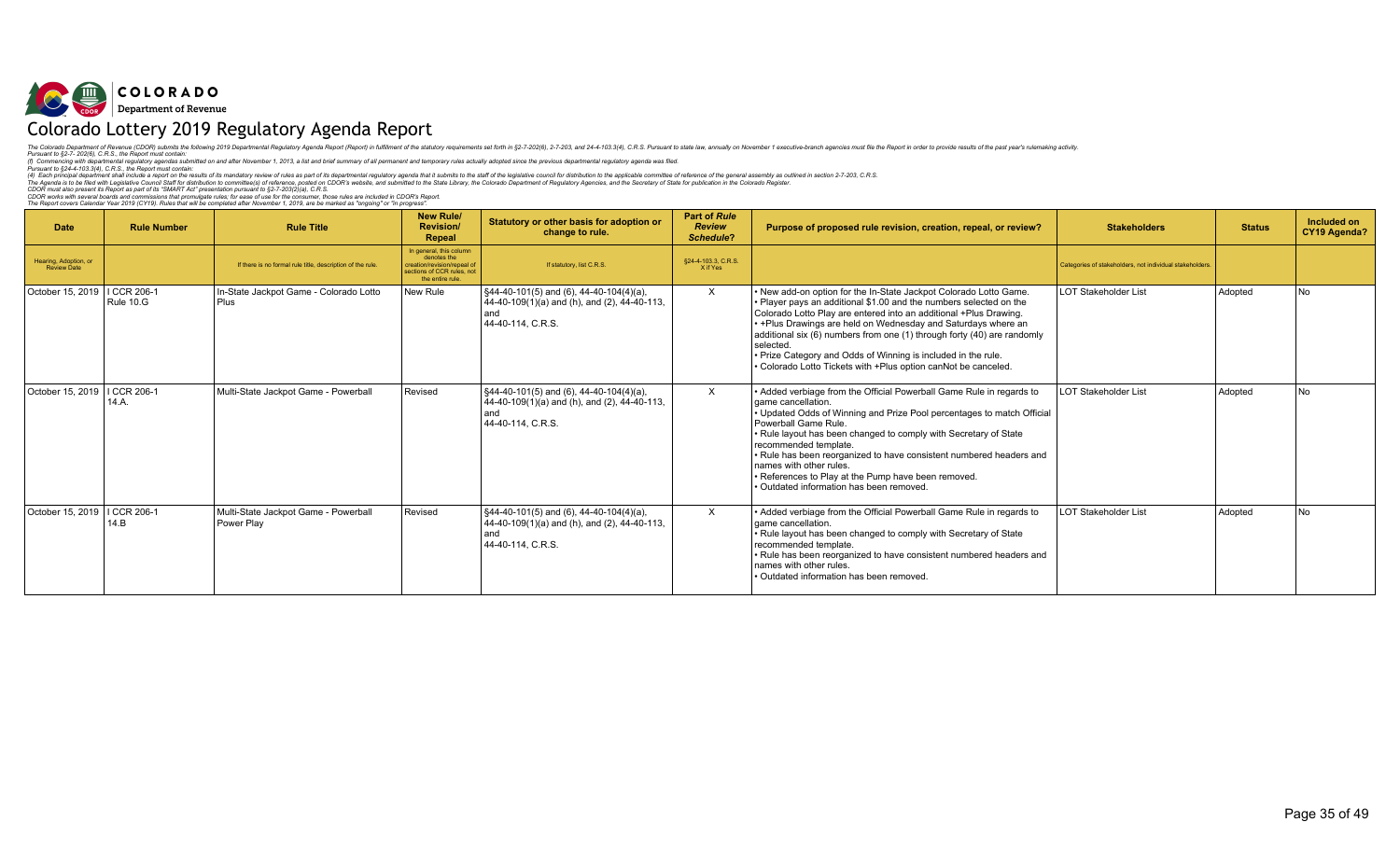

The Colorado Department of Revenue (CDCP) submits the following 2019 Departmental Regulatory Agenda Report (Report) in fulfillment of the statutory requirements set forth in §2-7-202(6), 2-7-203, and 2-4-103.3(4), C.R.S. P

| <b>Date</b>                          | <b>Rule Number</b> | <b>Rule Title</b>                                          | <b>New Rule/</b><br><b>Revision/</b><br>Repeal                                                                          | Statutory or other basis for adoption or<br>change to rule.                                                                                            | <b>Part of Rule</b><br><b>Review</b><br>Schedule? | Purpose of proposed rule revision, creation, repeal, or review?                                                                                                                                                                                                                                                                                                                                                                                                                                                                                                                                                                                                                                                                                                                                                                                                                                                                                                                                                                                                                                                                                    | <b>Stakeholders</b>                                      | <b>Status</b> | Included on<br>CY19 Agenda? |
|--------------------------------------|--------------------|------------------------------------------------------------|-------------------------------------------------------------------------------------------------------------------------|--------------------------------------------------------------------------------------------------------------------------------------------------------|---------------------------------------------------|----------------------------------------------------------------------------------------------------------------------------------------------------------------------------------------------------------------------------------------------------------------------------------------------------------------------------------------------------------------------------------------------------------------------------------------------------------------------------------------------------------------------------------------------------------------------------------------------------------------------------------------------------------------------------------------------------------------------------------------------------------------------------------------------------------------------------------------------------------------------------------------------------------------------------------------------------------------------------------------------------------------------------------------------------------------------------------------------------------------------------------------------------|----------------------------------------------------------|---------------|-----------------------------|
| Hearing, Adoption, or<br>Review Date |                    | If there is no formal rule title, description of the rule. | In general, this column<br>denotes the<br>creation/revision/repeal of<br>sections of CCR rules, not<br>the entire rule. | If statutory, list C.R.S.                                                                                                                              | §24-4-103.3, C.R.S.<br>X if Yes                   |                                                                                                                                                                                                                                                                                                                                                                                                                                                                                                                                                                                                                                                                                                                                                                                                                                                                                                                                                                                                                                                                                                                                                    | Categories of stakeholders, not individual stakeholders. |               |                             |
| October 15, 2019   CCR 206-1         | Rule 14.E          | Multi-State Jackpot Game - Lucky for Life                  | Revised                                                                                                                 | $\left[\frac{644-40-101(5)}{3} \text{ and } (6), \frac{44-40-104(4)}{3}\right]$<br>$44-40-109(1)(a)$ and (h), and (2), 44-40-113,<br>44-40-114. C.R.S. | X.                                                | • Awarding prizes to an entity has been removed per the official<br>recommendation from the Attorney General's Office.<br>• Applied consistency to verbiage used in Rule 1, Rule 5, Rule 10, and<br><b>Rule 14.</b><br>• Updated Payment of Prizes section to state "At the discretion of the<br>Lottery, Prizes may be paid prior to receiving authorization from the<br>Clearinghouse Lottery."<br>• Removed descriptions that already appear in Rule 1 or Rule 14.<br>• Added "If a conflict arises between Rule 14.E and the Lucky for Life®<br>Official Game Rule provided by the New England Lotteries, the Lucky for<br>Life® Official Game Rule will apply."<br>. Removed duplicate information that resides in Rule 14.<br>• Removed Sections "Funds Transferred" and "Retailer Licensee<br>Commission, Cashing Bonus and Marketing Performance Bonus" (this<br>will be included in Rule 2).<br>• Rule layout has been changed to comply with Secretary of State<br>recommended template.<br>• Rules have been reorganized to have consistent numbered headers<br>and names with other rules.<br>. Outdated information has been removed. | <b>LOT Stakeholder List</b>                              | Adopted       | Yes                         |

LOT Stakeholder List: The standard LOT stakeholder list includes one (1) representative from PGCC (Problem Gaming Coalition of Colorado), one (1) Chain Retailer, one (1) Independent Retailer, one (1) representative from GO CPW (Colorado Parks and Wildlife), and one (1) representative from CTF (Conservation Trust Fund)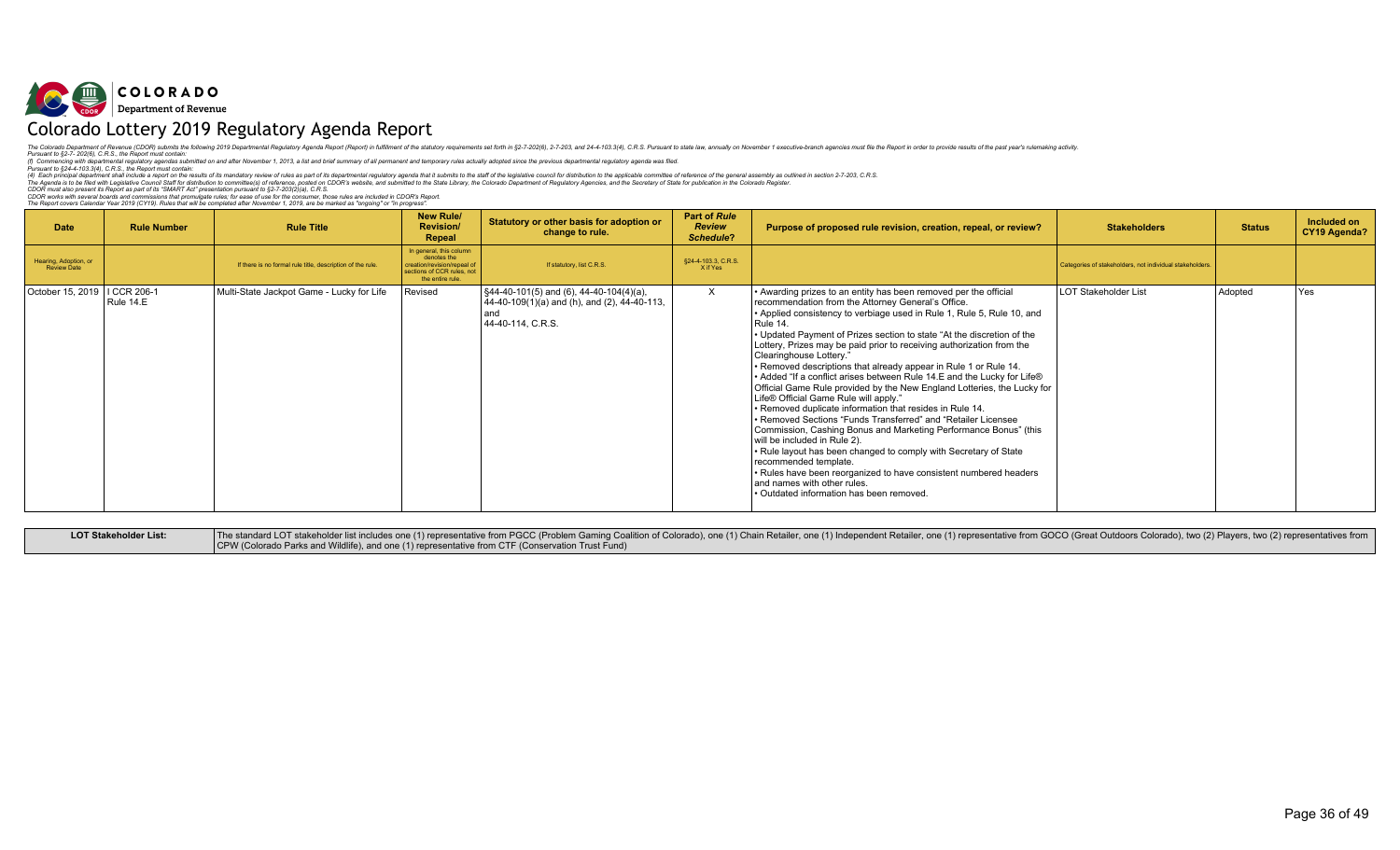

#### Division of Gaming - Rules Promulgated by Gaming Commission 2019 Regulatory Agenda Report

The Colorado Department of Revenue (CDCP) submits the following 2019 Departmental Regulatory Agenda Report (Report) in fulfillment of the statutory requirements set forth in §2-7-202(6), 2-7-203, and 2-4-103.3(4), C.R.S. P

| <b>Date</b>                          | <b>Rule Number</b>     | <b>Rule Title</b>                                          | <b>New Rule/</b><br><b>Revision/</b><br>Repeal                                                                          | Statutory or other basis for adoption or<br>change to rule.                                                               | <b>Part of Rule</b><br><b>Review</b><br><b>Schedule?</b> | Purpose of proposed rule revision, creation, repeal, or review?                                                        | <b>Stakeholders</b>                                                                                                                                                             | <b>Status</b> | Included on<br>CY19 Agenda? |
|--------------------------------------|------------------------|------------------------------------------------------------|-------------------------------------------------------------------------------------------------------------------------|---------------------------------------------------------------------------------------------------------------------------|----------------------------------------------------------|------------------------------------------------------------------------------------------------------------------------|---------------------------------------------------------------------------------------------------------------------------------------------------------------------------------|---------------|-----------------------------|
| Hearing, Adoption, or<br>Review Date |                        | If there is no formal rule title, description of the rule. | In general, this column<br>denotes the<br>creation/revision/repeal of<br>sections of CCR rules, not<br>the entire rule. | If statutory, list C.R.S.                                                                                                 | §24-4-103.3, C.R.S.<br>X if Yes                          |                                                                                                                        | Categories of stakeholders, not individual stakeholders.                                                                                                                        |               |                             |
| 4/18/19 & 5/16/19                    | 1 CCR 207-1<br>Rule 14 | Gaming tax                                                 | Revision                                                                                                                | \$44-30-201, 44-30-203, 44-30-302, 44-30-<br>602, and 44-30-604, C.R.S. (1991).                                           |                                                          | Annual Tax Hearings                                                                                                    | GAM Stakeholder List (see below)<br>& Financial Analysts, Community<br>Colleges, Gilpin County, Teller<br>County, City of Cripple Creek, City of<br>Central, City of Black Hawk | Withdrawn     | Yes                         |
| 5/16/19                              | 1 CCR 207-1<br>Rule 3  | Applications, investigations, and licensure                | Revision                                                                                                                | \$44-30-102, 44-30-103, 44-30-201, 44-30-<br>203, 44-30-302, C.R.S., and Part 5 of Article<br>30 of Title 44. C.R.S.      |                                                          | Annual Fee Analysis.                                                                                                   | GAM Stakeholder List                                                                                                                                                            | Withdrawn     | Yes                         |
| 6/20/19                              | 1 CCR 207-1<br>Rule 2  | Powers and duties of Commission and<br>Director            | Revision                                                                                                                | \$44-30-201, 44-30-203, 44-30-301, 44-30-<br>  302. 44-30-501. 44-30-502. 44-30-507. 44-<br>30-1103. and 24-4-105. C.R.S. | X.                                                       | Reviewed pursuant to §24-4-103.3, C.R.S., Mandatory Review of Rules.                                                   | <b>GAM Stakeholder List &amp; Gaming</b><br>Patrons                                                                                                                             | Adopted       | Yes                         |
| 6/20/19                              | 1 CCR 207-1<br>Rule 3  | Applications, investigations, and licensure                | Revision                                                                                                                | \$44-30-102, 44-30-103, 44-30-201, 44-30-<br>203, 44-30-302, C.R.S., and Part 5 of Article<br>30 of Title 44. C.R.S.      | X.                                                       | Reviewed pursuant to §24-4-103.3, C.R.S., Mandatory Review of Rules.                                                   | <b>GAM Stakeholder List &amp; Gaming</b><br>Patrons                                                                                                                             | Adopted       | Yes                         |
| 6/20/19                              | 1 CCR 207-1<br>Rule 10 | Rules for poker                                            | Revision                                                                                                                | §44-30-201, 44-30-203, 44-30-302, 44-30-<br>816, and 44-30-818, C.R.S.                                                    |                                                          | Amendments to 30-1099.06, 30-1099.18, 30-1099-37, and 30-1099.49,<br>to add options and new pay tables to these games. | GAM Stakeholder List & Gaming<br>Patrons                                                                                                                                        | Adopted       | <b>No</b>                   |
| September                            | 1 CCR 207-1<br>Rule 19 | <b>Gaming District Boundaries</b>                          | Revision                                                                                                                | \$30-1901 is found in sections 44-30-104.<br>105, 201 and 302, C.R.S.                                                     | $\times$                                                 | Reviewed pursuant to §24-4-103.3, C.R.S., Mandatory Review of Rules.<br>No changes recommended.                        | <b>GAM Stakeholder List</b><br>& Gilpin County, Teller County, City<br>of Cripple Creek, City of Central, City<br>of Black Hawk                                                 | Reviewed      | Yes                         |
| 11/21/19                             | 1 CCR 207-1<br>Rule 12 | Gaming devices and equipment                               | Revision                                                                                                                | §44-30-201, 44-30-203, 44-30-302, and 44-<br>30-806, C.R.S.                                                               | X.                                                       | Reviewed pursuant to §24-4-103.3, C.R.S., Mandatory Review of Rules.                                                   | GAM Stakeholder List & Gaming<br><b>Patrons</b>                                                                                                                                 | Ongoing       | Yes                         |
| 11/21/19                             | 1 CCR 207-1<br>Rule 1  | General rules and regulations                              | Revision                                                                                                                | \$44-30-102, 44-30-103, 44-30-104, 44-30-<br>201, 44-30-203, and 44-30-302, C.R.S.                                        | X.                                                       | Reviewed pursuant to §24-4-103.3, C.R.S., Mandatory Review of Rules.                                                   | <b>GAM Stakeholder List &amp; Gaming</b><br>Patrons                                                                                                                             | Ongoing       | Yes                         |
| 12/19/19                             | 1 CCR 207-1<br>Rule 10 | Rules for poker                                            | Revision                                                                                                                | \$44-30-201, 44-30-203, 44-30-302, 44-30-<br>816, and 44-30-818, C.R.S.                                                   |                                                          | Amendment to Rule 10 to add a new game, 1099.51 Cajun Stud poker                                                       | <b>GAM Stakeholder List &amp; Gaming</b><br>Patrons                                                                                                                             | Ongoing       | <b>No</b>                   |

**GAM Stakeholder List:** The standard GAM stakeholder list includes Limited Gaming Licensees and Div. of Gaming Employees.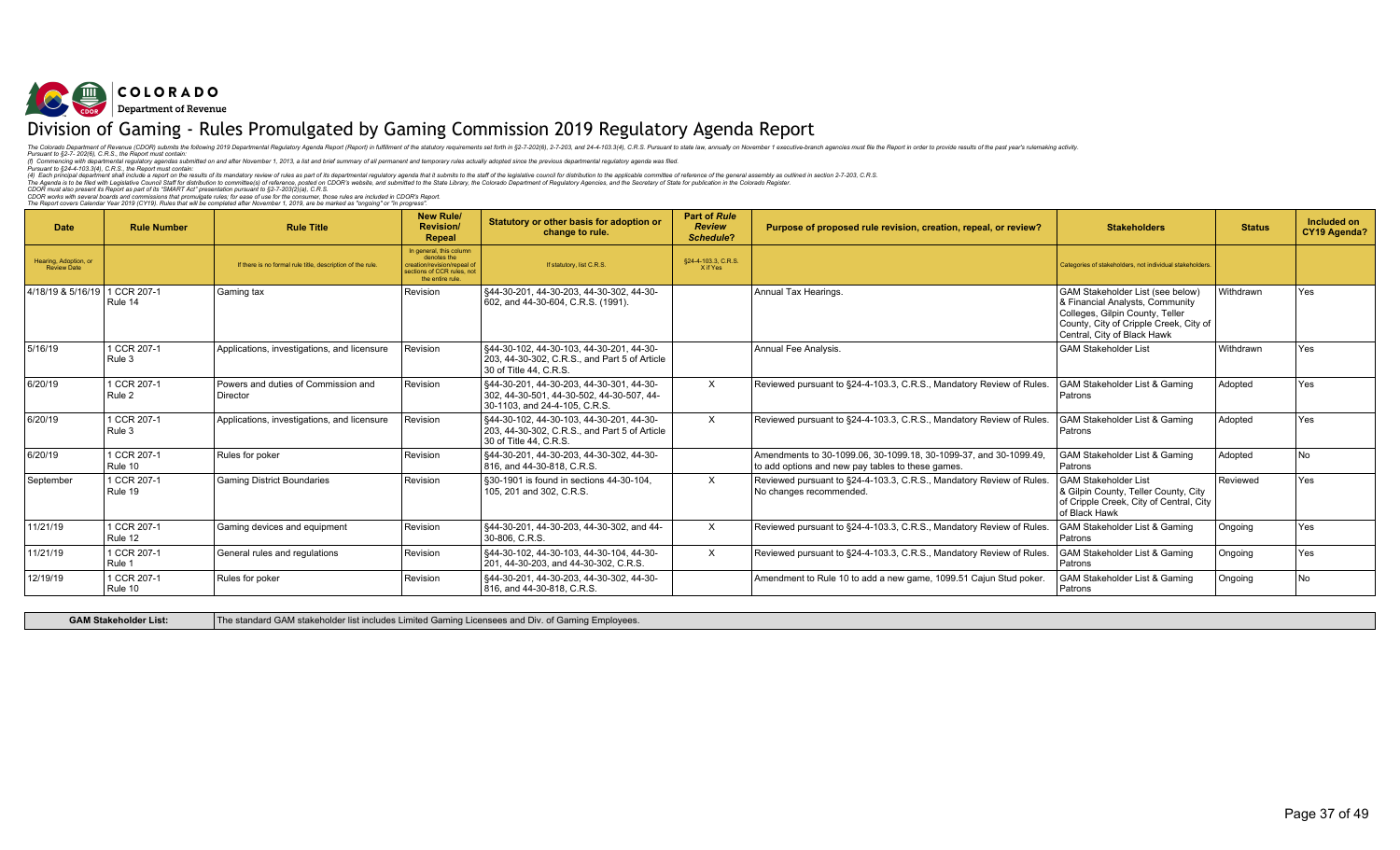

#### Colorado Racing Commission 2019 Regulatory Agenda Report

| Date                                        | <b>Rule Number</b>        | <b>Rule Title</b>                                           | <b>New Rule/</b><br><b>Revision</b> /<br>Repeal                                                                         | Statutory or other basis for adoption or<br>change to rule.                                                                                                                            | <b>Part of Rule</b><br><b>Review</b><br><b>Schedule?</b> | Purpose of proposed rule revision, creation, repeal, or review?                                                                                                                                                                                                                                            | <b>Stakeholders</b>                                      | <b>Status</b> | <b>Included on</b><br>CY19 Agenda? |
|---------------------------------------------|---------------------------|-------------------------------------------------------------|-------------------------------------------------------------------------------------------------------------------------|----------------------------------------------------------------------------------------------------------------------------------------------------------------------------------------|----------------------------------------------------------|------------------------------------------------------------------------------------------------------------------------------------------------------------------------------------------------------------------------------------------------------------------------------------------------------------|----------------------------------------------------------|---------------|------------------------------------|
| Hearing, Adoption, or<br><b>Review Date</b> |                           | If there is no formal rule title, description of the rule.  | In general, this column<br>denotes the<br>creation/revision/repeal of<br>sections of CCR rules, not<br>the entire rule. | If statutory, list C.R.S.                                                                                                                                                              | §24-4-103.3, C.R.S.<br>X if Yes                          |                                                                                                                                                                                                                                                                                                            | Categories of stakeholders, not individual stakeholders. |               |                                    |
| 12/1/2018                                   | 1 CCR 208-1<br>Chapter 11 | Chapter 11 -- Claiming Race (34 Total<br>Rules)             | IN/A                                                                                                                    | Broad rulemaking authority is granted in §44-<br>32-501(2)(a), C.R.S., to the Colorado Racing<br>Commission.                                                                           | $\times$                                                 | Reviewed pursuant to §24-4-103.3, C.R.S., Mandatory Review of Rules.<br>No changes recommended.                                                                                                                                                                                                            | RAC Stakeholder List (see below)                         | Reviewed      | Yes                                |
| 12/1/2018                                   | 1 CCR 208-1<br>Chapter 12 | Chapter 12 -- Claiming Race (34 Total<br>Rules)             | N/A                                                                                                                     | Broad rulemaking authority is granted in §44-<br>32-501(2)(a), C.R.S., to the Colorado Racing<br>Commission.                                                                           | $\times$                                                 | Reviewed pursuant to §24-4-103.3, C.R.S., Mandatory Review of Rules.<br>No changes recommended.                                                                                                                                                                                                            | RAC Stakeholder List                                     | Reviewed      | Yes                                |
| March 12, 2019                              | CCR 208-1<br>3.601        | <b>Jockey Physical Examinations</b>                         | Revision                                                                                                                | §44-32-201(1), 44-32-202(3)(f), 44-32-202(3)<br>$(g)$ , 44-32-202(3)(i), 44-32-501(1)(a), 44-32-<br>$503(1)(a)$ , C.R.S.                                                               |                                                          | To incorporate the national baseline concussion evaluation protocols for<br>jockeys as well as expand the national concussion rules to all other<br>mounted positions.                                                                                                                                     | Riders                                                   | Adopted       | No                                 |
| March 12, 2019                              | 1 CCR 208-1<br>4.713      | <b>Digital Tattoos</b>                                      | New Rule                                                                                                                | §44-32-201(1), 44-32-202(3)(f), 44-32-202(3)<br>(g), 44-32-202(3)(i), 44-32-501(1)(a), 44-32-<br>503(1)(a), 44-32-507(1), C.R.S.                                                       |                                                          | To include national thoroughbred identification standards regarding RFID Trainers and Owners<br>chip-based breed certificates.                                                                                                                                                                             |                                                          | Adopted       | N <sub>o</sub>                     |
| March 12, 2019                              | 1 CCR 208-1<br>5.314      | <b>Medication Stacking</b>                                  | New Rule                                                                                                                | §44-32-201(1), 44-32-202(3)(c), 44-32-202<br>$(3)(f)$ , 44-32-202 $(3)(g)$ , 44-32-202 $(3)(i)$ , 44-<br>32-501(1)(a), 44-32-503(1)(a), C.R.S.                                         |                                                          | To address recent trends in the industry whereby trainers use multiple<br>substances with similar pharmacological properties to gain a desired<br>performance-enhancing effect with individual substance levels being<br>detected under the confidence level of detection for the screening<br>laboratory. | <b>Trainers and Owners</b>                               | Adopted       | No.                                |
| March 12, 2019                              | 1 CCR 208-1<br>5.441      | <b>Penalty Schedule</b>                                     | Revision                                                                                                                | §44-32-201(1), 44-32-202(3)(c), 44-32-202<br>$(3)(f)$ , 44-32-202 $(3)(g)$ , 44-32-202 $(3)(i)$ , 44-<br>32-501(1)(a), 44-32-503(1)(a), 44-32-507(1)<br>(a), $44-32-507(1)(n)$ , C.R.S |                                                          | To define the drugs albuterol and clenbuterol as prohibited for quarter<br>horses and for any breed of horse competing with a quarter horse under<br>the Colorado Racing Commission Rules and adjust penalties for a<br>second and third offense for detection of these drugs in a test sample.            | <b>Trainers and Owners</b>                               | Adopted       | N <sub>o</sub>                     |
| March 12, 2019                              | <b>CCR 208-1</b><br>6.114 | Horse Breeders and Awards Purse Funds                       | New Rule                                                                                                                | §44-32-201(1), 44-32-202(3)(c), 44-32-202<br>$(3)(f)$ , 44-32-202 $(3)(q)$ , 44-32-202 $(3)(i)$ , 44-<br>$32-501(1)(a)$ , 44-32-503(1)(a), 44-32-702(1)<br>$(f)(II)$ , C.R.S.          |                                                          | To enable the Director to authorize the release of certain funds for the<br>purpose of ensuring that the racing industry continues to exist in the<br>State of Colorado as well as ensuring that facilities are maintained or<br>built in a manner                                                         | <b>RAC Stakeholder List</b>                              | Adopted       | <b>No</b>                          |
| March 12, 2019                              | 1 CCR 208-1<br>11.110     | Association Requirements for Concussion<br><b>Protocols</b> | New Rule                                                                                                                | §44-32-201(1), 44-32-202(3)(f), 44-32-202(3)<br>(g), 44-32-202(3)(i), 44-32-501(1)(a), 44-32-<br>503(1)(a), 44-32-507(1)(a), C.R.S.                                                    |                                                          | To establish minimum standards for the association's concussion<br>protocol.                                                                                                                                                                                                                               | Association and Jockeys                                  | Adopted       | N <sub>o</sub>                     |
| March 12, 2019                              | 1 CCR 208-1<br>11.404     | <b>Transmitting Race Information</b>                        | Revision                                                                                                                | §44-32-201(1), 44-32-202(3)(f), 44-32-202(3)<br>$(g)$ , 44-32-202(3)(i), 44-32-501(1)(a), 44-32-<br>$503(1)(a)$ , C.R.S.                                                               | $\times$                                                 | To eliminate unnecessary language and provision from the current rule.                                                                                                                                                                                                                                     | <b>RAC Stakeholder List</b>                              | Adopted       | Yes                                |
| March 12, 2019                              | 1 CCR 208-1<br>11.465     | <b>Inclement Weather Protocol</b>                           | New Rule                                                                                                                | §44-32-201(1), 44-32-202(3)(f), 44-32-202(3)<br>$(g)$ , 44-32-202(3)(i), 44-32-501(1)(a), 44-32-<br>503(1)(a), 44-32-507(1)(a), C.R.S.                                                 |                                                          | To include national inclement weather safety protocols.                                                                                                                                                                                                                                                    | <b>RAC Stakeholder List</b>                              | Adopted       | No.                                |
| March 12, 2019                              | 1 CCR 208-1<br>12.127     | OTB Minimum Cash On-Hand Requirement New Rule               |                                                                                                                         | §44-32-201(1), 44-32-202(3)(f), 44-32-202(3)<br>(g), 44-32-202(3)(i), 44-32-501(1)(a), 44-32-<br>$503(1)(a)$ , 44-32-507(1)(a), C.R.S.                                                 |                                                          | To require that off-track betting facilities have adequate cash on-hand to<br>pay out all winning tickets or vouchers.                                                                                                                                                                                     | <b>OTB Operators and Patrons</b>                         | Adopted       | No.                                |
| March 12, 2019                              | 1 CCR 208-1<br>12.178     | <b>Expiration of Uncashed Vouchers</b>                      | Revision                                                                                                                | §44-32-201(1), 44-32-202(3)(f), 44-32-202(3)<br>$(g)$ , 44-32-202(3)(i), 44-32-501(1)(a), 44-32-<br>503(1)(a), C.R.S.                                                                  | $\times$                                                 | To revise the rule to standardize the minimum time period before<br>uncashed vouchers expire. Changing the period to one year minimum<br>from the end of the calendar year in which the ticket was printed.                                                                                                | <b>OTB Operators and Patrons, all</b><br>bettors.        | Adopted       | Yes                                |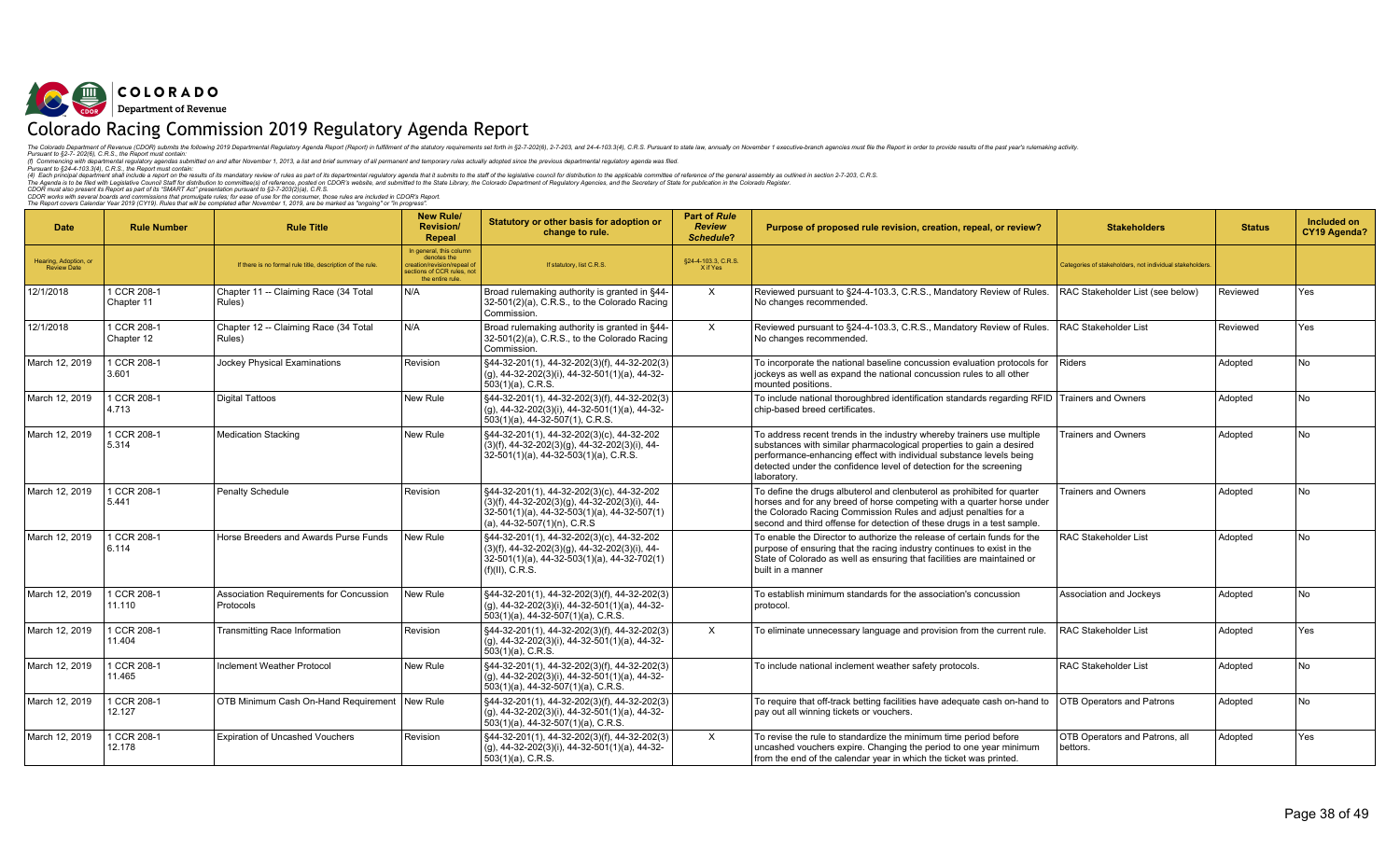

#### Colorado Racing Commission 2019 Regulatory Agenda Report

| <b>Date</b>                          | <b>Rule Number</b>     | <b>Rule Title</b>                                          | <b>New Rule/</b><br><b>Revision/</b><br>Repeal                                                                          | Statutory or other basis for adoption or<br>change to rule.                                                                                                      | Part of Rule<br><b>Review</b><br>Schedule? | Purpose of proposed rule revision, creation, repeal, or review?                                                            | <b>Stakeholders</b>                                      | <b>Status</b> | Included on<br>CY19 Agenda? |
|--------------------------------------|------------------------|------------------------------------------------------------|-------------------------------------------------------------------------------------------------------------------------|------------------------------------------------------------------------------------------------------------------------------------------------------------------|--------------------------------------------|----------------------------------------------------------------------------------------------------------------------------|----------------------------------------------------------|---------------|-----------------------------|
| Hearing, Adoption, or<br>Review Date |                        | If there is no formal rule title, description of the rule. | In general, this column<br>denotes the<br>creation/revision/repeal of<br>sections of CCR rules, not<br>the entire rule. | If statutory, list C.R.S.                                                                                                                                        | §24-4-103.3, C.R.S.<br>X if Yes            |                                                                                                                            | Categories of stakeholders, not individual stakeholders. |               |                             |
| March 12, 2019                       | 11 CCR 208-1<br>12.400 | Simulcast Contracts                                        | Revision                                                                                                                | $\left  \frac{644-32-201(1)}{44-32-202(3)} \right $ , 44-32-202(3)<br>$ (q)$ , 44-32-202(3)(i), 44-32-501(1)(a), 44-32-<br>$ 503(1)(a), 44-32-507(1)(a), C.R.S.$ |                                            | To update rule to reflect current practice and to clearly define what<br>Information the Commission requires is submitted. | Association and Simulcast Operators   Adopted            |               | Yes                         |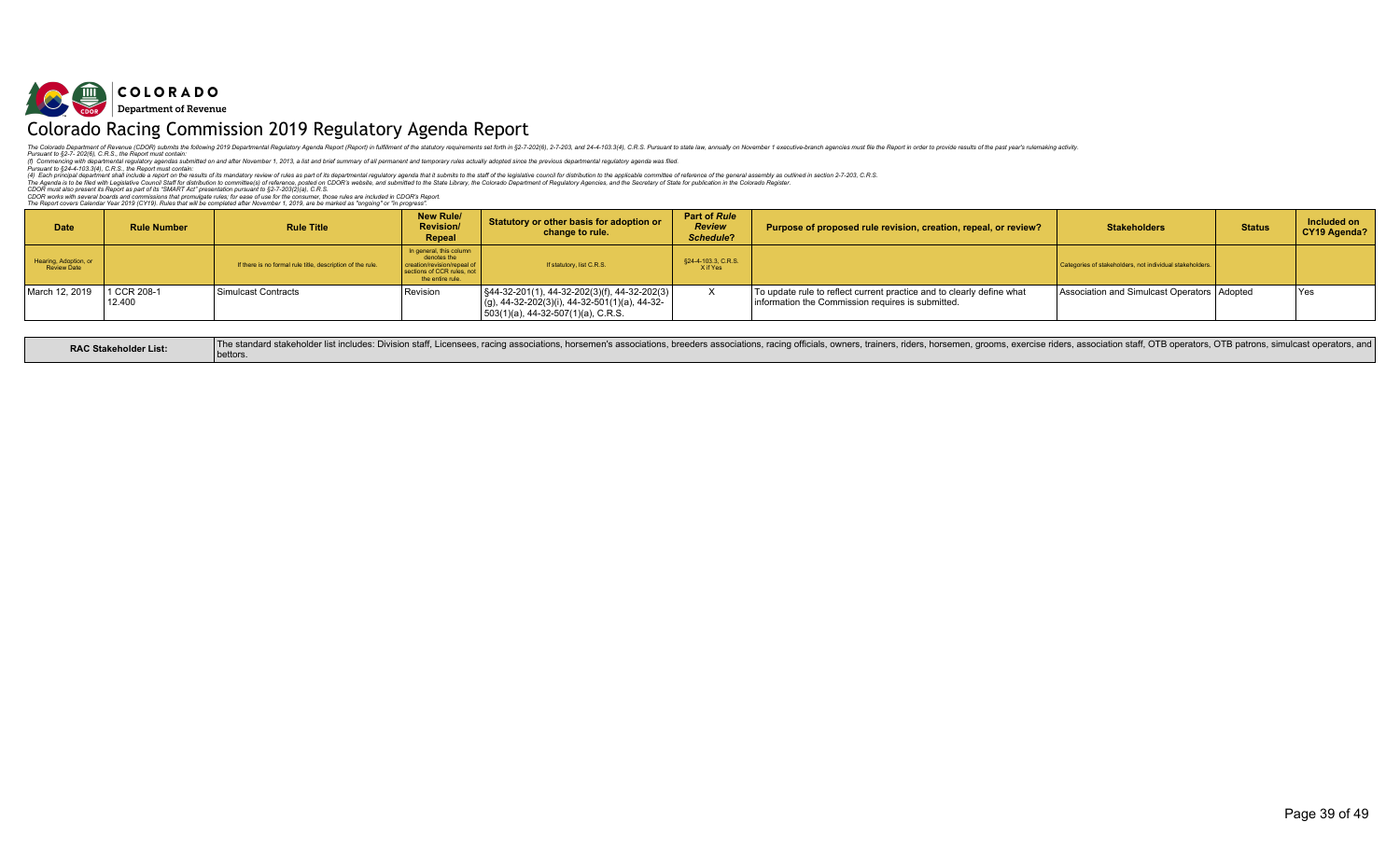

#### Executive Director of the Department of Revenue 2019 Regulatory Agenda Report

|                                      | The Colorado Department of Revenue (CDOR) submits the following 2019 Departmental Requiatory Agenda Report (Report) in fulfillment of the statutory requirements set forth in §2-7-202(6), 2-7-203, and 24-4-103.3(4), C.R.S.<br>Pursuant to §2-7-202(6), C.R.S., the Report must contain:<br>(f) Commencing with departmental regulatory agendas submitted on and after November 1, 2013, a list and brief summary of all permanent and temporary rules actually adopted since the previous departmental regulatory agenda<br>Pursuant to §24-4-103.3(4), C.R.S., the Report must contain:<br>(4) Each principal department shall include a report on the results of its mandatory review of rules as part of its departmental regulatory agenda that it submits to the staff of the legislative council for distribution to<br>CDOR must also present its Report as part of its "SMART Act" presentation pursuant to §2-7-203(2)(a), C.R.S.<br>CDOR works with several boards and commissions that promulgate rules: for ease of use for the consumer, those rules are included in CDOR's Report.<br>The Report covers Calendar Year 2019 (CY19). Rules that will be completed after November 1, 2019, are be marked as "ongoing" or "in progress". |                                                                                                                                                      |                                                                                                                         |                                                             |                                                   |                                                                                                                                                                                                                                                   |                                                                                          |               |                             |  |  |  |  |
|--------------------------------------|-------------------------------------------------------------------------------------------------------------------------------------------------------------------------------------------------------------------------------------------------------------------------------------------------------------------------------------------------------------------------------------------------------------------------------------------------------------------------------------------------------------------------------------------------------------------------------------------------------------------------------------------------------------------------------------------------------------------------------------------------------------------------------------------------------------------------------------------------------------------------------------------------------------------------------------------------------------------------------------------------------------------------------------------------------------------------------------------------------------------------------------------------------------------------------------------------------------------------------------------------------|------------------------------------------------------------------------------------------------------------------------------------------------------|-------------------------------------------------------------------------------------------------------------------------|-------------------------------------------------------------|---------------------------------------------------|---------------------------------------------------------------------------------------------------------------------------------------------------------------------------------------------------------------------------------------------------|------------------------------------------------------------------------------------------|---------------|-----------------------------|--|--|--|--|
| <b>Date</b>                          | <b>Rule Number</b>                                                                                                                                                                                                                                                                                                                                                                                                                                                                                                                                                                                                                                                                                                                                                                                                                                                                                                                                                                                                                                                                                                                                                                                                                                    | <b>Rule Title</b>                                                                                                                                    | <b>New Rule/</b><br>Revision/<br>Repeal                                                                                 | Statutory or other basis for adoption or<br>change to rule. | <b>Part of Rule</b><br><b>Review</b><br>Schedule? | Purpose of proposed rule revision, creation, repeal, or review?                                                                                                                                                                                   | <b>Stakeholders</b>                                                                      | <b>Status</b> | Included on<br>CY19 Agenda? |  |  |  |  |
| Hearing, Adoption, or<br>Review Date |                                                                                                                                                                                                                                                                                                                                                                                                                                                                                                                                                                                                                                                                                                                                                                                                                                                                                                                                                                                                                                                                                                                                                                                                                                                       | If there is no formal rule title, description of the rule.                                                                                           | In general, this column<br>denotes the<br>creation/revision/repeal of<br>sections of CCR rules, not<br>the entire rule. | If statutory, list C.R.S.                                   | §24-4-103.3, C.R.S.<br>X if Yes                   |                                                                                                                                                                                                                                                   | Categories of stakeholders, not individual stakeholders.                                 |               |                             |  |  |  |  |
| N/A                                  | 1 CCR 210-1                                                                                                                                                                                                                                                                                                                                                                                                                                                                                                                                                                                                                                                                                                                                                                                                                                                                                                                                                                                                                                                                                                                                                                                                                                           | <b>Gambling Payment Intercept</b>                                                                                                                    | I N/A                                                                                                                   | §44-33-108(3), C.R.S.                                       |                                                   | No reviews or revisions in 2019. Previously updated in 2018.                                                                                                                                                                                      | N/A                                                                                      | N/A           |                             |  |  |  |  |
| N/A                                  | 1 CCR 210-2                                                                                                                                                                                                                                                                                                                                                                                                                                                                                                                                                                                                                                                                                                                                                                                                                                                                                                                                                                                                                                                                                                                                                                                                                                           | Motor Vehicle and Powersports Vehicle<br>Manufacturers, Distributors, and<br>Manufacturer's Representatives, and also<br>Motor Vehicle Buyers Agents | N/A                                                                                                                     | §44-20-105, C.R.S.                                          |                                                   | No reviews or revisions in 2019. Previously updated in 2018.                                                                                                                                                                                      | IN/A                                                                                     | N/A           |                             |  |  |  |  |
| N/A                                  | 1 CCR 210-3                                                                                                                                                                                                                                                                                                                                                                                                                                                                                                                                                                                                                                                                                                                                                                                                                                                                                                                                                                                                                                                                                                                                                                                                                                           | <b>Enforcement and Hearing Procedures</b>                                                                                                            | Repeal                                                                                                                  | §42-1-204, C.R.S.                                           | $\times$                                          | Reviewed pursuant to §24-4-103.3, C.R.S., Mandatory Review of Rules.<br>Internal review started in 2019. Rulemaking to commence in 2020. This<br>is an internal administrative rule that is obsolete as it is covered by other<br>rules and laws. | Division of Motor Vehicles, Hearings   Ongoing<br>Division. Executive Director's Office. |               | Yes                         |  |  |  |  |
| N/A                                  | 1 CCR 210-4                                                                                                                                                                                                                                                                                                                                                                                                                                                                                                                                                                                                                                                                                                                                                                                                                                                                                                                                                                                                                                                                                                                                                                                                                                           | Enforcement of the Prohibited Use of<br>Electronic Benefits Transfer Cards at<br><b>Certain Locations</b>                                            | I N/A                                                                                                                   | §26-2-104(2)(h), C.R.S.                                     |                                                   | No reviews or revisions in 2019. Previously updated in 2018.                                                                                                                                                                                      | IN/A                                                                                     | N/A           | No                          |  |  |  |  |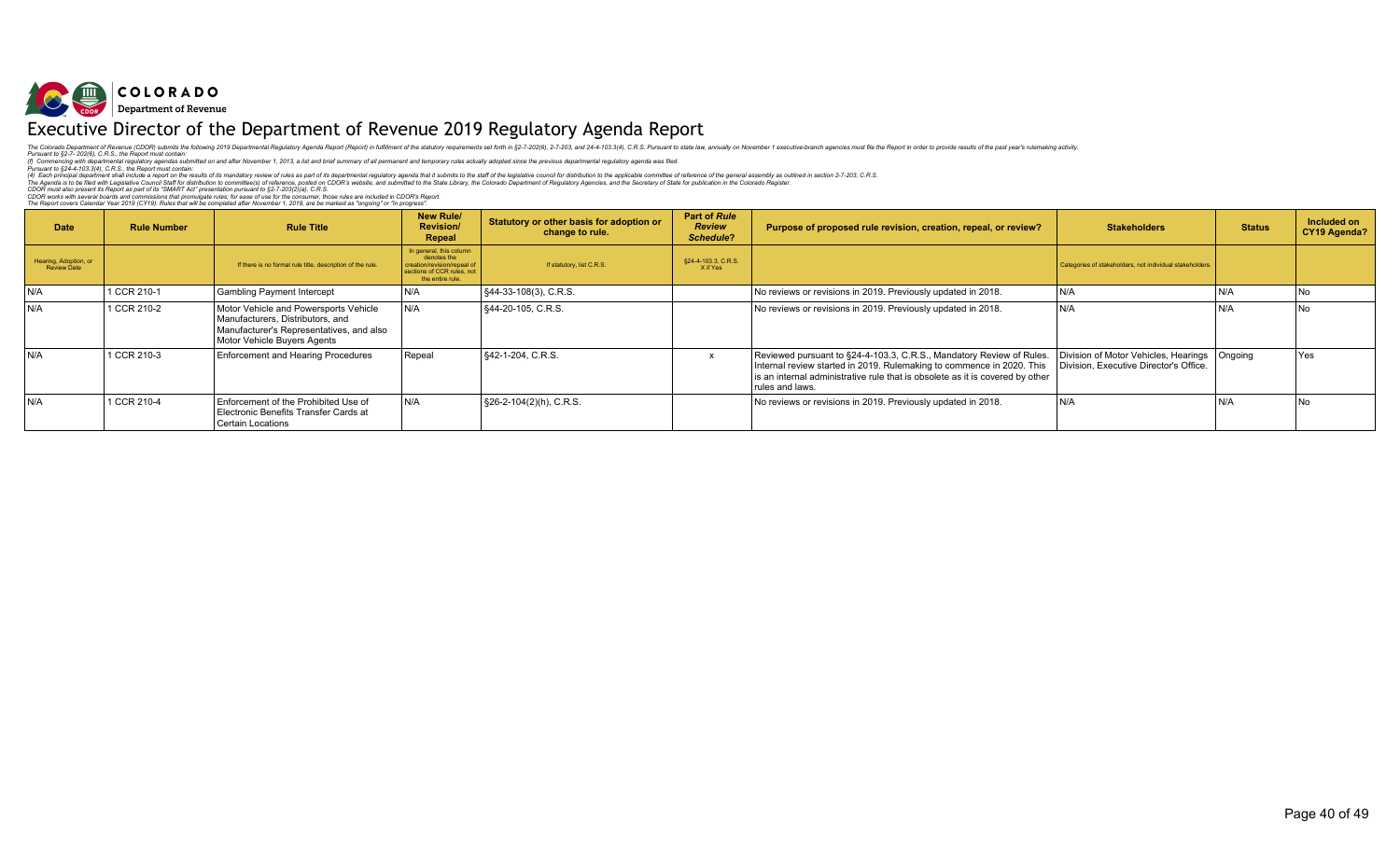

#### Hearings Division 2019 Regulatory Agenda Report

The Colorado Department of Revenue (CDCP) submits the following 2019 Departmental Regulatory Agenda Report (Report) in fulfillment of the statutory requirements set forth in §2-7-202(6), 2-7-203, and 2-4-103.3(4), C.R.S. P

| <b>Date</b>                          | <b>Rule Number</b> | <b>Rule Title</b>                                                                           | <b>New Rule/</b><br>Revision/<br>Repeal                                                                                 | Statutory or other basis for adoption or<br>change to rule.                                  | Part of Rule<br><b>Review</b><br><b>Schedule?</b> | Purpose of proposed rule revision, creation, repeal, or review?                                                                                                                                              | <b>Stakeholders</b>                                      | <b>Status</b> | Included on<br>CY19 Agenda? |
|--------------------------------------|--------------------|---------------------------------------------------------------------------------------------|-------------------------------------------------------------------------------------------------------------------------|----------------------------------------------------------------------------------------------|---------------------------------------------------|--------------------------------------------------------------------------------------------------------------------------------------------------------------------------------------------------------------|----------------------------------------------------------|---------------|-----------------------------|
| Hearing, Adoption, or<br>Review Date |                    | If there is no formal rule title, description of the rule.                                  | In general, this column<br>denotes the<br>creation/revision/repeal of<br>sections of CCR rules, not<br>the entire rule. | If statutory, list C.R.S.                                                                    | §24-4-103.3, C.R.S.<br>X if Yes                   |                                                                                                                                                                                                              | Categories of stakeholders, not individual stakeholders. |               |                             |
| IN/A                                 | 1 CCR 211-2        | Rules for Hearings Related to Drivers<br>Licenses or State Issued Identification<br>l Cards | Revision                                                                                                                | S42-2-125, 126, 127, 127.7, 127.6, and<br>127.9. C.R.S.<br>Various parts of Title 42, C.R.S. | $\sim$                                            | Reviewed pursuant to §24-4-103.3, C.R.S., Mandatory Review of Rules.<br>Clean up and clarify rules, streamline processes, and ensure statutory<br>compliance.                                                | Hearings Stakeholder List (see<br>below)                 | Ongoing       |                             |
| N/A                                  | 1 CCR 211-3        | Rules for the Length of Restraint and<br><b>Issuance of Probationary Driver's Licenses</b>  | Revision                                                                                                                | §42-2-125, 126, 127, 127.7, 127.6, and<br>127.9. C.R.S.<br>Various parts of Title 42, C.R.S. | $\times$                                          | Reviewed pursuant to §24-4-103.3, C.R.S., Mandatory Review of Rules.<br>Clean up and clarify rules, streamline processes, and ensure statutory<br>compliance. Worked on redlined modifications to this rule. | Hearings Stakeholder List                                | Ongoing       |                             |

Hearings Stakeholder List: The standard Hearings stakeholder list includes DMV, Police agencies, attorney groups (defense attorneys /district attorneys), "the public", probation officers, and advocacy groups.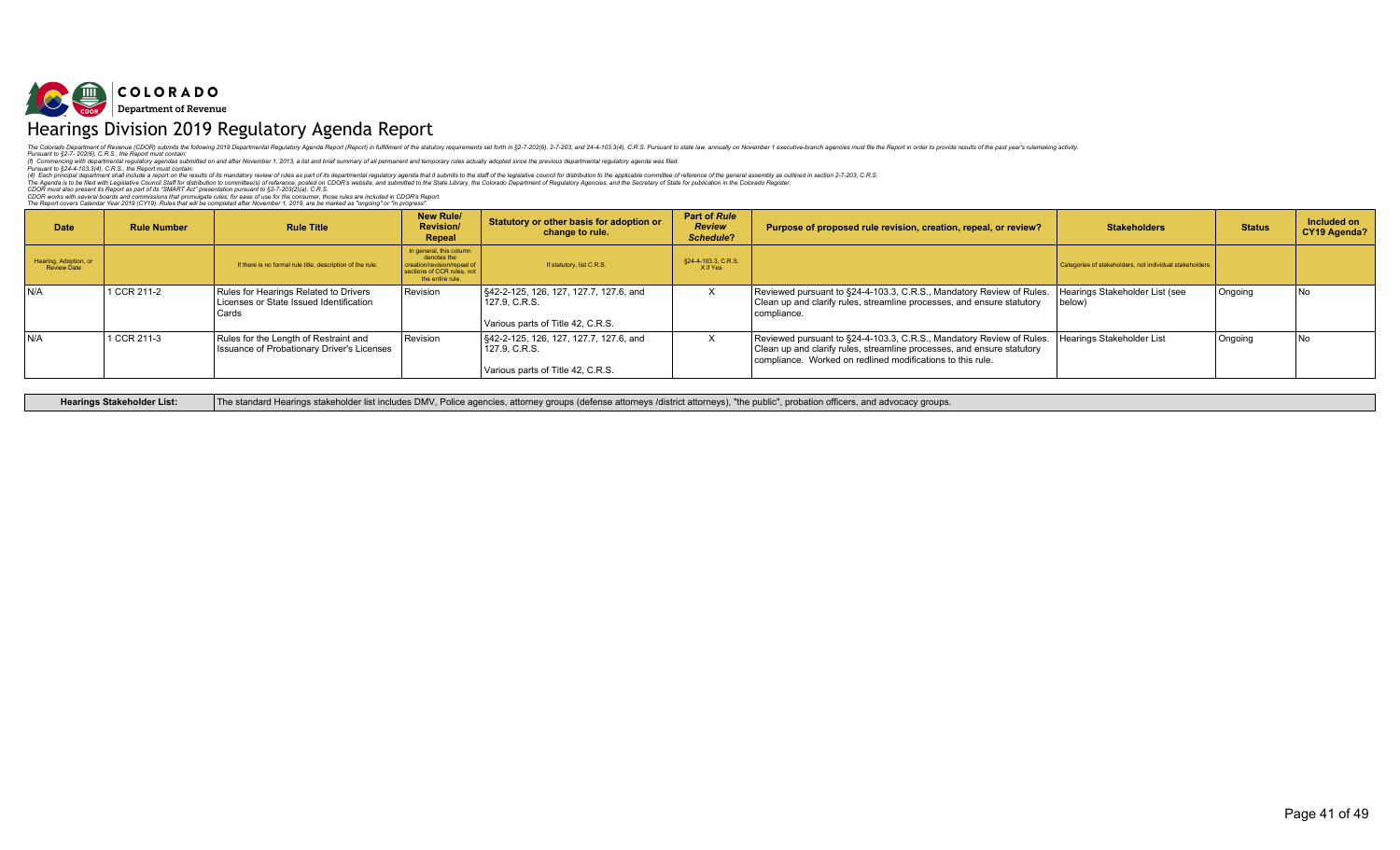

| Date                                        | <b>Rule Number</b>        | <b>Rule Title</b>                                                                                    | <b>New Rule</b><br><b>Revision/</b><br>Repeal                                                                         | Statutory or other basis for adoption or<br>change to rule. | <b>Part of Rule</b><br><b>Review</b><br>Schedule? | Purpose of proposed rule revision, creation, repeal, or review?                                                                                                                                                                                                                                                                             | <b>Stakeholders</b>                                      | <b>Status</b> | Included on<br>CY19 Agenda? |
|---------------------------------------------|---------------------------|------------------------------------------------------------------------------------------------------|-----------------------------------------------------------------------------------------------------------------------|-------------------------------------------------------------|---------------------------------------------------|---------------------------------------------------------------------------------------------------------------------------------------------------------------------------------------------------------------------------------------------------------------------------------------------------------------------------------------------|----------------------------------------------------------|---------------|-----------------------------|
| Hearing, Adoption, or<br><b>Review Date</b> |                           | If there is no formal rule title, description of the rule                                            | In general, this column<br>denotes the<br>reation/revision/repeal o<br>sections of CCR rules, not<br>the entire rule. | If statutory, list C.R.S.                                   | §24-4-103.3, C.R.S.<br>X if Yes                   |                                                                                                                                                                                                                                                                                                                                             | Categories of stakeholders, not individual stakeholders. |               |                             |
|                                             |                           |                                                                                                      |                                                                                                                       |                                                             |                                                   | Prior SB19-224, Sunset Regulated Marijuana, all of MED's rules were classified as 212-1 for medical marijuana (M) and 212-2 for retail marijuana (R). After the passage of SB19-224, all medical and retail marijuana rules ha                                                                                                              |                                                          |               |                             |
| 10/15/19 Hearing                            | 1 CCR 212-3<br>Rule 1-115 | Definitions                                                                                          | Revision                                                                                                              | \$44-10-203, 44-11-202, and 44-12-202 C.R.                  |                                                   | Legislative. To provide necessary definitions of terms used throughout<br>the rules and align with HB19-1090, HB19-1234, HB19-1230 and SB19-<br>224.                                                                                                                                                                                        | MED Stakeholder List (see below)                         | Pendina       | No.                         |
| 10/15/19 Hearing                            | 1 CCR 212-3<br>Rule 2-105 | Applicability                                                                                        | Repeal                                                                                                                | §44-10-203, 44-11-202, and 44-12-202 C.R.                   |                                                   | Repeal the rule that clarifies the effective date of these rules given the<br>safety clause and November 1, 2019, application date in HB19 1090,<br>which is No longer needed once we are past the applicability date.                                                                                                                      | <b>MED Stakeholder List</b>                              | Pending       | No.                         |
| 10/15/19 Hearing                            | 1 CCR 212-3<br>Rule 2-205 | Fees                                                                                                 | Revision                                                                                                              | \$44-10-203, 44-11-202, and 44-12-202 C.R.                  | $\times$                                          | Reviewed pursuant to §24-4-103.3, C.R.S., Mandatory Review of Rules<br>and<br>Legislative. To establish the fee schedule for applications and permits<br>including adding new license, and permit types from HB19-1090, HB19-<br>1234. HB19-1230 and SB19-224.                                                                              | <b>MED Stakeholder List</b>                              | Pendina       | Yes                         |
| 10/15/19 Hearing                            | 1 CCR 212-3<br>Rule 2-225 | Renewal Application Requirements for All<br>Licensees                                                | Revision                                                                                                              | \$44-10-203, 44-11-202, and 44-12-202 C.R.                  |                                                   | Legislative. To update the requirements and procedures for the license<br>renewal process and align with HB19-1090, HB19-1234, HB19-1230 and<br>SB19-224.                                                                                                                                                                                   | <b>MED Stakeholder List</b>                              | Pendina       | No.                         |
| 10/15/19 Hearing                            | 1 CCR 212-3<br>Rule 2-235 | Suitability                                                                                          | Revision                                                                                                              | §44-10-203, 44-11-202, and 44-12-202 C.R.                   |                                                   | Legislative. Update the requirements and align with HB19-1090.                                                                                                                                                                                                                                                                              | <b>MED Stakeholder List</b>                              | Pending       | <b>No</b>                   |
| 10/15/19 Hearing                            | 1 CCR 212-3<br>Rule 2-245 | Change of Controlling Beneficial Owner<br>Application or Notification                                | Revision                                                                                                              | §44-10-203, 44-11-202, and 44-12-202 C.R.                   |                                                   | Legislative. Updates the application process and conditions an Applicant<br>or Licensee must meet when changing Beneficial Ownership in a<br>Regulated Marijuana Business and aligns the rules with align with HB19-<br>1090, HB19-1234, HB19-1230 and SB19-224.                                                                            | MED Stakeholder List                                     | Pending       | N <sub>o</sub>              |
| 10/15/19 Hearing                            | 1 CCR 212-3<br>Rule 2-255 | Change of Location of a Regulated<br>Marijuana Business                                              | Revision                                                                                                              | \$44-10-203, 44-11-202, and 44-12-202 C.R.                  |                                                   | Legislative. Clarifies the application process for changing location of a<br>Licensed Premises and adds the transition permit to align to SB19-224.                                                                                                                                                                                         | <b>MED Stakeholder List</b>                              | Pendina       | <b>No</b>                   |
| 10/15/19 Hearing                            | 1 CCR 212-3<br>Rule 2-260 | Changing, Altering, or Modifying Licensed<br>Premises                                                | Revision                                                                                                              | §44-10-203, 44-11-202, and 44-12-202 C.R.                   |                                                   | Reviewed pursuant to §24-4-103.3, C.R.S., Mandatory Review of Rules<br>Updates quidelines for changing, altering, modifying the Licensed<br>Premises.                                                                                                                                                                                       | <b>MED Stakeholder List</b>                              | Pending       | No.                         |
| 10/15/19 Hearing                            | 1 CCR 212-3<br>Rule 2-265 | Owner and Employee License: License<br>Requirements, Applications, Qualifications,<br>and Privileges | Revision                                                                                                              | §44-10-203, 44-11-202, and 44-12-202 C.R.                   |                                                   | Reviewed pursuant to §24-4-103.3, C.R.S., Mandatory Review of<br>RulesThis Rule transitions the Associated Key designation to an Owner<br>License designation after August 1, 2019 and clarifies the requirements<br>and procedures a Person must follow when applying for or possessing<br>either an Owner License or an Employee License. | <b>MED Stakeholder List</b>                              | Pending       | No                          |
| 10/15/19 Hearing                            | 1 CCR 212-3<br>Rule 3-205 | <b>Limited Access Areas</b>                                                                          | Revision                                                                                                              | \$44-10-203, 44-11-202, and 44-12-202 C.R.                  |                                                   | Legislative. Clarifies what must be reported to the Division, and language<br>to comply with HB19-1230.                                                                                                                                                                                                                                     | <b>MED Stakeholder List</b>                              | Pendina       | No                          |
| 10/15/19 Hearing                            | 1 CCR 212-3<br>Rule 3-210 | Possession of Licensed Premises                                                                      | Revision                                                                                                              | §44-10-203, 44-11-202, and 44-12-202 C.R.                   |                                                   | Reviewed pursuant to §24-4-103.3, C.R.S., Mandatory Review of Rules.<br>Further clarify the means by which the Licensee has lawful possession<br>of the Licensed Premises.                                                                                                                                                                  | <b>MED Stakeholder List</b>                              | Pending       | N <sub>0</sub>              |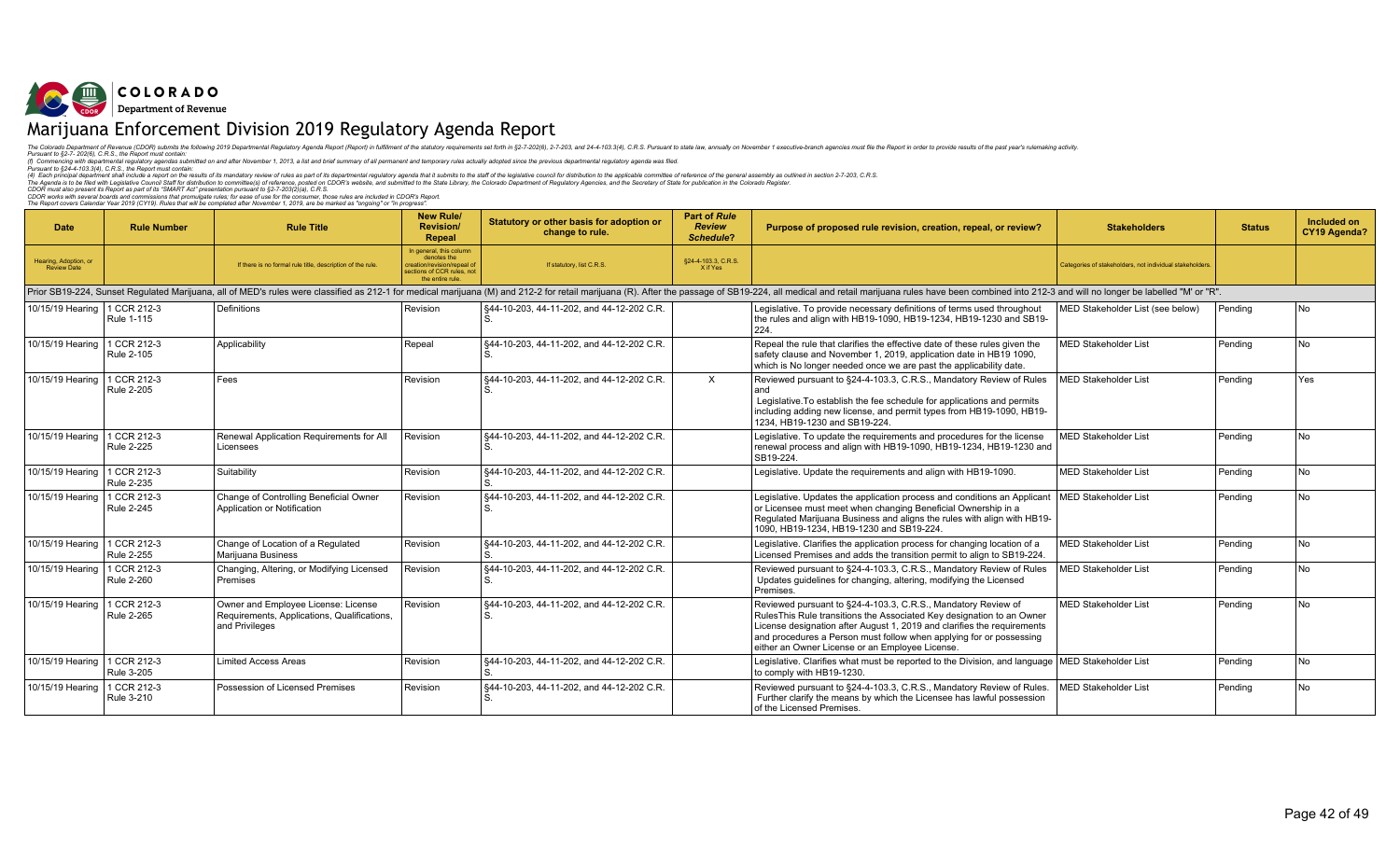

| Date                                        | <b>Rule Number</b>               | <b>Rule Title</b>                                                                                                                | <b>New Rule/</b><br><b>Revision</b> /<br>Repeal                                                                         | Statutory or other basis for adoption or<br>change to rule. | <b>Part of Rule</b><br><b>Review</b><br>Schedule? | Purpose of proposed rule revision, creation, repeal, or review?                                                                                                                                                                                                                                                                                                                    | <b>Stakeholders</b>                                      | <b>Status</b> | <b>Included on</b><br>CY19 Agenda? |
|---------------------------------------------|----------------------------------|----------------------------------------------------------------------------------------------------------------------------------|-------------------------------------------------------------------------------------------------------------------------|-------------------------------------------------------------|---------------------------------------------------|------------------------------------------------------------------------------------------------------------------------------------------------------------------------------------------------------------------------------------------------------------------------------------------------------------------------------------------------------------------------------------|----------------------------------------------------------|---------------|------------------------------------|
| Hearing, Adoption, or<br><b>Review Date</b> |                                  | If there is no formal rule title, description of the rule.                                                                       | In general, this column<br>denotes the<br>creation/revision/repeal of<br>sections of CCR rules, not<br>the entire rule. | If statutory, list C.R.S.                                   | §24-4-103.3, C.R.S.<br>X if Yes                   |                                                                                                                                                                                                                                                                                                                                                                                    | Categories of stakeholders, not individual stakeholders. |               |                                    |
| 10/15/19 Hearing                            | 1 CCR 212-3<br>Rule 3-215        | Shared Licensed Premises and Operational<br>Separation                                                                           | Revision                                                                                                                | \$44-10-203, 44-11-202, and 44-12-202 C.R.                  |                                                   | Reviewed pursuant to §24-4-103.3, C.R.S., Mandatory Review of Rules<br>Clarifies quidelines for the manner in which a Medical Marijuana<br>Business may share its existing Licensed Premises with a Licensed<br>Retail Marijuana Establishment, and to ensure the proper separation of a<br>Medical Marijuana Business operation from Retail Marijuana<br>Establishment operation. | <b>MED Stakeholder List</b>                              | Pendina       | No.                                |
| 10/15/19 Hearing                            | 1 CCR 212-3<br><b>Rule 3-220</b> | Security Alarm Systems and Lock<br><b>Standards</b>                                                                              | Revision                                                                                                                | §44-10-203, 44-11-202, and 44-12-202 C.R.                   |                                                   | Updates green house to include Greenhouse, a newly defined term.                                                                                                                                                                                                                                                                                                                   | <b>MED Stakeholder List</b>                              | Pending       | No                                 |
| 10/15/19 Hearing                            | 1 CCR 212-3<br>Rule 3-225        | Video Surveillance                                                                                                               | Revision                                                                                                                | §44-10-203, 44-11-202, and 44-12-202 C.R.                   |                                                   | Adds the requirement that surveillance recordings be synchronized with<br>POS systems.                                                                                                                                                                                                                                                                                             | <b>MED Stakeholder List</b>                              | Pending       | No                                 |
| 10/15/19 Hearing                            | 1 CCR 212-3<br><b>Rule 3-230</b> | <b>Waste Disposal</b>                                                                                                            | Revision                                                                                                                | §44-10-203, 44-11-202, and 44-12-202 C.R.                   |                                                   | Stakeholder request, and legislative. Clarifies waste disposal<br>requirements for Requlated Marijuana Businesses and makes<br>allowances for marijuana consumer waste recycling, and aligns<br>requirements with HB19-1230.                                                                                                                                                       | MED Stakeholder List                                     | Pending       | No                                 |
| 10/15/19 Hearing                            | 1 CCR 212-3<br>Rule 3-240        | Collection of Marijuana Consumer Waste                                                                                           | New rule                                                                                                                | \$44-10-203, 44-11-202, and 44-12-202 C.R.                  |                                                   | Legislative and Stakeholder request. The purpose of this rule is to<br>establish conditions under which a Licensee is authorized to collect<br>Marijuana Consumer Waste for recycling purposes.                                                                                                                                                                                    | <b>MED Stakeholder List</b>                              | Pendina       | N <sub>o</sub>                     |
| 10/15/19 Hearing                            | 1 CCR 212-3<br>Rule 3-245        | Selling and Serving, Regulated Marijuana<br>Hours of Operation                                                                   | Revision                                                                                                                | \$44-10-203, 44-11-202, and 44-12-202 C.R.                  |                                                   | LEgislative Clarify hours of operations and establish hours of operation<br>requirements for hospitalist establishments to align with HB19-1230.                                                                                                                                                                                                                                   | <b>MED Stakeholder List</b>                              | Pendina       | N <sub>o</sub>                     |
| 10/15/19 Hearing                            | 1 CCR 212-3<br>Rule 3-330        | Cultivation of Regulated Marijuana: Specific Revision<br><b>Health and Safety Requirements</b>                                   |                                                                                                                         | §44-10-203, 44-11-202, and 44-12-202 C.R.                   |                                                   | Reviewed pursuant to §24-4-103.3, C.R.S., Mandatory Review of Rules<br>Adds additional sanitary and documentation requirements.                                                                                                                                                                                                                                                    | <b>MED Stakeholder List</b>                              | Pendina       | No                                 |
| 10/15/19 Hearing                            | 1 CCR 212-3<br>Rule 3-335        | Production of Regulated Marijuana<br>Concentrate and Regulated Marijuana<br>Products: Specific Health and Safety<br>Requirements | Revision                                                                                                                | \$44-10-203, 44-11-202, and 44-12-202 C.R.                  |                                                   | Stakeholder request. Makes miNor revision and addresses inactive<br>ingredients, adds additional prohibited ingredients.                                                                                                                                                                                                                                                           | <b>MED Stakeholder List</b>                              | Pendina       | N <sub>o</sub>                     |
| 10/15/19 Hearing                            | 1 CCR 212-3<br>Rule 3-405        | Identification                                                                                                                   | Revision                                                                                                                | §44-10-203, 44-11-202, and 44-12-202 C.R.                   |                                                   | Stakeholder request. Updates existing rules around consumer<br>identification, and appropriate measures to verify identification.                                                                                                                                                                                                                                                  | <b>MED Stakeholder List</b>                              | Pending       | No                                 |
| 10/15/19 Hearing                            | 1 CCR 212-3<br>Rule 3-505        | General Standards for a Regulated<br>Marijuana Business Designated A<br>Responsible Vendor                                       | Revision                                                                                                                | §44-10-203, 44-11-202, and 44-12-202 C.R.                   |                                                   | Legislative. Aligns existing rule with HB19-1090, HB19-1234, HB19-1230 MED Stakeholder List<br>and SB19-224.                                                                                                                                                                                                                                                                       |                                                          | Pending       | N <sub>o</sub>                     |
| 10/15/19 Hearing                            | 1 CCR 212-3<br>Rule 3-510        | General Standards for Responsible Vendor<br>Program Provider                                                                     | Revision                                                                                                                | \$44-10-203, 44-11-202, and 44-12-202 C.R.                  |                                                   | Legislative. Simplifies general standards and basic requirements for<br>responsible vendor programs                                                                                                                                                                                                                                                                                | <b>MED Stakeholder List</b>                              | Pending       | N <sub>o</sub>                     |
| 10/15/19 Hearing                            | 1 CCR 212-3<br>Rule 3-515        | <b>Certification Training Program Standards</b>                                                                                  | Revision                                                                                                                | §44-10-203, 44-11-202, and 44-12-202 C.R.                   |                                                   | Reviewed pursuant to §24-4-103.3, C.R.S., Mandatory Review of Rules<br>Makes miNor revisions to existing rule.                                                                                                                                                                                                                                                                     | <b>MED Stakeholder List</b>                              | Pending       | N <sub>o</sub>                     |
| 10/15/19 Hearing                            | 1 CCR 212-3<br>Rule 3-520        | Certification Training Class Core Curriculum   Revision                                                                          |                                                                                                                         | §44-10-203, 44-11-202, and 44-12-202 C.R.                   |                                                   | Legislative. Makes miNor revisions while also aligning requirements with<br>HB19-1230 and HB19-1234.                                                                                                                                                                                                                                                                               | MED Stakeholder List                                     | Pending       | N <sub>o</sub>                     |
| 10/15/19 Hearing                            | 1 CCR 212-3<br>Rule 3-605        | Transport: All Regulated Marijuana<br><b>Businesses</b>                                                                          | Revision                                                                                                                | §44-10-203, 44-11-202, and 44-12-202 C.R.                   |                                                   | Stakeholder request. Allows for either a digital or hard copy of the an<br>Inventory Tracking System-generated transport manifest.                                                                                                                                                                                                                                                 | <b>MED Stakeholder List</b>                              | Pending       | N <sub>o</sub>                     |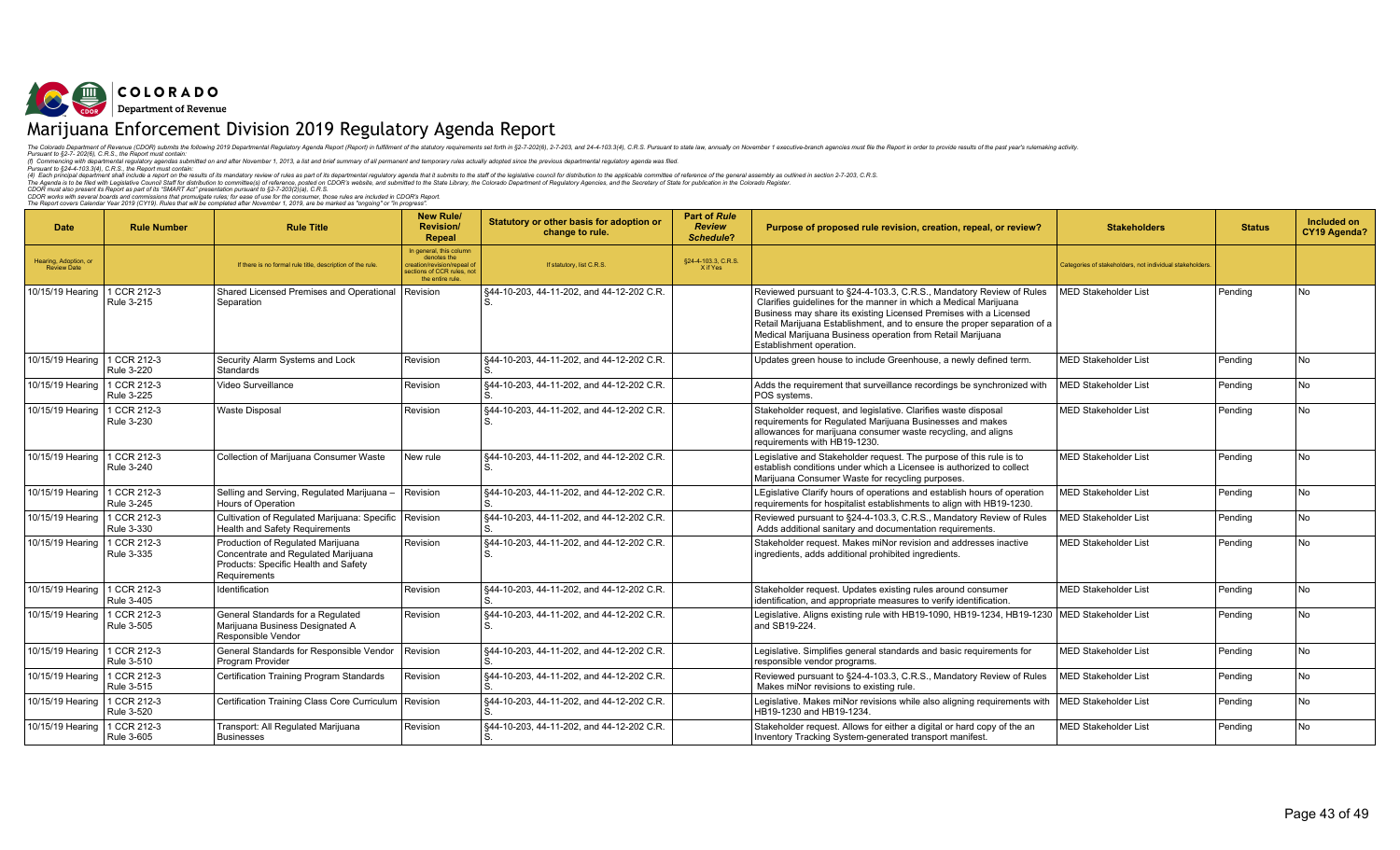

| Date                                        | <b>Rule Number</b>        | <b>Rule Title</b>                                                                            | <b>New Rule/</b><br><b>Revision/</b><br>Repeal                                                                          | Statutory or other basis for adoption or<br>change to rule. | <b>Part of Rule</b><br><b>Review</b><br><b>Schedule?</b> | Purpose of proposed rule revision, creation, repeal, or review?                                                                                                                                                                                                                                                                                                                                                                                 | <b>Stakeholders</b>                                      | <b>Status</b> | <b>Included on</b><br>CY19 Agenda? |
|---------------------------------------------|---------------------------|----------------------------------------------------------------------------------------------|-------------------------------------------------------------------------------------------------------------------------|-------------------------------------------------------------|----------------------------------------------------------|-------------------------------------------------------------------------------------------------------------------------------------------------------------------------------------------------------------------------------------------------------------------------------------------------------------------------------------------------------------------------------------------------------------------------------------------------|----------------------------------------------------------|---------------|------------------------------------|
| Hearing, Adoption, or<br><b>Review Date</b> |                           | If there is no formal rule title, description of the rule.                                   | In general, this column<br>denotes the<br>creation/revision/repeal of<br>sections of CCR rules, not<br>the entire rule. | If statutory, list C.R.S.                                   | §24-4-103.3, C.R.S.<br>X if Yes                          |                                                                                                                                                                                                                                                                                                                                                                                                                                                 | Categories of stakeholders, not individual stakeholders. |               |                                    |
| 10/15/19 Hearing                            | 1 CCR 212-3<br>Rule 3-610 | Off-Premises Storage of Regulated<br>Marijuana: All Regulated Marijuana<br><b>Businesses</b> | Revision                                                                                                                | §44-10-203, 44-11-202, and 44-12-202 C.R.                   |                                                          | Legislative. Allows for off-site storage facilities tobe used for order<br>deliveries to align with HB19-1234.                                                                                                                                                                                                                                                                                                                                  | <b>MED Stakeholder List</b>                              | Pendina       | No.                                |
| 10/15/19 Hearing                            | 1 CCR 212-3<br>Rule 3-615 | Regulated Marijuana Delivery Permits                                                         | New Rule                                                                                                                | §44-10-203, 44-11-202, and 44-12-202 C.R.                   |                                                          | Legislative. Establishes the reguirements for a Medical Marijuana Store,<br>a Retail Marijuana Store, a Medical Marijuana Transporter and a Retail<br>Marijuana Transporter to obtain a delivery permit and to deliver<br>Regulated Marijuana to patients or consumers at a private residence.                                                                                                                                                  | <b>MED Stakeholder List</b>                              | Pending       | N <sub>o</sub>                     |
| 10/15/19 Hearing                            | 1 CCR 212-3<br>Rule 3-705 | Advertising General Requirement: No<br>Deceptive, False or Misleading Statements             | Revision                                                                                                                | §44-10-203, 44-11-202, and 44-12-202 C.R.                   |                                                          | Reviewed pursuant to §24-4-103.3, C.R.S., Mandatory Review of Rules.<br>MiNor revision adding patient in addition to consumer                                                                                                                                                                                                                                                                                                                   | <b>MED Stakeholder List</b>                              | Pendina       | N <sub>o</sub>                     |
| 10/15/19 Hearing                            | 1 CCR 212-3<br>Rule 3-710 | The Term "MiNor" as Used in the Marijuana Revision<br>Code and These Rules                   |                                                                                                                         | §44-10-203, 44-11-202, and 44-12-202 C.R.                   |                                                          | Reviewed pursuant to §24-4-103.3, C.R.S., Mandatory Review of Rules.<br>Combines Retail and Medical codes into one rule around the use of term<br>minor.                                                                                                                                                                                                                                                                                        | <b>MED Stakeholder List</b>                              | Pendina       | No                                 |
| 10/15/19 Hearing                            | 1 CCR 212-3<br>Rule 3-715 | Use of Branding                                                                              | New Rule                                                                                                                | §44-10-203, 44-11-202, and 44-12-202 C.R.                   |                                                          | legislative. Clarifies taglines are included in the term Branding, aligns<br>with SB19-224.                                                                                                                                                                                                                                                                                                                                                     | <b>MED Stakeholder List</b>                              | Pendina       | No.                                |
| 10/15/19 Hearing                            | 1 CCR 212-3<br>Rule 3-720 | Advertising All Media                                                                        | Revision                                                                                                                | §44-10-203, 44-11-202, and 44-12-202 C.R.                   |                                                          | Reviewed pursuant to §24-4-103.3, C.R.S., Mandatory Review of Rules.<br>Clarifies advertising rules to allow for all media types so long as 71.6%<br>is of lawful age.                                                                                                                                                                                                                                                                          | <b>MED Stakeholder List</b>                              | Pending       | N <sub>o</sub>                     |
| 10/15/19 Hearing                            | 1 CCR 212-3<br>Rule 3-735 | Signage and Advertising: Outdoor<br>Advertising                                              | Revision                                                                                                                | §44-10-203, 44-11-202, and 44-12-202 C.R.                   |                                                          | Reviewed pursuant to §24-4-103.3, C.R.S., Mandatory Review of Rules.<br>Simplifies outdoor advertising rules by citing statue, and expressly<br>stating that outside advertising is prohibited within 500 feet of established<br>and conspicuously identified elementary or secondary schools, places of<br>worship, or public playgrounds.                                                                                                     | <b>MED Stakeholder List</b>                              | Pendina       | No.                                |
| 10/15/19 Hearing                            | 1 CCR 212-3<br>Rule 3-740 | Signage and Advertising: No Content That<br><b>Targets MiNors</b>                            | Revision                                                                                                                | S44-10-203. 44-11-202. and 44-12-202 C.R.                   |                                                          | Reviewed pursuant to §24-4-103.3, C.R.S., Mandatory Review of Rules.<br>Expressly prohibits content targeted to miNors.                                                                                                                                                                                                                                                                                                                         | <b>MED Stakeholder List</b>                              | Pendina       | N <sub>o</sub>                     |
| 10/15/19 Hearing                            | 1 CCR 212-3<br>Rule 3-755 | Advertising: Event Sponsorship                                                               | Revision                                                                                                                | §44-10-203, 44-11-202, and 44-12-202 C.R.                   | $\times$                                                 | Clarifies rules for event sponsorship.                                                                                                                                                                                                                                                                                                                                                                                                          | <b>MED Stakeholder List</b>                              | Pendina       | No                                 |
| 10/15/19 Hearing                            | 1 CCR 212-3<br>Rule 3-805 | Regulated Marijuana Businesses: Inventory Revision<br><b>Tracking System</b>                 |                                                                                                                         | §44-10-203, 44-11-202, and 44-12-202 C.R.                   | $\times$                                                 | Reviewed pursuant to §24-4-103.3, C.R.S., Mandatory Review of Rules.<br>MiNor revisions to RFID Tags Required and Inventory Tracking System<br>Procedures.                                                                                                                                                                                                                                                                                      | <b>MED Stakeholder List</b>                              | Pending       | Yes                                |
| 10/15/19 Hearing                            | 1 CCR 212-3<br>Rule 3-815 | <b>Transport Manifest Required</b>                                                           | Revision                                                                                                                | \$44-10-203, 44-11-202, and 44-12-202 C.R.                  | $\times$                                                 | Reviewed pursuant to §24-4-103.3, C.R.S., Mandatory Review of Rules.<br>Removes the requirement that Licensees must immediately input all<br>Regulated Marijuana or Regulated Marijuana Product delivered or<br>received to the Licensed Premises or off-premises storage facility,<br>accounting for all RFID tags, into the Inventory Tracking System at the<br>time of receipt of the Regulated Marijuana or Regulated Marijuana<br>Product. | <b>MED Stakeholder List</b>                              | Pendina       | Yes                                |
| 10/15/19 Hearing                            | 1 CCR 212-3<br>Rule 3-905 | Business Records Required                                                                    | Revision                                                                                                                | §44-10-203, 44-11-202, and 44-12-202 C.R.                   |                                                          | Stakeholder request and Legislative. Adds additional requirement of<br>records for consumer waste and Corrective Action and Preventive<br>Action.                                                                                                                                                                                                                                                                                               | MED Stakeholder List                                     | Pending       | No                                 |
| 10/15/19 Hearing                            | 1 CCR 212-3<br>Rule 3-920 | Regulated Marijuana Business Reporting<br>Requirements                                       | Revision                                                                                                                | §44-10-203, 44-11-202, and 44-12-202 C.R.                   |                                                          | Stakeholder request. Replaces Manager with management personnel                                                                                                                                                                                                                                                                                                                                                                                 | <b>MED Stakeholder List</b>                              | Pending       | No                                 |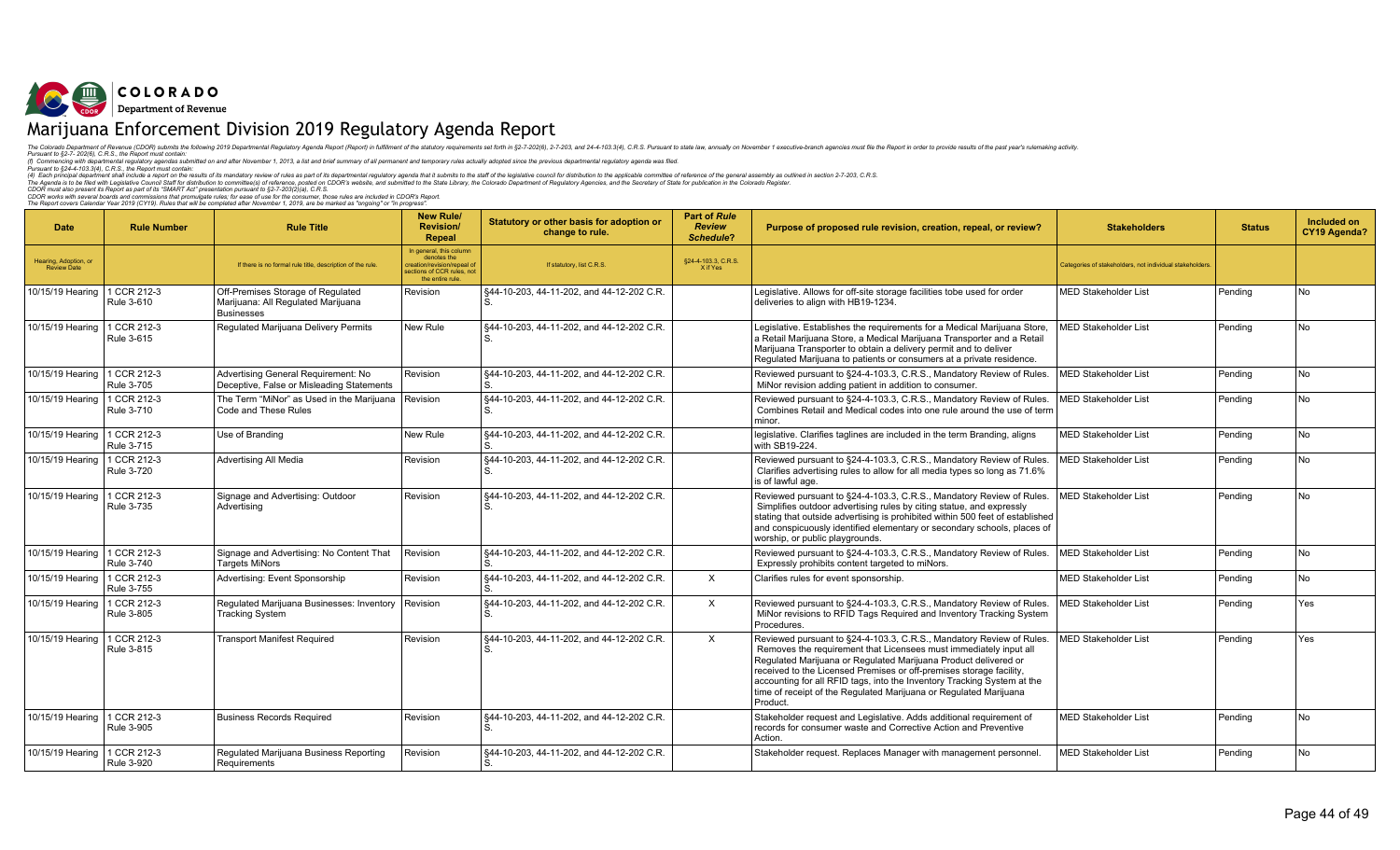

| Date                                        | <b>Rule Number</b>               | <b>Rule Title</b>                                                                                                                                       | <b>New Rule/</b><br><b>Revision/</b><br>Repeal                                                                          | Statutory or other basis for adoption or<br>change to rule. | <b>Part of Rule</b><br><b>Review</b><br><b>Schedule?</b> | Purpose of proposed rule revision, creation, repeal, or review?                                                                                                                                                                                                                                                                                                                                                                                                                                       | <b>Stakeholders</b>                                      | <b>Status</b> | Included on<br>CY19 Agenda? |
|---------------------------------------------|----------------------------------|---------------------------------------------------------------------------------------------------------------------------------------------------------|-------------------------------------------------------------------------------------------------------------------------|-------------------------------------------------------------|----------------------------------------------------------|-------------------------------------------------------------------------------------------------------------------------------------------------------------------------------------------------------------------------------------------------------------------------------------------------------------------------------------------------------------------------------------------------------------------------------------------------------------------------------------------------------|----------------------------------------------------------|---------------|-----------------------------|
| Hearing, Adoption, or<br><b>Review Date</b> |                                  | If there is no formal rule title, description of the rule.                                                                                              | In general, this column<br>denotes the<br>creation/revision/repeal of<br>sections of CCR rules, not<br>the entire rule. | If statutory, list C.R.S.                                   | §24-4-103.3, C.R.S.<br>X if Yes                          |                                                                                                                                                                                                                                                                                                                                                                                                                                                                                                       | Categories of stakeholders, not individual stakeholders. |               |                             |
| 10/15/19 Hearing                            | 1 CCR 212-3<br>Rule 3-1005       | Packaging and Labeling: Minimum<br>Requirements Prior to Transfer to a<br>Regulated Marijuana Business                                                  | Revision                                                                                                                | \$44-10-203, 44-11-202, and 44-12-202 C.R.                  |                                                          | Stakeholder request and Legislative. Adds whole wet plant and adds<br>Vaporizer Delivery Devices and Pressurized Metered Dose Inhalers shall<br>be affixed with a list of all Ingredients, including Additives, used to<br>manufacture the Vaporizer Delivery Device or Pressurized Metered Dose<br>Inhaler. Also aligns rule to HB19-1230.                                                                                                                                                           | <b>MED Stakeholder List</b>                              | Pending       | No.                         |
| 10/15/19 Hearing                            | 1 CCR 212-3<br>Rule 3-1010       | Packaging and Labeling: General<br>Requirements Prior to Transfer to a Patient<br>or Consumer at a Medical Marijuana Store<br>or Retail Marijuana Store | Revision                                                                                                                | \$44-10-203, 44-11-202, and 44-12-202 C.R.                  |                                                          | Legislative and stakeholder request. Clarifies the applicability of the rule,<br>updates defined terms, and adds A Pressurized Metered Dose Inhaler or<br>Vaporizer Delivery Device, and audited product must be labeled "Not<br>approved by the FDA". Vaporizer Delivery Device or Pressurized<br>Metered Dose Inhaler Must include list of all Ingredients, including<br>Additives, used to manufacture the device. Additionally, the rule adds<br>labeling requirements for liquid edible product. | <b>MED Stakeholder List</b>                              | Pendina       | <b>No</b>                   |
| 10/15/19 Hearing                            | 1 CCR 212-3<br>Rule 3-1015       | Additional Labeling Requirements Prior to<br>Transfer to a Patient or Consumer                                                                          | Revision                                                                                                                | \$44-10-203, 44-11-202, and 44-12-202 C.R.                  |                                                          | Legislative. Adds language to comply with HB19-1230. Removes<br>pressurized meter dosed inhaler inhaled product                                                                                                                                                                                                                                                                                                                                                                                       | MED Stakeholder List                                     | Pendina       | <b>No</b>                   |
| 10/15/19 Hearing                            | 1 CCR 212-3<br>Rule 4-105        | Regulated Marijuana Testing Program:<br><b>Mandatory Testing</b>                                                                                        | Revision                                                                                                                | §44-10-203, 44-11-202, and 44-12-202 C.R.                   | $\times$                                                 | Reviewed pursuant to §24-4-103.3, C.R.S., Mandatory Review of Rules.<br>Adds Regulated Marijuana Business may submit Test Batches from a<br>Harvest or Production Batch for R&D testing.                                                                                                                                                                                                                                                                                                              | <b>MED Stakeholder List</b>                              | Pending       | Yes                         |
| 10/15/19 Hearing                            | 1 CCR 212-3<br>Rule 4-110        | Regulated Marijuana Testing Program:<br>Sampling Procedures                                                                                             | Revision                                                                                                                | \$44-10-203, 44-11-202, and 44-12-202 C.R.                  | $\times$                                                 | Reviewed pursuant to §24-4-103.3, C.R.S., Mandatory Review of Rules.<br>and Stakeholder request. Clarifies that product must be in its final form.                                                                                                                                                                                                                                                                                                                                                    | <b>MED Stakeholder List</b>                              | Pendina       | l Yes                       |
| 10/15/19 Hearing                            | 1 CCR 212-3<br>Rule 4-115        | Regulated Marijuana Testing Program:<br>Sampling and Testing Program                                                                                    | Revision                                                                                                                | §44-10-203, 44-11-202, and 44-12-202 C.R.                   | $\times$                                                 | Reviewed pursuant to §24-4-103.3, C.R.S., Mandatory Review of Rules.<br>Updates and clarifies the Division's Mandatory Testing and Random<br>Sampling program that is applicable to Retail Marijuana Testing<br>Facilities.                                                                                                                                                                                                                                                                           | <b>MED Stakeholder List</b>                              | Pending       | Yes                         |
| 10/15/19 Hearing                            | 1 CCR 212-3<br>Rule 4-120        | Regulated Marijuana Testing Program:<br>Contaminant Testing                                                                                             | Revision                                                                                                                | \$44-10-203, 44-11-202, and 44-12-202 C.R.                  | $\times$                                                 | Reviewed pursuant to §24-4-103.3, C.R.S., Mandatory Review of Rules.<br>updates and clarifies contaminant testing and related process validation<br>portion of the Division's Regulated Marijuana sampling and testing<br>program.                                                                                                                                                                                                                                                                    | <b>MED Stakeholder List</b>                              | Pendina       | Yes                         |
| 10/15/19 Hearing                            | 1 CCR 212-3<br>Rule 4-125        | Regulated Marijuana Testing Program:<br>Potency Testing                                                                                                 | Revision                                                                                                                | \$44-10-203, 44-11-202, and 44-12-202 C.R.                  | $\times$                                                 | Reviewed pursuant to §24-4-103.3, C.R.S., Mandatory Review of Rules.<br>Exempts Marijuana that will be allocated for extraction in the Inventory<br>Tracking System from potency testing.                                                                                                                                                                                                                                                                                                             | <b>MED Stakeholder List</b>                              | Pendina       | Yes                         |
| 10/15/19 Hearing                            | 1 CCR 212-3<br><b>Rule 4-135</b> | Regulated Marijuana Testing Program:<br>Contaminated Product and Failed Test<br><b>Results and Procedures</b>                                           | Revision                                                                                                                | \$44-10-203, 44-11-202, and 44-12-202 C.R.                  | $\times$                                                 | Reviewed pursuant to §24-4-103.3, C.R.S., Mandatory Review of Rules.<br>Updates to allow transfer of Production Batches that failed contaminant<br>testing to aNother Medical Marijuana Products Manufacturer or Retail<br>Marijuana Products Manufacturer for decontamination.                                                                                                                                                                                                                       | <b>MED Stakeholder List</b>                              | Pending       | l Yes                       |
| 10/15/19 Hearing                            | 1 CCR 212-3<br>Rule 5-105        | Medical Marijuana Store: License Privileges   Revision                                                                                                  |                                                                                                                         | \$44-10-203 and 44-11-202. C.R.S.                           | $\times$                                                 | legislative and Reviewed pursuant to §24-4-103.3, C.R.S., Mandatory<br>Review of Rules.<br>Adds store employee performance based incentives, and transfer of<br>industrial Hemp to align with SB19-224.                                                                                                                                                                                                                                                                                               | MED Stakeholder List                                     | Pending       | l Yes                       |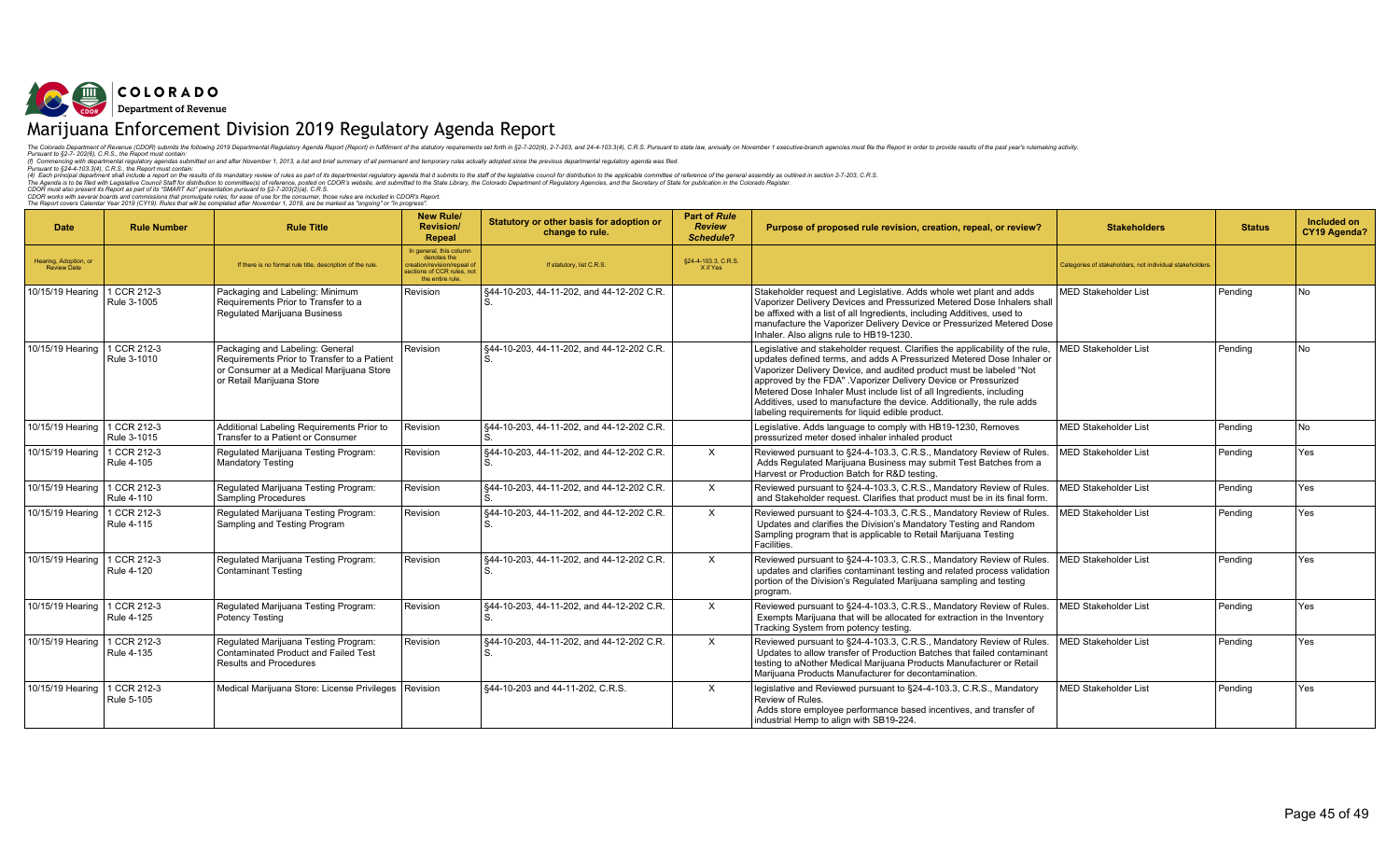

| Date                                        | <b>Rule Number</b>               | <b>Rule Title</b>                                                                                 | <b>New Rule/</b><br><b>Revision/</b><br>Repeal                                                                         | Statutory or other basis for adoption or<br>change to rule. | <b>Part of Rule</b><br><b>Review</b><br><b>Schedule?</b> | Purpose of proposed rule revision, creation, repeal, or review?                                                                                                                                                                                                                                                                                                                                                                                                                                                                                     | <b>Stakeholders</b>                                     | <b>Status</b> | Included on<br>CY19 Agenda? |
|---------------------------------------------|----------------------------------|---------------------------------------------------------------------------------------------------|------------------------------------------------------------------------------------------------------------------------|-------------------------------------------------------------|----------------------------------------------------------|-----------------------------------------------------------------------------------------------------------------------------------------------------------------------------------------------------------------------------------------------------------------------------------------------------------------------------------------------------------------------------------------------------------------------------------------------------------------------------------------------------------------------------------------------------|---------------------------------------------------------|---------------|-----------------------------|
| Hearing, Adoption, or<br><b>Review Date</b> |                                  | If there is no formal rule title, description of the rule.                                        | In general, this column<br>denotes the<br>creation/revision/repeal o<br>sections of CCR rules, not<br>the entire rule. | If statutory, list C.R.S.                                   | §24-4-103.3, C.R.S.<br>X if Yes                          |                                                                                                                                                                                                                                                                                                                                                                                                                                                                                                                                                     | Categories of stakeholders, not individual stakeholders |               |                             |
| 10/15/19 Hearing                            | 1 CCR 212-3<br>Rule 5-115        | Medical Marijuana Sales: General<br><b>Limitations or Prohibited Acts</b>                         | Revision                                                                                                               | \$44-10-203 and 44-11-202, C.R.S.                           | X                                                        | Reviewed pursuant to §24-4-103.3, C.R.S., Mandatory Review of Rules.<br>and<br>Legislative and stakeholder request Adds Sales Limitations, and<br>corrective action plan.                                                                                                                                                                                                                                                                                                                                                                           | MED Stakeholder List                                    | Pendina       | Yes                         |
| 10/15/19 Hearing                            | 1 CCR 212-3<br>Rule 5-120        | Point of Sale: Restricted Access Area                                                             | Revision                                                                                                               | \$44-10-203 and 44-11-202, C.R.S.                           |                                                          | Adds the requirement for the posted pregnancy requirement as required<br>in SB19-224.                                                                                                                                                                                                                                                                                                                                                                                                                                                               | <b>MED Stakeholder List</b>                             | Pendina       | No                          |
| 10/15/19 Hearing                            | 1 CCR 212-3<br><b>Rule 5-205</b> | Medical Marijuana Cultivation Facility:<br>License Privileges                                     | Revision                                                                                                               | \$44-10-203, 44-11-202, and 44-10-502, C.R.                 | $\times$                                                 | Allows a Medical Marijuana Cultivation Facility may Transfer Medical<br>Mariiuana or Medical Mariiuana Concentrate to aNother Medical<br>Marijuana Cultivation Facility prior to testing purpose of decontamination<br>and allows Cultivation Facility shall only obtain Medical Marijuana seeds<br>or Immature Plants from its own Medical Marijuana, properly Transferred<br>Retail Marijuana cultivated at a Retail Marijuana Cultivation Facility with<br>at least one identical Controlling Beneficial Owner and allows transition<br>permits. | <b>MED Stakeholder List</b>                             | Pendina       | Yes                         |
| 10/15/19 Hearing                            | 1 CCR 212-3<br>Rule 5-225        | Medical Marijuana Cultivation Facility:<br><b>Production Management</b>                           | Revision                                                                                                               | §44-10-203, 44-11-202, and 44-10-503, C.R.                  | X                                                        | Reviewed pursuant to §24-4-103.3, C.R.S., Mandatory Review of Rules<br>and stakeholder request.<br>Makes updates to production management requirements including<br>excluding immature plants from the authorized plant count.                                                                                                                                                                                                                                                                                                                      | <b>MED Stakeholder List</b>                             | Pendina       | Yes                         |
| 10/15/19 Hearing                            | 1 CCR 212-3<br>Rule 5-305        | Medical Marijuana Products Manufacturer:<br>License Privileges                                    | Revision                                                                                                               | §44-10-203, 44-11-202, and 44-10-503, C.R.                  | X                                                        | Reviewed pursuant to §24-4-103.3, C.R.S., Mandatory Review of Rules<br>and stakeholder request<br>Allows Medical Marijuana Products Manufacturer to use Industrial Hemp<br>as an ingredient provided if t passes necessary testing per SB19-224.                                                                                                                                                                                                                                                                                                    | <b>MED Stakeholder List</b>                             | Pending       | Yes                         |
| 10/15/19 Hearing                            | 1 CCR 212-3<br>Rule 5-310        | Medical Marijuana Products Manufacturer:<br>General Limitations or Prohibited Acts                | Revision                                                                                                               | \$44-10-203, 44-11-202, and 44-10-503, C.R.                 | $\times$                                                 | Reviewed pursuant to §24-4-103.3, C.R.S., Mandatory Review of Rules.<br>Provides clarity and updates including establishing requirements for<br>Corrective and Preventive Action plans per stakeholder request.                                                                                                                                                                                                                                                                                                                                     | <b>MED Stakeholder List</b>                             | Pendina       | Yes                         |
| 10/15/19 Hearing                            | 1 CCR 212-3<br>Rule 5-315        | Medical Marijuana Products Manufacturer:<br>Medical Mariiuana Concentrate Production              | Revision                                                                                                               | §44-10-203, 44-11-202, and 44-10-503, C.R.                  | X                                                        | Reviewed pursuant to §24-4-103.3, C.R.S., Mandatory Review of Rules.<br>clarifies and updates requirements for Concentrate production.                                                                                                                                                                                                                                                                                                                                                                                                              | <b>MED Stakeholder List</b>                             | Pending       | Yes                         |
| 10/15/19 hearing                            | 1 CCR 212-3<br>Rule 5-325        | Medical Marijuana Products Manufacturer:<br><b>Audited Product and Alternative Use</b><br>Product | Revision                                                                                                               | §44-10-203, 44-11-202, and 44-10-503, C.R.                  | $\times$                                                 | Reviewed pursuant to §24-4-103.3, C.R.S., Mandatory Review of Rules<br>and.<br>Legislative. Updates Audited Product requirements per SB19-224.                                                                                                                                                                                                                                                                                                                                                                                                      | <b>MED Stakeholder List</b>                             | Pending       | Yes                         |
| 10/15/19 Hearing                            | 1 CCR 212-3<br>Rule 5-330        | Recall of Medical Marijuana Concentrate or<br>Medical Mariiuana Product                           | New Rule                                                                                                               | §44-10-203, 44-11-202, and 44-10-503, C.R.                  |                                                          | Stakeholder request. Adds requirements for written recall plan.                                                                                                                                                                                                                                                                                                                                                                                                                                                                                     | <b>MED Stakeholder List</b>                             | Pendina       | <b>No</b>                   |
| 10/15/19 Hearing                            | 1 CCR 212-3<br>Rule 5-405        | Medical Mariiuana Testing Facilities:<br>License Privileges                                       | Revision                                                                                                               | \$44-10-203 and 44-11-202, C.R.S.                           | $\times$                                                 | Reviewed pursuant to §24-4-103.3, C.R.S., Mandatory Review of Rules<br>Legislative. Authorizes testing of Industrial Hemp Product per SB19-224.                                                                                                                                                                                                                                                                                                                                                                                                     | MED Stakeholder List                                    | Pendina       | Yes                         |
| 10/15/19 Hearing                            | 1 CCR 212-3<br>Rule 5-410        | Medical Marijuana Testing Facilities:<br>General Limitations or Prohibited Acts                   | Revision                                                                                                               | \$44-10-203 and 44-11-202, C.R.S.                           | X                                                        | Legislative and Reviewed pursuant to §24-4-103.3, C.R.S., Mandatory<br>Review of Rules.<br>Updates to include Owner Controlling Beneficial Owner or Passive<br>Beneficial Owner per HB19-1090, and provide clarity that Testing of<br>Unregistered or Untracked Industrial Hemp Products is Prohibited per<br>SB19-224.                                                                                                                                                                                                                             | <b>MED Stakeholder List</b>                             | Pending       | Yes                         |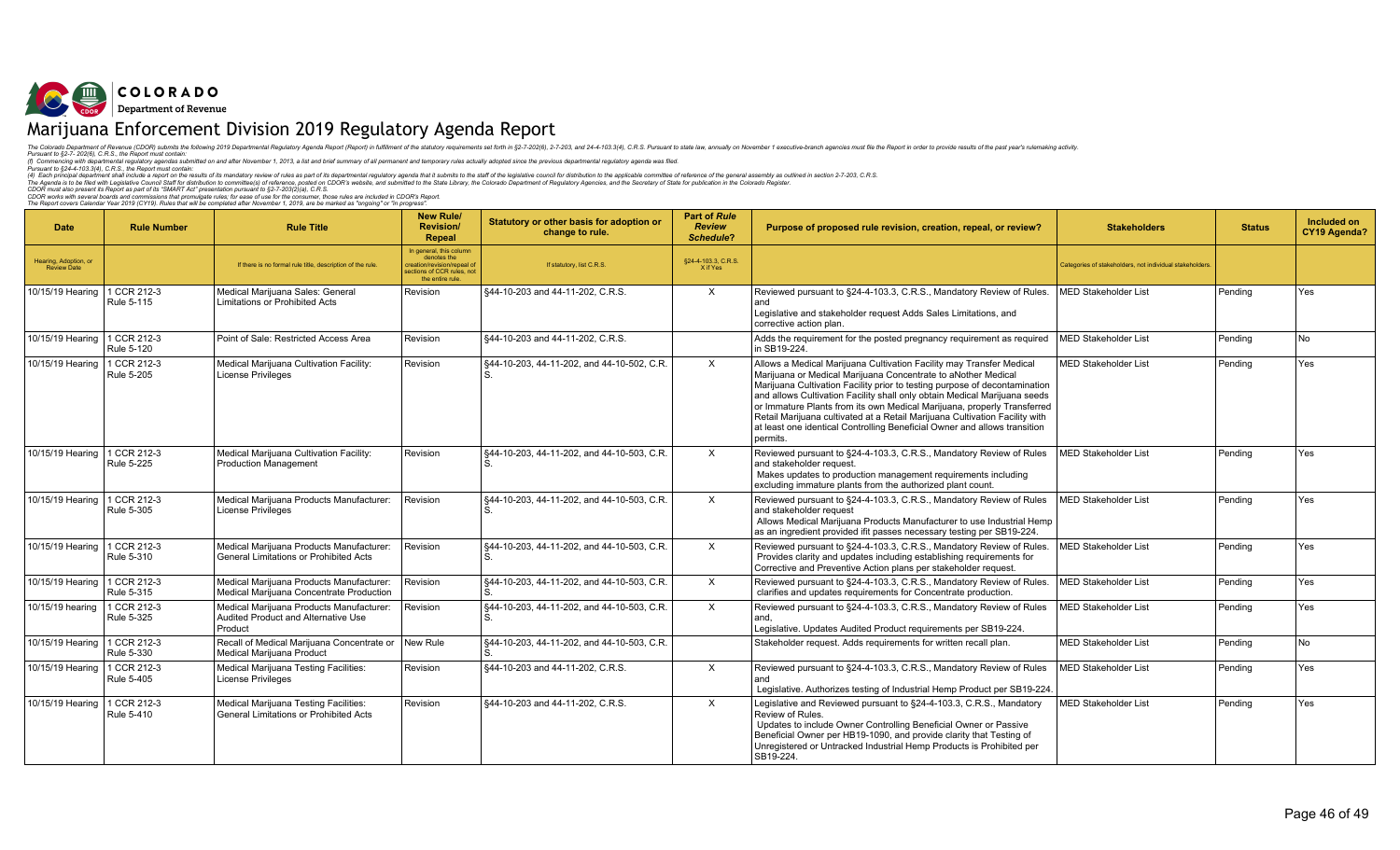

| <b>Date</b>                          | <b>Rule Number</b>        | <b>Rule Title</b>                                                                                | <b>New Rule/</b><br><b>Revision/</b><br>Repeal                                                                        | Statutory or other basis for adoption or<br>change to rule. | <b>Part of Rule</b><br><b>Review</b><br>Schedule? | Purpose of proposed rule revision, creation, repeal, or review?                                                                                                                                                                                                                                                                                                                                                                                                                                                                                                                                                                                             | <b>Stakeholders</b>                                      | <b>Status</b> | Included on<br>CY19 Agenda? |
|--------------------------------------|---------------------------|--------------------------------------------------------------------------------------------------|-----------------------------------------------------------------------------------------------------------------------|-------------------------------------------------------------|---------------------------------------------------|-------------------------------------------------------------------------------------------------------------------------------------------------------------------------------------------------------------------------------------------------------------------------------------------------------------------------------------------------------------------------------------------------------------------------------------------------------------------------------------------------------------------------------------------------------------------------------------------------------------------------------------------------------------|----------------------------------------------------------|---------------|-----------------------------|
| Hearing, Adoption, or<br>Review Date |                           | If there is no formal rule title, description of the rule.                                       | In general, this column<br>denotes the<br>eation/revision/repeal of<br>sections of CCR rules, not<br>the entire rule. | If statutory, list C.R.S.                                   | §24-4-103.3, C.R.S.<br>X if Yes                   |                                                                                                                                                                                                                                                                                                                                                                                                                                                                                                                                                                                                                                                             | Categories of stakeholders, not individual stakeholders. |               |                             |
| 10/15/19 Hearing                     | 1 CCR 212-3<br>Rule 5-420 | Medical Marijuana Testing Facilities:<br>Personnel                                               | Revision                                                                                                              | \$44-10-203 and 44-11-202, C.R.S.                           | X                                                 | §24-4-103.3, C.R.S., Mandatory Review of Rules and stakeholder<br>request. Updates requirements for lab directors.                                                                                                                                                                                                                                                                                                                                                                                                                                                                                                                                          | <b>MED Stakeholder List</b>                              | Pending       | Yes                         |
| 10/15/19 Hearing                     | 1 CCR 212-3<br>Rule 5-430 | Medical Marijuana Testing Facilities:<br><b>Analytical Processes</b>                             | Revision                                                                                                              | §44-10-203 and 44-11-202, C.R.S.                            | $\times$                                          | §24-4-103.3, C.R.S., Mandatory Review of Rules. Updates requirements<br>for Gas Chromatography Mass Spectrometry.                                                                                                                                                                                                                                                                                                                                                                                                                                                                                                                                           | MED Stakeholder List                                     | Pending       | Yes                         |
| 10/15/19 Hearing                     | 1 CCR 212-3<br>Rule 5-505 | Medical Marijuana Transporter: License<br>Privileges                                             | Revision                                                                                                              | \$44-10-203 and 44-11-202. C.R.S.                           | $\times$                                          | Legislative and Reviewed pursuant to §24-4-103.3, C.R.S., Mandatory<br>Review of Rules. Adds delivery permits to align HB19-1234.                                                                                                                                                                                                                                                                                                                                                                                                                                                                                                                           | <b>MED Stakeholder List</b>                              | Pending       | Yes                         |
| 10/15/19 Hearing                     | 1 CCR 212-3<br>Rule 5-510 | Medical Marijuana Transporter: General<br>Limitations or Prohibited Acts                         | Revision                                                                                                              | \$44-10-203 and 44-11-202. C.R.S.                           | $\times$                                          | Makes updates to align with HB19-1234.                                                                                                                                                                                                                                                                                                                                                                                                                                                                                                                                                                                                                      | <b>MED Stakeholder List</b>                              | Pending       | l Yes                       |
| 10/15/19 Hearing                     | 1 CCR 212-3<br>Rule 5-615 | Medical Marijuana Business Operators:<br><b>Employee Licenses for Personnel</b>                  | Revision                                                                                                              | \$44-10-203 and 44-11-202. C.R.S.                           | $\times$                                          | Reviewed pursuant to §24-4-103.3, C.R.S., Mandatory Review of Rules.<br>Clarifies employee licenses.                                                                                                                                                                                                                                                                                                                                                                                                                                                                                                                                                        | <b>MED Stakeholder List</b>                              | Pending       | l Yes                       |
| 10/15/19 Hearing                     | 1 CCR 212-3<br>Rule 5-705 | Marijuana Research and Development<br><b>Facilities: License Privileges</b>                      | Revision                                                                                                              | \$44-10-203 and 44-11-202. C.R.S.                           | $\times$                                          | Reviewed pursuant to §24-4-103.3, C.R.S., Mandatory Review of Rules.<br>Clarifies authorized sources of Medical Marijuana and that A Marijuana<br>Research and Development Facility and a Medical Marijuana Products<br>Manufacturer are subject to the same restrictions concerning Medical<br>Marijuana Product manufacturing.                                                                                                                                                                                                                                                                                                                            | <b>MED Stakeholder List</b>                              | Pending       | Yes                         |
| 10/15/19 Hearing                     | I CCR 212-3<br>Rule 5-715 | Marijuana Research and Development<br>Facility: Project Approval                                 | Revision                                                                                                              | \$44-10-203 and 44-11-202. C.R.S.                           | $\times$                                          | Reviewed pursuant to §24-4-103.3, C.R.S., Mandatory Review of Rules.<br>Strikes the required disclosure all Persons who have, are, or will provide<br>funding for the proposed Research Project.                                                                                                                                                                                                                                                                                                                                                                                                                                                            | <b>MED Stakeholder List</b>                              | Pendina       | Yes                         |
| 10/15/19 Hearing                     | 1 CCR 212-3<br>Rule 6-105 | Retail Marijuana Store: License Privileges                                                       | Revision                                                                                                              | \$44-10-203, 44-12-202, 44-10-601 C.R.S.                    |                                                   | Legislative. Adds store employee performance based incentives, and<br>transfer of industrial Hemp to align with SB19-224, and delivery permits<br>to alian with HB19-1234.                                                                                                                                                                                                                                                                                                                                                                                                                                                                                  | <b>MED Stakeholder List</b>                              | Pending       | <b>No</b>                   |
| 10/15/19 Hearing                     | I CCR 212-3<br>Rule 6-110 | Retail Mariiuana Sales: General Limitations<br>or Prohibited Acts                                | Revision                                                                                                              | \$44-10-203, 44-12-202, and 44-10-601, C.R.                 |                                                   | Legislative and Stakeholder request. Allows a Licensee holding a valid<br>delivery permit may make sales over the internet or deliver to a private<br>residence per SB19-224, adds requirements for a written Corrective and<br>Preventive Action.                                                                                                                                                                                                                                                                                                                                                                                                          | <b>MED Stakeholder List</b>                              | Pendina       | <b>No</b>                   |
| 10/15/19 Hearing                     | 1 CCR 212-3<br>Rule 6-115 | Point of Sale: Restricted Access Area                                                            | Revision                                                                                                              | §44-10-203, 44-12-202, and 44-10-601, C.R.                  |                                                   | Legislative. Adds requirement for pregnancy health warning as required<br>by SB19-224.                                                                                                                                                                                                                                                                                                                                                                                                                                                                                                                                                                      | <b>MED Stakeholder List</b>                              | Pending       | l No                        |
| 10/15/19 Hearing                     | 1 CCR 212-3<br>Rule 6-205 | Retail Marijuana Cultivation Facility: License Revision<br><b>Privileges</b>                     |                                                                                                                       | §44-10-203, 44-12-202, and 44-10-602, C.R.                  | $\times$                                          | Reviewed pursuant to §24-4-103.3, C.R.S., Mandatory Review of Rules<br>Legislative. Allows a Retail Marijuana Cultivation Facility may Transfer<br>Retail Marijuana or retail Marijuana Concentrate to aNother Retail<br>Marijuana Cultivation Facility prior to testing purpose of decontamination<br>and allows Cultivation Facility shall only obtain Retail Marijuana seeds or<br>Immature Plants from its own Retail Marijuana, properly Transferred<br>Retail Marijuana cultivated at a Retail Marijuana Cultivation Facility with<br>at least one identical Controlling Beneficial Owner and allows transition<br>permits, as required by HB19-1090. | <b>MED Stakeholder List</b>                              | Pending       | Yes                         |
| 10/15/19 Hearing                     | 1 CCR 212-3<br>Rule 6-210 | Retail Marijuana Cultivation Facility: General Revision<br><b>Limitations or Prohibited Acts</b> |                                                                                                                       | §44-10-203, 44-12-202, and 44-10-602, C.R.                  | $\times$                                          | Reviewed pursuant to §24-4-103.3, C.R.S., Mandatory Review of Rules.<br>Stakeholder request. Provides clarity and updates including establishing<br>requirements for Corrective and Preventive Action plans.                                                                                                                                                                                                                                                                                                                                                                                                                                                | <b>MED Stakeholder List</b>                              | Pending       | Yes                         |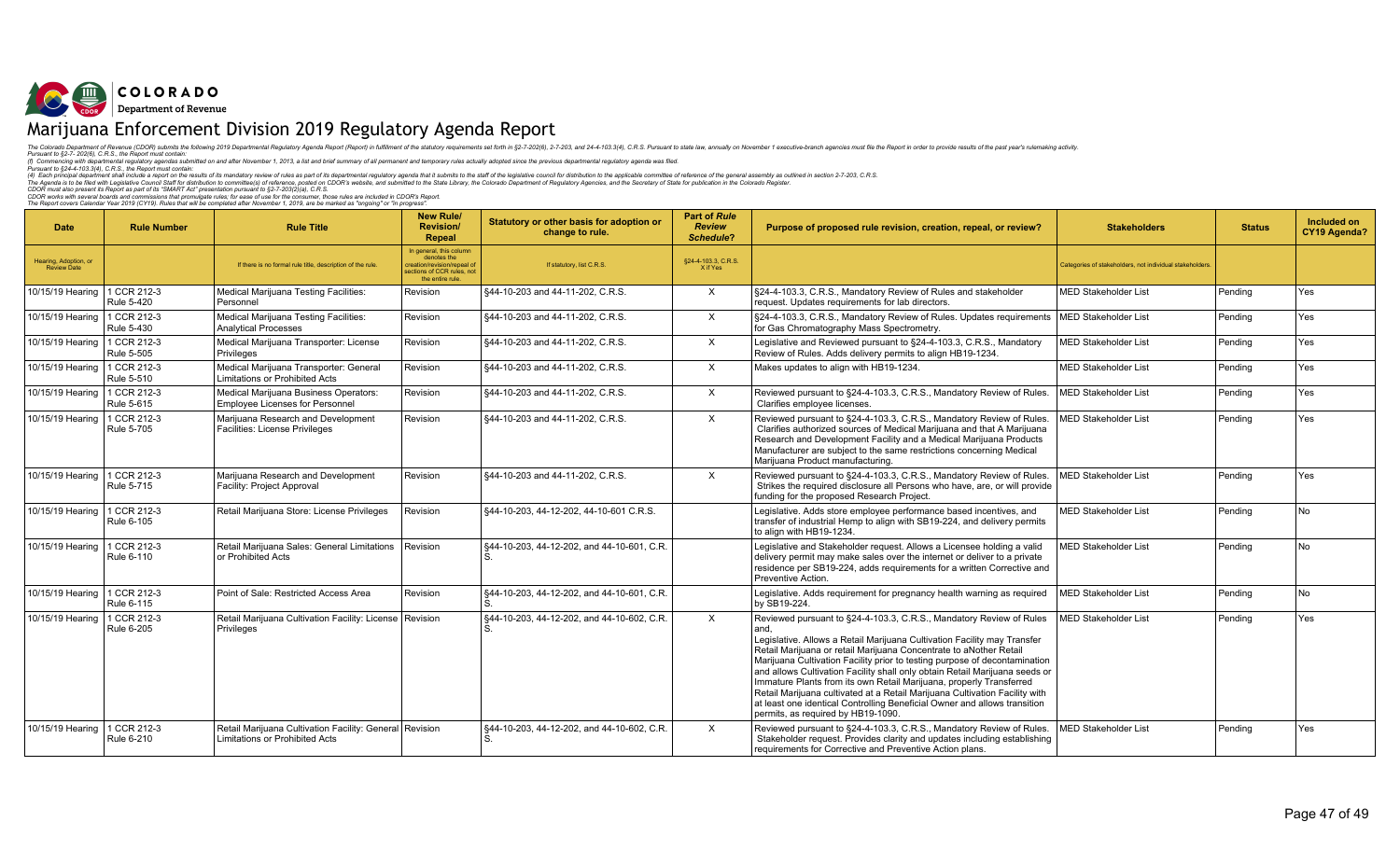

| <b>Date</b>                                 | <b>Rule Number</b>        | <b>Rule Title</b>                                                                                          | <b>New Rule/</b><br><b>Revision/</b><br>Repeal                                                                         | Statutory or other basis for adoption or<br>change to rule. | <b>Part of Rule</b><br><b>Review</b><br>Schedule? | Purpose of proposed rule revision, creation, repeal, or review?                                                                                                                                                                         | <b>Stakeholders</b>                                      | <b>Status</b> | Included on<br>CY19 Agenda? |
|---------------------------------------------|---------------------------|------------------------------------------------------------------------------------------------------------|------------------------------------------------------------------------------------------------------------------------|-------------------------------------------------------------|---------------------------------------------------|-----------------------------------------------------------------------------------------------------------------------------------------------------------------------------------------------------------------------------------------|----------------------------------------------------------|---------------|-----------------------------|
| Hearing, Adoption, or<br><b>Review Date</b> |                           | If there is no formal rule title, description of the rule.                                                 | In general, this column<br>denotes the<br>creation/revision/repeal o<br>sections of CCR rules, not<br>the entire rule. | If statutory, list C.R.S.                                   | §24-4-103.3, C.R.S.<br>X if Yes                   |                                                                                                                                                                                                                                         | Categories of stakeholders, not individual stakeholders. |               |                             |
| 10/15/19 Hearing                            | 1 CCR 212-3<br>Rule 6-215 | Retail Mariiuana Cultivation Facilities: Retail<br>Mariiuana Concentrate Production                        | Revision                                                                                                               | §44-10-203, 44-12-202, and 44-10-602, C.R.                  |                                                   | Legislative. Updates Owners to mean Controlling Beneficial Owners As<br>reauired by HB19-1090.                                                                                                                                          | <b>MED Stakeholder List</b>                              | Pendina       | No.                         |
| 10/15/19 Hearing                            | 1 CCR 212-3<br>Rule 6-220 | Retail Marijuana Cultivation Facility:<br><b>Production Management</b>                                     | Revision                                                                                                               | §44-10-203, 44-12-202, and 44-10-603, C.R.                  | $\times$                                          | Reviewed pursuant to §24-4-103.3, C.R.S., Mandatory Review of Rules<br>Stakeholder request. Makes updates to production management<br>requirements including excluding immature plants from the authorized<br>plant count.              | <b>MED Stakeholder List</b>                              | Pending       | Yes                         |
| 10/15/19 Hearing                            | I CCR 212-3<br>Rule 6-305 | Retail Marijuana Products Manufacturer:<br>License Privileges                                              | Revision                                                                                                               | \$44-10-203, 44-12-202, and 44-10-603, C.R.                 |                                                   | Legislative. Allows Retail Marijuana Products Manufacturer to use<br>Industrial Hemp as an ingredient provided if t passes necessary testing<br>As required by SB19-224.                                                                | <b>MED Stakeholder List</b>                              | Pendina       | No.                         |
| 10/15/19 Hearing                            | 1 CCR 212-3<br>Rule 6-310 | Retail Marijuana Products Manufacturer:<br>General Limitations or Prohibited Acts                          | Revision                                                                                                               | §44-10-203, 44-12-202, and 44-10-603, C.R.                  | $\times$                                          | Reviewed pursuant to §24-4-103.3, C.R.S., Mandatory Review of Rules<br>and Stakeholder request. Provides clarity and updates including<br>establishing requirements for Corrective and Preventive Action plans.                         | <b>MED Stakeholder List</b>                              | Pendina       | Yes                         |
| 10/15/19 Hearing                            | CCR 212-3<br>Rule 6-315   | Retail Marijuana Products Manufacturing<br>Facility: Retail Marijuana Concentrate<br>Production            | Revision                                                                                                               | \$44-10-203, 44-12-202, and 44-10-603, C.R.                 | $\times$                                          | Reviewed pursuant to §24-4-103.3, C.R.S., Mandatory Review of Rules.<br>Clarifies and updates requirements for Concentrate production.                                                                                                  | <b>MED Stakeholder List</b>                              | Pendina       | Yes                         |
| 10/15/19 Hearing                            | CCR 212-3<br>Rule 6-325   | Retail Marijuana Products Manufacturing<br>Facility: Audited Product and Alternative<br><b>Use Product</b> | Revision                                                                                                               | §44-10-203, 44-12-202, and 44-10-603, C.R.                  | $\times$                                          | Reviewed pursuant to §24-4-103.3, C.R.S., Mandatory Review of Rules.<br>Updates Audited Product requirements, and as required by SB19-224.                                                                                              | <b>MED Stakeholder List</b>                              | Pending       | l Yes                       |
| 10/15/19 Hearing                            | 1 CCR 212-3<br>Rule 6-330 | Recall of Retail Marijuana Concentrate or<br>Retail Marijuana Product                                      | New Rule                                                                                                               | §44-10-203, 44-12-202, and 44-10-603, C.R.                  |                                                   | Stakeholder request. Adds requirements for written recall plan.                                                                                                                                                                         | <b>MED Stakeholder List</b>                              | Pending       | <b>No</b>                   |
| 10/15/19 Hearing                            | 1 CCR 212-3<br>Rule 6-405 | Retail Marijuana Testing Facilities: License<br>Privileges                                                 | Revision                                                                                                               | §44-10-203, 44-12-202, and 44-10-604, C.R.                  |                                                   | Legislative. Authorizes testing of Industrial Hemp Products as required<br>by SB19-224.                                                                                                                                                 | <b>MED Stakeholder List</b>                              | Pending       | <b>No</b>                   |
| 10/15/19 Hearing                            | I CCR 212-3<br>Rule 6-410 | Retail Marijuana Testing Facilities: General<br>Limitations or Prohibited Acts                             | Revision                                                                                                               | §44-10-203, 44-12-202, and 44-10-604, C.R.                  |                                                   | Legislative. Updates to include Owner Controlling Beneficial Owner or<br>Passive Beneficial Owner, and provide clarity that Testing of<br>Unregistered or Untracked Industrial Hemp Products is Prohibited as<br>required by HB19-1090. | <b>MED Stakeholder List</b>                              | Pendina       | No.                         |
| 10/15/19 Hearing                            | 1 CCR 212-3<br>Rule 6-420 | Retail Mariiuana Testing Facilities:<br>Personnel                                                          | Revision                                                                                                               | §44-10-203, 44-12-202, and 44-10-604, C.R.                  | $\times$                                          | Reviewed pursuant to §24-4-103.3, C.R.S., Mandatory Review of Rules<br>and Stakeholder request Updates laboratory director requirements.                                                                                                | <b>MED Stakeholder List</b>                              | Pending       | Yes                         |
| 10/15/19 Hearing                            | 1 CCR 212-3<br>Rule 6-430 | Retail Marijuana Testing Facilities:<br><b>Analytical Processes</b>                                        | Revision                                                                                                               | \$44-10-203, 44-12-202, and 44-10-604, C.R.                 | $\times$                                          | Reviewed pursuant to §24-4-103.3, C.R.S., Mandatory Review of Rules.<br>Updates requirements for Gas Chromatography Mass Spectrometry.                                                                                                  | <b>MED Stakeholder List</b>                              | Pendina       | Yes                         |
| 10/15/19 Hearing                            | 1 CCR 212-3<br>Rule 6-505 | Retail Marijuana Transporter: License<br>Privileges                                                        | Revision                                                                                                               | \$44-10-203 and 44-12-202. C.R.S.                           |                                                   | Legislative. Adds delivery permits to align HB19-1234.                                                                                                                                                                                  | <b>MED Stakeholder List</b>                              | Pending       | <b>No</b>                   |
| 10/15/19 Hearing                            | 1 CCR 212-3<br>Rule 6-510 | Retail Marijuana Transporter: General<br>Limitations or Prohibited Acts                                    | Revision                                                                                                               | \$44-10-203 and 44-12-202. C.R.S.                           |                                                   | Legislative. Makes updates to align with HB19-1234.                                                                                                                                                                                     | <b>MED Stakeholder List</b>                              | Pending       | l No                        |
| 10/15/19 Hearing                            | 1 CCR 212-3<br>Rule 6-905 | Licensed Hospitality Businesses: General<br>Provisions                                                     | New Rule                                                                                                               | §44-10-203, 44-12-202, and 44-10-609, C.R.                  |                                                   | Legislative. Adds Hospitality License per HB19-1230.                                                                                                                                                                                    | <b>MED Stakeholder List</b>                              | Pending       | <b>No</b>                   |
| 10/15/19 Hearing                            | 1 CCR 212-3<br>Rule 6-910 | Licensed Hospitality Businesses: Additional<br><b>Health and Safety Regulations</b>                        | New Rule                                                                                                               | \$44-10-203, 44-12-202, and 44-10-609, C.R.                 |                                                   | Legislative: Adds health and safety requirements for Establishes<br>Hospitality Business as required by HB19-1230.                                                                                                                      | <b>MED Stakeholder List</b>                              | Pendina       | <b>No</b>                   |
| 10/15/19 Hearing                            | 1 CCR 212-3<br>Rule 6-915 | Licensed Hospitality Businesses: Operation<br>Within a Retail Food Establishment                           | New Rule                                                                                                               | §44-10-203, 44-12-202, 44-10-609, 44-10-<br>610 C.R.S.      |                                                   | Legislative. Adds requirements for Retail Food Establishments operating<br>a Hospitality and Sales premises as required by HB19-1230.                                                                                                   | <b>MED Stakeholder List</b>                              | Pending       | <b>No</b>                   |